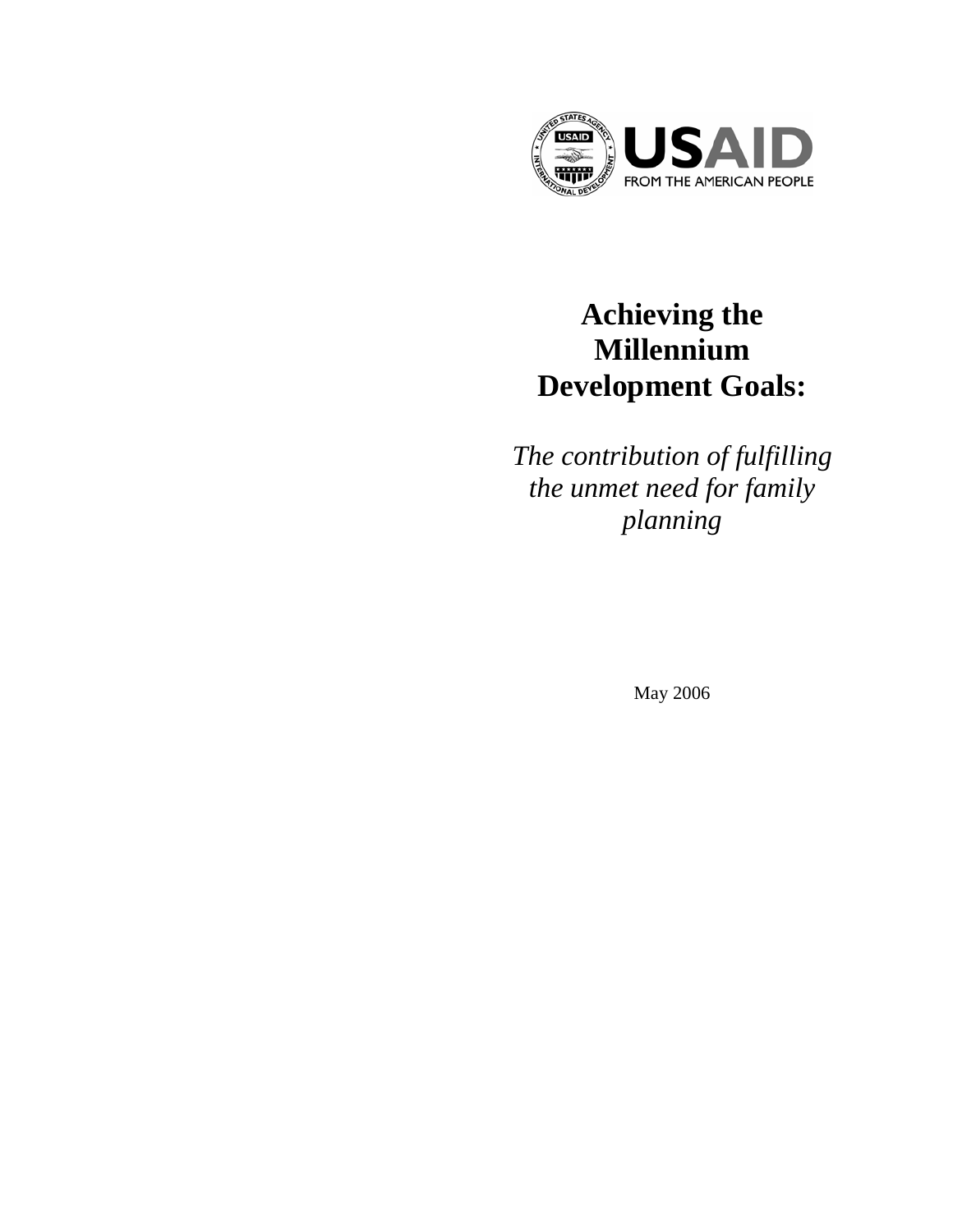# **Achieving the Millennium Development Goals:**

*The contribution of fulfilling the unmet need for family planning* 

*May 2006* 

This publication was produced for review by the U.S. Agency for International Development (USAID). It was prepared by Scott Moreland, Futures Group/POLICY Project; and Sandra Talbird, from the University of North Carolina, Chapel Hill.

The authors' views expressed in this publication do not necessarily reflect the views of USAID or the U.S. Government.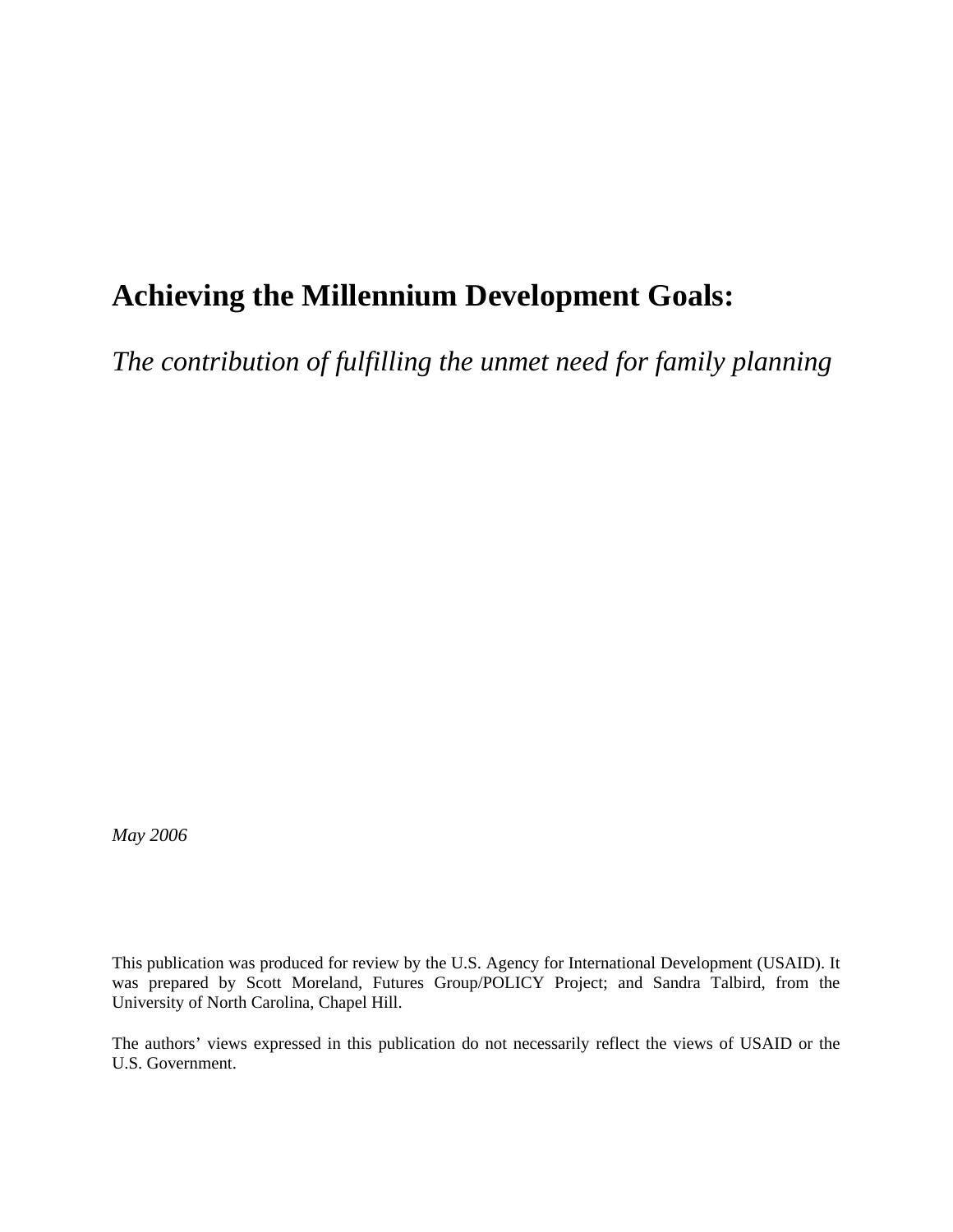## **Contents**

| Unmet Need for Family Planning and Unintended and Mistimed Pregnancies1 |  |
|-------------------------------------------------------------------------|--|
|                                                                         |  |
|                                                                         |  |
|                                                                         |  |
|                                                                         |  |
|                                                                         |  |
|                                                                         |  |
|                                                                         |  |
|                                                                         |  |
|                                                                         |  |
|                                                                         |  |
|                                                                         |  |
|                                                                         |  |
|                                                                         |  |
|                                                                         |  |
|                                                                         |  |
|                                                                         |  |
|                                                                         |  |
|                                                                         |  |
|                                                                         |  |
|                                                                         |  |
|                                                                         |  |
|                                                                         |  |
|                                                                         |  |
|                                                                         |  |
|                                                                         |  |
|                                                                         |  |
|                                                                         |  |
|                                                                         |  |
|                                                                         |  |
|                                                                         |  |
| VIII. Ensure Environmental Sustainability                               |  |
|                                                                         |  |
|                                                                         |  |
|                                                                         |  |
|                                                                         |  |
|                                                                         |  |
|                                                                         |  |
|                                                                         |  |
|                                                                         |  |
|                                                                         |  |
|                                                                         |  |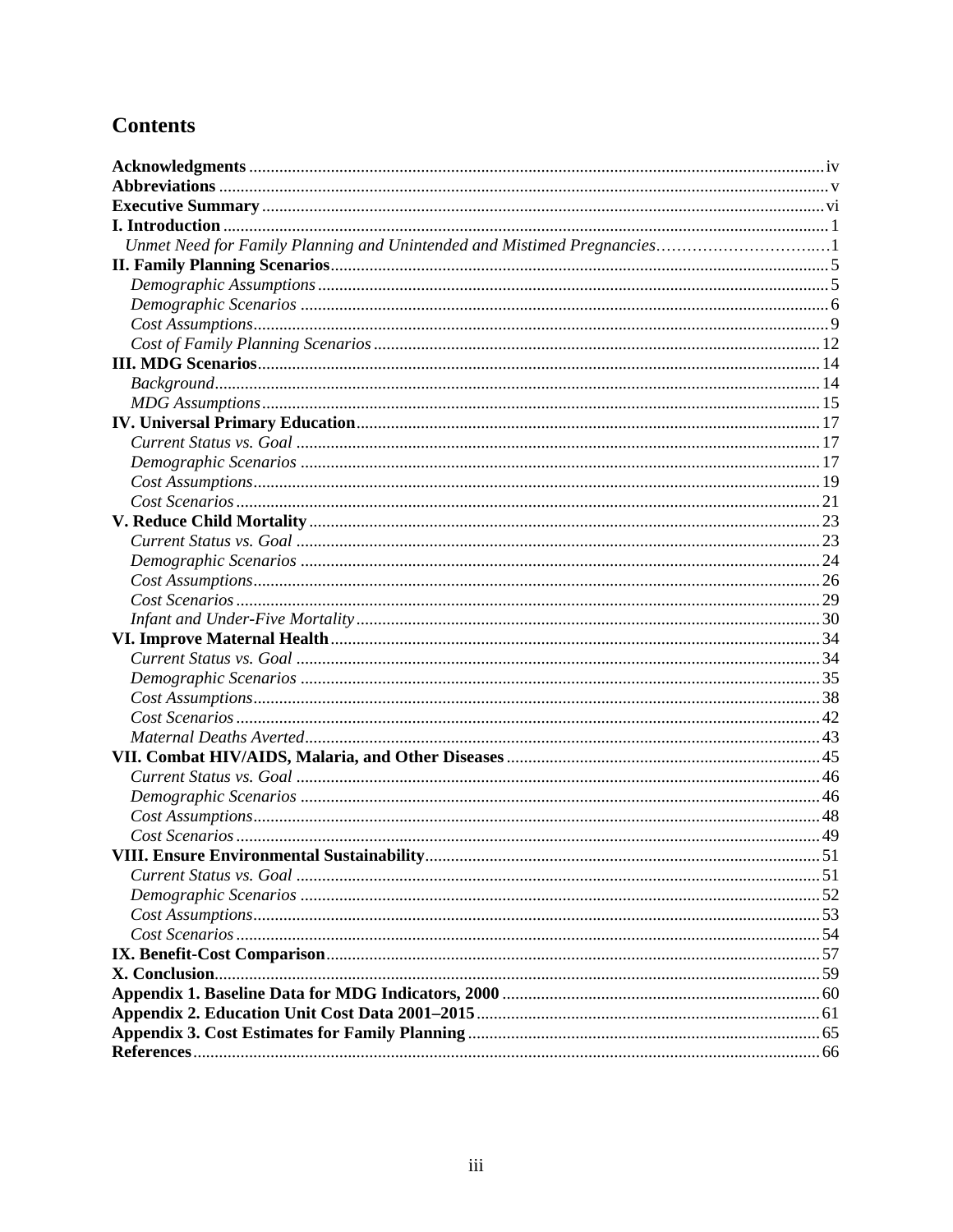## **Acknowledgments**

This study grew out of a presentation made in Ghana in February 2005 at a regional conference on repositioning family planning. The conference focused in large part on the unmet need for family planning and the potential benefits to countries if this unmet need could be fulfilled. The original presentation benefited especially from collaboration with Jean Pierre Guengant and Norine Jewell. This report expands the original four countries considered to 16 countries. We are grateful for the comments and insights on versions of the study provided by participants during presentations at USAID, Constella Futures, and the University of North Carolina, Chapel Hill (MEASURE Evaluation). In particular, we would also like to thank Carol Shepherd, Tom Goliber, and Suneeta Sharma of Constella Futures for reading the report and providing their insights.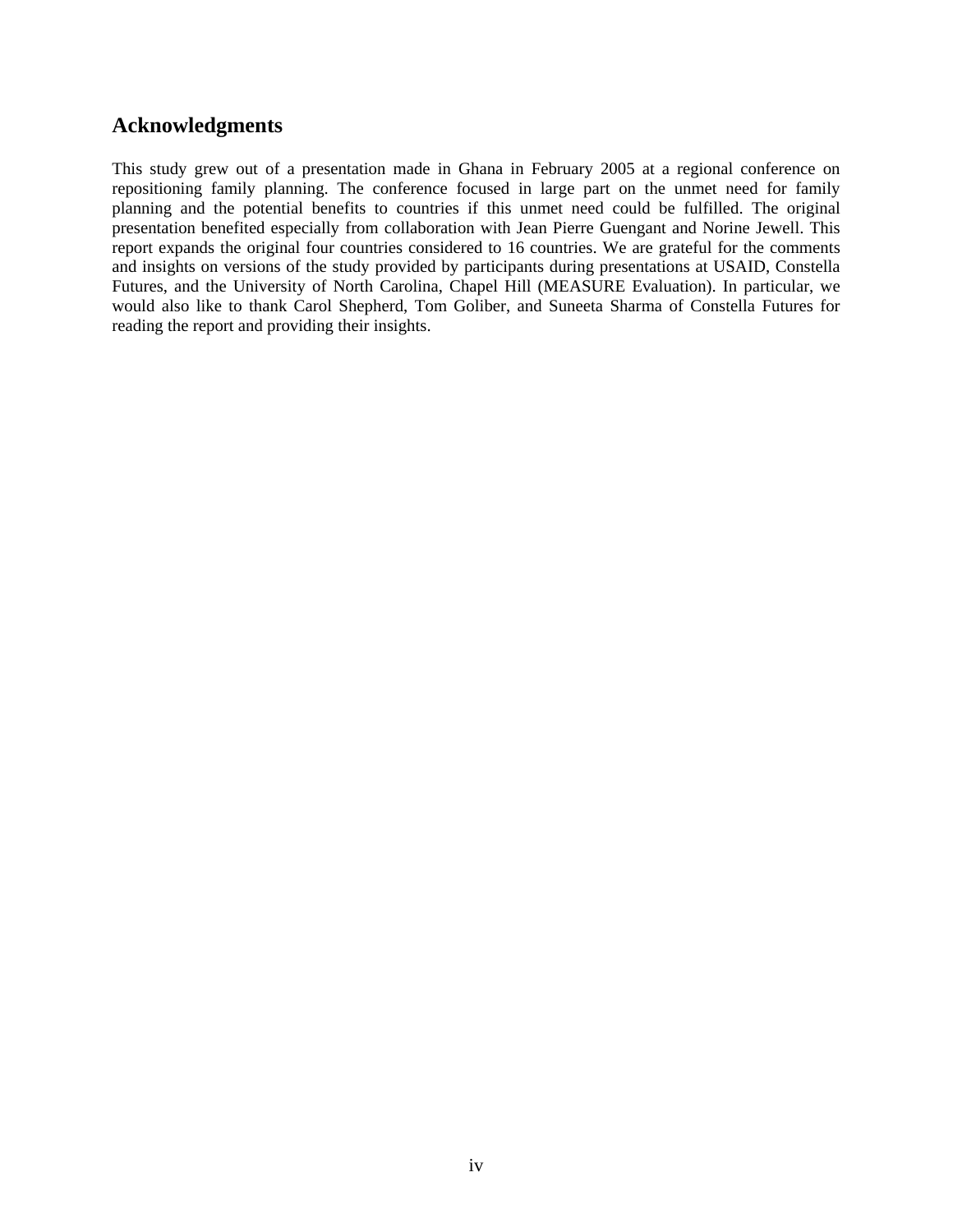## **Abbreviations**

| <b>AIDS</b>   | acquired immune deficiency syndrome                               |
|---------------|-------------------------------------------------------------------|
| <b>BCG</b>    | <b>Bacille Calmette Guerin</b>                                    |
| <b>CPR</b>    | contraceptive prevalence rate                                     |
| <b>CYP</b>    | couple-years protection                                           |
| <b>DHS</b>    | demographic health surveys                                        |
| DPT           | diphtheria-pertussis-tetanus                                      |
| <b>EFA</b>    | <b>Education</b> for All                                          |
| <b>EPI</b>    | <b>Extended Program on Immunizations</b>                          |
| <b>FIC</b>    | fully immunized child                                             |
| FP            | family planning                                                   |
| <b>GAVI</b>   | Global Alliance for Vaccines and Immunizatons                     |
| <b>GER</b>    | gross enrollment rate                                             |
| <b>HIV</b>    | human immunodeficiency virus                                      |
| <b>ICPD</b>   | International Conference on Population and Development            |
| <b>IMR</b>    | infant mortality rate                                             |
| <b>ITN</b>    | insecticide-treated net                                           |
| <b>IUD</b>    | intrauterine device                                               |
| <b>JSI</b>    | John Snow, Inc.                                                   |
| <b>KINET</b>  | Kilombero Insecticide Treated Nets Project                        |
| <b>LLITN</b>  | long-lasting insecticide-treated net                              |
| <b>MDG</b>    | Millennium Development Goal                                       |
| <b>MMR</b>    | maternal mortality ratio                                          |
| <b>NER</b>    | net enrollment rate                                               |
| <b>OPV</b>    | oral polio vaccine                                                |
| <b>RBM</b>    | Roll Back Malaria (Partnership)                                   |
| <b>TFR</b>    | total fertility rate                                              |
| U5MR          | under-five mortality rate                                         |
| UN            | <b>United Nations</b>                                             |
| <b>UNAIDS</b> | Joint United Nations Program on HIV/AIDS                          |
| <b>UNDP</b>   | <b>United Nations Development Program</b>                         |
| <b>UNESCO</b> | United Nations Educational, Scientific, and Cultural Organization |
| <b>UNSD</b>   | <b>United Nations Statistics Division</b>                         |
| WВ            | World Bank                                                        |
| WHO           | World Health Organization                                         |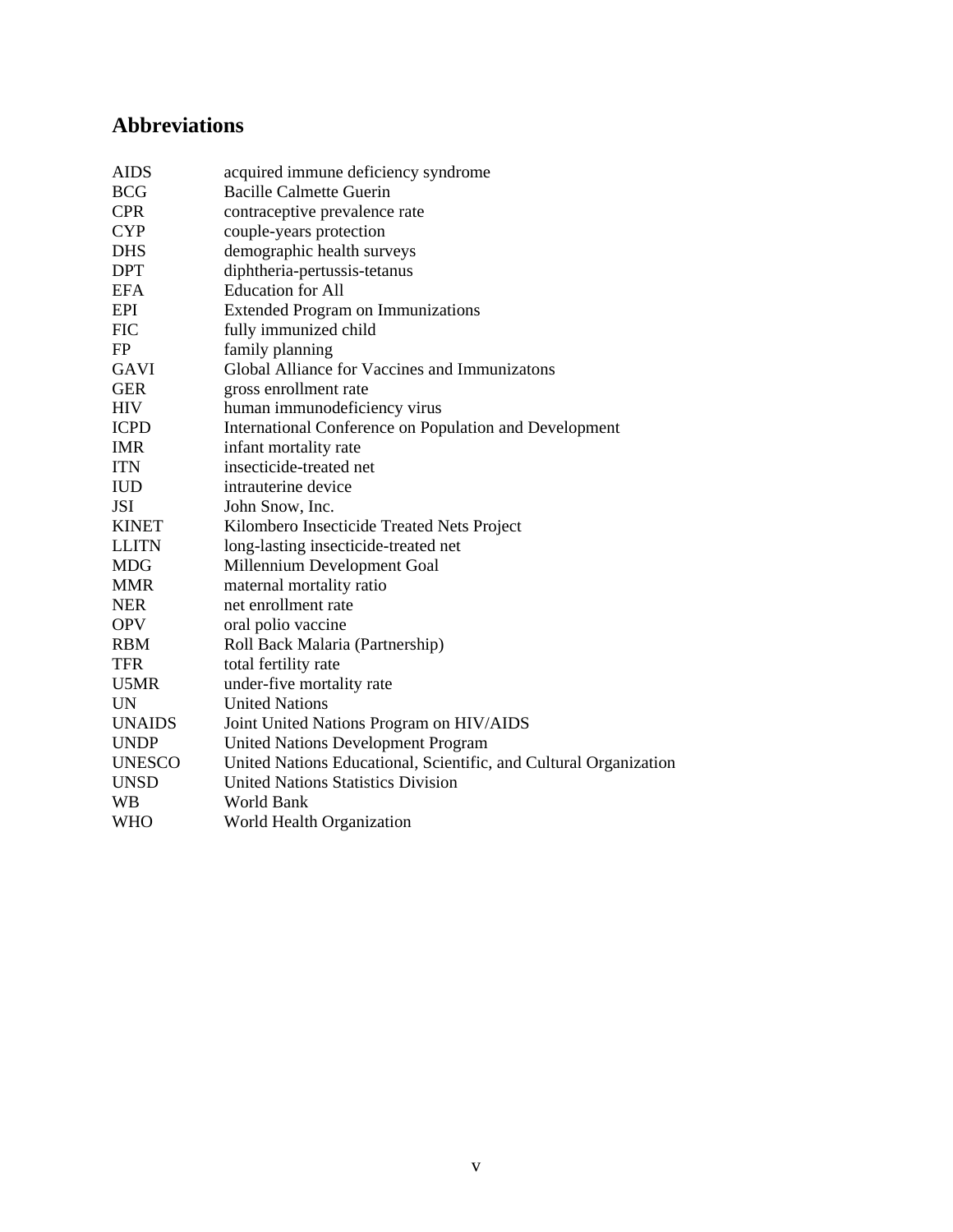## **Executive Summary**

The Millennium Development Goals (MDGs)—a set of eight, time-bound goals ranging from reducing poverty by half to providing universal primary education—present a major and important challenge to developing countries. The MDGs are set to be met by 2015, but current reports show that many countries are not "on track" to meet the goals by the deadline. If progress continues at the current rate, only the safe water and sanitation MDG will be met by all countries by 2015 (Vandemoortele, 2002).

This report is about one strategy that will make the MDGs easier and more affordable for countries to meet. It shows how meeting unmet need for family planning can help countries achieve the MDGs by reducing the size of the target population groups for the MDGs and therefore lowering the costs of meeting the MDGs. A benefit-cost analysis was applied to 16 sub-Saharan African countries: Burkina Faso, Cameroon, Chad, Ethiopia, Ghana, Guinea, Kenya, Madagascar, Mali, Niger, Nigeria, Rwanda, Senegal, Tanzania, Uganda, and Zambia. Analyses were included for selected targets and indicators of five of the eight MDGs:

- Achieve universal primary education
- Reduce child mortality
- Improve maternal health
- Ensure environmental sustainability
- Combat HIV/AIDS, malaria and other diseases

Given past high rates of fertility, the number of women expected to enter the reproductive age group in the next 10 years will increase by some 35 percent resulting in a 33 percent increase in the annual number of pregnancies. A significant percentage of these pregnancies are either mistimed or unintended. For example, in five of the 16 countries that were studied more than half of the pregnancies were mistimed or unintended. One reason for this is the low use of family planning and the high rates of unmet need for family planning. In Rwanda, for example, 35 percent of women have an unmet need for family planning, suggesting a high level of latent demand and presenting a potential opportunity for increased provision of family planning services.

For each country, two population scenarios were created: one when current unmet need for family planning is met and one when unmet need is not met. The costs of family planning and of meeting selected targets of each of the five MDGs were estimated under both scenarios for each country. Next, the difference in cost between the two scenarios was calculated over the 10-year period from 2005 to 2015. The additional cost of family planning was then compared with the savings that family planning will generate in each of the selected MDG sectors to calculate benefit-cost ratios for each sector and for the country overall.

The analysis shows that the benefits (measured by savings in meeting MDG targets) from meeting unmet need outweigh the extra costs of meeting the unmet need in all countries. Overall, we found that benefitcost ratios ranged from 2.03 in Ethiopia to 6.22 in Senegal. The greatest potential for cost savings in most countries is in education and maternal heath.

Health benefits for children and mothers were also analyzed. The analysis shows that meeting unmet need can help avert maternal deaths during childbirth by reducing the number of pregnancies and induced abortions. For example in Tanzania, 18,688 mothers' lives could be saved. Reducing unmet need for family planning can also reduce the number of infant and child deaths by reducing the percent of highrisk births. In Ethiopia and Nigeria, more than one million children's lives would be saved.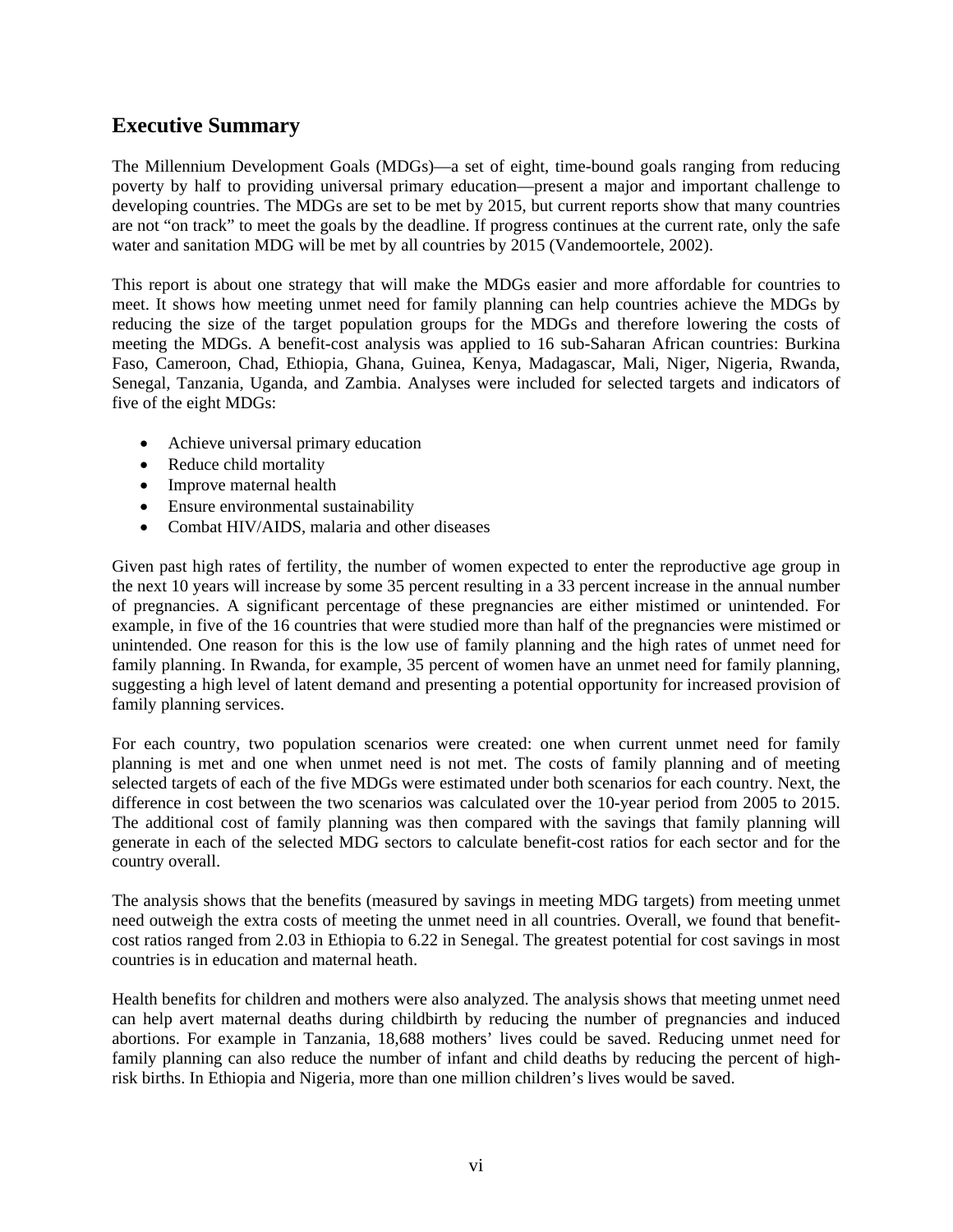Thus, while increasing family planning use is not one of the MDGs, a strategy to increase contraceptive use by reducing the unmet need for family planning can play a valuable complementary role and help countries to move closer to achieving their MDGs by freeing up resources to meet these goals while at the same time saving lives.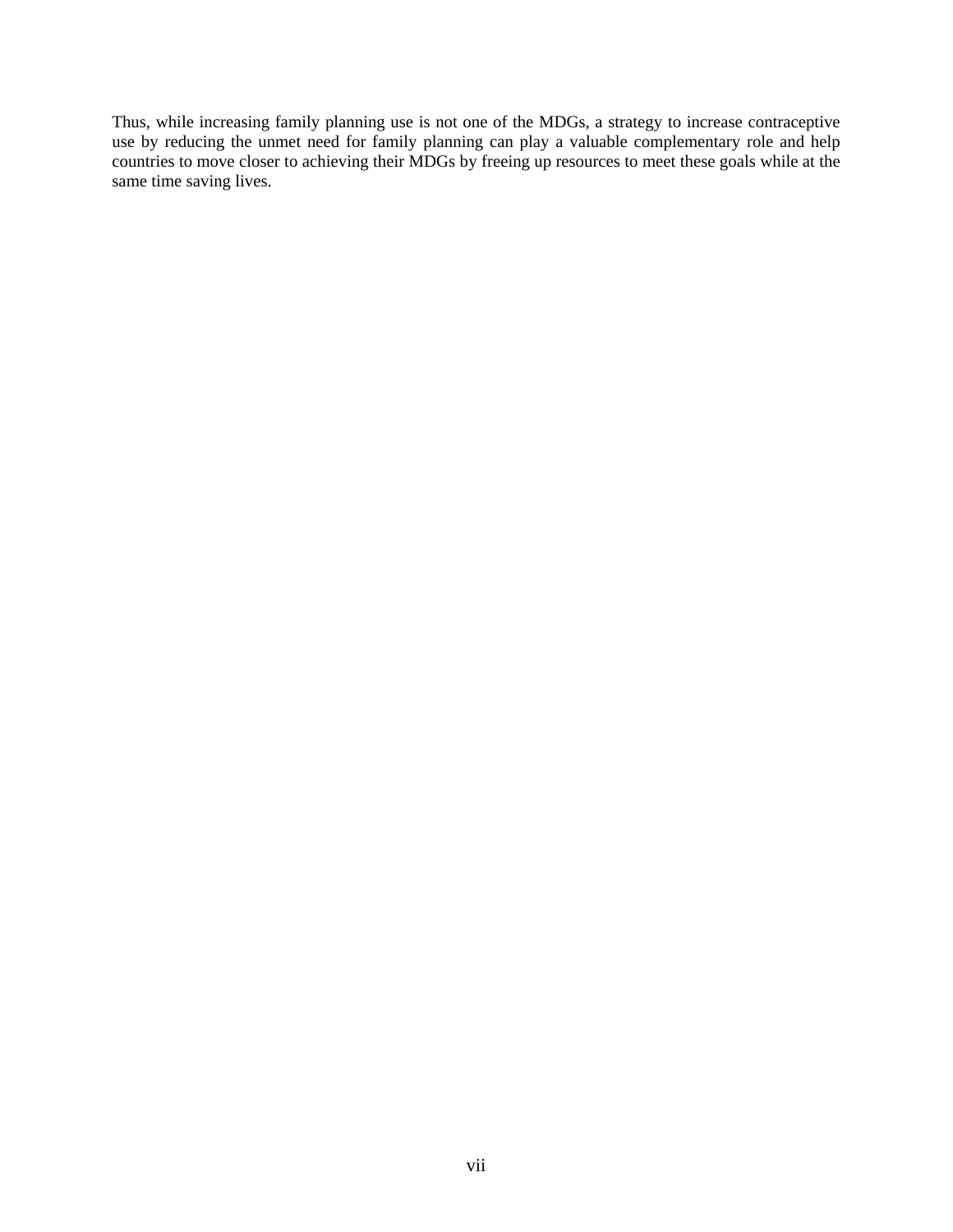## **I. Introduction**

The Millennium Development Goals (MDGs) are a set of eight, time-bound goals—ranging from reducing poverty by half to providing universal primary education—that were agreed to by many of the world's countries following the United Nations Millennium Summit in September 2000. Undoubtedly, if the goals are met, standards of living and the quality of life for people in developing countries will improve, but meeting the MDGs by 2015 presents a major challenge because many countries have a long way to go to meet them and the necessary resources are not available.

At the same time, developing countries, particularly in sub-Saharan Africa, face a long-term demographic challenge. Population growth rates remain high and population growth threatens to reverse many of the development achievements being made. Contraceptive prevalence rates remain low and consequently fertility rates are high. Yet, the data available suggest that many women of reproductive age have a high level of latent demand for family planning ("unmet need") and a significant percentage of pregnancies are either mistimed or unintended.

This report presents an analysis of how meeting the unmet need for family planning could help countries in sub-Saharan Africa also meet the MDGs. It shows how increased use of family planning could lower the costs of meeting the MDGs. It furthermore compares those cost savings with the extra costs of increased family planning using a benefit-cost framework. We performed the analysis for 16 sub-Saharan African countries: Burkina Faso, Cameroon, Chad, Ethiopia, Ghana, Guinea, Kenya, Madagascar, Mali, Niger, Nigeria, Rwanda, Senegal, Tanzania, Uganda, and Zambia.

The benefit-cost study was based on selected targets of five of the eight MDGs using a modeling approach. In the sections that follow, we first review the demographic momentum facing the selected countries and the levels of unmet need for family planning and of unintended and mistimed pregnancies. Then we present two population projection scenarios—one based on a continued modest increase in contraceptive prevalence and the other based on meeting current levels of unmet need. We also estimate the extra cost of meeting the unmet need for family planning. Following these sections, we discuss analyses and scenarios based on five MDG models in the areas of education, child survival, maternal health, malaria, and water and sanitation. Considerable research was conducted and is reported to document the basis for projecting the cost implications of meeting various MDG targets. Lastly, we compare the costs of family planning to the reduced costs of meeting the five MDGs' targets, using a benefit-cost framework.

#### *Unmet Need for Family Planning and Unintended and Mistimed Pregnancies*

Currently, due to past high fertility, the number of women of reproductive age in many sub-Saharan African countries is large and growing. Table I.1 below shows that in the 16 countries studied, the number of women of reproductive age will grow by nearly 39 million from 2005–2015, an increase of around 35 percent. Consequently, if current fertility rates do not decrease, by 2015, the number of pregnancies each year will increase by around 33 percent during this same period and will continue to grow.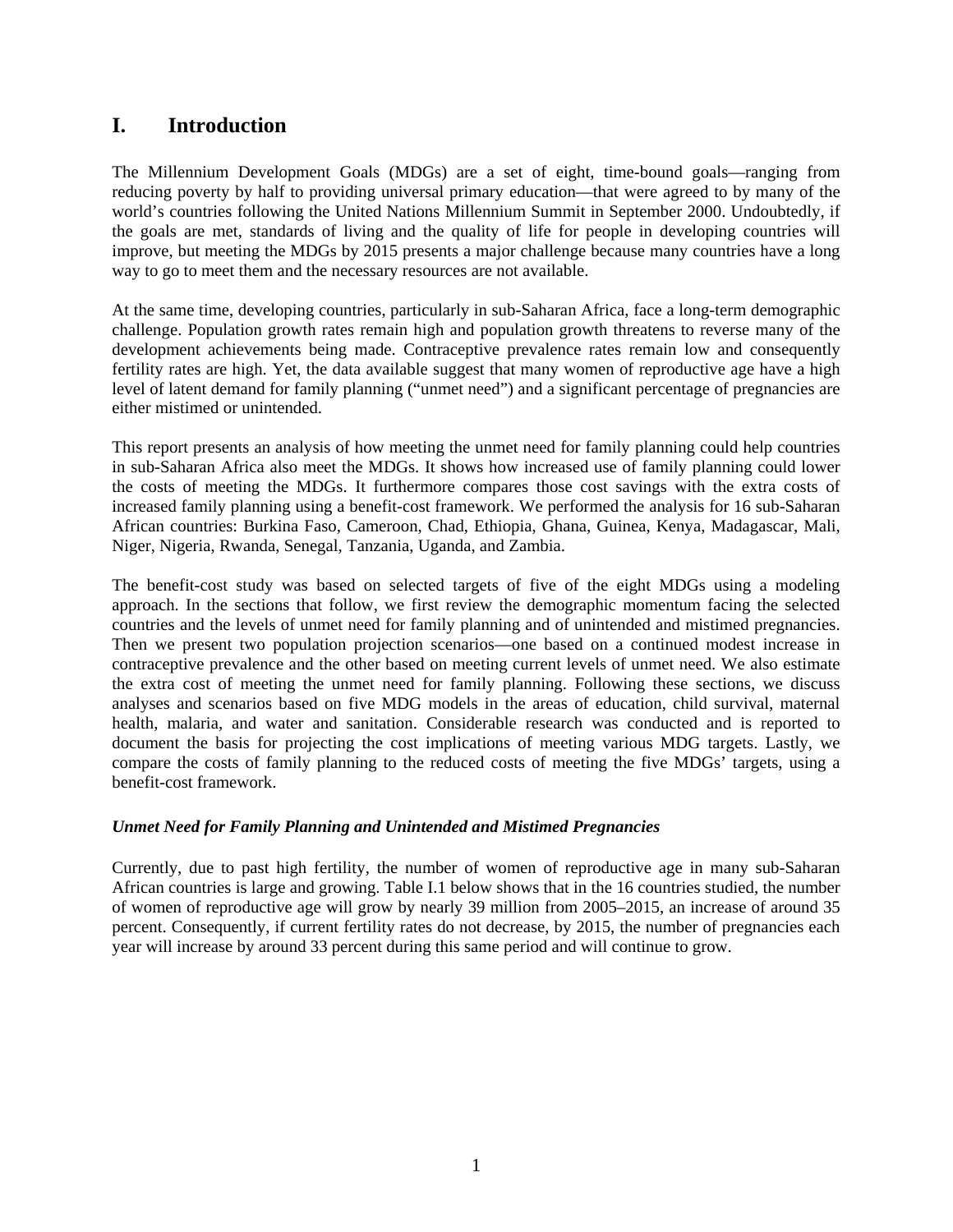|               | <b>Women of Reproductive Age</b> |             |               | <b>Pregnancies</b> |            |            |
|---------------|----------------------------------|-------------|---------------|--------------------|------------|------------|
| Country       | 2005                             | 2010        | 2015          | 2005               | 2010       | 2015       |
| Burkina Faso  | 3,151,568                        | 3,810,331   | 4,591,614     | 924,283            | 1,110,610  | 1,324,299  |
| Cameroon      | 4,142,938                        | 4,758,525   | 5,381,501     | 844,497            | 971,078    | 1,094,728  |
| Chad          | 2,218,523                        | 2,604,179   | 3,040,069     | 628,545            | 737,149    | 863,026    |
| Ethiopia      | 18,482,428                       | 21,645,968  | 25,135,402    | 4,594,650          | 5,120,203  | 5,737,605  |
| Ghana         | 5,579,650                        | 6,362,752   | 7,149,701     | 1,113,703          | 1,274,268  | 1,425,761  |
| Guinea        | 2,104,049                        | 2,429,587   | 2,829,205     | 558,414            | 641,540    | 750,220    |
| Kenya         | 9,135,223                        | 10,509,438  | 12,019,874    | 2,117,151          | 2,436,874  | 2,753,877  |
| Madagascar    | 4,357,190                        | 5,090,212   | 5,945,063     | 1,052,736          | 1,229,248  | 1,436,291  |
| Mali          | 3,036,668                        | 3,593,055   | 4,275,537     | 925,591            | 1,090,109  | 1,284,721  |
| Niger         | 2,970,671                        | 3,538,301   | 4,234,561     | 1,013,044          | 1,203,600  | 1,439,823  |
| Nigeria       | 31,375,164                       | 36,206,664  | 41,653,816    | 7,560,117          | 8,769,477  | 10,086,390 |
| Rwanda        | 2,217,331                        | 2,540,819   | 2,844,927     | 483,506            | 577,772    | 653,750    |
| Senegal       | 2,833,949                        | 3,276,370   | 3,749,241     | 708,079            | 820,634    | 936,805    |
| Tanzania      | 9,880,629                        | 11,434,255  | 13,174,354    | 2,397,403          | 2,772,772  | 3,185,981  |
| Uganda        | 6,736,454                        | 8,144,911   | 9,911,234     | 2,073,401          | 2,503,631  | 3,048,416  |
| Zambia        | 3,122,792                        | 3,639,284   | 4,237,155     | 805,680            | 935,352    | 1,086,865  |
| All countries | 111,345,227                      | 129,584,651 | 150, 173, 254 | 27,800,800         | 32,194,317 | 37,108,558 |

**Table I.1: Current and projected number of women of reproductive age and annual pregnancies for all countries from 2005–2015** 

Source: Based on most recent DHS and authors' calculations.

Unmet need for family planning (FP) is defined as a woman who is fecund, sexually active, not using any contraceptive methods, and does not want a child for at least two years ("spacers") or does not want more children at all ("limiters"). Table I.2 shows that unmet need for family planning is high in many sub-Saharan African countries. This means that many women who want to space pregnancies further apart or want to limit the number of children they have, do not use FP methods. The percentage of women using any method of contraception is low in sub-Saharan Africa relative to developed countries. Table I.2 shows that meeting unmet need for family planning will increase the number and the percentage of women using family planning. In many countries, there are more women with unmet need for family planning than there are women currently using family planning.

| Country           | % of Women with<br><b>Need Met</b><br><i>(contraceptive)</i><br>prevalence rate) | <b>Number of Women</b><br>with Need Met<br>(FP users) | % of Women<br>with Unmet<br><b>Need</b> | Number of<br>Women with<br><b>Unmet Need</b> |
|-------------------|----------------------------------------------------------------------------------|-------------------------------------------------------|-----------------------------------------|----------------------------------------------|
| Burkina Faso 2003 | 13.8                                                                             | 826,465                                               | 28.8                                    | 1,115,071                                    |
| Cameroon 2004     | 26.0                                                                             | 702,745                                               | 20.2                                    | 545,979                                      |
| Chad 1996/97      | 4.1                                                                              | 51,952                                                | 9.7                                     | 122,911                                      |
| Ethiopia 2000     | 8.1                                                                              |                                                       | 35.2                                    |                                              |
| Ethiopia 2005     | 14.7                                                                             | 817,580                                               | $28.6**$                                | 3,552,942                                    |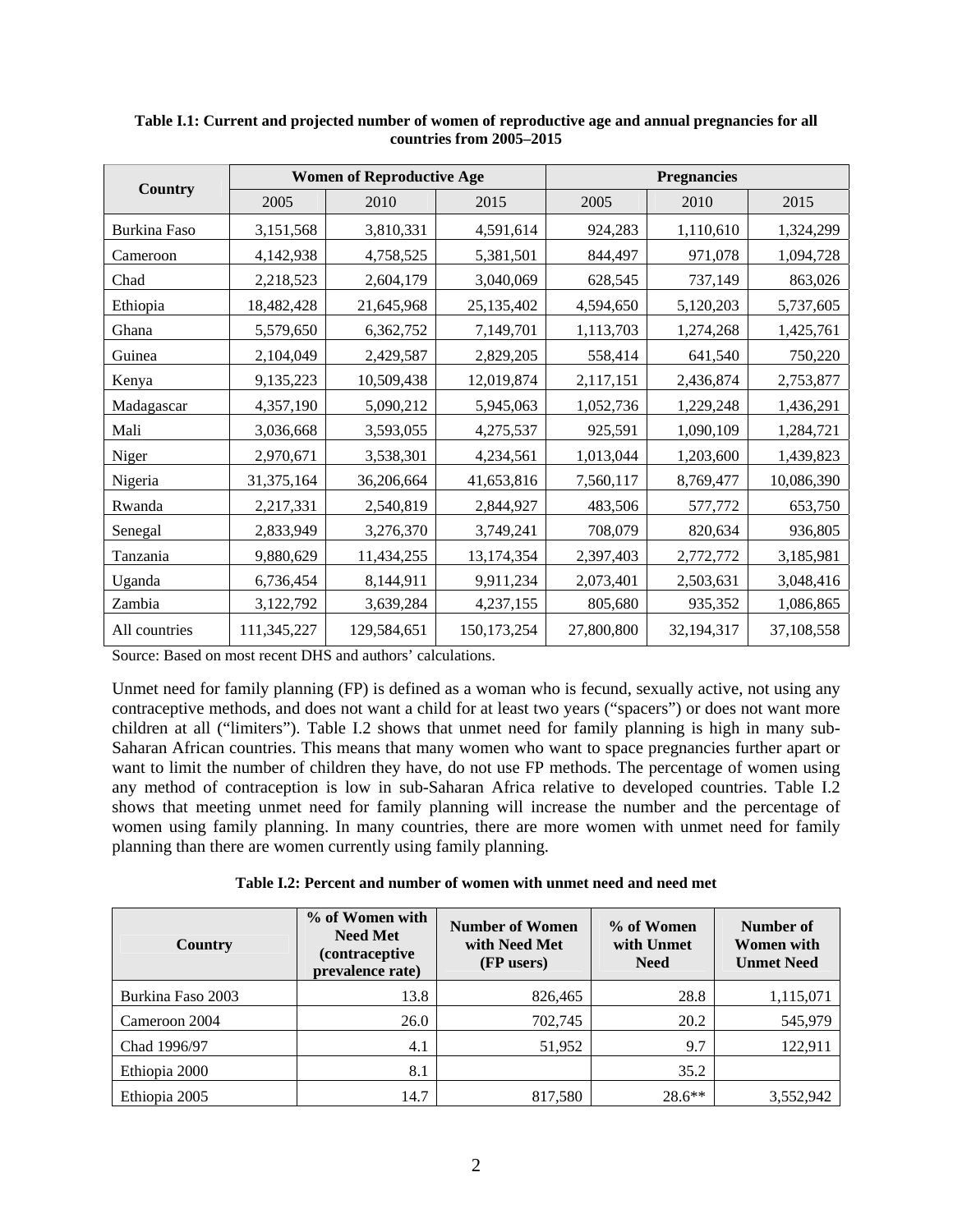| Ghana 2003           | 25.2 | 826,465   | 34.0 | 1,115,071 |
|----------------------|------|-----------|------|-----------|
| Guinea 1999          | 6.2  | 92,426    | 24.2 | 360,761   |
| Kenya 2003           | 39.3 | 2,030,055 | 24.5 | 1,265,556 |
| Madagascar 2003/2004 | 27.1 | 718,331   | 23.6 | 625,558   |
| <b>Mali 2001</b>     | 8.1  | 179,260   | 28.5 | 630,729   |
| Niger 1998           | 8.2  | 162,509   | 16.6 | 328,981   |
| Nigeria 2003         | 12.6 | 2,609,196 | 16.9 | 3,499,636 |
| Rwanda 2000*         | 13.2 | 63,697    | 35.6 | 151,496   |
| Senegal 1997         | 12.9 | 194,232   | 34.8 | 525,481   |
| Tanzania 1999        | 25.4 | 1,370,626 | 21.8 | 1,176,364 |
| Uganda 2000/01       | 22.8 | 859,272   | 34.6 | 1,303,984 |
| Zambia 2001/02       | 34.2 | 576,640   | 27.4 | 461,986   |

Source: Most recent DHS reports.

\*Represents all women, not only married women.

\*\* Not available in preliminary report.

Even among those women who use family planning, some are still at risk of unplanned or mistimed pregnancies due to method failures. Method failure is highest among users of traditional methods. Table I.3 shows that among those women who use contraception, a significant percentage use traditional, less effective methods; with the exception of Ethiopia in 2005, the percentage using traditional methods ranges from around 20 percent in Kenya to more than 70 percent in Chad. Thus, many pregnancies in these countries are unintended or mistimed not only due to the low use of family planning overall but also because of the high use of less effective contraceptive methods.

| Table I.3: Percent of women using modern/traditional contraceptive methods (among FP users) |  |  |
|---------------------------------------------------------------------------------------------|--|--|
|                                                                                             |  |  |

|                       | Contraceptive          | % Using               | $%$ Using                  |
|-----------------------|------------------------|-----------------------|----------------------------|
| <b>Country</b>        | <b>Prevalence Rate</b> | <b>Modern Methods</b> | <b>Traditional Methods</b> |
| Burkina Faso 2003     | 13.8                   | 63.8                  | 36.2                       |
| Cameroon 2004         | 26                     | 48.1                  | 51.9                       |
| Chad 1996/97          | 4.1                    | 29.3                  | 70.7                       |
| Ethiopia 2000         | 8.1                    | 77.8                  | 22.2                       |
| Ethiopia 2005         | 14.7                   | 94.6                  | 5.4                        |
| Ghana 2003            | 25.2                   | 74.2                  | 25.8                       |
| Guinea 1999           | 6.2                    | 67.7                  | 32.3                       |
| Kenya 2003            | 39.3                   | 80.2                  | 19.8                       |
| Madagascar 2003/2004  | 27.1                   | 67.5                  | 32.5                       |
| <b>Mali 2001</b>      | 8.1                    | 70.4                  | 29.6                       |
| Niger 1998            | 8.2                    | 56.1                  | 43.9                       |
| Nigeria 2003          | 12.6                   | 65.1                  | 34.9                       |
| Rwanda 2000*          | 13.2                   | 43.2                  | 56.8                       |
| Senegal 1997          | 12.9                   | 62.8                  | 37.2                       |
| Tanzania 1999         | 25.4                   | 66.5                  | 33.5                       |
| <b>Uganda</b> 2000/01 | 22.8                   | 79.8                  | 20.2                       |
| Zambia 2001/02        | 34.2                   | 74.0                  | 26.0                       |

Source: Most recent DHS reports.

\* Represents all women, not only married women.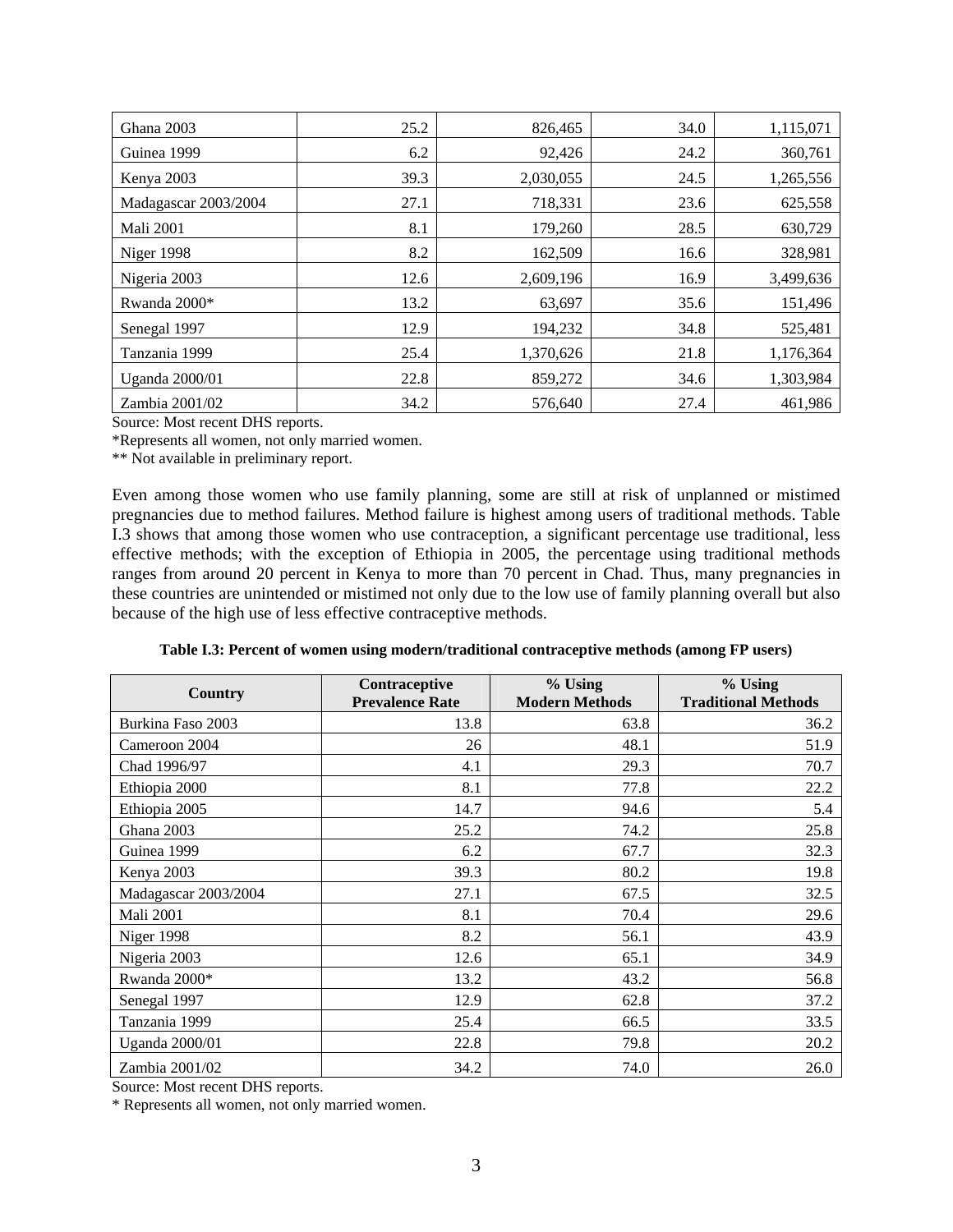Many women report a desire to use family planning to either space or limit their pregnancies. Table I.4 shows that the percentage of pregnancies that are either not wanted at that time (mistimed) or not wanted at all (unintended) is high. In five of the 16 countries (Cameroon, Ghana, Kenya, Uganda, and Zambia) over 50 percent of pregnancies were not intended or mistimed, while in the remaining countries, the percentage ranges from 21 percent in Chad to 49 percent in Madagascar and Senegal. These high levels of unintended and mistimed pregnancies are a major public health challenge and also demonstrate a latent unfilled demand for family planning.

| Country               | % Pregnancies<br><b>Intended</b> | % Pregnancies<br><b>Unintended</b> | % Pregnancies<br><b>Mistimed</b> |
|-----------------------|----------------------------------|------------------------------------|----------------------------------|
| Burkina Faso 2003     | 59                               | 10                                 | 31                               |
| Cameroon 2004         | 47                               | 16                                 | 36                               |
| Chad 1996/97          | 79                               | 6                                  | 15                               |
| Ethiopia 2000         | 54                               | 18                                 | 27                               |
| Ghana 2003            | 41                               | 23                                 | 36                               |
| Guinea 1999           | 65                               | 12                                 | 23                               |
| Kenya 2003            | 44                               | 26                                 | 30                               |
| Madagascar 2003/2004  | 51                               | 26                                 | 23                               |
| <b>Mali 2001</b>      | 62                               | 11                                 | 27                               |
| Niger 1998            | 73                               | $\overline{4}$                     | 23                               |
| Nigeria 2003          | 70                               | 10                                 | 21                               |
| Rwanda 2000*          | 74                               | 9                                  | 17                               |
| Senegal 1997          | 52                               | 14                                 | 35                               |
| Tanzania 1999         | 54                               | 17                                 | 29                               |
| <b>Uganda</b> 2000/01 | 48                               | 22                                 | 30                               |
| Zambia 2001/02        | 46                               | 22                                 | 33                               |

**Table I.4: Percent of pregnancies that are intended, unintended, and mistimed** 

Source: Most recent DHS reports.

\* Represents all women, not only married women.

When more women use modern family planning to space and limit pregnancies, the number of unintended pregnancies will fall. This, in turn, will reduce the number of abortions and the number of unintended births. Meeting current unmet need for family planning can help countries achieve many of the MDGs by reducing the number of people needing certain services, such as child immunizations and primary schooling. This will make the MDGs more affordable and easier to achieve. The next section will discuss the demographic assumptions used to create two population scenarios and the cost of family planning under each scenario. Section III will discuss the assumptions made to meet the MDG targets and the cost of meeting the MDG targets under each family planning scenario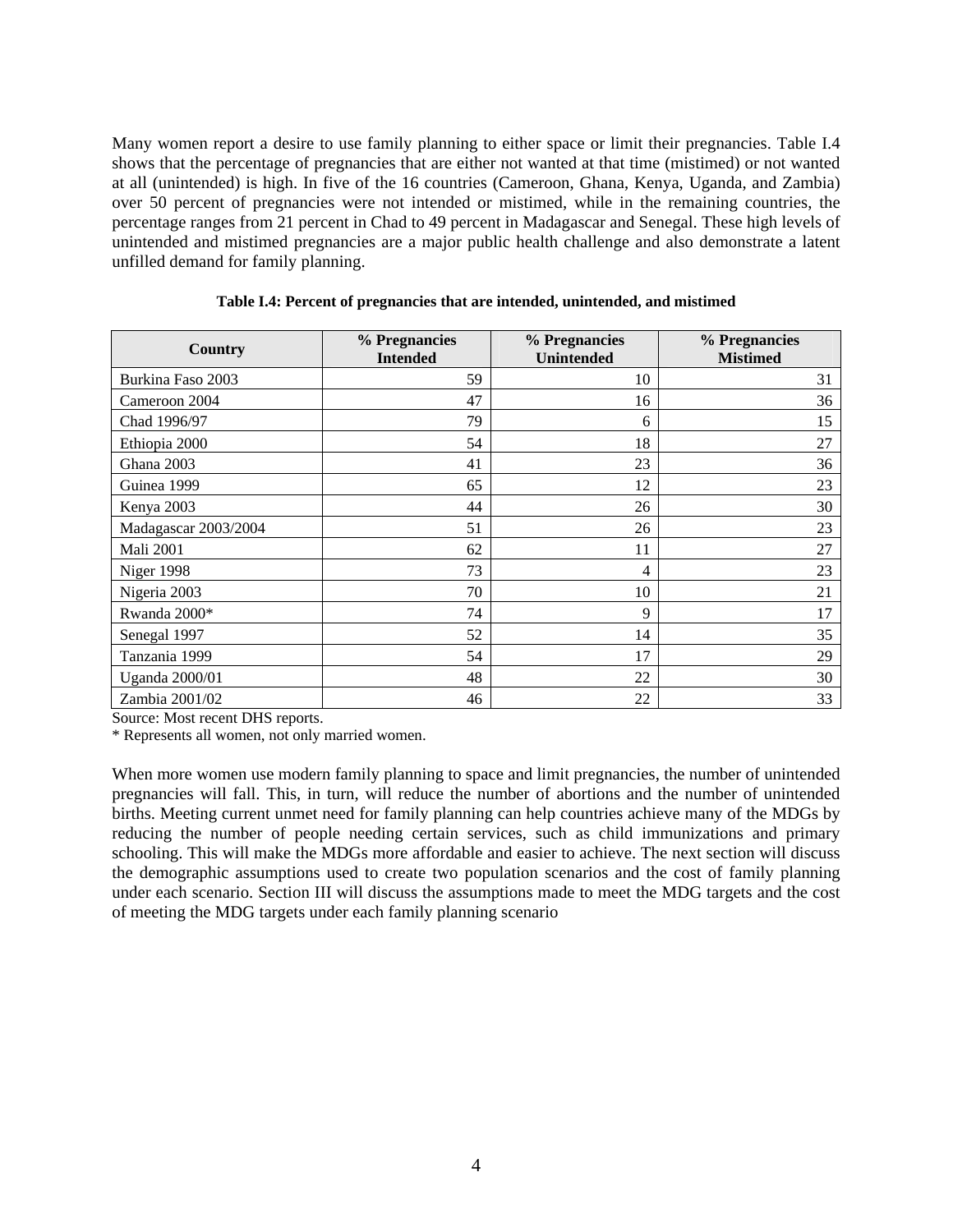## **II. Family Planning Scenarios**

#### *Demographic Assumptions*

We projected two population scenarios: (1) a "Base" scenario, when unmet need remains constant; and (2) a "Need Met" scenario, when stronger family planning programs are implemented to meet the current unmet need. The most recent Demographic Health Survey (DHS) for each country was used for data on contraceptive prevalence and unmet need.<sup>1</sup> The baseline contraceptive prevalence rate (CPR) for married women using any contraceptive method (modern or traditional) was used. Total unmet need was disaggregated into unmet need for spacing and for limiting pregnancies.

Under the Base scenario, CPR was held constant at its baseline level through 2020. Under the Need Met scenario, CPR was interpolated on a straight-line basis from the baseline CPR to meet current unmet need by 2020. As Table II.1 shows, the annual percent point increase in contraception required to meet unmet need by 2015 is high. Sustainable annual increases in contraceptive prevalence have been found to average 1.5 points per year (Sinding et al., 1994). Therefore, for feasibility purposes, rather than use a target increase in CPR that may be unattainable, it was assumed that current unmet need would be eliminated by 2020 rather than by 2015 (the MDG target year). Under this assumption, all countries except Ghana will require an annual increase in CPR of less than 2 percent.

|                       | <b>Current CPR</b> | <b>Unmet</b><br><b>Need</b> | <b>Target CPR</b> | Annual %<br>Point<br>Increase 2015 | Annual %<br>Point<br><b>Increase 2020</b> |
|-----------------------|--------------------|-----------------------------|-------------------|------------------------------------|-------------------------------------------|
| Burkina Faso 2003     | 13.8               | 28.8                        | 42.6              | 2.4                                | 1.7                                       |
| Cameroon 2004         | 26.0               | 20.2                        | 46.2              | 1.8                                | 1.3                                       |
| Chad 1996/97          | 4.1                | 9.7                         | 13.8              | 0.5                                | 0.4                                       |
| Ethiopia 2000         | 8.1                | 35.2                        | 43.3              | 2.3                                | 1.8                                       |
| Ghana 2003            | 25.2               | 34.0                        | 59.2              | 2.8                                | 2.0                                       |
| Guinea 1999           | 6.2                | 24.2                        | 30.4              | 1.5                                | 1.2                                       |
| Kenya 2003            | 39.3               | 24.5                        | 63.8              | 2.0                                | 1.4                                       |
| Madagascar 2003/2004  | 27.1               | 23.6                        | 50.7              | 2.0                                | 1.4                                       |
| <b>Mali 2001</b>      | 8.1                | 28.5                        | 36.6              | 2.0                                | 1.5                                       |
| Niger 1998            | 8.2                | 16.6                        | 24.8              | 1.0                                | 0.8                                       |
| Nigeria 2003          | 12.6               | 16.9                        | 29.5              | 1.4                                | 1.0                                       |
| Rwanda 2000*          | 7.4                | 17.7                        | 25.1              | 1.5                                | 1.0                                       |
| Senegal 1997          | 12.9               | 34.8                        | 47.7              | 1.9                                | 1.5                                       |
| Tanzania 1999         | 25.4               | 21.8                        | 47.2              | 1.4                                | 1.0                                       |
| <b>Uganda</b> 2000/01 | 22.8               | 34.6                        | 57.4              | 2.3                                | 1.7                                       |
| Zambia 2001/02        | 34.2               | 27.4                        | 61.6              | 2.0                                | 1.4                                       |

**Table II.1: Annual percent increase in CPR to meet current unmet need by 2015, 2020** 

Source: MEASURE DHS STAT Compiler, most recent DHS survey.

\* Represents all women, not only married women.

An important point that was not addressed in the model is that as unmet need is met and contraception methods are accepted, demand for contraception often increases. Assumptions on induced demand were not made. The model only eliminates the demand that *currently* exists by 2020 and not additional future demand. Thus, this is a conservative estimate of demand for family planning.

<sup>&</sup>lt;sup>1</sup> This means that the base year for the demographic projections varies from country to country. However, comparisons of MDGs are made over the same timeframe (see Section III).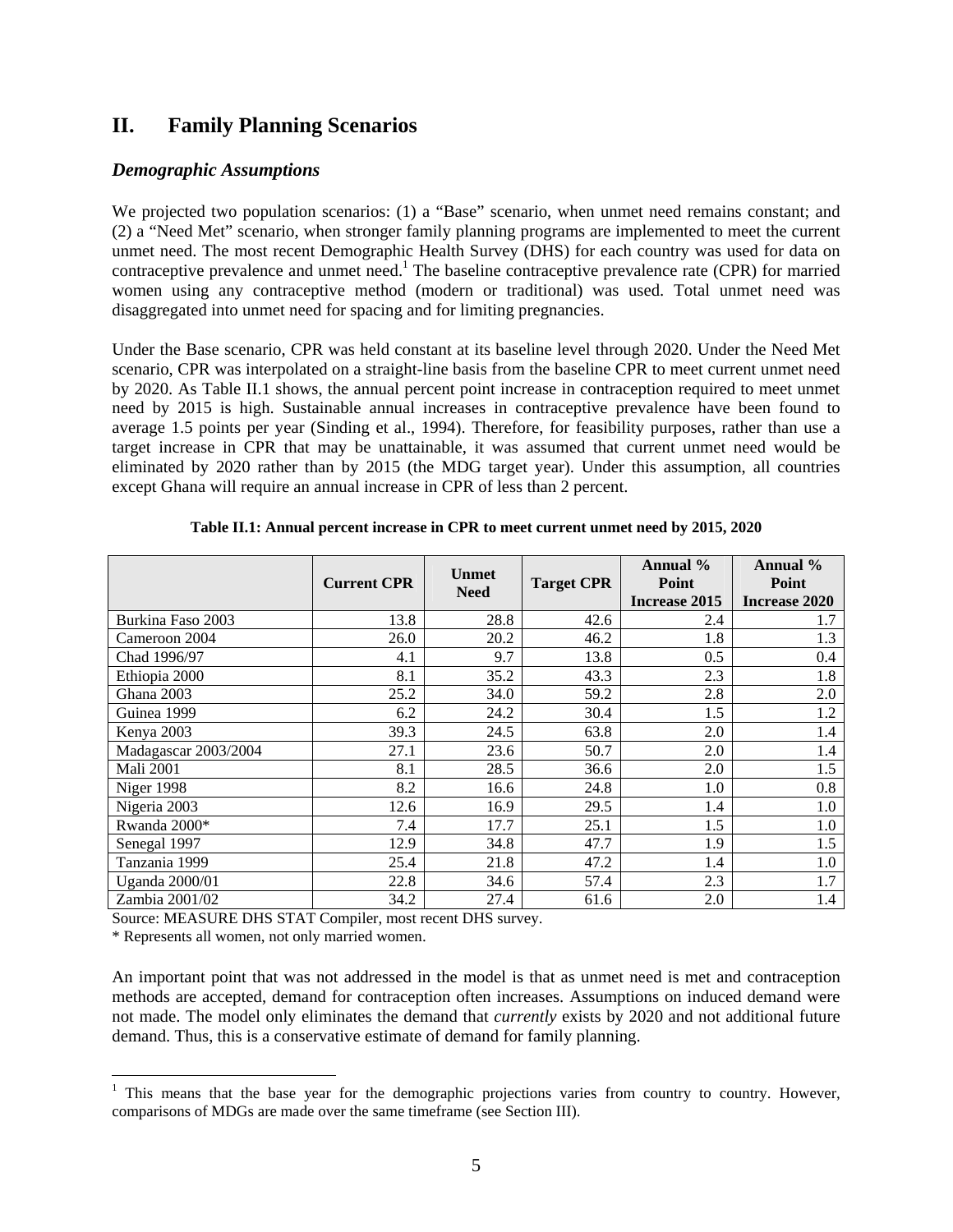An increase in contraceptive use is not the only effective method for reducing fertility. Four main factors, called proximate determinants of fertility, have a direct affect on fertility. The four proximate determinants are marriage (age at marriage and proportion of women married); contraception (proportion using contraception and effectiveness of method); abortion (proportion of pregnancies that are terminated); and infecundity (lactational amennorhoea and sterility) (Cross, Hardee, and Ross, 2002). Female education and postponing childbearing to a later age have also been strongly linked to decreases in fertility (Cross, Hardee, and Ross, 2002). Thus, increasing CPR is only one of a number of effective methods for reducing fertility rates.

Other assumptions that were made for the population estimates include the country's method mix, effectiveness of contraception methods, and induced abortion rate. The method mix for each country was taken from the most recent DHS and held constant through 2020. This implies that this analysis does not look at the effect of increasing use of modern contraceptive methods, but rather estimates the effect of increased use of any method of contraception. Contraceptive preferences vary widely across countries, and often countries have one preferred method. By keeping the method mix constant, the model does not assume there will be a behavior change among those who use traditional methods to accept modern methods. The model only increases the number of acceptors of family planning.

Effectiveness estimates of contraceptive methods are based on those in the Spectrum/FAMPLAN model.<sup>2</sup> The induced abortion rate for each country was extrapolated from a 1999 report by Stanley Henshaw that estimated the incidence of abortions worldwide at the regional and sub-regional level. The 1995 abortion rate for the African sub-regions was used to estimate the number of abortions in the base year for each country. For each country, the appropriate sub-regional abortion rate (abortions per 1,000 women ages 15–49 was multiplied by the number of women ages 15–49 in the base year (Table II.2). The proportion of abortions to unintended pregnancies was held constant through 2020.

| <b>Country/Region</b> | <b>Abortion Rate</b> | <b>Countries Applied To</b>                                   |
|-----------------------|----------------------|---------------------------------------------------------------|
| Africa                | 33                   | N/A                                                           |
| Eastern Africa        | 41                   | Ethiopia, Kenya, Madagascar, Rwanda, Tanzania, Uganda, Zambia |
| Middle Africa         | 35                   | Cameroon, Chad                                                |
| Northern Africa       |                      | N/A                                                           |
| Southern Africa       | 19                   | N/A                                                           |
| Western Africa        | 37                   | Burkina Faso, Ghana, Guinea, Mali, Niger, Senegal             |
| Nigeria               | 25.4                 | Nigeria                                                       |

**Table II.2: Abortion rate used for countries included in analysis** 

Sources: Henshaw et al., 1999; Henshaw et al., 1998.

#### *Demographic Scenarios*

The effect of increasing FP use will depend on a country's level of unmet need for family planning, its current population, age structure, fertility rate, and level of infrastructure. In addition, meeting unmet need will affect each MDG differently. For example, in the short term, the largest effect will be on development goals targeting infants or young children.

The most immediate effect of increasing the number of women using family planning comes through changes in fertility. As seen earlier, the projected number of pregnancies is increasing throughout Africa. Meeting the current unmet need for family planning can reduce the number of unintended pregnancies,

<sup>&</sup>lt;sup>2</sup> For more information, please refer to the FAMPLAN Manual, Estimates of Contraceptive Methods, page 30.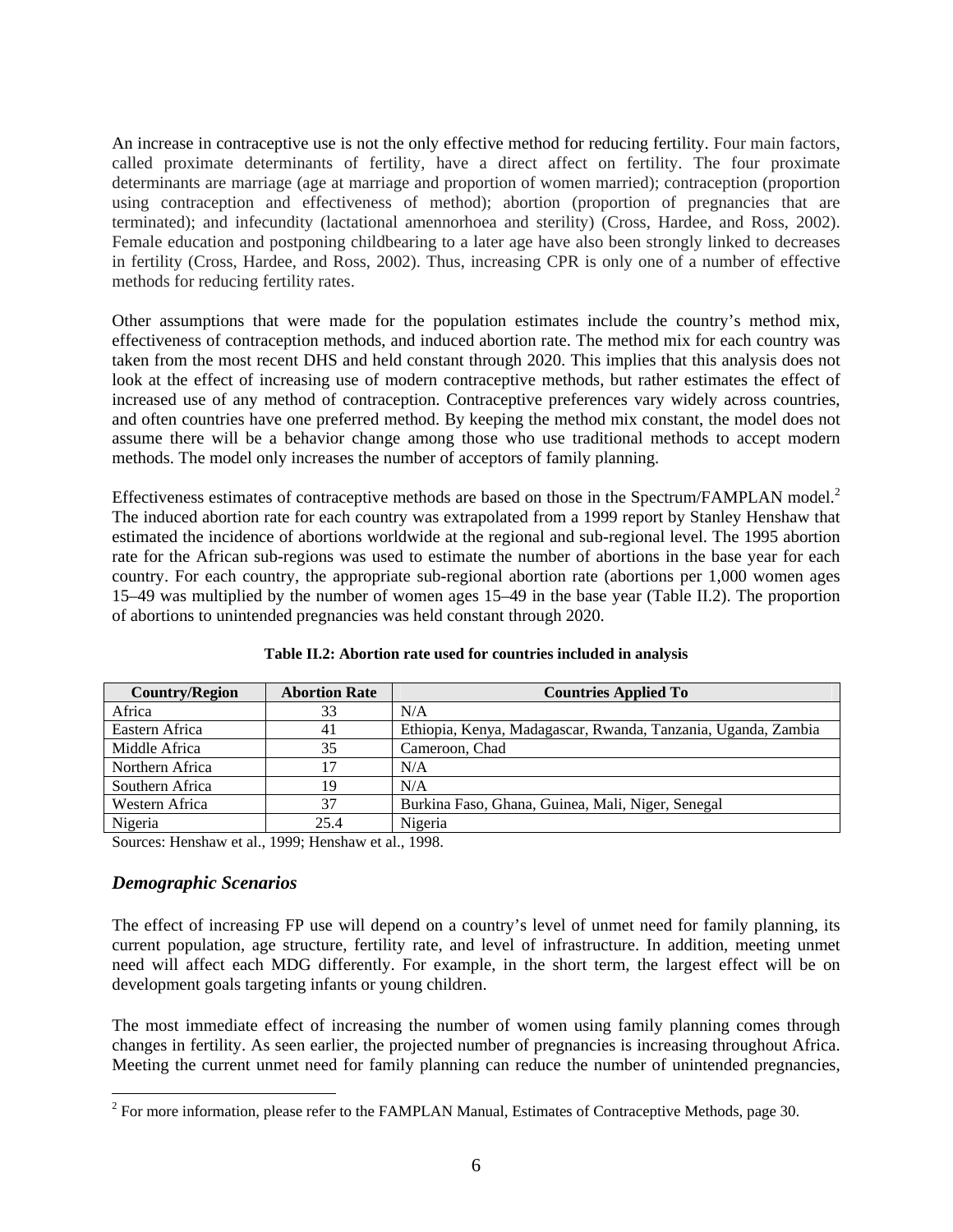leading to a decrease in the number of abortions and unintended births. Table II.3 shows that the cumulative number of unintended pregnancies, abortions, and unintended births over the next 10 years can be significantly reduced under the Need Met scenario. For example, current projections for Ethiopia estimate an additional 56 million pregnancies over the next 10 years—of which nearly 24 million would be unintended. By meeting unmet need, there would be nearly 6 million fewer unintended pregnancies in Ethiopia alone. This is important because reducing unintended pregnancies would lead to 1.9 million fewer abortions and 3 million fewer unintended births (see Figure II.1.)

| Country      | <b>Unintended Pregnancies</b> |            | <b>Abortions</b> |           | <b>Unintended Births</b> |            |
|--------------|-------------------------------|------------|------------------|-----------|--------------------------|------------|
|              | <b>Base</b>                   | Need Met   | Base             | Need Met  | Base                     | Need Met   |
| Burkina Faso | 5,071,963                     | 4,428,083  | 1,572,309        | 1,372,706 | 2,840,300                | 2,479,727  |
| Cameroon     | N/A                           | N/A        | N/A              | N/A       | N/A                      | N/A        |
| Chad         | 1,707,105                     | 1,448,032  | 998,656          | 847,099   | 486,525                  | 412,689    |
| Ethiopia     | 23,932,298                    | 18,101,937 | 8,017,320        | 6,064,150 | 12,803,779               | 9,684,535  |
| Ghana        | 8,249,669                     | 6,860,189  | 2,557,397        | 2,126,658 | 4,619,815                | 3,841,706  |
| Guinea       | 2,525,616                     | 1,993,870  | 1,010,246        | 797,548   | 1,187,040                | 937,119    |
| Kenya        | 14,910,507                    | 11,028,465 | 4,771,362        | 3,529,109 | 8,200,779                | 6,065,656  |
| Madagascar   | 6,634,872                     | 5,517,624  | 2,322,205        | 1,931,168 | 3,450,134                | 2,869,165  |
| Mali         | 4,576,003                     | 3,433,322  | 1,487,201        | 1,115,830 | 2,493,922                | 1,871,160  |
| Niger        | 3,663,591                     | 1,990,812  | 1,428,800        | 776,417   | 1,758,523                | 955,590    |
| Nigeria      | 29,235,743                    | 25,785,548 | 10,232,510       | 9,024,942 | 15,202,587               | 13,408,485 |
| Rwanda       | 1,571,289                     | 1,461,129  | 549,950          | 511,396   | 817,071                  | 759,786    |
| Senegal      | 4,322,558                     | 3,012,444  | 1,339,993        | 933,858   | 2,420,632                | 1,686,968  |
| Tanzania     | 14,112,055                    | 11,233,559 | 5,221,460        | 4,156,417 | 7,056,027                | 5,616,779  |
| Uganda       | 14,398,127                    | 9,782,585  | 3,671,522        | 2,494,559 | 8,854,848                | 6,016,290  |
| Zambia       | 5,679,320                     | 4,306,968  | 1,647,003        | 1,249,021 | 3,294,006                | 2,498,042  |

| Table II.3: Cumulative number of unintended pregnancies, abortions, and unintended births under two |
|-----------------------------------------------------------------------------------------------------|
| population scenarios, 2005–2015                                                                     |

\*Data are not available for Cameroon.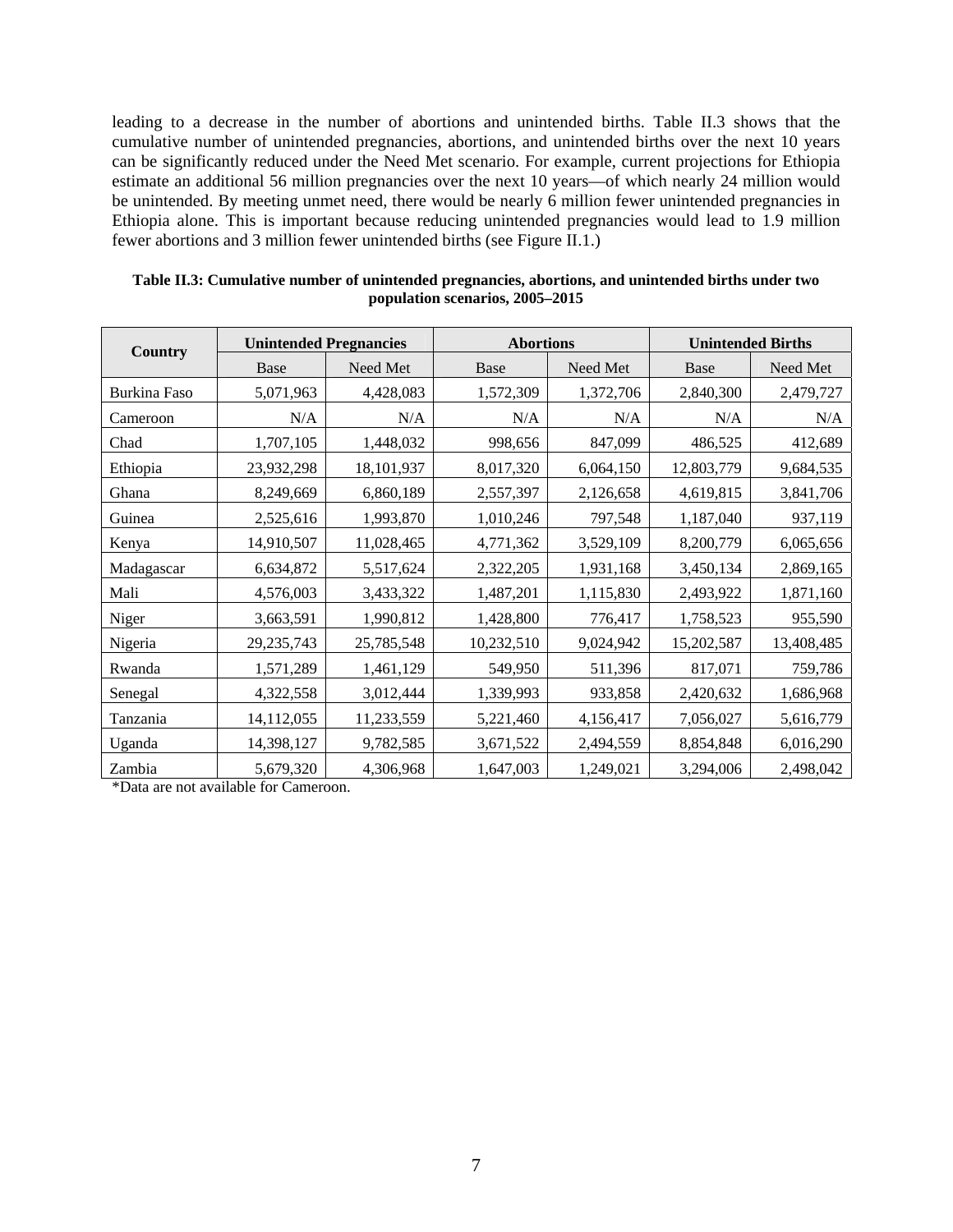

**Figure II.1: Annual unintended pregnancies, abortions, and unintended births under two population scenarios, Ethiopia 2005 - 2015**

Meeting unmet need for family planning can also reduce the growth of a country's population. The greatest effects will be seen in the population size of younger cohorts (i.e., children under age 1, children under age 5), since reducing fertility by increasing FP use will affect these cohorts first. Changes in total population will be minimal since projections are only through 2015. If these scenarios were to be projected out to 20 or 50 years, the effects of increased contraceptive use would be much larger. The effect of an increase in FP use will vary based on a country's current population size and on the current unmet need. For example, there will be a larger percentage effect in countries with a higher unmet need, and a larger numerical effect in countries with a large population and higher fertility rate. Table II.4 shows that the largest percentage effect on population size of meeting unmet need would be in Uganda (a 10% decrease in population size), but the largest numeric effect would be in Nigeria (4.4 million fewer people).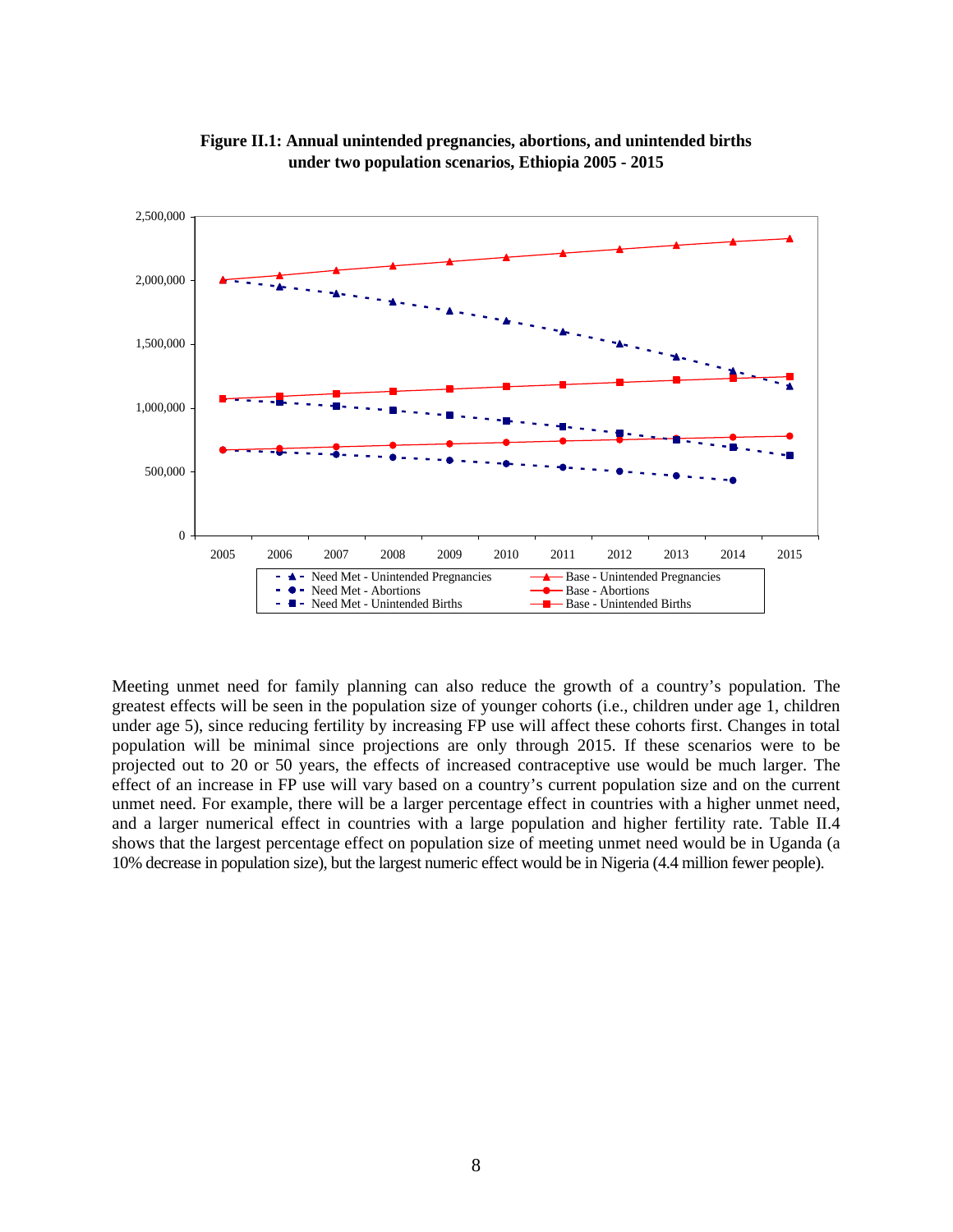| <b>Country</b>      | <b>Scenario</b> | 2005        | 2010        | 2015        | <b>Difference</b><br>2005-2015 |
|---------------------|-----------------|-------------|-------------|-------------|--------------------------------|
| <b>Burkina Faso</b> | Need Met        | 14,069,200  | 16,858,100  | 19,934,100  | $-1,012,300$                   |
|                     | <b>Base</b>     | 14,099,400  | 17,176,900  | 20,946,400  | $-5.1%$                        |
| Cameroon            | Need Met        | 17,006,100  | 18,908,000  | 20,958,000  | $-506,100$                     |
|                     | Base            | 17,012,300  | 19,057,500  | 21,464,100  | $-2.4%$                        |
| Chad                | Need Met        | 9,944,610   | 11,477,400  | 13,295,900  | $-250,000$                     |
|                     | Base            | 9,991,880   | 11,600,300  | 13,545,900  | $-1.9%$                        |
| Ethiopia            | Need Met        | 80,251,544  | 91,394,856  | 102,967,952 | $-3,401,008$                   |
|                     | Base            | 80,251,544  | 92,241,336  | 106,368,960 | $-3.3%$                        |
| Ghana               | Need Met        | 22,697,148  | 25,321,550  | 27,897,582  | $-1,487,308$                   |
|                     | Base            | 22,748,368  | 25,825,456  | 29,384,890  | $-5.3%$                        |
| Guinea              | Need Met        | 9,483,220   | 10,649,500  | 12,215,400  | $-603,000$                     |
|                     | Base            | 9,559,270   | 10,912,200  | 12,818,400  | $-4.9%$                        |
| Kenya               | Need Met        | 36,935,700  | 42,233,800  | 47,466,200  | $-2,819,600$                   |
|                     | Base            | 37,028,300  | 43,178,800  | 50,285,800  | $-5.9%$                        |
|                     | Need Met        | 18,756,300  | 21,419,100  | 24,281,800  | $-1,063,300$                   |
| Madagascar          | Base            | 18,789,400  | 21,762,500  | 25,345,100  | $-4.4%$                        |
| Mali                | Need Met        | 13,663,300  | 15,745,600  | 18,103,700  | $-1,058,700$                   |
|                     | Base            | 13,745,000  | 16,150,200  | 19,162,400  | $-5.8%$                        |
| Niger               | Need Met        | 13,918,500  | 16,389,200  | 19,301,400  | $-888,000$                     |
|                     | Base            | 14,048,000  | 16,789,600  | 20,189,400  | $-4.6%$                        |
| Nigeria             | Need Met        | 136,684,992 | 155,342,000 | 176,359,008 | $-4,408,992$                   |
|                     | Base            | 136,830,000 | 156,792,992 | 180,768,000 | $-2.5%$                        |
| Rwanda              | Need Met        | 8,796,889   | 10,003,926  | 11,336,514  | $-306,466$                     |
|                     | Base            | 8,827,566   | 10,130,825  | 11,642,980  | $-2.7%$                        |
| Senegal             | Need Met        | 11,764,537  | 13,273,042  | 14,846,571  | $-1,424,234$                   |
|                     | Base            | 12,011,892  | 13,962,620  | 16,270,805  | $-9.6%$                        |
| Tanzania            | Need Met        | 41,117,000  | 46,538,700  | 52,681,800  | $-2,749,100$                   |
|                     | Base            | 41,469,000  | 47,750,700  | 55,430,900  | $-5.2%$                        |
| Uganda              | Need Met        | 31,149,500  | 36,302,400  | 41,959,100  | $-4,241,100$                   |
|                     | Base            | 31,556,700  | 37,992,100  | 46,200,200  | $-10.1%$                       |
| Zambia              | Need Met        | 13,390,300  | 15,137,900  | 16,990,100  | $-1,243,500$                   |
|                     | Base            | 13,487,800  | 15,619,600  | 18,233,600  | $-7.3%$                        |

**Table II. 4: Total population projections under two population scenarios, 2005–2015** 

Source: Authors' calculations.

#### *Cost Assumptions*

Two methods can be used to estimate the cost of FP programs: cost per FP user or cost per couple-yearsprotection. Cost per FP user is the (public sector) cost of providing FP services divided by the number of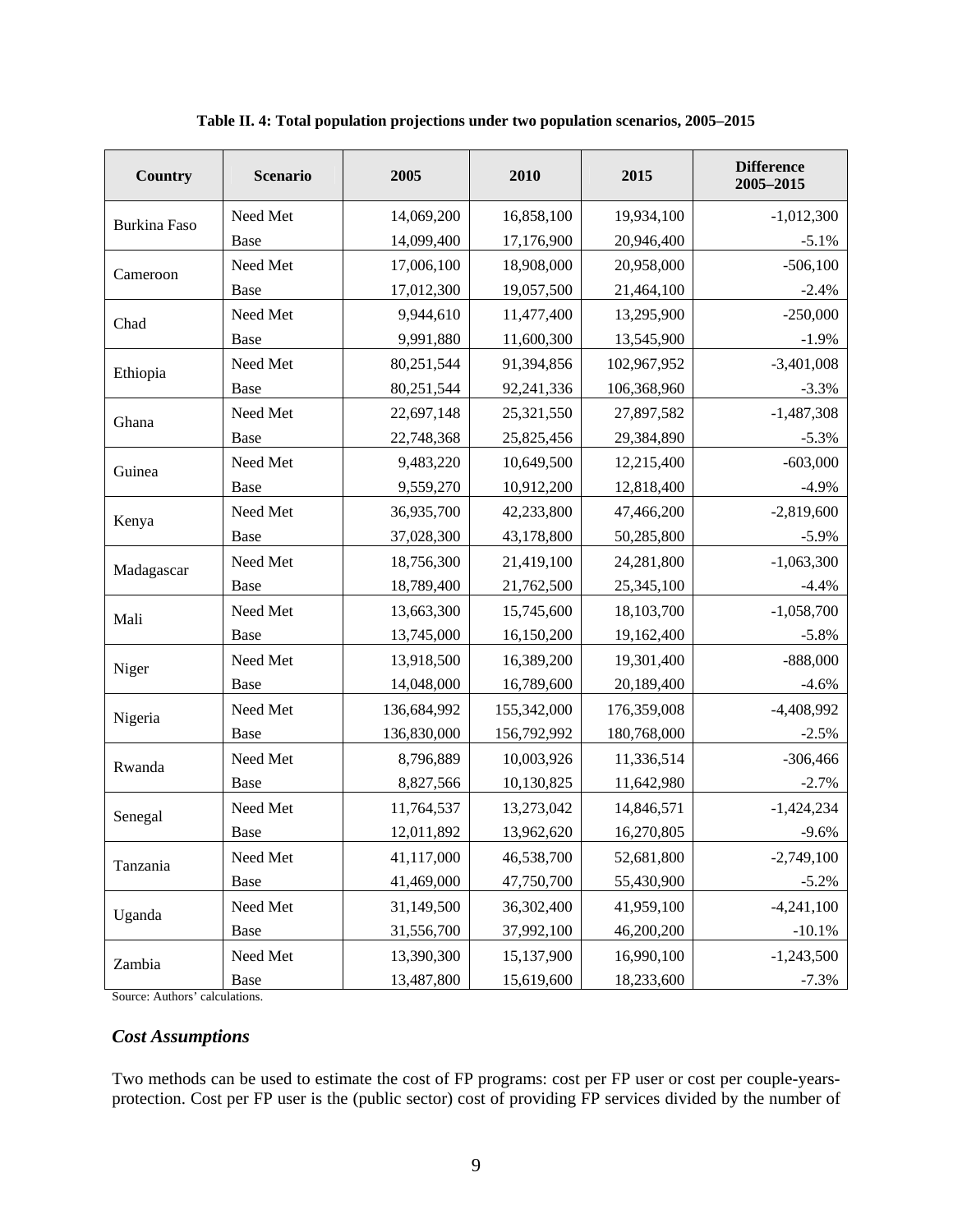FP users. This method includes both the commodity cost and program costs to maintain the program but excludes investment costs for scaling up resources. Average costs are based on a combination of contraceptive methods and service deliveries. Numerous studies have been conducted on the average cost by FP method (e.g., intrauterine device [IUD], sterilization) and by service delivery mode (e.g., clinic, community-based). Country estimates for average cost per user are summarized in Table II.5.

| <b>Country</b>           | Cost per User (US \$) |
|--------------------------|-----------------------|
| Benin                    | \$17.91               |
| <b>Botswana</b>          | \$39.50               |
| <b>Burkina Faso</b>      | \$26.07               |
| Burundi                  | \$18.64               |
| Cameroon                 | \$12.40               |
| Central African Republic | \$17.97               |
| Chad                     | \$5.71                |
| Congo                    | \$13.55               |
| Cote d'Ivoire            | \$56.10               |
| Ethiopia                 | \$14.17               |
| Gabon                    | \$1.39                |
| Ghana                    | \$23.73               |
| Guinea                   | \$45.39               |
| Guinea-Bissau            | \$16.78               |
| Kenya                    | \$17.92               |
| Lesotho                  | \$92.02               |
| Liberia                  | \$33.77               |
| Madagascar               | \$8.02                |
| Malawi                   | \$19.63               |
| Mali                     | \$69.07               |
| Mauritania               | \$99.64               |
| Mauritius                | \$12.67               |
| Mozambique               | \$8.80                |
| Niger                    | \$96.60               |
| Nigeria                  | \$15.15               |
| Rwanda                   | \$45.34               |
| Senegal                  | \$61.52               |
| Sierra Leone             | \$6.87                |
| South Africa             | \$17.92               |
| Sudan                    | \$7.63                |
| Tanzania                 | \$17.00               |
| Togo                     | \$30.11               |
| Uganda                   | \$42.11               |
| Zaire                    | \$9.16                |
| Zambia                   | \$13.18               |
| Zimbabwe                 | \$14.71               |

**Table II.5: Expenditures per family planning user for sub-Saharan Africa** 

Source: Conly et al., 1995.

Table II.6 provides regional cost estimates of family planning for sub-Saharan Africa. These costs are from a report that estimated regional averages of cost per FP user, assuming economies of scale as the number of FP users increased. The report estimated an average per user cost for sub-Saharan Africa to be from \$27.07 in 2000 to \$17.13 by 2015 (US\$/1998). Including an estimate of 3 percent inflation per year, cost per user was estimated to remain almost constant at around US\$27.00 (Dunbar et al., 1999).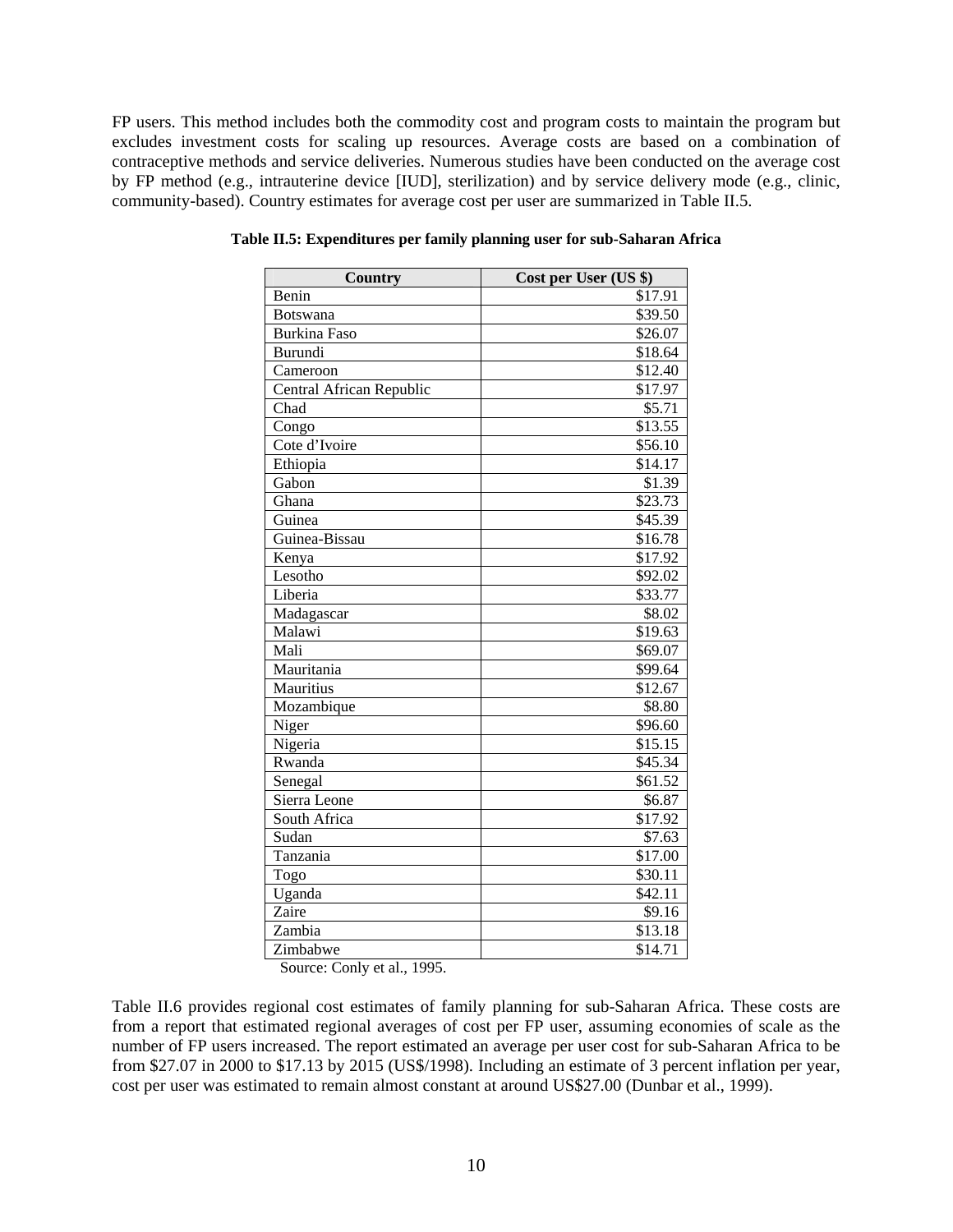|  | Table II.6: Regional estimates of average cost per FP user for sub-Saharan Africa |  |
|--|-----------------------------------------------------------------------------------|--|
|  |                                                                                   |  |

|                                                       | <b>2000</b> | 2005    | <b>2010</b> | 2015    |
|-------------------------------------------------------|-------------|---------|-------------|---------|
| Cost per user (US\$/1998)                             | \$27.07     | \$22.75 | \$18.35     | \$17.13 |
| Cost per user (US\$/1998) with 3%<br>annual inflation | \$28.72     | \$27.98 | \$26.16     | \$28.31 |

Source: Dunbar et al., 1999, Tables 5 and 6.

Cost per couple-years protection (CYP) is the second method used to estimate the cost of FP services. CYP is the number of couples protected from pregnancy during one year, as determined by the use of contraceptives during the year. For each contraceptive method, CYP coefficients are applied to convert contraceptive units to CYPs. For example, 13 units of oral contraception is the standard for providing one couple a full year of protection from pregnancy. In this case, if 13,000 oral contraceptive units are used, we would say that 1000 CYPs had been achieved. Cost per CYP includes both commodity costs and service-delivery costs and is a more comprehensive measurement of cost than cost per FP user because it takes into account use of different contraceptive methods and the amount of contraception necessary to effectively protect from pregnancy. A study of 14 developing countries, including five African countries, found the weighted regional average cost per CYP for Africa to be \$11.20 (see Table II.7) (Barberis and Harvey, 1997).

| Country          | <b>Mode of Service Delivery</b>           | $U$ rban $/$<br><b>Rural</b> | Cost per CYP<br>(US\$) |
|------------------|-------------------------------------------|------------------------------|------------------------|
| Ghana            | Social marketing                          |                              | \$7.86                 |
|                  | Clinic-based services                     |                              | \$11.58                |
| Kenya            | Clinic-based services                     | Urban                        | \$4.27                 |
|                  | Community-based distribution              | Rural                        | \$24.34                |
| Nigeria          | Clinic-based services and community-based | <b>B</b> oth                 | \$6.17                 |
|                  | distribution                              |                              |                        |
|                  | Social marketing                          |                              | \$14.51                |
| Zaire            | Social marketing                          | <b>B</b> oth                 | \$13.53                |
| Zimbabwe         | Community-based distribution              |                              | \$14.96                |
|                  | Social marketing                          |                              | \$15.89                |
|                  | Clinic-based services                     |                              | \$19.57                |
| Weighted average |                                           |                              | \$11.20                |

|  |  |  | Table II.7: Regional and within country comparison of costs per CYP in sub-Saharan Africa |  |
|--|--|--|-------------------------------------------------------------------------------------------|--|
|  |  |  |                                                                                           |  |

Source: Adapted from Barberis and Harvey, 1997, Table 6.

Depending on which costing method is used, estimated annual costs and cumulative costs from 2005– 2015 vary. For comparison purposes, \$11.20 per CYP was used for all countries in this study. Cost estimates for family planning were similar under both methods for Chad, Madagascar, and Zambia, but varied considerably for other countries (see Appendix 3).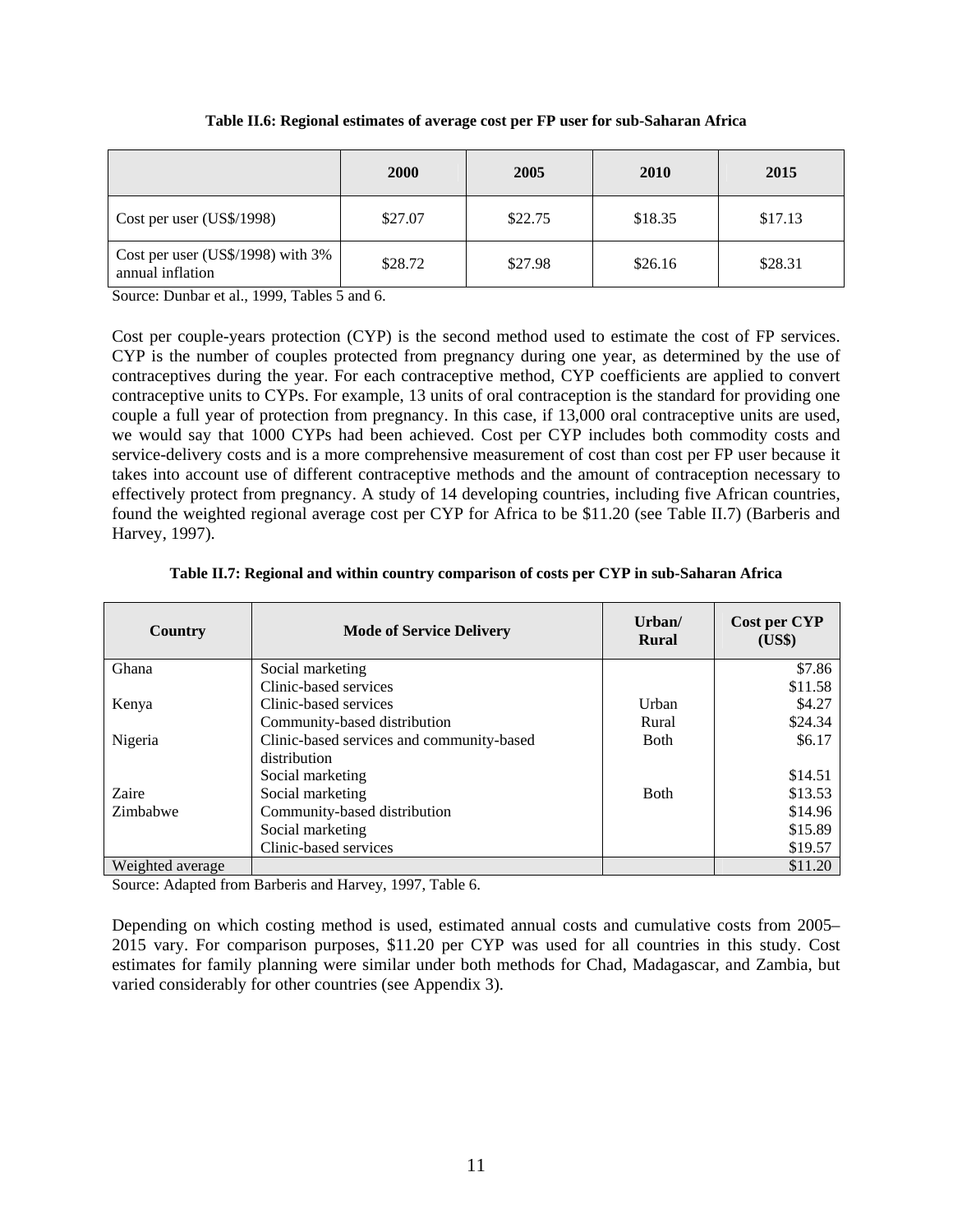#### *Cost of Family Planning Scenarios*

The total cost of family planning was calculated under both scenarios, and the cost of maintaining family planning at current levels was compared with the cost of meeting all unmet need that existed in 2000 by 2020. Table II.8 shows the incremental or additional cost of meeting all unmet need for each country.

| Country      | <b>Cumulative</b><br><b>Incremental Cost</b><br>(US\$ million) |
|--------------|----------------------------------------------------------------|
| Burkina Faso | \$27.5                                                         |
| Cameroon     | \$14.7                                                         |
| Chad         | \$4.7                                                          |
| Ethiopia     | \$102.8                                                        |
| Ghana        | \$54.0                                                         |
| Guinea       | \$20.8                                                         |
| Kenya        | \$71.4                                                         |
| Madagascar   | \$25.5                                                         |
| Mali         | \$35.8                                                         |
| Niger        | \$28.6                                                         |
| Nigeria      | \$139.5                                                        |
| Rwanda       | \$6.1                                                          |
| Senegal      | \$42.7                                                         |
| Tanzania     | \$71.6                                                         |
| Uganda       | \$97.4                                                         |
| Zambia       | \$27.2                                                         |

#### **Table II.8: Cumulative incremental cost of meeting all unmet need for family planning by 2005–2015\***

\*Costs based on the regional average of \$11.20 per CYP for comparison purposes. All costs discounted at 3 percent.

Total cost under both scenarios and incremental cost are described in more detail for Ghana. Because the cost streams that are incurred in the FP program—as well as the MDG programs modeled in subsequent sections—occur over a 15-year period but at different times, we followed standard practice and applied a discount rate. To be conservative, all costs are discounted at 3 percent. For example, Figure II.2 shows that for Ghana the discounted annual FP costs for the base scenario will remain between \$7.7 million and \$7.3 million versus an increase from \$9.7 to \$15 million under the Need Met scenario. This means it would cost at total of \$136 million over the next 10 years (2005–2015) to meet unmet need, and \$82 million to maintain the current contraceptive level. After discounting costs at 3 percent, it would cost an additional \$54 million to meet unmet need.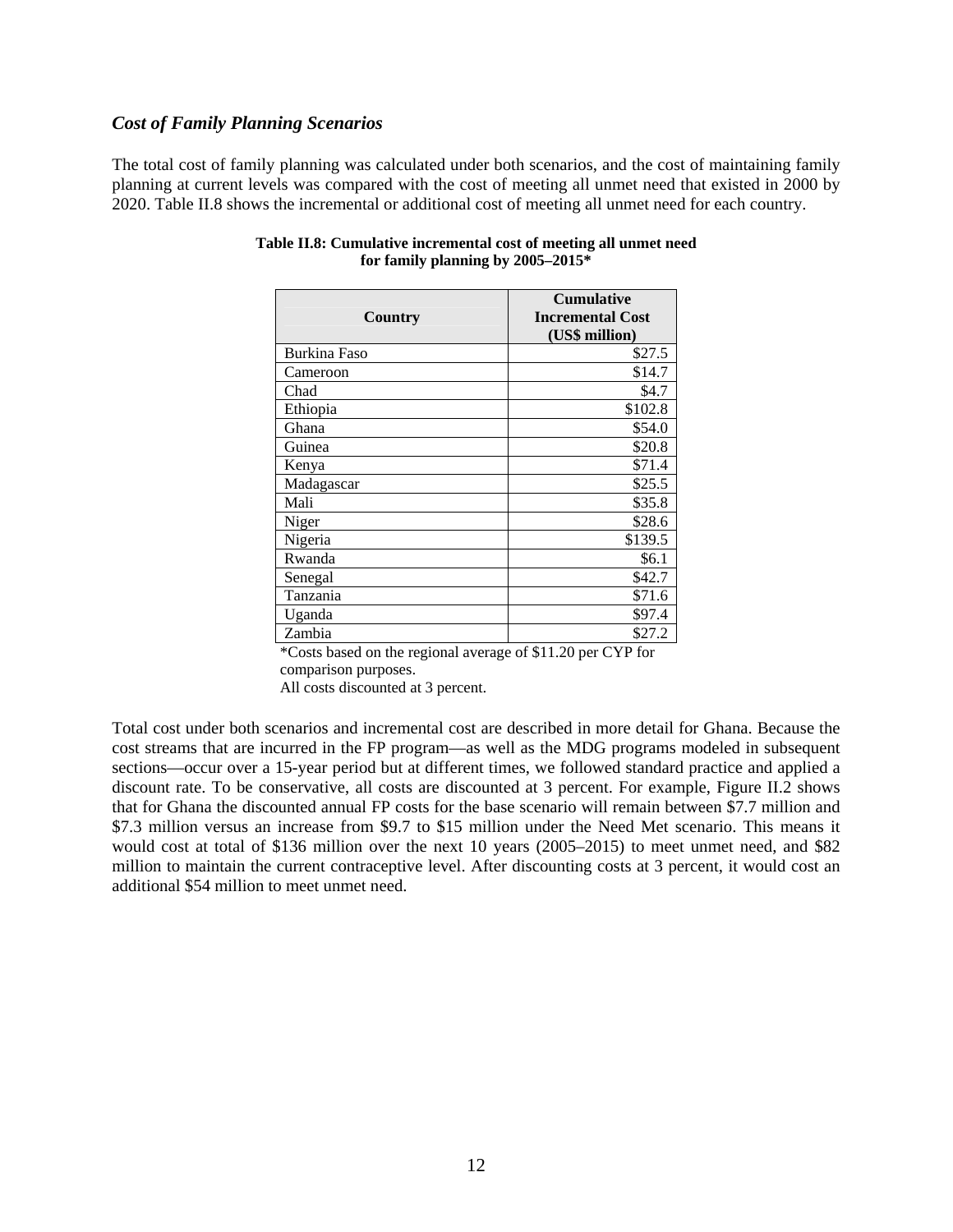

**Figure II.2: Annual cost for two family planning scenarios Ghana (2005 - 2015)**

Later, we use the incremental cost of meeting unmet need for each country in a benefit-cost comparison of the savings family planning generates for meeting the MDGs relative to the additional cost of family planning. When the incremental cost is compared with the savings from family planning, a benefit-cost ratio can be analyzed for each country by each selected sector. We present these comparisons in detail in the paper's final section.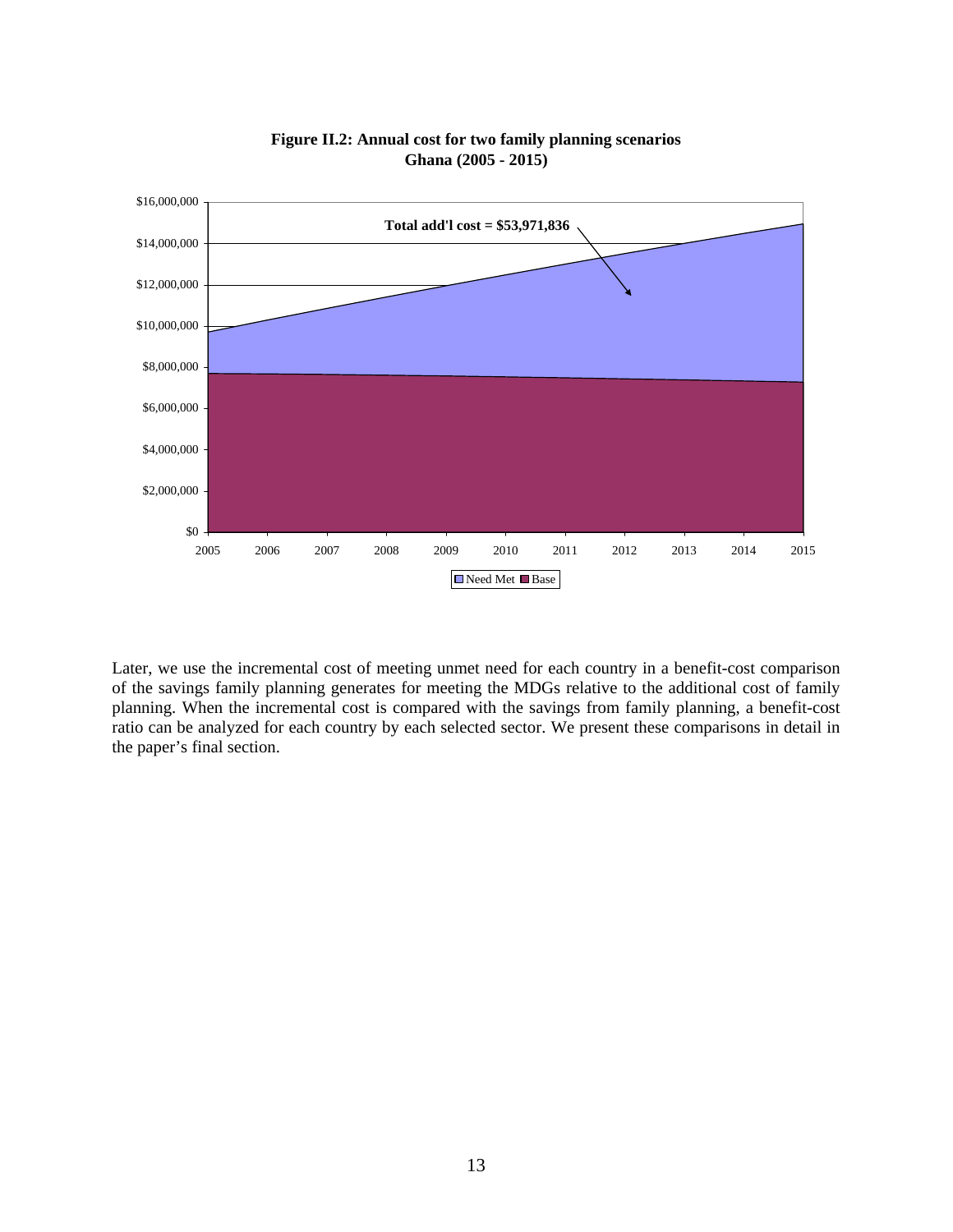## **III. MDG Scenarios**

#### *Background*

The United Nations Secretary General's Millennium Development Report published in 2000 served as the framework for drafting the Millennium Declaration (adopted at the Millennium Summit at the United Nation's headquarters in New York in 2000). This document represents countries' resolve to address development issues and poverty eradication by 2015 and to meet the special needs of Africa (United Nations, 2000). This process led to the adoption of the MDGs a year later, which serve as a roadmap for implementing the Millennium Declaration.

The MDGs are a set of quantitative, time-bound goals. There are 8 goals, 18 targets, and 48 indicators. The eight MDGs include reducing poverty, child mortality, HIV/AIDS, malaria, and tuberculosis; improving education, gender equality, maternal health, and the environment; and working toward a global partnership. In keeping with the 20-year framework of the International Conference on Population and Development (ICPD), the MDGs are to be achieved by 2015. Progress is measured at the global, regional, country, and local levels.

International goals similar to the MDGs are not new. Since the United Nations (UN) was created in 1945, it has participated in and promoted global goals—defined as a quantitative, time-bound objectives set by the UN that are applied to a sizeable number of countries. Many of these goals have not been achieved, largely because although they are easy and politically favorable to adopt, they are often impractical and not internalized by the countries that adopt them. The success of the smallpox eradication campaign in 1977, 11 years after the goal was set, is sometimes quoted as the exception to the rule. Richard Jolly recently conducted a review of global goals, and he found that no global goal has been achieved by the target date in *all* countries (Jolly, 2003). However, *some* countries have achieved or even surpassed several goals. According to Jolly, prominent goals that have been successful include:

- Small pox and polio eradication—small pox eradication was achieved in 1977 (11 years after the goal was adopted), and polio eradication is expected to be achieved by 2006 (six years after the target date)
- Child immunization—the goal of 80 percent coverage in each of the six antigens was achieved in 64 developing and 26 transition countries during the 1980s
- Reduction of child deaths from diarrhea by half and diarrhea incidence by one quarter—achieved during the 1990s
- Reducing infant mortality to below 120 by 2000—achieved in all but 12 developing countries
- Eradication of guinea worm—88 percent decline in cases worldwide

Overall, there are many criticisms of the goal-setting process when it is led by the international community and not by local governments. The process is criticized for the lack of ownership nations have in the resulting goals and the top-down approach used in the goal-setting process. Controversy exists over whether current strategies used to increase national ownership of global goals are effective.

Although the MDGs may be seen as another set of multilateral goals promoted by the UN for adoption by developing countries, there are some important differences between the MDGs and the former initiatives. First, they focus on human development and poverty reduction rather than economic growth, which was a major objective during the first three UN Development Decades (UNDP, 2003). Second, the MDGs are not just idealistic goals; they provide time limits and quantifiable outcomes that can be objectively measured and monitored. A third difference that sets the MDGs apart from previous multilateral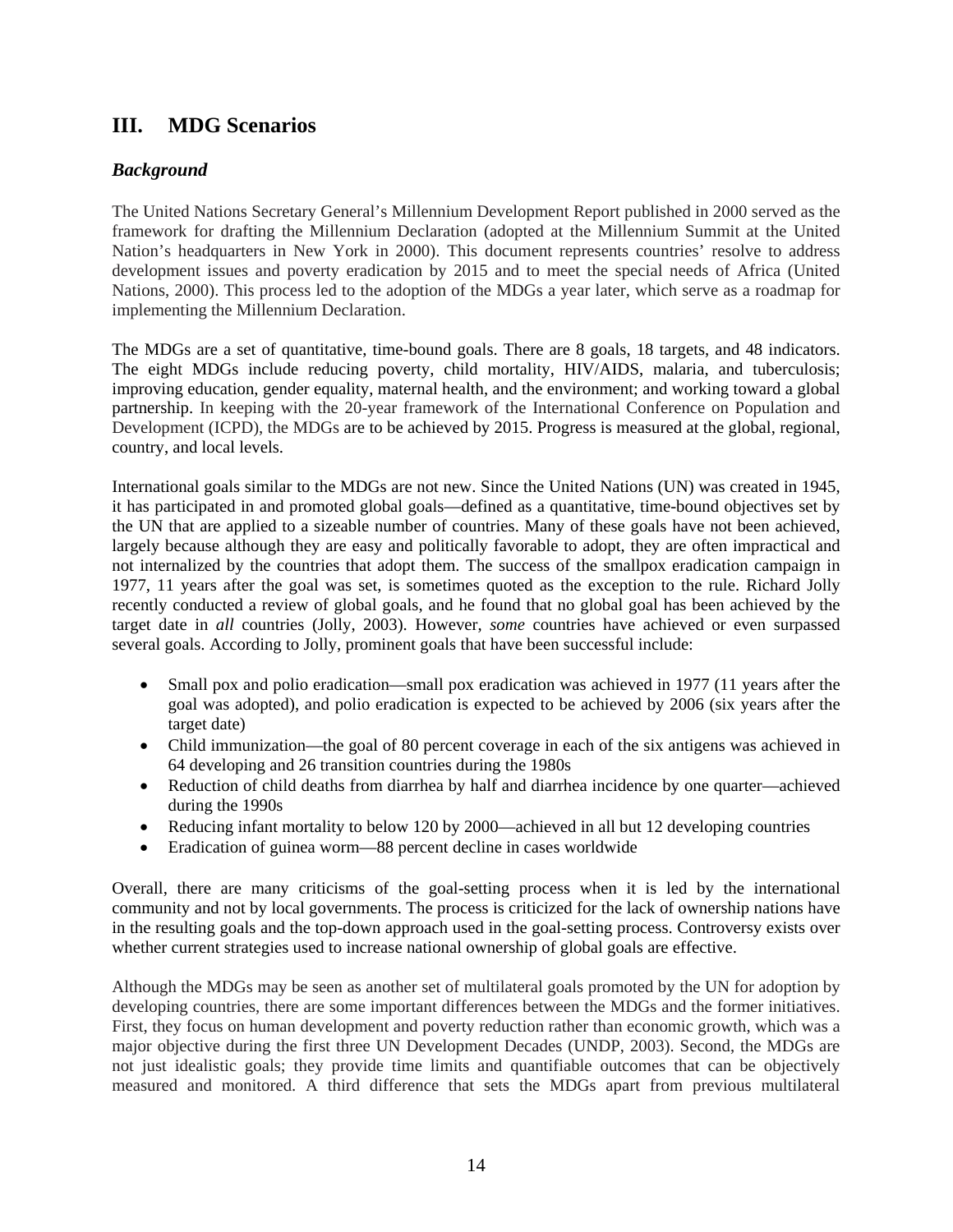initiatives is that, unlike other UN-supported goals that have been inconsistent with one another, the MDGs are linked to the goals set forth by other international conferences.

Many reports, studies, and cost estimates have shown that the MDGs are technically feasible and financially affordable (Vandemoortele, 2002; Delamonica et al., 2004). However, meeting the MDGs poses a major challenge to many countries, and it has become clear that many countries, particularly in sub-Saharan Africa and South Asia, cannot afford to achieve the MDGs without financial assistance from external sources (Vandemoortele, 2002). As we argue in this report, meeting unmet need for family planning is one way of reducing the cost of reaching the MDGs.

#### *MDG Assumptions*

The MDG indicators are meant to monitor progress toward reaching the overall target for each MDG. As with any logical results framework, the indicators are linked conceptually to the goals (which have their own measurable targets). Improvements in indicators are seen as progress toward reaching the MDGs. Reaching a target for an indicator, when there are multiple indicators for an MDG, does not mean that the MDG would be obtained. If a country, for example, were to achieve 100 percent vaccination coverage for measles (one of the child survival indicators), it is taken to be a *necessary, but not sufficient*, condition to meet the child survival MDG of reducing the child mortality rate by two-thirds.

This report includes analysis for seven of the 48 MDG indicators. These include:

- Net enrollment ratio in primary education
- Proportion of children age 1 immunized against measles
- Maternal mortality ratio
- Infant mortality rate

 $\overline{a}$ 

- Under-five mortality rate
- Proportion of population with access to an improved water source/sanitation
- Proportion of children under age five sleeping under an insecticide-treated net

Not all indicators for a goal were modeled and, as noted, not all the goals were modeled either.<sup>3</sup> For example, only one of the three indicators for reducing child mortality was modeled—proportion of children under age one immunized against measles. Thus, each MDG scenario should be interpreted as a portion of the total cost (and total savings) of actually achieving the goal. In this regard, the benefits that will be presented later are under-estimates.

Data are based on the concerted efforts made by countries themselves and international organizations such as the UN and the World Bank (WB) to monitor progress toward the development goals. The UN Statistics Division's Millennium Indicators database provided the majority of the baseline MDG data for each country and was supplemented when necessary. See Appendix 1 for all baseline MDG data.

In preparing the MDG projections, we assumed that the MDG was met by 2015 under both population scenarios. For simplicity, it was assumed that a country's progress toward the goal changed linearly from

 $3$  It is reasonable to assume that some of the omitted goals and indicators would evolve similar to those that were modeled—for example, Goal 3, "Promote gender equality and empower women," and particularly Indicators 9 and 11 under that goal, "Ratios of girls to boys in primary, secondary and tertiary education" and "Share of women in wage employment in the non-agricultural sector." Even though analyses of these indicators were not done, it is reasonable to assume that increased FP use would affect these two gender indicators.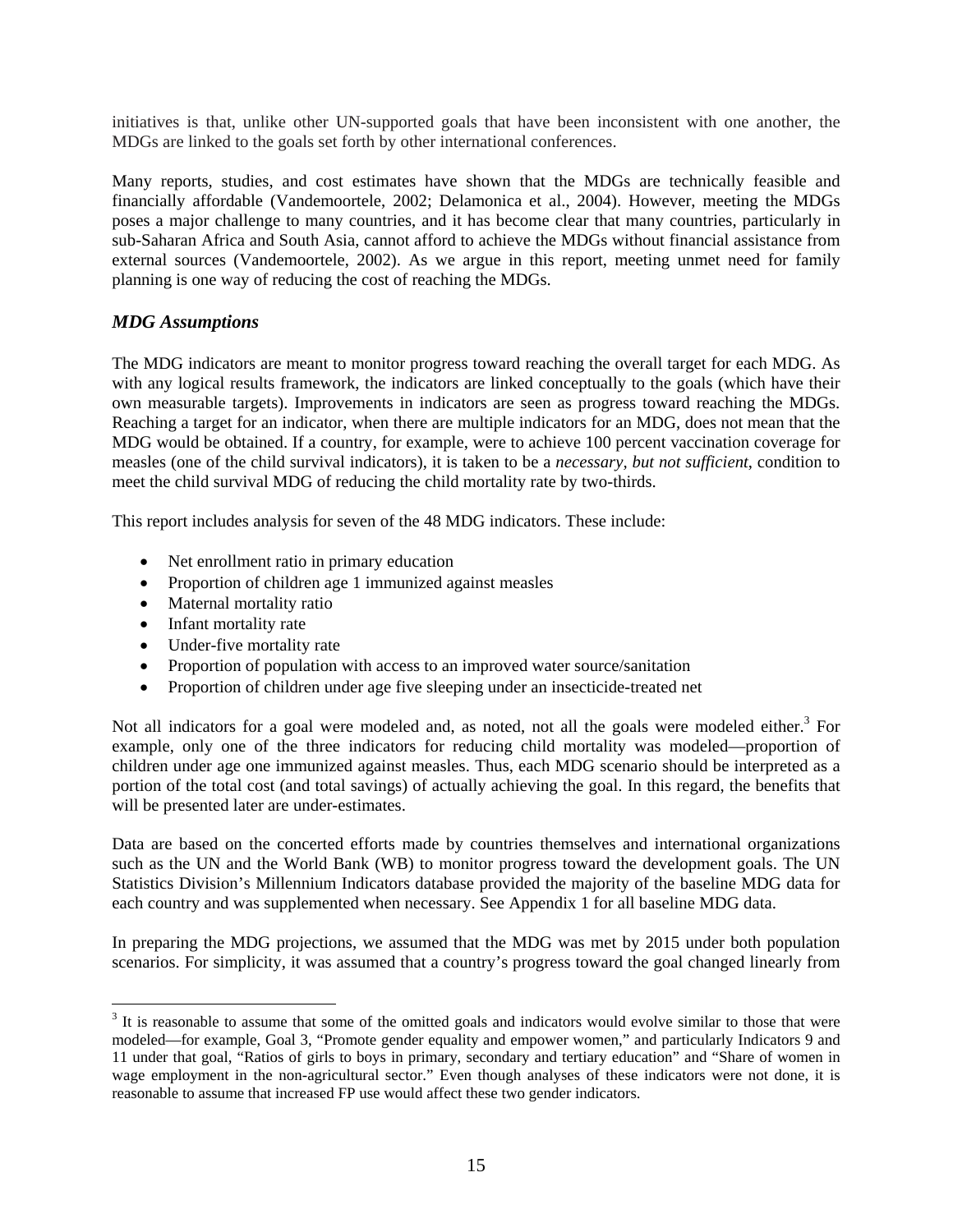the baseline in 2000 to meet the goal in 2015. Unit cost data for each of the MDG indicators come from a variety of sources. Table III.1 summarizes the unit costs used in this study to estimate the cost of meeting each selected MDG target and indicator. Unit cost data are difficult to estimate and require extensive research. For these estimates, every attempt was made to use country-specific data. When countryspecific data were not available, a standard unit cost for all countries was used, based on regional and international averages.

| Parameter                           | <b>Standard/Country-</b><br>specific | Unit Cost (US\$)* | <b>Source</b>                                          |  |  |  |  |
|-------------------------------------|--------------------------------------|-------------------|--------------------------------------------------------|--|--|--|--|
| <b>Family Planning</b>              |                                      |                   |                                                        |  |  |  |  |
| Cost per couple-years<br>protection | Standard                             | \$11.2            | Barberis and Harvey,<br>1997**                         |  |  |  |  |
| <b>Education</b>                    |                                      |                   |                                                        |  |  |  |  |
| Cost per Student                    | Country-specific                     | $$28.4 - $112.3$  | Bruns, Mingat, and<br>Rakotomalala, 2003               |  |  |  |  |
| <b>Measles Immunization</b>         |                                      |                   |                                                        |  |  |  |  |
| Cost per fully<br>immunized child   | Standard                             | \$17.0            | <b>ISI PEV Model</b>                                   |  |  |  |  |
| <b>Burkina Faso</b>                 | Country-specific                     | \$24.0            | ARIVAS, Romaric and<br>Abdoulaye, 1998                 |  |  |  |  |
| Cameroon                            | Country-specific                     | \$12.7            | Waters et al., 2004                                    |  |  |  |  |
| Ghana                               | Country-specific                     | \$16.8            | Abt Associates-PHR,<br>Levin and England, 2000         |  |  |  |  |
| Mali                                | Country-specific                     | \$24.0            | ARIVAS, Diakite and<br>Guitteye, 1998                  |  |  |  |  |
| Senegal                             | Country-specific                     | \$6.7             | ARIVAS, Souleymane,<br>1998                            |  |  |  |  |
| <b>Safe Motherhood</b>              |                                      |                   |                                                        |  |  |  |  |
| Cost per Birth                      | Country-specific                     | $$28.1 - $37.3$   | <b>Extrapolated from Tinker</b><br>and Koblinsky, 1993 |  |  |  |  |
| <b>Safe Water &amp; Sanitation</b>  |                                      |                   |                                                        |  |  |  |  |
| Cost per Beneficiary                | Standard                             | \$4.6             | WHO, 2004                                              |  |  |  |  |
| <b>Malaria</b>                      |                                      |                   |                                                        |  |  |  |  |
| Cost per Treated-Net-<br>Year       | Standard                             | \$4.4             | Stevens et al., $2005***$                              |  |  |  |  |

**Table III.1: Unit cost data for family planning and each of the MDG indicators** 

\*All costs are in US\$ and are not inflated.

\*\*Weighted regional average for sub-Saharan Africa.

\*\*\* Five-year average. Cost per treated-net-year decreased each year due to economies of scale: Year 1 (1999):

\$7.68; Year 2: \$6.12; Year 3: \$5.44; Year 4: \$4.25; Year 5: \$3.44.

Applying the unit cost to the population estimates described in the previous section, the cumulative cost of achieving the MDG target under both population scenarios was calculated. Since DHS surveys were conducted over a variety of years, the baseline year ranged from 1996 (Chad) to the 2004 (Cameroon). To compare costs and savings across the board, data are presented in the form of cumulative costs and savings over the 10-year period from 2005–2015.

For each of the five selected MDG targets and indicators, modeling assumptions and cost assumptions are described in more detail in each of the following sections. Cumulative costs under both scenarios and savings are then presented for all countries. For illustrative purposes, cumulative costs and savings will be described in more detail for one country. Benefit-cost ratios for each country for each sector are presented in Section IX.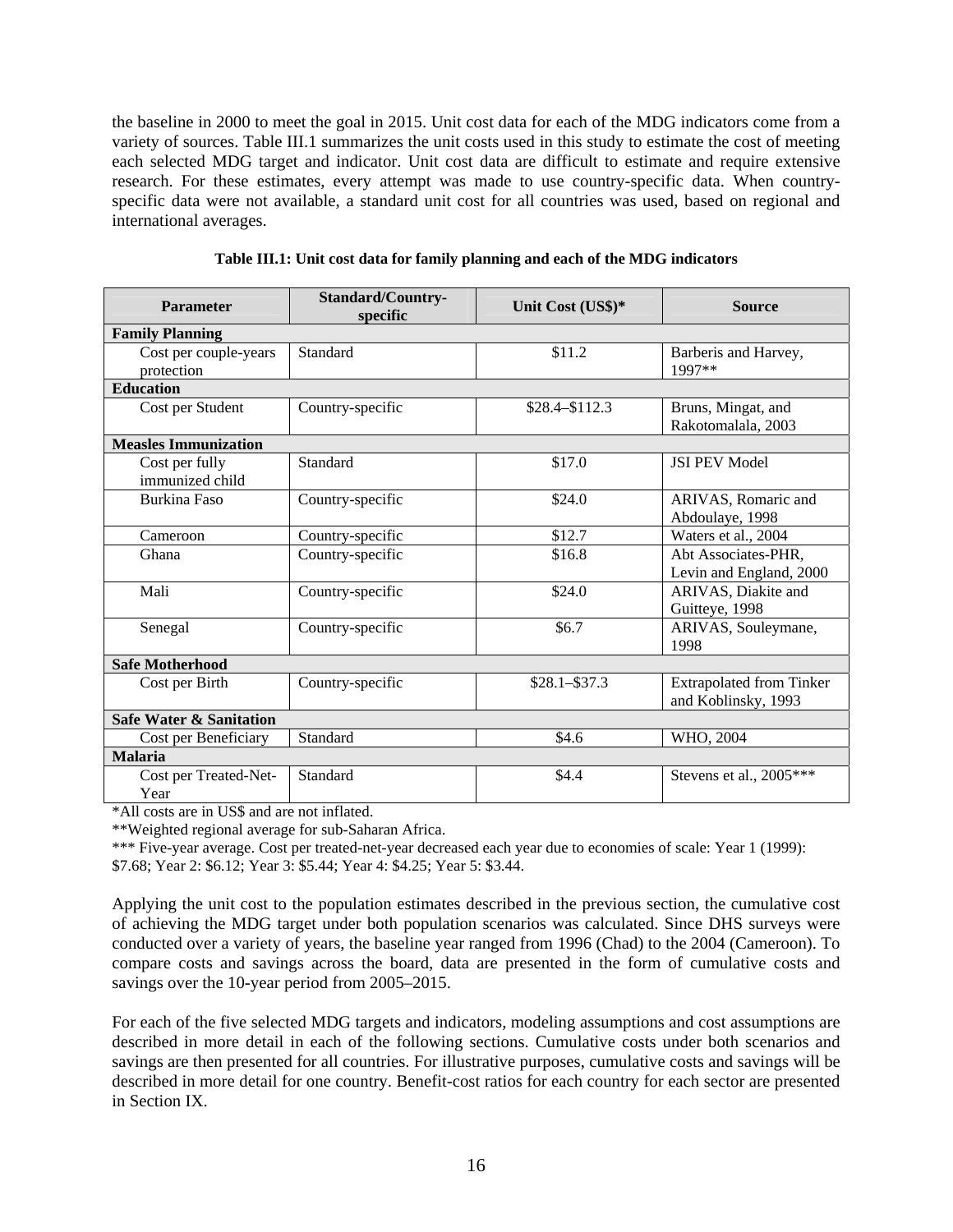## **IV. Universal Primary Education**

#### *Net Enrollment Ratio in Primary Education*

The second MDG is to achieve universal primary education. The target for this goal is to "Ensure that, by 2015, children everywhere, boys and girls alike, will be able to complete a full course of primary schooling" (UNSD website). There are three indicators to measure

|  | Goal 2: Achieve universal primary education    |  |                                                                   |  |  |  |  |
|--|------------------------------------------------|--|-------------------------------------------------------------------|--|--|--|--|
|  | Target 3: Ensure that by 2015,                 |  | Indicator 6: Net enrollment ratio in                              |  |  |  |  |
|  | children everywhere,                           |  | primary education                                                 |  |  |  |  |
|  | boys and girls alike,<br>will be able to       |  | Indicator 7: Proportion of pupils<br>starting grade 1 who         |  |  |  |  |
|  | complete a full course<br>of primary schooling |  | reach grade 5<br>Indicator 8: Literacy rate of 15-24<br>year-olds |  |  |  |  |
|  |                                                |  |                                                                   |  |  |  |  |

progress toward reaching the MDG education target. Our analysis will only focus on Indicator 6, net enrollment ratio in primary education.

#### *Current Status vs. Goal*

The goal of reaching universal primary education is measured, among other indicators, by looking at the net enrollment ratio (NER).<sup>4</sup> Currently, a few sub-Saharan Africa countries are within reach of achieving 100 percent enrollment, but most countries still have much progress to make (see Figure IV.1).

Niger has the lowest NER, with only 31 percent of children enrolled in primary school, while Rwanda has the highest NER, with over 80 percent of children enrolled. Based on past performance, many of the countries are not on track for meeting the education MDG by 2015. An extra effort to increase enrollment will be necessary to account for population growth.

#### *Demographic Scenarios*

 $\overline{a}$ 

Baseline data for the number of students currently enrolled in primary school was calculated using NERs reported by the UN Statistics Division (UNSD) for 2000 and population estimates of children ages 6–11. The NER was used instead of the gross enrollment ratio  $(GER)^5$  because NER is one of the indicators for the MDG of universal primary education. NER is also preferable to the GER because it has a theoretical maximum value of 100 percent, whereas GER can exceed 100 percent even when all children are not enrolled in school. Population projections for children ages 6–11 were used because this is the theoretical age of students enrolled in primary school. Although primary education may extend past age 11 in some countries, this factor was not included in the analysis. All population estimates are made using the Demproj and FAMPLAN population projection programs that are part of the SPECTRUM software package. The year 2000 is used as the baseline because the timeframe for all MDGs is from 2000–2015 and because the most comprehensive education data is available for 2000 because of the United Nations Educational, Scientific, and Cultural Organization's effort to provide comparable data for their "Education for All" initiative.

<sup>&</sup>lt;sup>4</sup> The NER is the ratio of the number of students enrolled in school who are of school age divided by the school-age population times 100.<br><sup>5</sup> The GER is defined as the ratio of all enrolled students to the school-age population times 100. Because students

can be over or under the nominal school ages, this ratio can be higher than 100.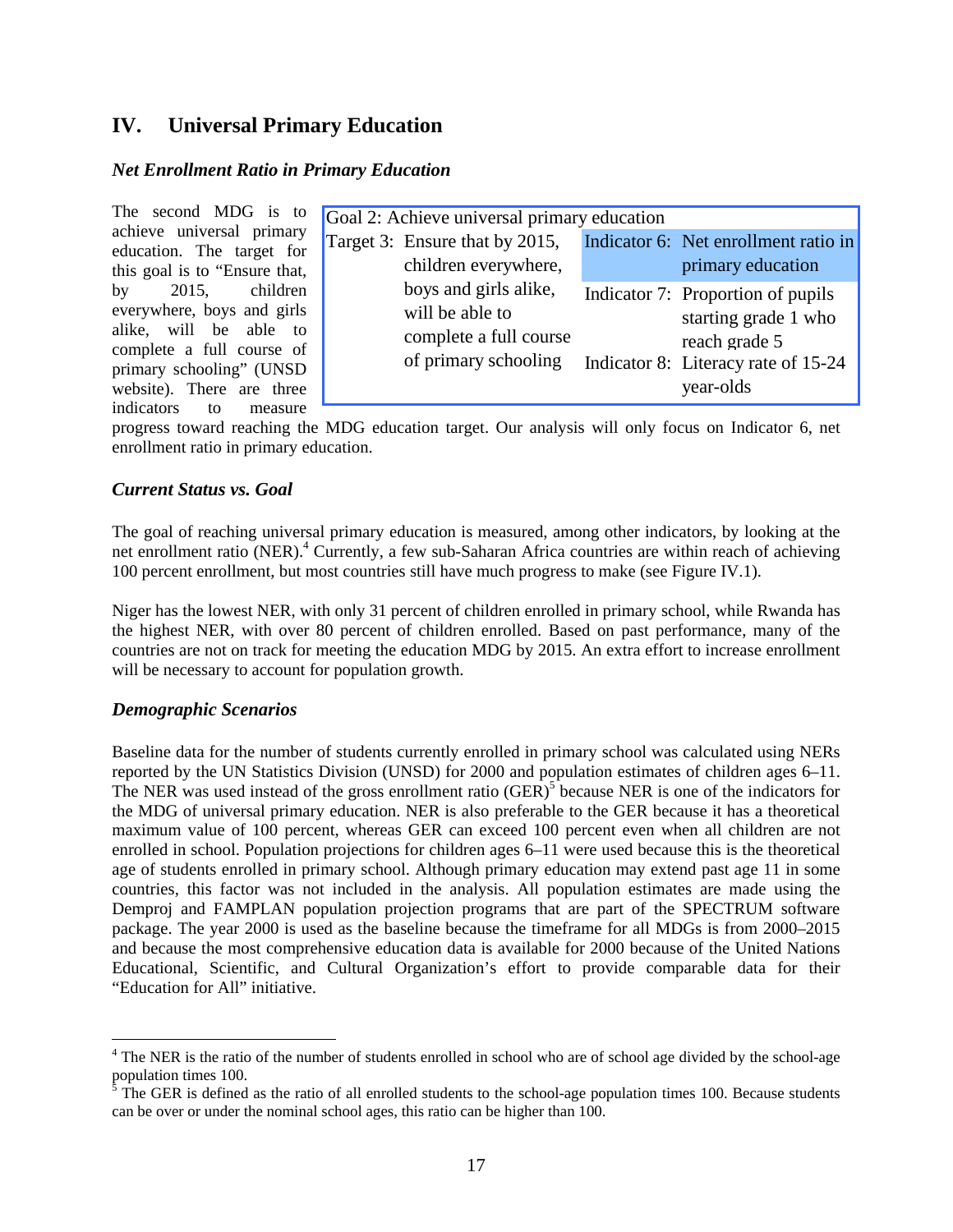

**Figure IV.1 Net enrollment ratios by country, 2000**

**% of children ages 6–11 enrolled**

Population estimates of children of primary school age (6–11) were projected for each year under the two population scenarios. It was assumed that the NER would increase linearly from its level in year 2000 to 100 percent by 2015 to meet the MDG target. Next, the projected number of primary school-aged children in each year is multiplied by the corresponding NER for that year (under both population scenarios), which gives the total number of children to be enrolled each year in order to gradually achieve universal primary education by 2015.<sup>6</sup> In Ghana for example, family planning can reduce the number of primary school-age children in 2015 needing education by more than 366,799 and still meet the MDG (see Figure IV.2).

Successfully achieving the education MDG is influenced by the number of children needing education. By implementing strengthened FP programs today, the effects will be realized in 2011 since children are usually first enrolled in primary school at the age of six. As the effects of increased FP use are not immediate, the long-term benefits of family planning are more significant if the timeline is extended past 2015.

 $\overline{a}$ 

<sup>&</sup>lt;sup>6</sup> Use of the NER may underestimate enrollment projections relative to using the GER because it misses some children who may be in school but are not in the defined school-age population range. Thus, the student projections presented here are conservative.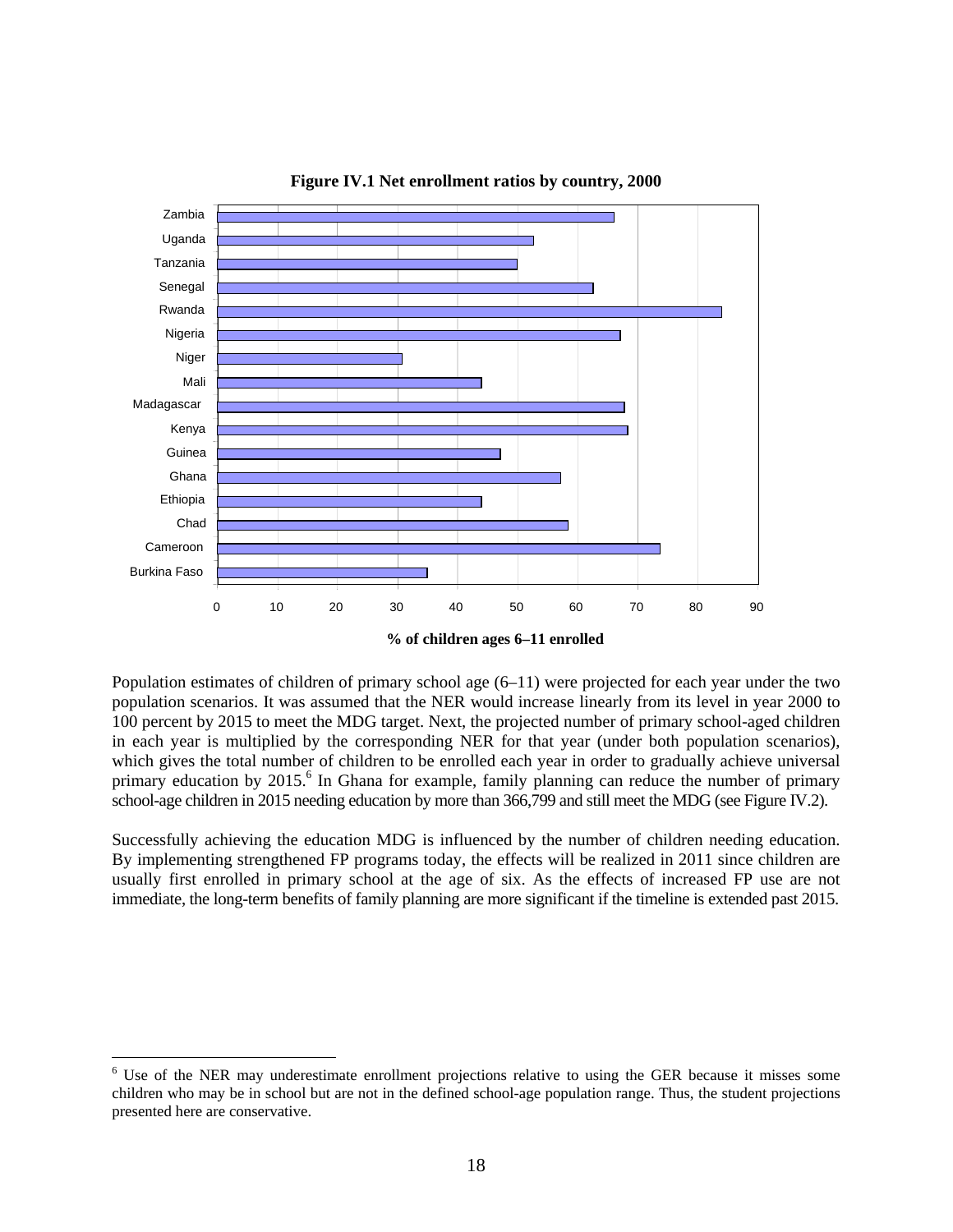

**Figure IV.2: Annual number of children ages 6-11 enrolled in primary school Ghana (2005 - 2015)**

#### *Cost Assumptions*

To estimate the cost of reaching the education MDG, we performed a review of relevant literature on costing the education goal. Many studies were found—each using different assumptions and goals. Table IV.1 summarizes four studies on cost estimates for achieving the education MDG. Some data include recurrent costs only (e.g., teacher salaries, teaching materials, and school maintenance), while others include recurrent and capital costs (e.g., school building costs). This is just a sample of studies found and should not be considered a comprehensive list.

| <b>Source</b>                 | <b>Method</b>                                                           |
|-------------------------------|-------------------------------------------------------------------------|
| Cost and Financing of Primary | Estimated country-specific average annual costs for reaching universal  |
| <i>Education</i>              | primary enrollment by 2015 (US\$/1992)                                  |
| Mehrotra et al., 1997         |                                                                         |
| <b>Goals for Development</b>  | \$110.60 per out-of-school child, or 13 percent of GDP per capita for   |
| Devarajan et al., 2002        | reaching universal primary enrollment (2000–2015)                       |
| EFA: How much will it cost?   | Regional unit costs for achieving universal primary completion (2000–   |
| Delamonica et al., 2004       | 2015)                                                                   |
| Achieving UPE by 2015         | Projected country-specific annual costs for achieving universal primary |
| Bruns et al., 2003            | completion (2000–2015) (recurrent, capital, AIDS costs)                 |

|  | Table IV.1: Studies estimating costs for achieving the education MDG |  |  |  |
|--|----------------------------------------------------------------------|--|--|--|
|  |                                                                      |  |  |  |

The 2003 WB report by Bruns and others was used as the basis for costing the education MDG. It estimates the global cost of achieving universal primary school completion by modeling recurrent and capital costs at the country level for 48 countries. It also includes separate country-specific cost estimates for overcoming the AIDS pandemic. The WB report includes the most robust research using countryspecific data, accounting for improvements in education quality and efficiency gains and accounting for the effect of the HIV pandemic on education. Data was also available for all of the African countries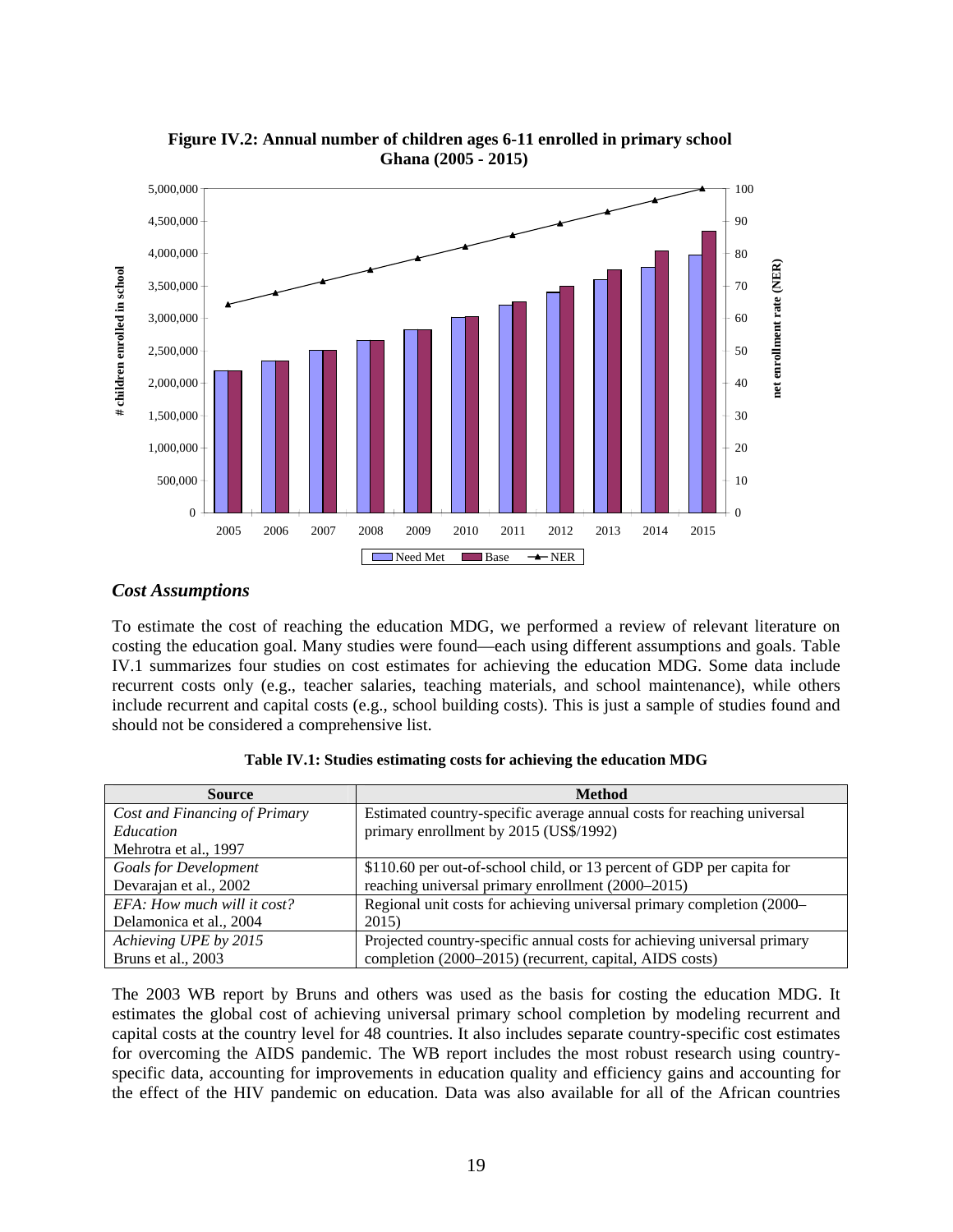included in our analysis. One limitation of using data from this WB report is that it focuses on the cost of reaching universal primary completion by 2015, not universal enrollment. Thus, the estimated costs are higher than other reports that analyzed the costs of achieving universal primary enrollment by 2015.

The WB report estimates both current levels of spending (circa 2000) and projected levels of spending from 2001–2015. We considered the implications of extrapolating either of these estimates for our analysis. The former method, holding the cost per student constant at its 2000 level, has two important implications. First, it assumes that the level of spending per student in primary school in 2000 is sufficient to reach the MDG. However, the cost of enrolling out-of-school children may be higher than the recurrent cost of educating children already enrolled in school. Thus, as a country approaches 100 percent net enrollment, the marginal cost per pupil may increase. This is especially true in rural areas where access to education is beset with further travel distances to school and higher opportunity costs of education due to a family's agrarian lifestyle, which children contribute considerably to family income. Second, the method does not take into account efficiency gains and improvements in the quality of education that are also sited as MDG indicators. Improving the quality of education will be a significant burden on countries. In countries where the quality of education is low, repetition rates are high, and teacher pupil ratios are high, the average cost of educating one student will increase as school systems attempt to improve the quality of education. In countries where pupil-teacher ratios are low due to a lack of trust in the education system, efficiency gains will be seen as enrollment increases. Efficiency gains can reduce the cost of achieving universal primary education. For example, eliminating or reducing the percent of children who repeat can significantly reduce the amount of public spending on education. Under-use of teachers is another major cause of inefficiency. Many countries have low pupil-teacher ratios that can be increased without jeopardizing the quality of education.

The latter method, using projected cost estimates, factors in increasing marginal cost and decreasing average cost. We used the yearly estimates of recurrent and capital spending but excluded HIV spending. Table IV.2 shows the range of unit costs each year and the average cost over the 15-year period (Bruns et al., 2003). A more detailed table of unit cost each year for each country is available in Appendix 2.

|              | <b>Cost per Student (2001–2015)</b> |         |  |  |
|--------------|-------------------------------------|---------|--|--|
| Country      | Range                               | Average |  |  |
| Burkina Faso | $$65.3 - 49.5$                      | \$54.5  |  |  |
| Cameroon     | $$61.3 - 112.3$                     | \$82.3  |  |  |
| Chad         | $$38.5 - 32.4$                      | \$34.6  |  |  |
| Ethiopia     | $$32.7 - 28.4$                      | \$30.2  |  |  |
| Ghana        | $$33.6 - 51.4$                      | \$42.3  |  |  |
| Guinea       | $$65.2 - 84.4$                      | \$73.6  |  |  |
| Kenya        | $$61.7 - 90.2$                      | \$74.9  |  |  |
| Madagascar   | $$38.2 - 41.5$                      | \$40.1  |  |  |
| Mali         | $$59.0 - 54.3$                      | \$54.0  |  |  |
| Niger        | $$75.9 - 39.7$                      | \$52.4  |  |  |
| Nigeria      | $$53.5 - 73.2$                      | \$63.1  |  |  |
| Rwanda       | $$28.4 - 34.9$                      | \$31.6  |  |  |
| Senegal      | $$78.5 - 95.1$                      | \$85.2  |  |  |
| Tanzania     | $$32.5 - 48.7$                      | \$40.6  |  |  |
| Uganda       | $$37.7 - 52.4$                      | \$44.5  |  |  |
| Zambia       | $$26.9 - 45.6$                      | \$36.2  |  |  |

| Table IV.2 Unit costs to meet universal primary education |  |  |  |
|-----------------------------------------------------------|--|--|--|
|-----------------------------------------------------------|--|--|--|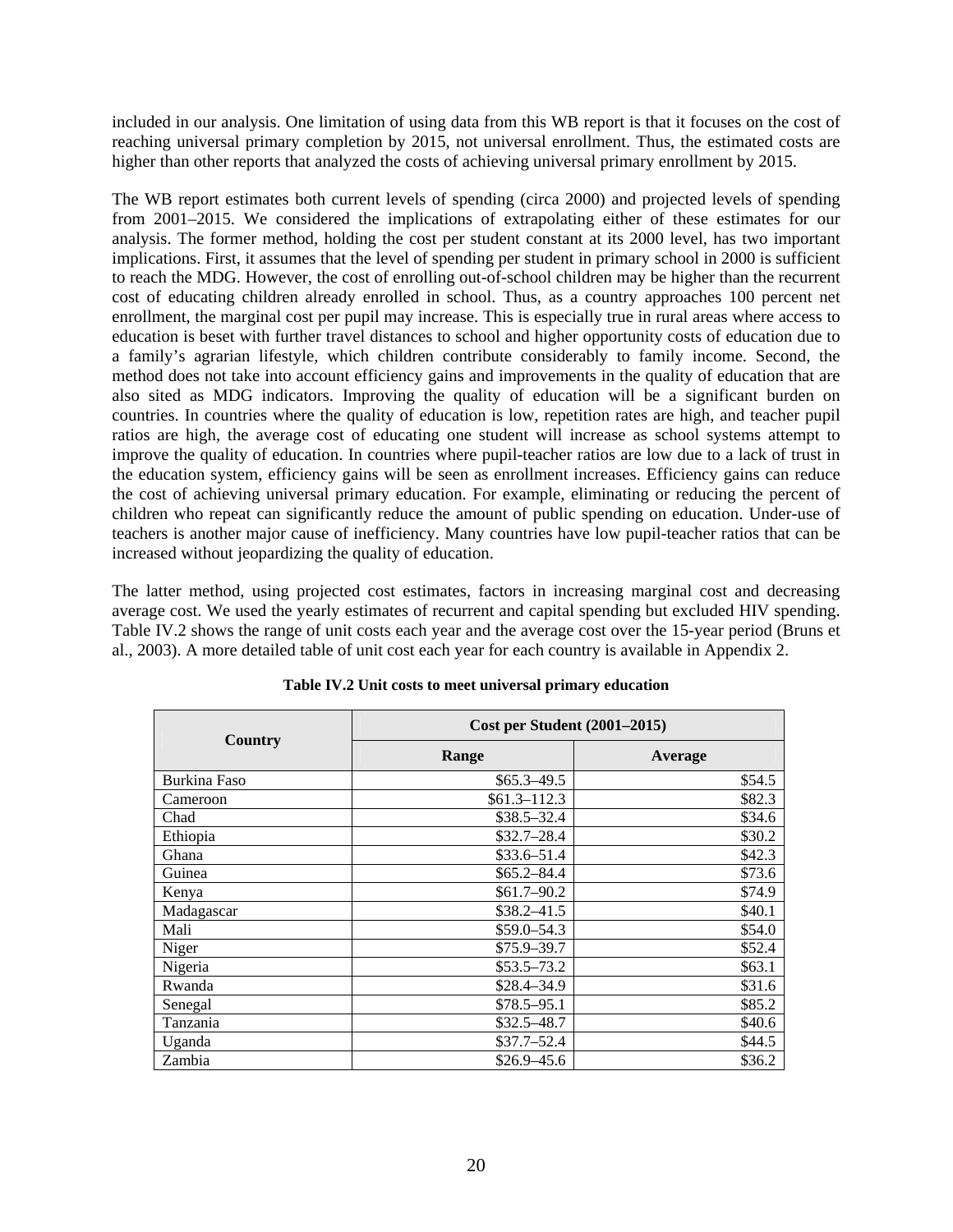#### *Cost Scenarios*

The estimated number of children enrolled in school each year was multiplied by the annual cost per student to obtain the total spending on primary education necessary to reach the goal of universal enrollment. For example, the annual cost for reaching the education MDG target of 100 percent net enrollment in Ghana under the Base scenario would increase from \$83 million in 2005 to \$223 million in 2015 for a cumulative total of \$1.7 billion over the 10-year period. Under the Need Met scenario, annual cost would increase from \$83 million in 2005 to \$204 million in 2015 for a total of \$1.6 billion over the 10-year period (see Figure IV.3). This reflects a savings of \$46.5 million. Discounted at 3 percent, cost savings for the education sector are \$35.9 million (see Figure IV.4).



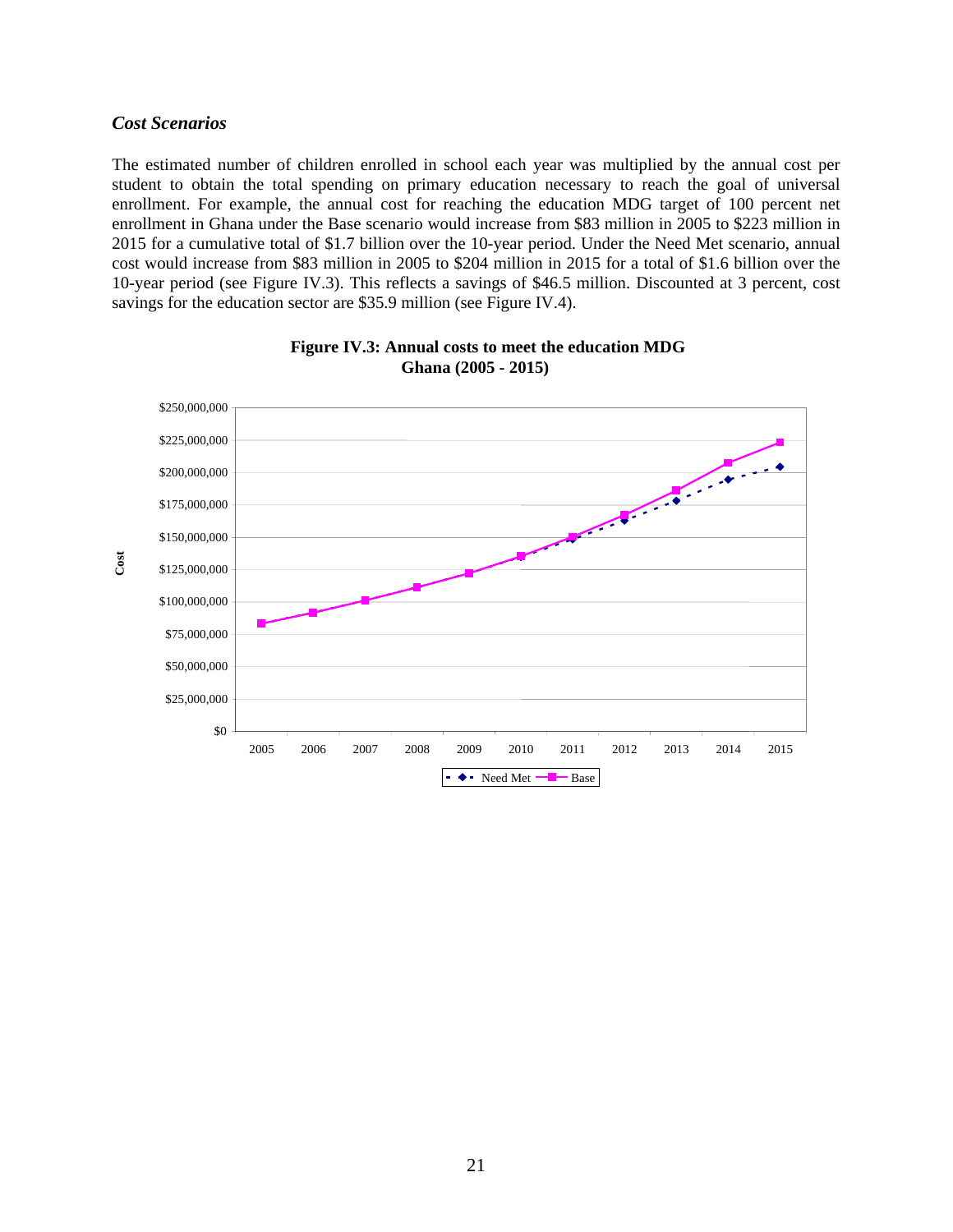



Cost savings in the education sector are high for most countries. Although cost savings will not be realized until 2011, or six years from when strengthened FP programs are implemented, the annual cost of educating a child is high relative to the cost of reaching the other MDGs (e.g., immunization unit costs are much lower than education unit costs). Discounted cumulative costs and cost savings over the 10-year period are shown for each country in Table IV.3.

| Country      | <b>Total Cost</b><br>(Base) | <b>Total Cost</b><br>(Need Met) | <b>Cost Savings</b> |
|--------------|-----------------------------|---------------------------------|---------------------|
| Burkina Faso | \$1,121                     | \$1,100                         | \$21.6              |
| Cameroon     | \$2,176                     | \$2,146                         | \$29.6              |
| Chad         | \$576                       | \$566                           | \$9.9               |
| Ethiopia     | \$3,507                     | \$3,484                         | \$23.1              |
| Ghana        | \$1,329                     | \$1,293                         | \$35.9              |
| Guinea       | \$1,083                     | \$1,039                         | \$44.3              |
| Kenya        | \$4,524                     | \$4,410                         | \$114.7             |
| Madagascar   | \$1,194                     | \$1,174                         | \$20.1              |
| Mali         | \$1,157                     | \$1,119                         | \$37.9              |
| Niger        | \$1,054                     | \$1,019                         | \$35.6              |
| Nigeria      | \$13,830                    | \$13,690                        | \$140.1             |
| Rwanda       | \$469                       | \$461                           | \$8.3               |
| Senegal      | \$1,776                     | \$1,596                         | \$180.7             |
| Tanzania     | \$2,627                     | \$2,511                         | \$116.5             |
| Uganda       | \$2,616                     | \$2,458                         | \$157.8             |
| Zambia       | \$855                       | \$817                           | \$37.5              |

|  |  | Table IV.3: Cumulative costs and cost savings for the education MDG, 2005–2015 (US\$ millions) |
|--|--|------------------------------------------------------------------------------------------------|
|--|--|------------------------------------------------------------------------------------------------|

Source: Authors' calculations. All costs discounted at 3 percent.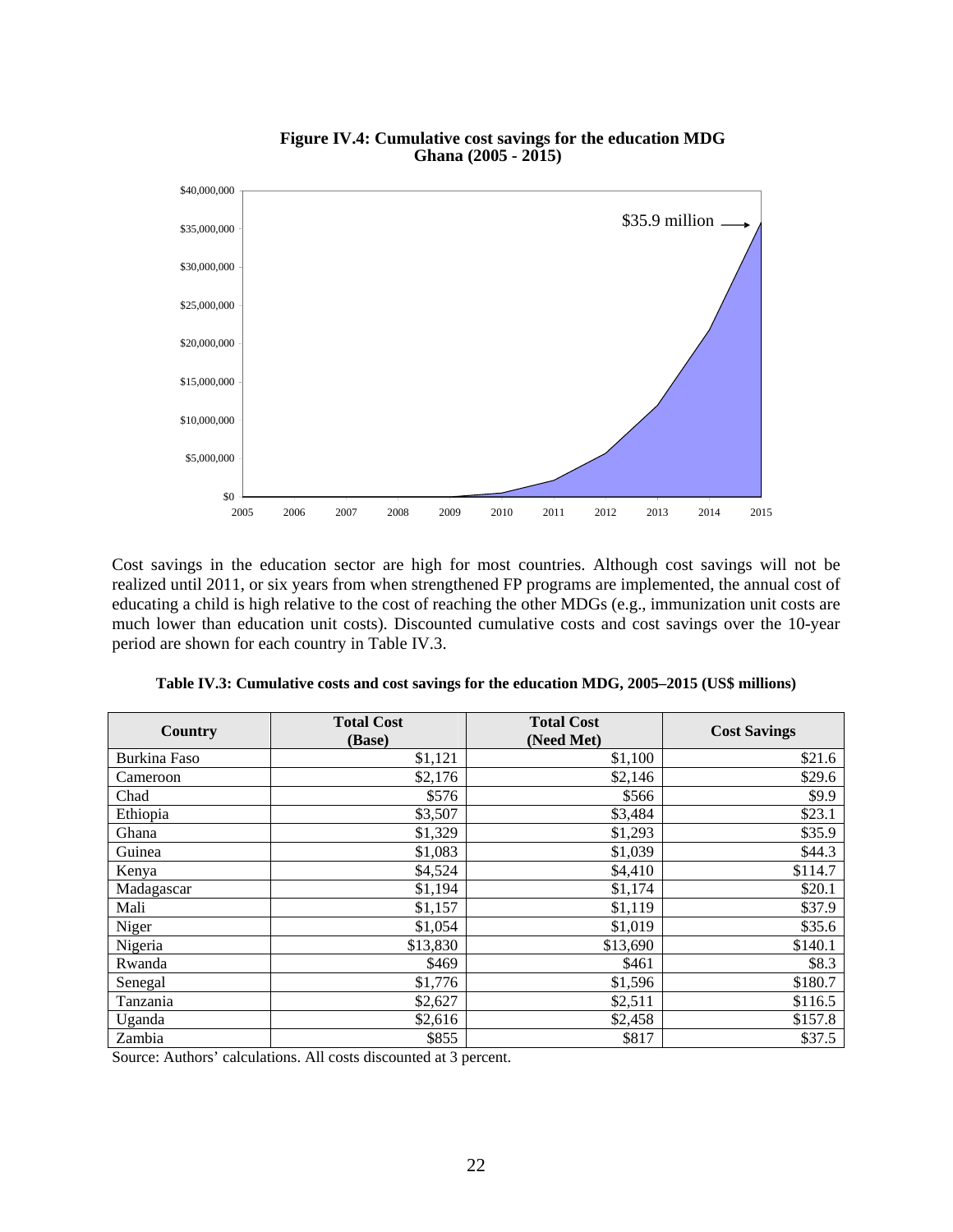## **V. Reduce Child Mortality**

#### *Proportion of 1-year-old Children Immunized Against Measles*

The fourth MDG is to reduce child mortality. The target for this goal is to reduce by twothirds the under-five mortality rate. There are three indicators to measure progress toward reaching the target. This analysis will focus on MDG indicator 15, the

| Goal 4: Reduce child mortality |                                                                                                                                  |  |                                                                                     |  |  |
|--------------------------------|----------------------------------------------------------------------------------------------------------------------------------|--|-------------------------------------------------------------------------------------|--|--|
|                                | Target 5: Reduce by two-thirds, Indicator 13: Under-five mortality<br>between 1990 and<br>2015, the under-five<br>mortality rate |  | rate<br>Indicator 14: Infant mortality rate                                         |  |  |
|                                |                                                                                                                                  |  | Indicator 15: Proportion of 1-year-<br>old children<br>immunized against<br>measles |  |  |

proportion of one-year-old children immunized against measles, and briefly discuss the effect of FP use on under-five and infant mortality rates.

Measles remains a leading cause of death among young children, despite the availability of a safe, effective, and cost-effective vaccine for the past 40 years. More than half a million people died from measles in 2003 and almost half of all deaths occurred in Africa (48%, 252 million) (WHO Fact Sheet, 2005). Measles is one of the most contagious diseases known, and un-immunized persons, especially young children, are among those most susceptible to infection. Global immunization coverage rates for measles were estimated at 77 percent in 2003, with lower coverage rates in the Africa, Southeast Asia, and Eastern Mediterranean regions (WHO Fact Sheet, 2005).

#### *Current Status vs. Goal*

The goal of reducing child mortality is measured, among other indicators, using the measles coverage rate as a proxy of overall child health. Currently, there are no African countries that have met the goal of 100 percent coverage for children under the age of one. Success in reaching this target varies across countries. As shown in Figure V.1, coverage rates in 2000 were as low as 35 percent in Niger and Nigeria and as high as 85 percent in Ghana and Zambia.

If progress remains constant, Ghana will achieve this MDG by 2015, but Niger and Nigeria will not. Niger and Nigeria will have to increase coverage by 6.5 percentage points per year over the next 10 years to meet the immunization target. This rate is much higher than progress seen over the 1990s in both of these countries, where coverage actually fell from 54 percent in 1990 to 35 percent in 2000 in Nigeria (UNSD, Millennium Indicators Database, various dates).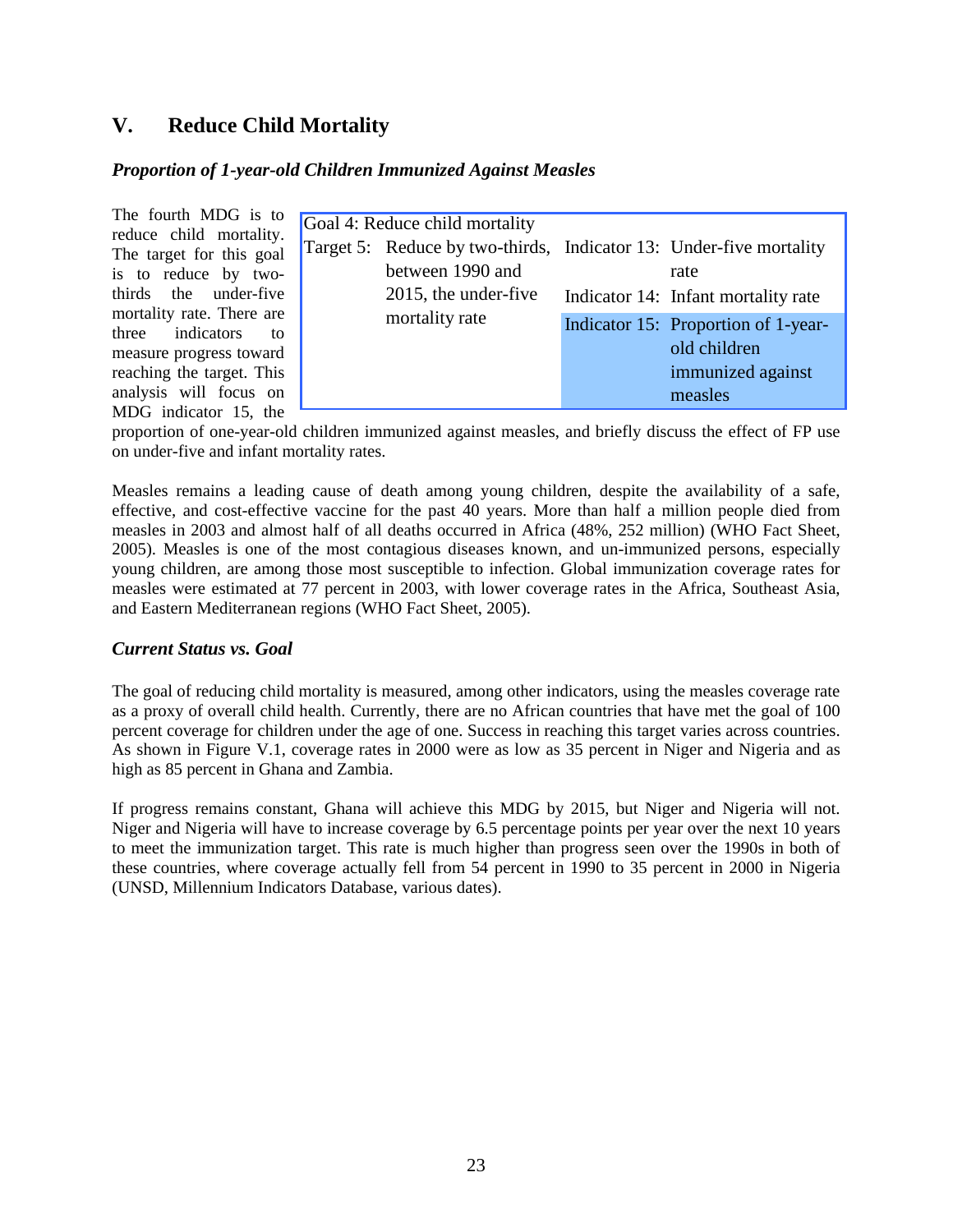

**Figure V.1: Measles vaccination coverage rates, 2000**

#### *Demographic Scenarios*

Baseline data for the number of children who need the measles vaccine were calculated using UNSD coverage estimates for 2000 and population estimates of children ages 0–12 months in SPECTRUM. Population estimates of children ages 0–12 months were projected for each year from 2000–2015 under the two population scenarios. It was assumed that the measles coverage rate would increase linearly from its current level to 100 percent by 2015. The projected number of children in each year was multiplied by the coverage rate for that year to find the total number of additional children that will need to be vaccinated to reach 100 percent coverage by 2015. For example in Ghana, meeting unmet need could reduce the number of children needing measles shots in 2015 by over 250,000 (682,868 vs. 933,849) (see Figure V.2). Over the 10-year period, this would be a cumulative 1,431,176 fewer measles shots (and other immunizations) that would not have to be administered.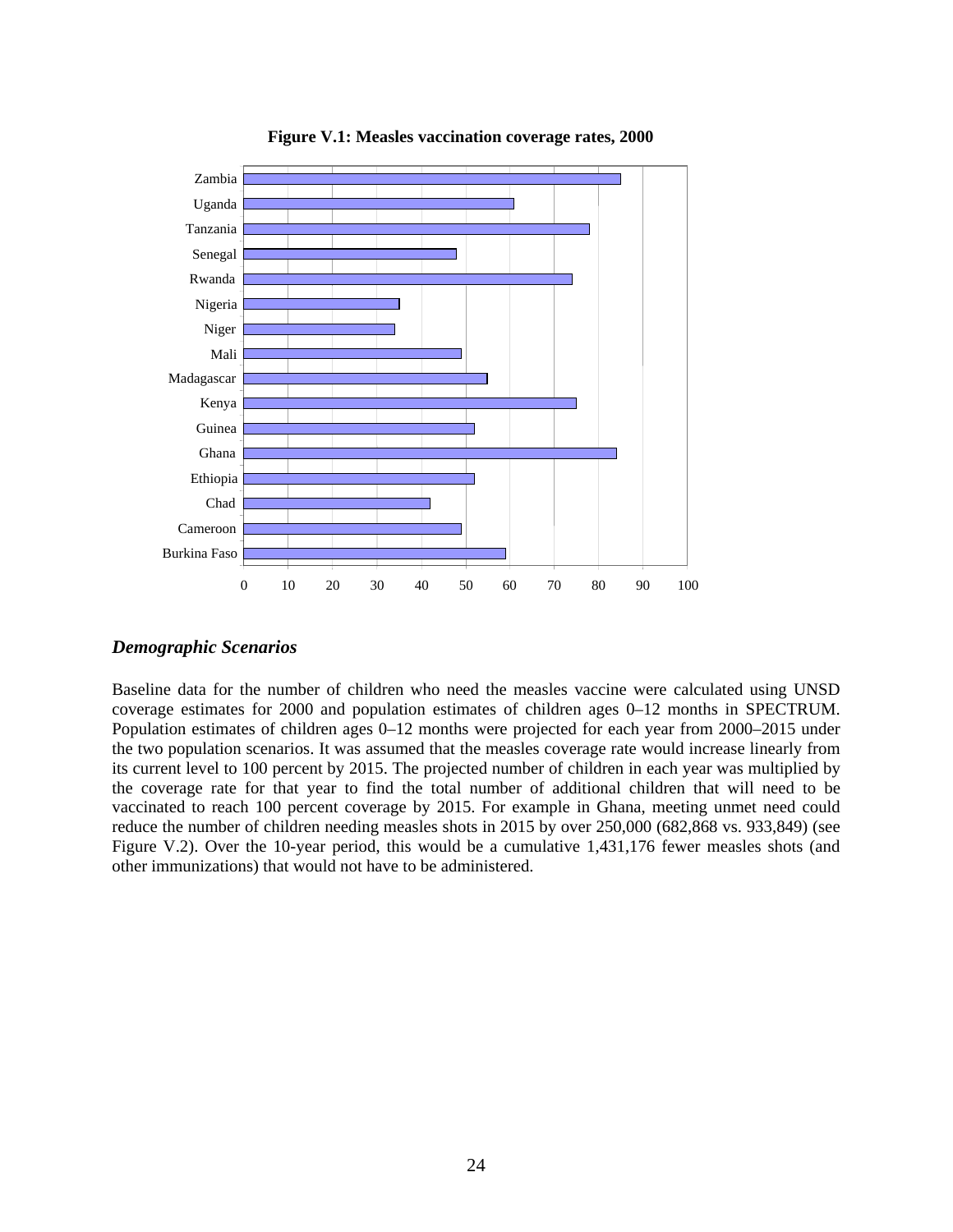

#### **Figure V.2: Annual number of children under age 1 needing a measles vaccination**

**Ghana (2005 - 2015)**

A comprehensive strategy for the sustainable reduction of measles mortality was developed by WHO and the UN Children's Fund and endorsed by the World Health Assembly in 2003 (WHO website). As outlined in the WHO Immunization Policy (2002), the four strategies recommended for reducing deaths due to measles include:

- Provide one dose of measles vaccine to a high proportion of infants at nine months of age through routine immunization service. This is the foundation of the overall strategy.
- Give all children between the ages of 9 and 15 months a second opportunity for measles immunization, either through routine immunization services or through periodic mass campaigns.
- Establish and strengthen measles surveillance systems.
- Improve clinical management of measles cases.

A fully immunized child (FIC) receives vaccines for six of the most common childhood diseases through the WHO's Expanded Program on Immunization (EPI) during the first year of life. This consists of a minimum of eight shots received in the first 9–12 months: Bacille Calmette Guerin (BCG) at birth; oral polio vaccine (OPV) with diphtheria-pertussis-tetanus (DPT) at 6, 10, and 14 weeks; and the measles vaccine at 9 months (WHO Immunization Policy, 2002). Table V.1 shows the recommended immunization schedule for a routine EPI program for developing countries (WHO Immunization Policy, 2002).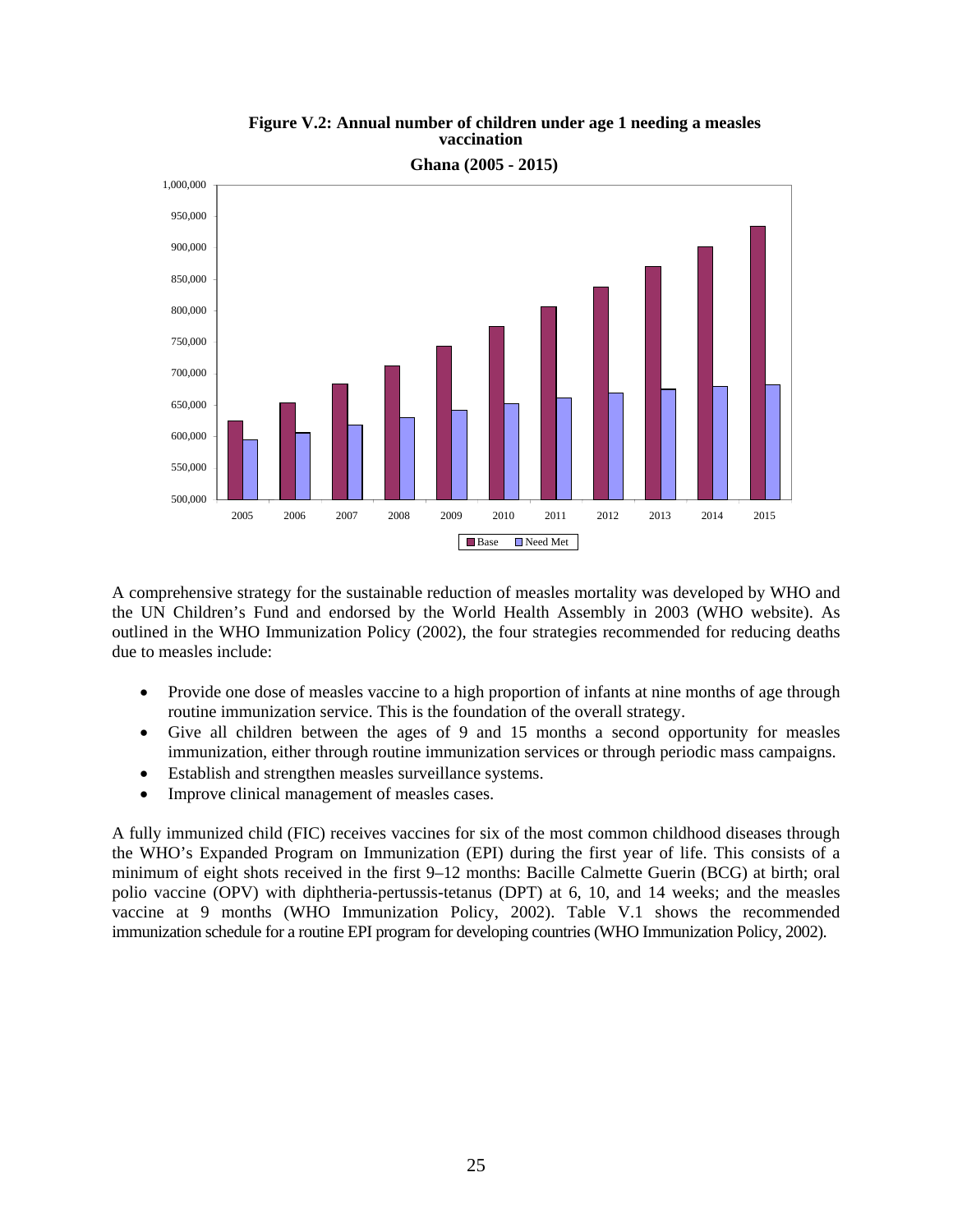|                              | Age                                   |       |          |          |          |  |
|------------------------------|---------------------------------------|-------|----------|----------|----------|--|
| <b>Vaccine</b>               | <b>Birth</b>                          | Weeks | 10 Weeks | 14 Weeks | 9 Months |  |
| <b>BCG</b>                   | X                                     |       |          |          |          |  |
| <b>OPV</b>                   | $\mathrm{X}^{\scriptscriptstyle\top}$ | X     | X        | X        |          |  |
| <b>DPT</b>                   |                                       | X     | X        | X        |          |  |
| Hepatitis B Scheme A*        | X                                     | X     |          | X        |          |  |
| Scheme B*                    |                                       | X     | X        | X        |          |  |
| Haemophilus influenza type b |                                       | X     | X        | X        |          |  |
| Yellow fever                 |                                       |       |          |          | $X^{**}$ |  |
| Measles                      |                                       |       |          |          | $X***$   |  |

**Table V.1: Immunization schedule recommended by the Expanded Program on Immunization** 

† In polio-endemic countries

\* Scheme A is recommended in countries where perinatal transmission of hepatitis B virus is frequent (e.g., in South-East Asia). Scheme B may be used in countries where perinatal transmission is less frequent (e.g., in sub-Saharan Africa).

\*\* In countries where yellow fever poses a risk.

\*\*\* A second opportunity to receive a dose of measles vaccine should be provided for all children.

This may be done either as part of the routine schedule or during a campaign.

#### *Cost Assumptions*

To estimate the cost of achieving 100 percent coverage of measles vaccinations, this study only costs the first part of the WHO's four-part strategy: "Provide one dose of measles vaccine to a high proportion of infants at nine months of age through routine immunization service." Routine or fixed facilities' costs are the most appropriate cost estimates to use for this part of the WHO strategy. Measles campaign costs are typically much lower than routine program costs. A measles campaign in Tanzania in 2000 had an estimated total cost of US\$1,754,376 and vaccinated a total of 2,411,982 children, with the majority of children (98%) being under the age of five (Lydon, 2001). The total cost per vaccinated child was \$0.74 (Lydon, 2001). Vaccines delivered through outreach programs typically have much higher costs than routine services because of the extra time and money spent on advertising and travel. Thus, cost estimates for routine services are used over other delivery strategies and instead of cost estimates for measles campaigns.

Due to the variability of inputs for immunization programs, the different delivery strategies used, and the limited availability of cost data, the cost-effectiveness of immunization programs varies widely (DeRoeck, 1998). Many cost-effectiveness studies were conducted in the 1980s using costing guidelines published by the WHO in 1979 (Khaleghian, 2001). Cost studies by the WHO and the REACH project in sub-Saharan Africa during the 1980s found costs ranging from US\$5.20 to US\$26.60 per FIC (GAVI, 1999). Although the cost per FIC was found to vary widely across countries and across delivery strategy (e.g., routine services, fixed facilities, mobile services, mass campaigns, etc.), it became widely accepted that the average cost per FIC was approximately US\$15.00 for the traditional six EPI antigens (DeRoeck, 1998; GAVI, 1999). A review of cost-effectiveness studies in the 1980s and 1990s found that the average cost per child fully immunized through routine services ranged from \$2.19 to \$26.59 (Khaleghian, 2001).

More recent cost studies conducted in the past 10 years by ARIVA and Abt-Associates also found costs to vary widely by country and delivery strategy, ranging from \$6.77 in Senegal's fixed facilities program to \$67.68 in Mali's outreach program (GAVI, 1999) (see Table V.2). There was less variability in the cost of immunizations through routine services, ranging from \$16.83–24.29. In-depth case studies of immunization programs in Morocco, Bangladesh, and Côte d'Ivoire in 1997/1998 found that the cost per FIC was surprisingly similar (\$20.89–24.29) despite variability in input cost (Kaddar et al., 2000).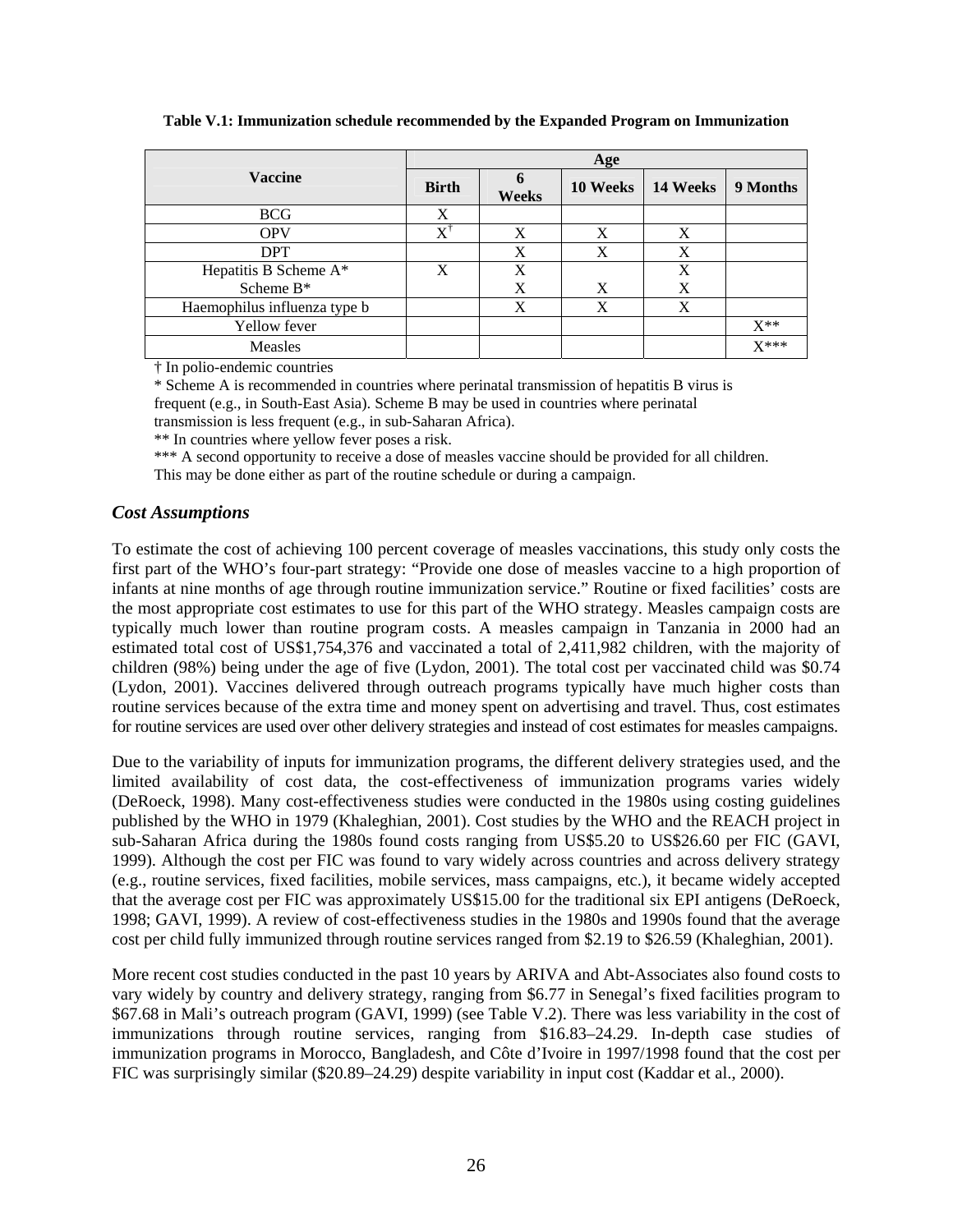A 2003 study on financial sustainability plans submitted by developing countries taking part in The Global Alliance for Vaccines and Immunization (GAVI) found that recurrent costs (including vaccines, personnel, transportation, etc.) made up over 85 percent of the overall costs of routine immunization programs and national immunization programs (Lydon, 2003). Case studies in Morocco, Bangladesh, and Côte d'Ivoire found recurrent costs accounted for an even higher proportion of total costs (88–92%) (Kaddar et al., 2000) However, information on total recurrent costs of immunization programs is much less available than information on vaccine costs (DeRoeck, 1998).

| <b>Country</b>      | Year | <b>Strategy</b>                         | Cost per<br><b>FIC</b>         | DPT3<br>Coverage (%) | <b>Source</b>                 | <b>Author</b>                        |
|---------------------|------|-----------------------------------------|--------------------------------|----------------------|-------------------------------|--------------------------------------|
| Bangladesh          | 1997 | Routine services                        | $\overline{$}2\overline{1}.47$ | 98                   | Abt Associates-<br>PHR        | Mahmud Khan and<br>Miloud Kaddar     |
| <b>Burkina Faso</b> | 1998 | Routine services                        | \$23.95                        | $\overline{40}$      | <b>ARIVA</b>                  | Some Romaric and<br>Traoré Adboulaye |
| Côte d'Ivoire       | 1998 | Routine services                        | \$24.29                        | 69                   | Abt Associates-<br>PHR        | Miloud Kaddar                        |
| Gambia              | 2000 | <b>Fixed facilities</b><br>and outreach | \$37.00                        | 83                   | <b>ARIVA</b>                  | Niamké-Eyoua<br>Kodjo                |
| Gambia              | 2000 | <b>Fixed facilities</b>                 | \$28.00                        | 83                   | <b>ARIVA</b>                  | Niamké-Eyoua<br>Kodjo                |
| Gambia              | 2000 | Outreach                                | \$47.00                        | 83                   | <b>ARIVA</b>                  | Niamké-Eyoua<br>Kodjo                |
| Ghana               | 2001 | Routine services                        | \$16.83                        | 84                   | Abt Associates-<br><b>PHR</b> | Ann Levin et al.                     |
| Lao PDR             | 2001 | <b>Fixed facilities</b><br>and outreach | \$18.00                        | 53                   | WHO-Abt<br>Associates         | Dan Kress et al.                     |
| Lao PDR             | 2001 | <b>Fixed facilities</b>                 | \$11.90                        | $\overline{53}$      | WHO-Abt<br>Associates         | Dan Kress et al.                     |
| Lao PDR             | 2001 | Outreach                                | \$31.00                        | $\overline{53}$      | WHO-Abt<br>Associates         | Dan Kress et al.                     |
| Mali                | 1998 | <b>Fixed facilities</b><br>and outreach | \$27.34                        | $\overline{32}$      | <b>ARIVA</b>                  | Daouda Diakite and<br>A.M. Guitteye  |
| Mali                | 1998 | <b>Fixed facilities</b>                 | \$24.04                        | 32                   | <b>ARIVA</b>                  | Daouda Diakite and<br>A.M. Guitteye  |
| Mali                | 1998 | Outreach                                | \$67.68                        | $\overline{32}$      | <b>ARIVA</b>                  | Daouda Diakite and<br>A.M. Guitteye  |
| Mauritania          | 1995 | <b>Fixed facilities</b><br>and outreach | \$17.36                        | 50                   | <b>ARIVA</b>                  | Saidou Souleymane                    |
| Mauritania          | 1995 | <b>Fixed facilities</b>                 | \$12.81                        | 50                   | <b>ARIVA</b>                  | Saidou Souleymane                    |
| Mauritania          | 1995 | Outreach                                | \$31.02                        | $\overline{50}$      | <b>ARIVA</b>                  | Saidou Souleymane                    |
| Mongolia            | 2000 | <b>Fixed facilities</b><br>and outreach | \$22.00                        | 95                   | ADB-WHO                       | Sally Stevenson and<br>Patrick Lydon |
| Morocco             | 1997 | Routine services                        | \$20.89                        | 95                   | Abt Associates-<br><b>PHR</b> | Miloud Kaddar                        |
| Senegal             | 1998 | <b>Fixed facilities</b><br>and outreach | \$12.22                        | 59                   | <b>ARIVA</b>                  | Saidou Souleymane                    |
| Senegal             | 1998 | <b>Fixed facilities</b>                 | \$6.77                         | 59                   | <b>ARIVA</b>                  | Saidou Souleymane                    |
| Senegal             | 1998 | Outreach                                | \$53.30                        | 59                   | <b>ARIVA</b>                  | Saidou Souleymane                    |

**Table V.2: Cost per fully immunized child by country and delivery strategy**

Source: GAVI Immunization Financing Database.

Using cost per FIC will yield a higher estimate than a unit cost estimate strictly for measles. However, the average cost per FIC is appropriate because routine measles vaccinations are almost always a part of a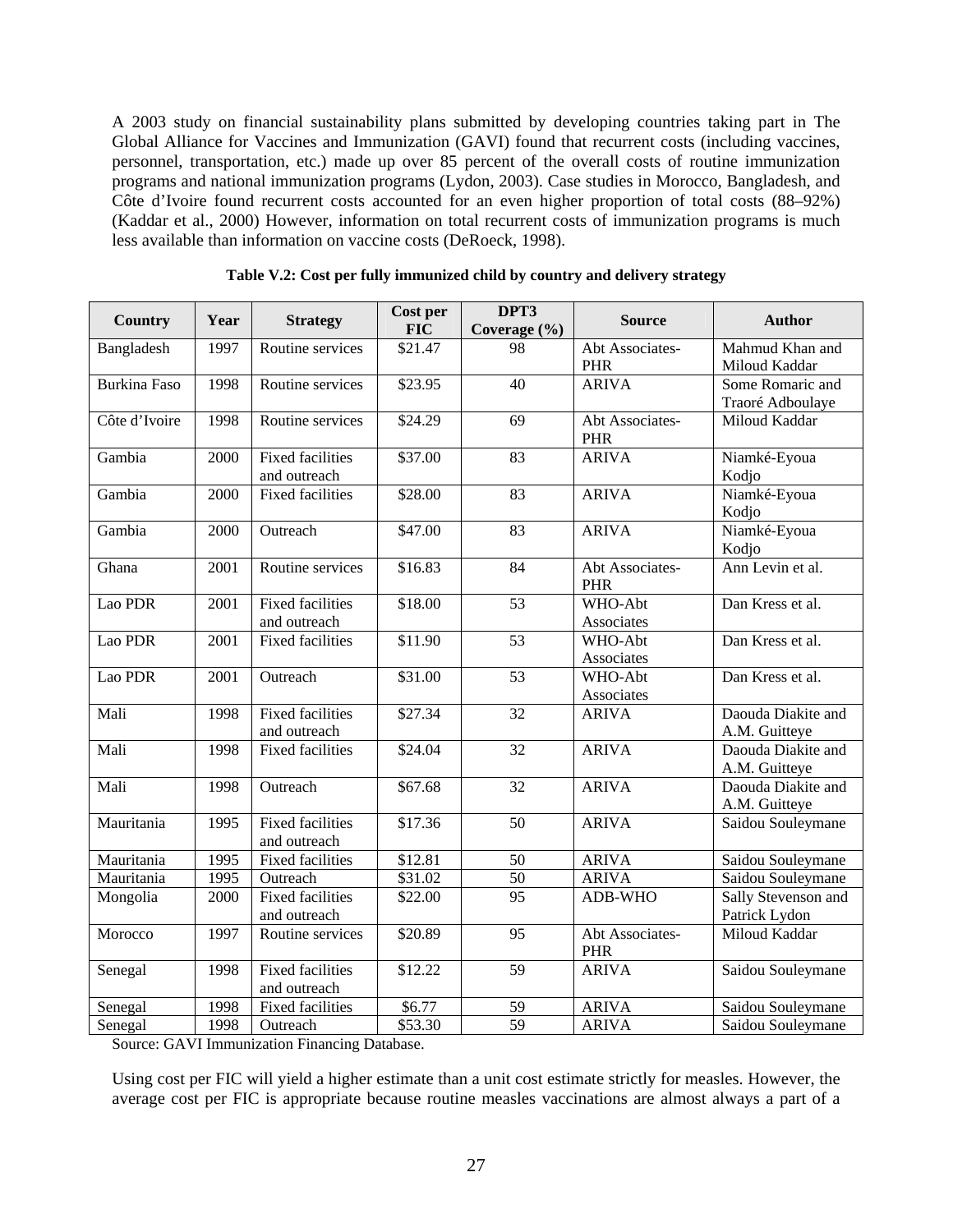larger immunization program, and disaggregated costs by disease are not always available or appropriate because of the integrated context in which routine vaccines are delivered. Costing studies have used both DPT-3 and measles coverage rates as an indirect measure of the percent of children fully immunized by the age of one (Khan et al., 2004; Pegurri et al., 2005). DPT-3 is often considered the best proxy of children fully immunized by the age of one because if a child receives the third dose of DPT, it implies DPT-1, DPT-2, and three shots of OPV have also been taken since DPT and OPV are administered together. This represents six of the eight vaccines necessary to be considered fully immunized. Measles is also used as a proxy of full immunization by the age of one because it is the last vaccine to be administered based on the vaccination schedule (received at nine months). Thus, if a child receives the measles vaccination, they have most likely, although not always, received the previous vaccinations. Because the MDGs use measles coverage as a proxy of overall child health, this study uses the cost per FIC as a proxy of the cost of delivering measles vaccinations.

To assess the reliability of measles coverage as an indirect measure of children fully immunized, coverage rates for measles and DPT-3 were compared across all 16 countries in this analysis. For most countries, measles coverage rates were similar to DPT-3 rates, indicating the measles coverage rate is a reasonable proxy of children fully immunized. More importantly, we show how *changes* in DPT-3 coverage and measles vaccination coverage rates compared. In Figure V.3, the percentage point change in coverage rates for DPT-3 and measles from 1990 to 2003 were graphed and a linear regression was estimated. The line of best fit takes the form  $Y = .44 + 1.07 X$ . A slope of 1.07 indicates that coverage rates for measles and DPT-3 increased and decreased at approximately the same rate. In the case of Kenya, Nigeria, and Zambia, coverage rates from 1990 to 2003 fell for both measles and DPT-3.



**Figure V.3: Percentage point change in DPT-3 and measles coverage (1990 - 2003)**

Source: UNICEF, 2005.

An average cost per FIC of \$17.00 was used as a proxy of the cost of reaching the target of universal measles coverage for children under the age of one when country-specific data were not available (JSI PEV Model). Data from costing studies were used for Burkina Faso, Cameroon, Ghana, Mali, and Senegal because data were available. The estimate for the fixed facilities program was used for Gambia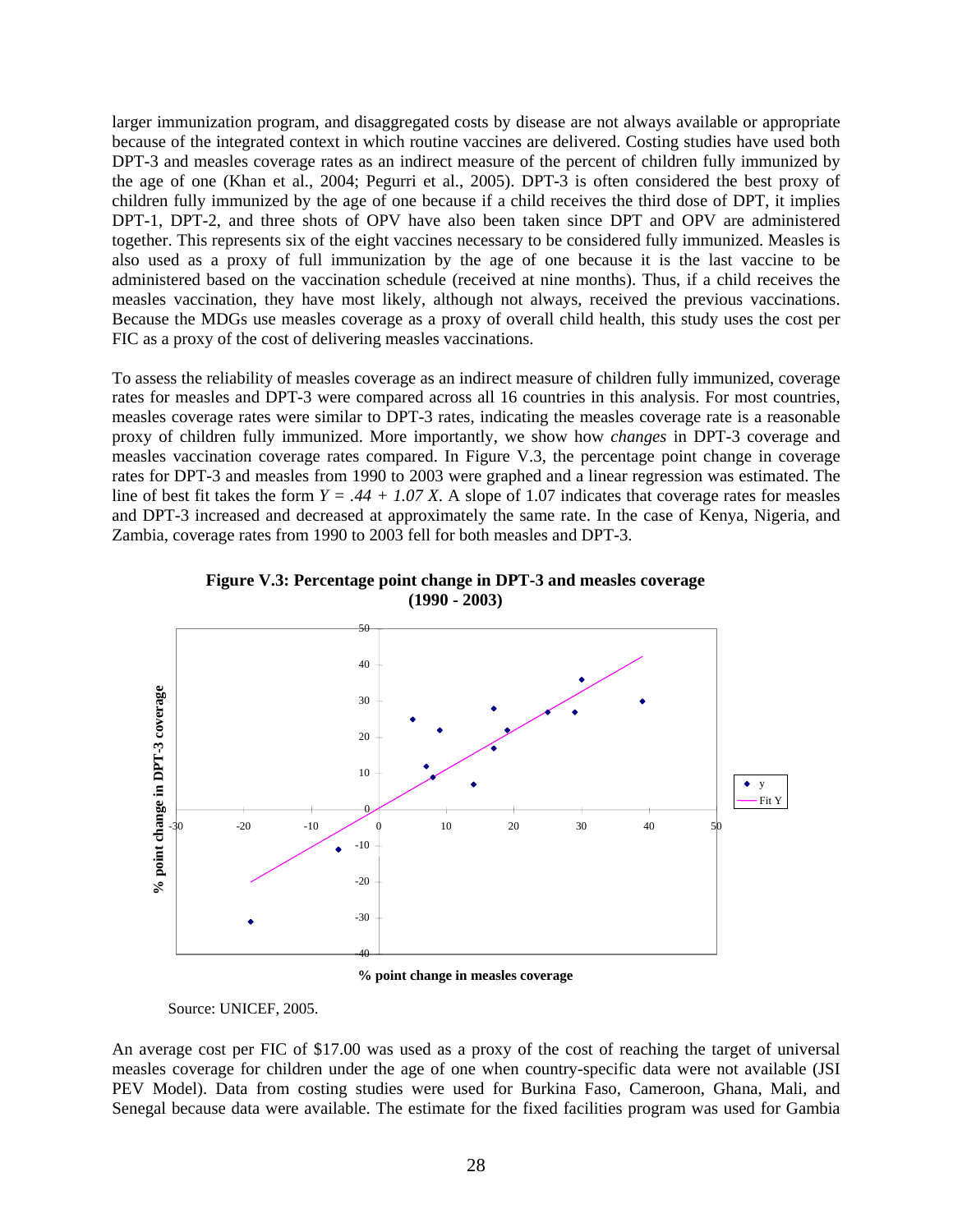(\$28.00), Mali (\$24.00), and Senegal (\$6.70) because these costs best estimate routine costs. For Cameroon, the cost of routine vaccinations, excluding costs of immunization campaigns, was \$12.73 per FIC (Waters et al., 2004).

#### *Cost Scenarios*

The estimated number of 0–12 month-old children under both population scenarios was multiplied by the unit cost. For example, in Ghana, it would cost \$143 million cumulatively to immunize all children under the age of one by 2015, with over \$15 million required annually to maintain this high immunization level in 2015 (see Figure V.4). Meeting unmet need for family planning would reduce this cost substantially. Under the Need Met scenario, it would cost \$119 million over the next 10 years to meet the MDG indicator, a savings of \$24 million or \$19.8 million when discounted at 3 percent (see Figure V.5).



**Figure V.4: Annual Costs to meet Immunization MDG Ghana (2005 - 2015)**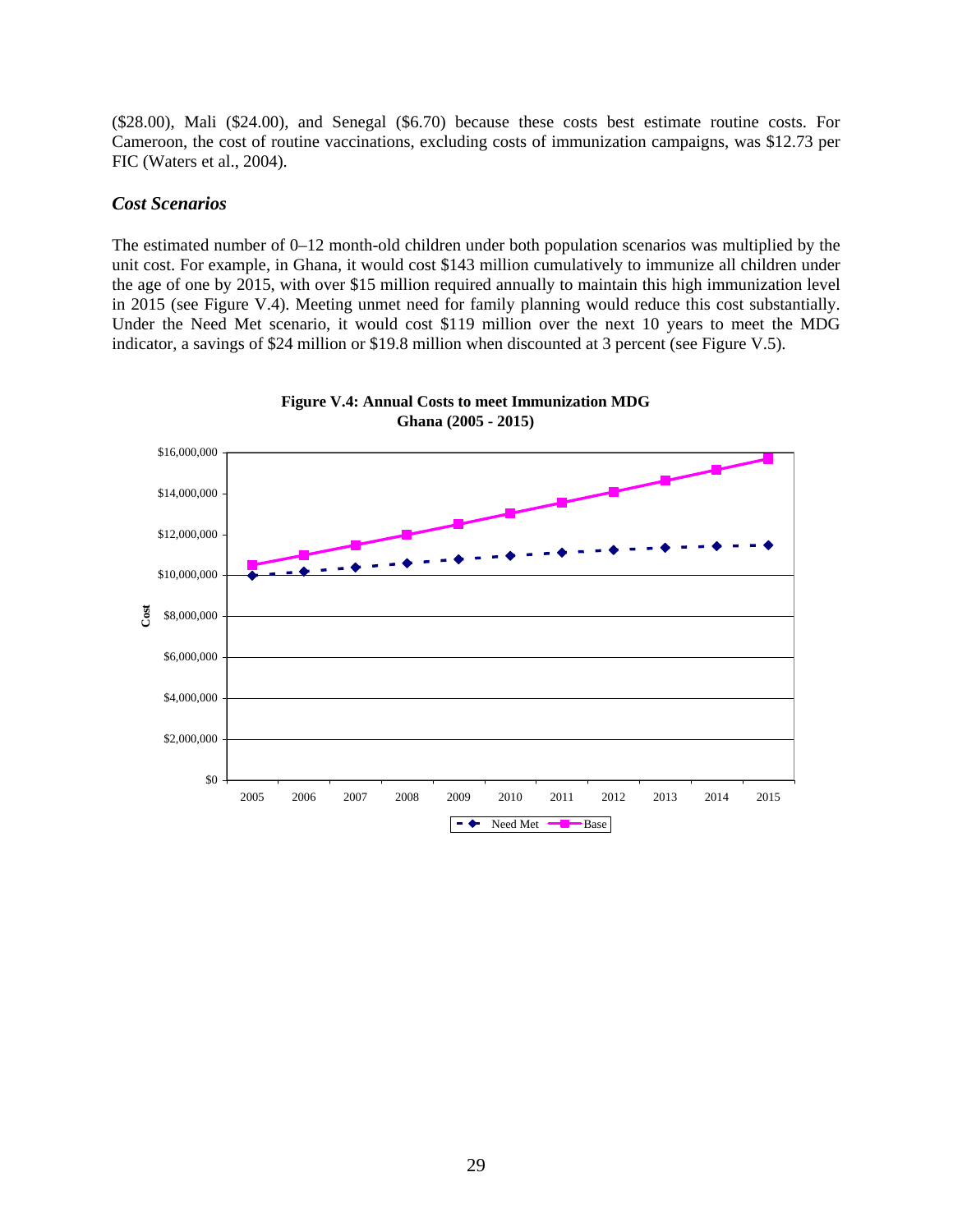

#### **Figure V.5: Cumulative Cost Savings for Immunization Goal Ghana (2005 - 2015)**

Cost savings from immunizations are smaller than education cost savings due to a lower unit cost. However, cost savings from fewer immunizations begin to accrue the year after stronger FP programs are implemented because immunization costs affect children under the age of one. This leads to a significant cost savings over the 10-year period because there is not a lag of six years to realize the effect of lower fertility from increased FP use. Countries will see cost savings immediately. Cumulative costs and cost savings for each country are summarized in Table V.3.

| <b>Country</b>      | <b>Total Cost</b><br>(Base) | <b>Total Cost</b><br>(Need Met) | <b>Cost Savings</b> |
|---------------------|-----------------------------|---------------------------------|---------------------|
| <b>Burkina Faso</b> | \$146.5                     | \$128.6                         | \$17.9              |
| Cameroon            | \$57.1                      | \$52.5                          | \$4.6               |
| Chad                | \$67.1                      | \$64.3                          | \$2.8               |
| Ethiopia            | \$460.9                     | \$416.9                         | \$44.0              |
| Ghana               | \$122.9                     | \$103.1                         | \$19.8              |
| Guinea              | \$57.8                      | \$50.7                          | \$7.1               |
| Kenya               | \$228.3                     | \$191.2                         | \$37.1              |
| Madagascar          | \$105.3                     | \$92.1                          | \$13.2              |
| Mali                | \$132.3                     | \$113.9                         | \$18.4              |
| Niger               | \$103.1                     | \$92.6                          | \$10.5              |
| Nigeria             | \$706.3                     | \$654.2                         | \$52.1              |
| Rwanda              | \$58.5                      | \$54.5                          | \$4.0               |
| Senegal             | \$53.9                      | \$42.3                          | \$11.6              |
| Tanzania            | \$261.5                     | \$226.4                         | \$35.1              |
| Uganda              | \$241.6                     | \$189.1                         | \$52.5              |
| Zambia              | \$93.0                      | \$76.3                          | \$16.7              |

**Table V.3: Cumulative costs and cost savings for the meeting the immunization target, 2005–2015 (US\$ millions)\*** 

\*All costs discounted at 3 percent.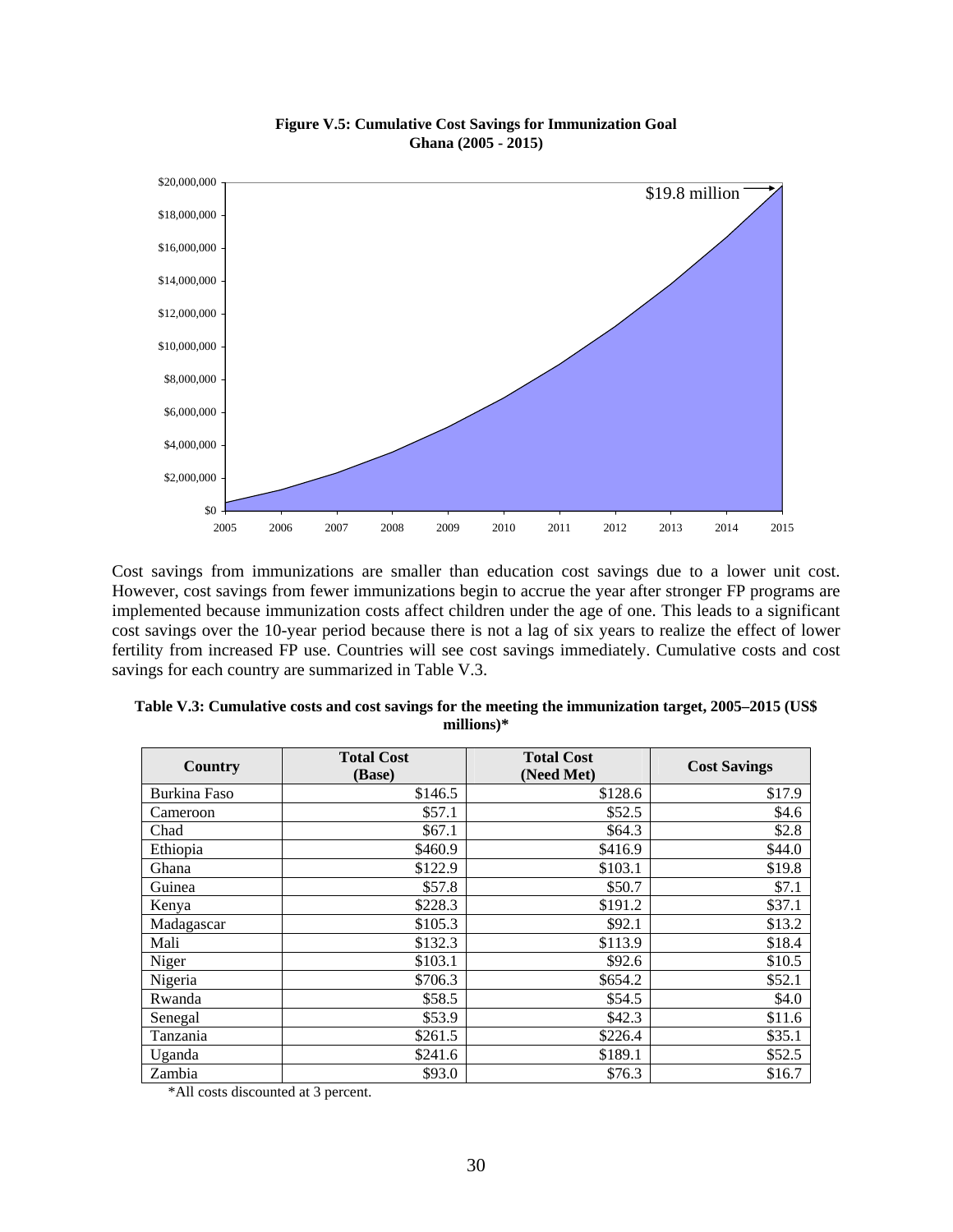### *Infant and Under-Five Mortality*

There are two paths by which changes in contraceptive use can lead to reductions in the number of under five and infant deaths. The most direct path is through the reduction in the number of births and hence in the number of infants and young children at risk of dying.

The second path is through a reduction in the proportion of births classified as "high risk." This would lead to a reduction in the infant and under-five mortality rates. The DHS defines high-risk births as those that fall into one of the following risk categories (the four "toos"):

- Mother under age 18 (too young);
- Mother over age 34 (too old);
- Birth less than 24 months after previous birth (too close); and
- Birth to a mother who has had more than three births (too many).

DHS collects data on the risk factors facing women and on infant and child mortality. The data from a cross section of 37 countries where a DHS was conducted for two or more years are presented in Figure V.6 and clearly demonstrate the relationship between births in the above risk categories and the underfive mortality rates (U5MRs). Each point shows how the percentage of births in a high-risk category is associated with a level of child mortality. As the percentage of high-risk births falls, so do under-five mortality rates. A similar picture holds for the infant mortality rate (IMR).

As depicted in Figure V.7, another relationship pertains to total fertility rates (TFRs) and the percentage of births in a high-risk category. Higher fertility is often associated with long periods of childbearing; thus, more births occur in the "too young" and "too old" categories. Moreover, births spaced too closely together often occur in high-fertility societies, with high parity and high fertility essentially the same.



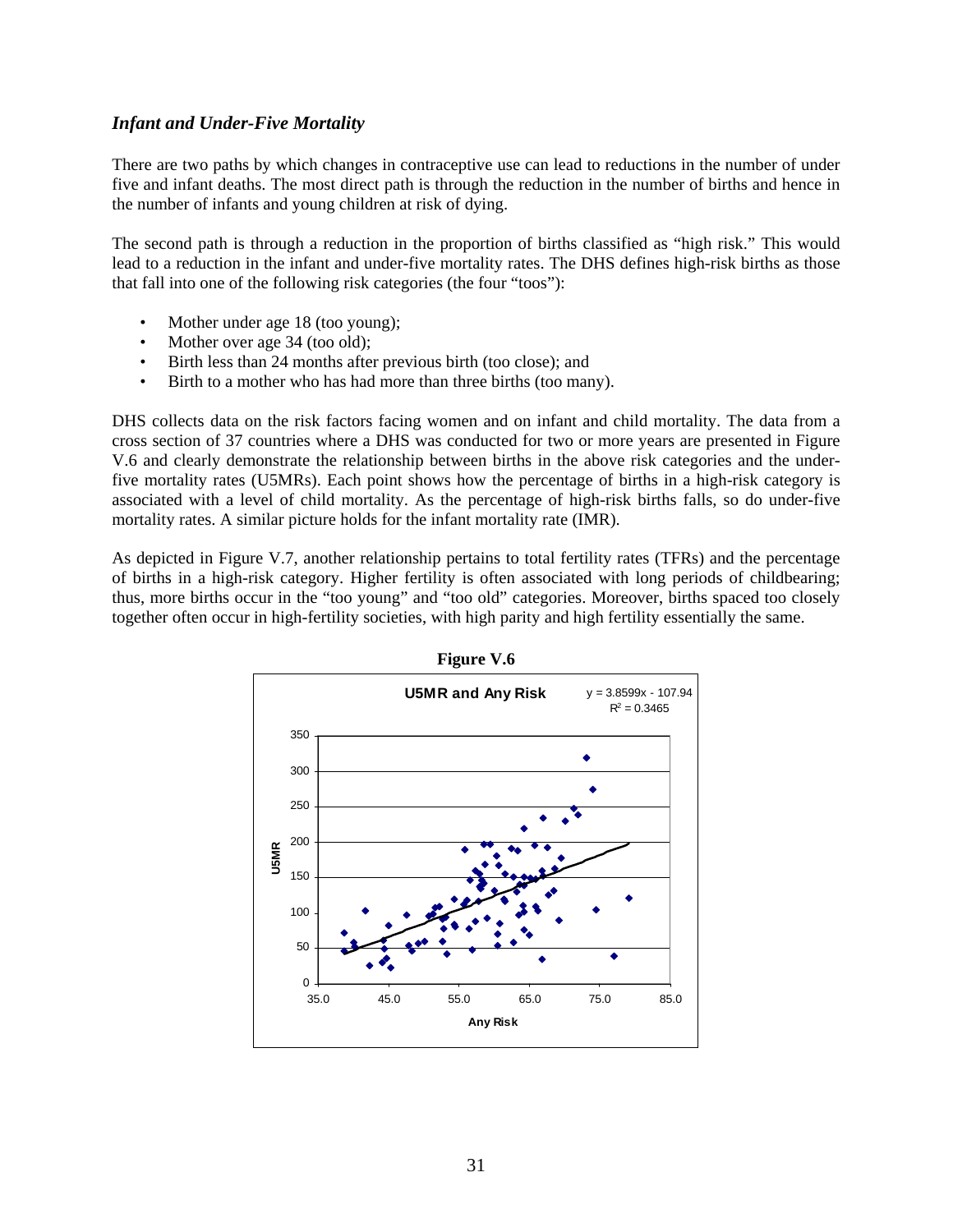

Source: Various Egypt DHS.

Using data from a cross section of several DHS, we followed Ross's analysis<sup>7</sup> and established the slope<sup>8</sup> of the relationship between the changes in infant and child mortality rates and the changes in the percentage of at-risk births. We also estimated slopes for changes in TFR and changes in the percentage of at-risk births. We then used the relationships to model the effects of changes in contraceptive use (through changes in fertility) on infant and under-five mortality associated with changes in the counterfactual scenario. Thus, the pathway for the model is as follows:

 $CPR \rightarrow TFR \rightarrow$  Percent of births at risk  $\rightarrow$  IMR  $CPR \rightarrow TFR \rightarrow Percent$  of births at risk  $\rightarrow$  U5MR

We were therefore able to use these relationships to estimate how a lower level of fertility can affect infant and under-five mortality rates under the Need Met scenario.

Table V.4 below shows the percentages of births in each country that are in any risk category according to the latest DHS. The second column summarizes the effect of the Need Met scenario on under-five mortality. It shows the cumulative number of under-five child deaths averted due to fewer births and fewer births in a high-risk category.

| Table V.4: High-risk births and cumulative child deaths averted under the Need Met scenario |
|---------------------------------------------------------------------------------------------|
|                                                                                             |

| Country      | <b>Percentage of Births</b><br><b>Any Risk</b> | <b>Cumulative Child Deaths Averted</b><br>$(2005 - 2015)$ |
|--------------|------------------------------------------------|-----------------------------------------------------------|
| Burkina Faso | 60                                             | 240,753                                                   |
| Cameroon     | 60                                             | 96,357                                                    |
| Chad         | 68                                             | 56,857                                                    |
| Ethiopia     | 63                                             | 1,144,767                                                 |

 $7$  Email communication from John Ross, July 16, 2005.

 $\overline{a}$ 

 $8$  The slope is the change in infant or child mortality rates due to a change in the percent of high-risk births.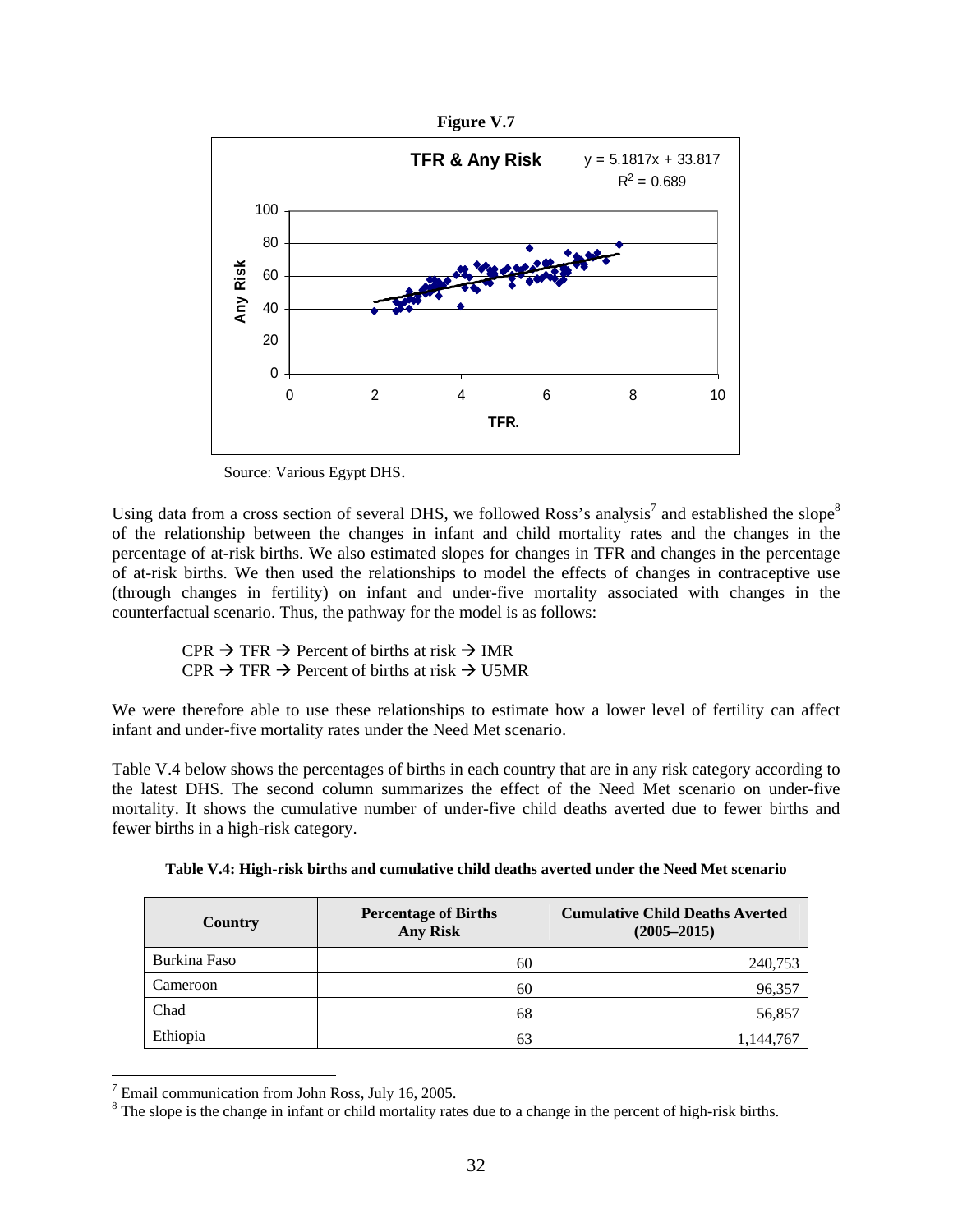| Ghana      | 53 | 199,952   |
|------------|----|-----------|
| Guinea     | 67 | 119,227   |
| Kenya      | 56 | 434,306   |
| Madagascar | 61 | 185,960   |
| Mali       | 70 | 284,576   |
| Niger      | 74 | 280,203   |
| Nigeria    | 65 | 1,080,156 |
| Rwanda     | 59 | 72,751    |
| Senegal    | 64 | 213,277   |
| Tanzania   | 57 | 495,786   |
| Uganda     | 67 | 796,296   |
| Zambia     | 59 | 244,241   |

Source: Various DHS and authors' calculations.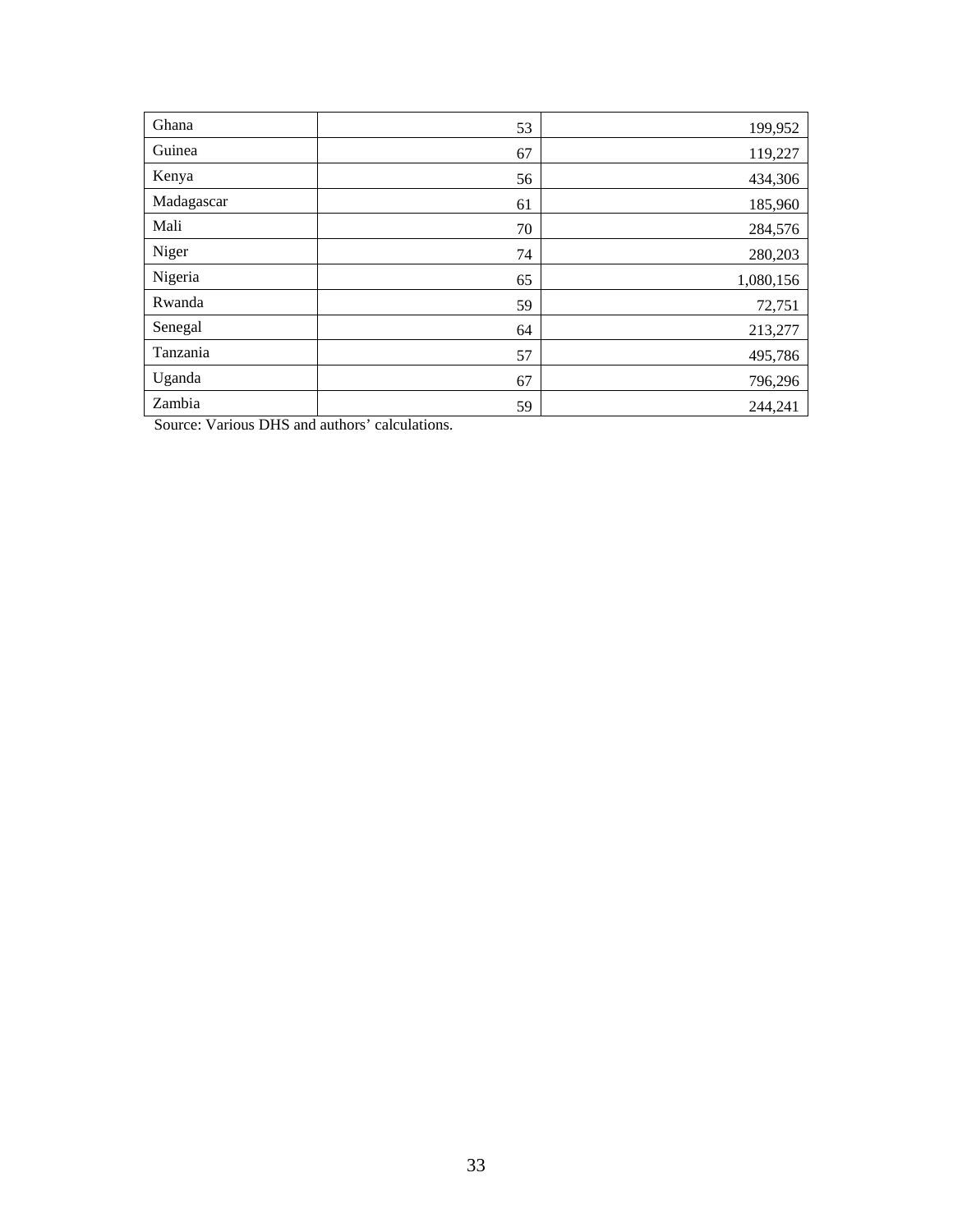# **VI. Improve Maternal Health**

#### *Maternal Mortality Ratio*

| The fifth MDG is to improve                                   | Goal 5: Improve maternal health                           |                                  |
|---------------------------------------------------------------|-----------------------------------------------------------|----------------------------------|
| maternal health. The target<br>for this goal is to reduce the | Target 6: Reduce by three-                                | Indicator 16: Maternal mortality |
| maternal mortality<br>ratio                                   | quarters, between 1990                                    | ratio                            |
| (MMR) by 75 percent. There                                    | and 2015, the maternal Indicator 17: Proportion of births |                                  |
| are two indicators<br>$\overline{t}$                          | mortality ratio                                           | attended by skilled              |
| measure progress toward<br>reaching the target. This          |                                                           | health personnel                 |

analysis will only focus on Indicator 16, the maternal mortality ratio.

The WHO estimates that more than 500,000 women die every year in pregnancy or childbirth, and that 99 percent of all maternal deaths occur in the developing world (WHO website, no date). In addition, abortion complications account for 13 percent of all maternal deaths (WHO website, no date). This section will focus on the cost of reaching the fifth MDG and the savings that a strengthened FP program can generate to help countries meet this target. In addition, it will discuss the additional maternal deaths and abortions averted as a result of meeting unmet need for family planning. These benefits can both reduce the cost of reaching the maternal health goal and lead to additional health improvements in line with the MDG.

### *Current Status vs. Goal*

The goal of improving maternal health is measured using the MMR, which is defined as the number of maternal deaths per 100,000 live births. Because the target for this indicator is to reduce the MMR by three-quarters, the MDG target is different for each country. Figure VI.1 shows MMR data for 2000 and the MDG target for each country.

The higher the baseline MMR, the more improvements a country has to make in their healthcare infrastructure. Niger with the highest MMR (1200) has to improve services to achieve 800 fewer deaths for every 100,000 live births in order to meet the MDG target of an MMR of 400. Based on past performance, many countries are not on track for meeting the maternal health goal by 2015. The rate of maternal mortality has actually increased in some countries since 1990.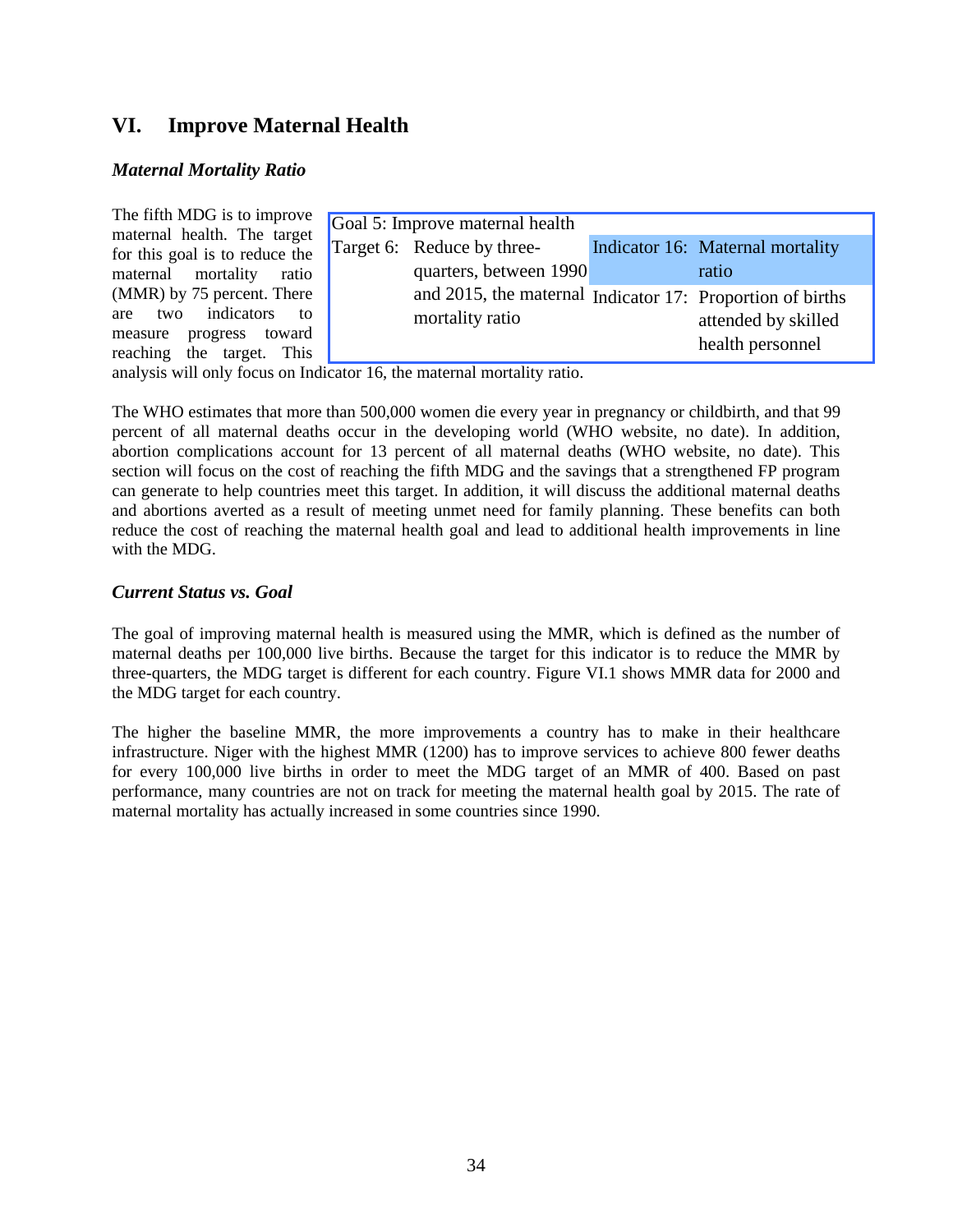

### **Figure VI.1 Current MMR and MDG**

## *Demographic Scenarios*

Baseline data for MMRs are from UNSD, and the model assumes the MMR will decrease linearly from its current level to meet the MDG by 2015. Costs of improving antenatal care and hospital facilities to improve maternal health outcomes are based on the number of pregnancies or the number of pregnant women who encountered (used) the health system. SPECTRUM was used to project the total number of births for each country from 2005–2015. The number of births each year was then multiplied by the MMR for the corresponding year to estimate the number of maternal deaths that would occur during childbirth each year under both population scenarios. The number of maternal deaths averted due to increased FP use was then calculated by subtracting the number deaths under the Need Met scenario from the number of deaths under the Base scenario.

Table VI.1 shows the projected number of annual births under both scenarios for all countries. The growth rates from 2005–2015 for annual births are significantly lower under the Need Met scenario for all countries, and the birth rate actually decreased for Ghana (-1.6%) and remained constant for Kenya. Figure VI.2 graphically depicts annual births increasing in Ghana under the Base scenario to nearly 1 million births per year in 2015 and decreasing slightly under the Need Met scenario. Over the 10-year period, this would result in more than 1.5 million fewer births. Table VI.2 summarizes the cumulative number of births from 2005–2015 for all countries.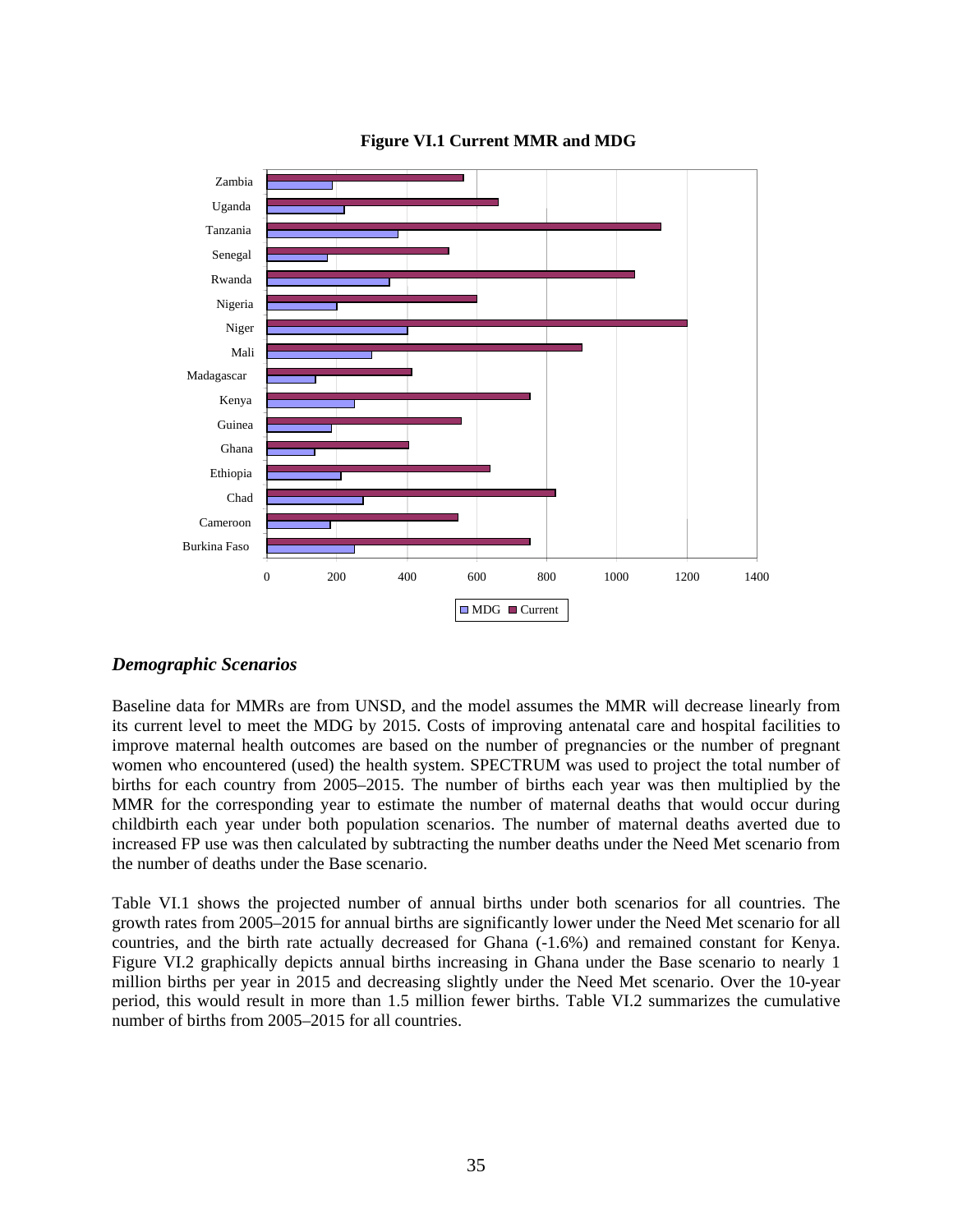| Country             | <b>Scenario</b> | 2005      | 2010      | 2015                                                                                                                                                                                                  | % Change<br>2005-2015 |
|---------------------|-----------------|-----------|-----------|-------------------------------------------------------------------------------------------------------------------------------------------------------------------------------------------------------|-----------------------|
| <b>Burkina Faso</b> | Need Met        | 664,610   | 730,731   | 788,133                                                                                                                                                                                               | 18.6                  |
|                     | Base            | 686,661   | 824,213   | 981,003                                                                                                                                                                                               | 42.9                  |
| Cameroon            | Need Met        | 583,013   | 627,880   | 662,675                                                                                                                                                                                               | 13.7                  |
|                     | Base            | 589,905   | 678,514   | 764,315                                                                                                                                                                                               | 29.6                  |
| Chad                | Need Met        | 457,376   | 528,211   | 608,670                                                                                                                                                                                               | 33.1                  |
|                     | Base            | 469,780   | 550,871   | 645,244                                                                                                                                                                                               | 37.4                  |
| Ethiopia            | Need Met        | 3,325,727 | 3,395,396 | 3,453,791                                                                                                                                                                                             | 3.9                   |
|                     | Base            | 3,325,727 | 3,723,883 | 4,211,604                                                                                                                                                                                             | 26.6                  |
| Ghana               | Need Met        | 728,057   | 737,674   | 716,190                                                                                                                                                                                               | $-1.6$                |
|                     | Base            | 765,072   | 876,154   | 979,202                                                                                                                                                                                               | 28.0                  |
| Guinea              | Need Met        | 380,696   | 411,936   | 453,314                                                                                                                                                                                               | 19.1                  |
|                     | Base            | 406,805   | 466,900   | 546,444                                                                                                                                                                                               | 34.3                  |
| Kenya               | Need Met        | 1,398,753 | 1,417,990 | 1,398,739                                                                                                                                                                                             | 0.0                   |
|                     | Base            | 1,465,823 | 1,687,405 | 1,901,013                                                                                                                                                                                             | 29.7                  |
| Madagascar          | Need Met        | 711,719   | 758,827   | 803,721                                                                                                                                                                                               | 12.9                  |
|                     | Base            | 736,047   | 859,359   | 1,004,205                                                                                                                                                                                             | 36.4                  |
| Mali                | Need Met        | 651,492   | 707,671   | 761,365                                                                                                                                                                                               | 16.9                  |
|                     | Base            | 691,825   | 814,171   | 957,989                                                                                                                                                                                               | 38.5                  |
| Niger               | Need Met        | 729,302   | 829,228   | 946,957                                                                                                                                                                                               | 29.8                  |
|                     | Base            | 773,106   | 918,207   | 1,098,351<br>6,831,386<br>7,708,651<br>460,302<br>421,791<br>452,617<br>512,729<br>468,002<br>479,561<br>592,270<br>675,777<br>1,800,340<br>2,226,790<br>1,544,931<br>2,249,620<br>547,098<br>560,410 | 42.1                  |
| Nigeria             | Need Met        | 5,663,382 | 6,255,277 |                                                                                                                                                                                                       | 20.6                  |
|                     | Base            | 5,773,969 | 6,702,406 |                                                                                                                                                                                                       | 33.5                  |
| Rwanda              | Need Met        | 364,194   |           |                                                                                                                                                                                                       | 26.4                  |
|                     | Base            | 376,978   |           |                                                                                                                                                                                                       | 36.0                  |
| Senegal             | Need Met        | 444,356   |           |                                                                                                                                                                                                       | 7.9                   |
|                     | Base            | 510,778   |           |                                                                                                                                                                                                       | 32.3                  |
| Tanzania            | Need Met        | 1,555,777 | 1,682,983 |                                                                                                                                                                                                       | 15.7                  |
|                     | Base            | 1,676,986 | 1,939,285 |                                                                                                                                                                                                       | 32.8                  |
| Uganda              | Need Met        | 1,372,247 | 1,462,888 |                                                                                                                                                                                                       | 12.6                  |
|                     | Base            | 1,530,287 | 1,847,389 |                                                                                                                                                                                                       | 47.0                  |
| Zambia              | Need Met        | 528,046   |           |                                                                                                                                                                                                       | 6.1                   |
|                     | Base            | 573,072   | 664,738   | 772,073                                                                                                                                                                                               | 34.7                  |

**Table VI.1: Projected annual births under both population scenarios by country, 2005–2015**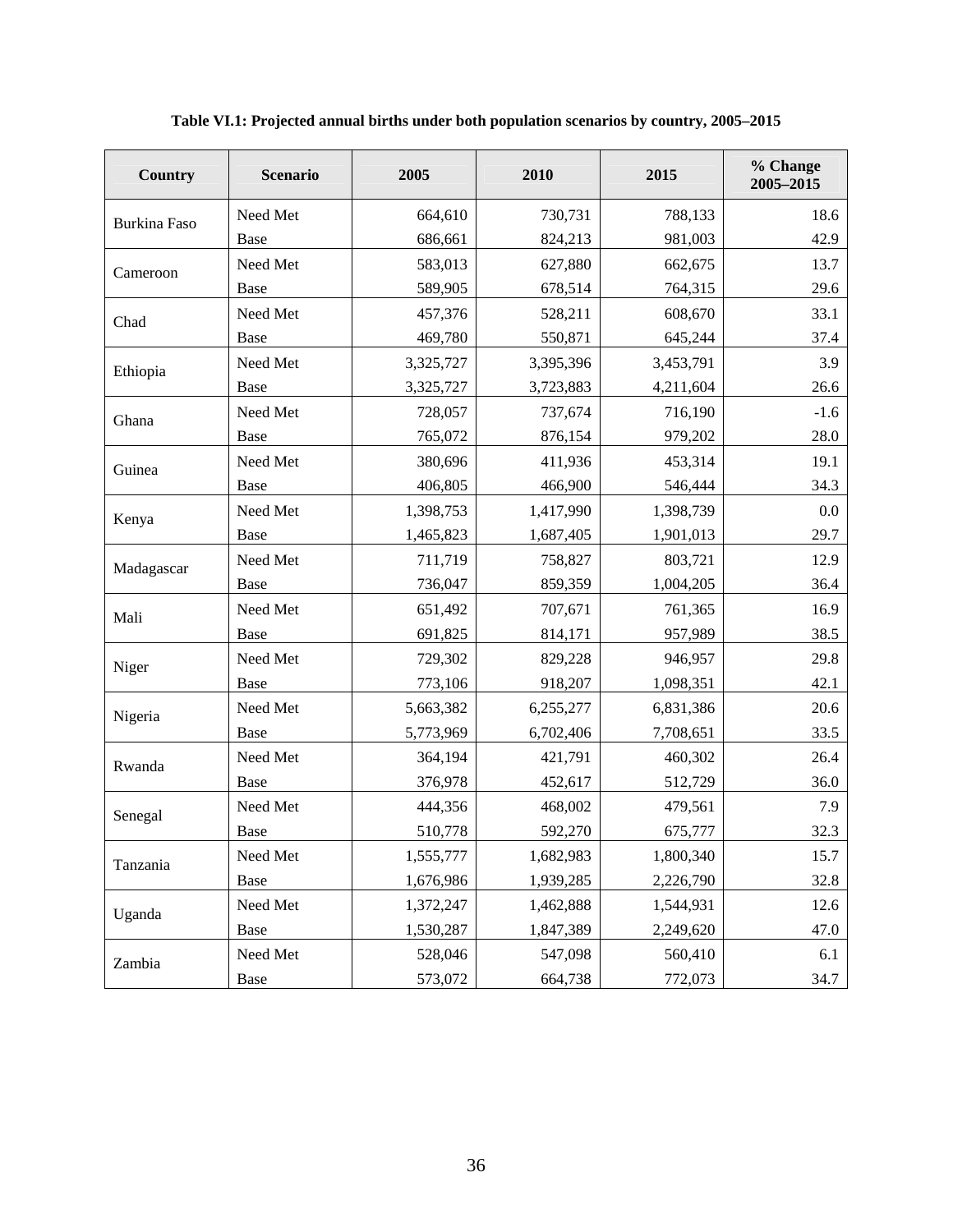| Country             | <b>Scenario</b> | <b>Cumulative Births</b><br>2005-2015 | <b>Difference</b> |
|---------------------|-----------------|---------------------------------------|-------------------|
| <b>Burkina Faso</b> | Need Met        | 8,018,282                             | $-1,090,343$      |
|                     | Base            | 9,108,626                             |                   |
| Cameroon            | Need Met        | 6,883,356                             | $-574,366$        |
|                     | Base            | 7,457,722                             |                   |
| Chad                | Need Met        | 5,832,468                             | $-257,132$        |
|                     | Base            | 6,089,599                             |                   |
| Ethiopia            | Need Met        | 37,254,840                            | $-3,839,990$      |
|                     | Base            | 41,094,830                            |                   |
| Ghana               | Need Met        | 8,042,307                             | $-1,578,025$      |
|                     | Base            | 9,620,332                             |                   |
| Guinea              | Need Met        | 4,556,127                             | $-625,309$        |
|                     | Base            | 5,181,436                             |                   |
| Kenya               | Need Met        | 15,510,884                            | $-3,030,613$      |
|                     | Base            | 18,541,497                            |                   |
| Madagascar          | Need Met        | 8,342,721                             | $-1,158,144$      |
|                     | Base            | 9,500,865                             |                   |
| Mali                | Need Met        | 7,779,579                             | $-1,224,947$      |
|                     | Base            | 9,004,526                             |                   |
| Niger               | Need Met        | 9,162,903                             | $-1,016,093$      |
|                     | Base            | 10,178,996                            |                   |
| Nigeria             | Need Met        | 68,775,987                            | $-5,124,378$      |
|                     | Base            | 73,900,364                            |                   |
| Rwanda              | Need Met        | 4,594,016                             | $-346,690$        |
|                     | Base            | 4,940,706                             |                   |
| Senegal             | Need Met        | 5,120,461                             | $-1,396,198$      |
|                     | Base            | 6,516,659                             |                   |
| Tanzania            | Need Met        | 18,494,008                            | $-2,896,488$      |
|                     | Base            | 21,390,496                            |                   |
| Uganda              | Need Met        | 16,077,011                            | $-4,434,856$      |
|                     | Base            | 20,511,867                            |                   |
| Zambia              | Need Met        | 6,006,227                             | $-1,341,354$      |
|                     | Base            | 7,347,581                             |                   |

| Table VI.2: Cumulative births from 2005–2015 by country |
|---------------------------------------------------------|
|---------------------------------------------------------|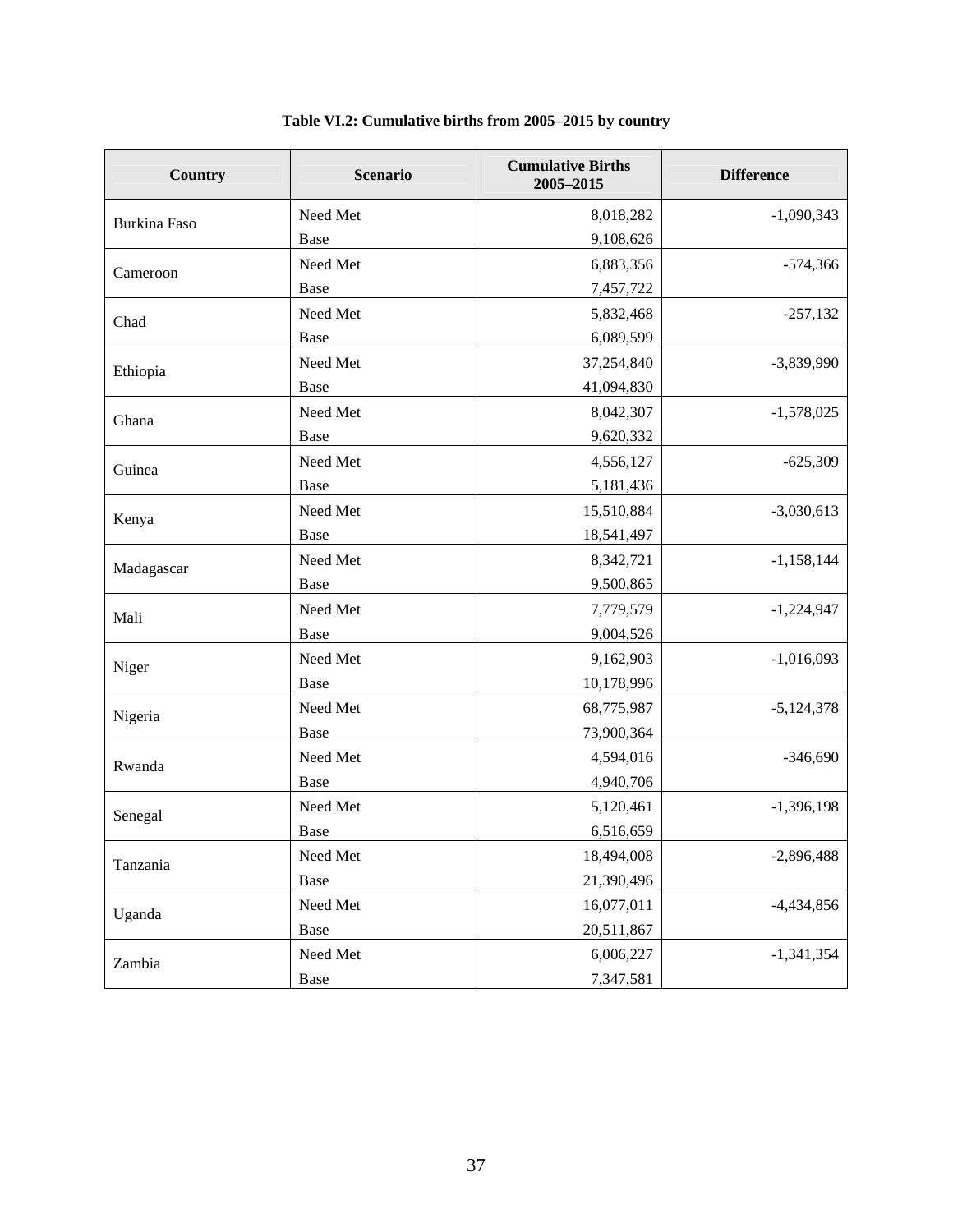

**Figure VI.2: Annual projected births under two population scenarios Ghana (2005 - 2015)**

### *Cost Assumptions*

After the 1994 *ICPD Programme of Action* was produced, which outlined goals for reproductive health, cost estimates for implementing the program were then calculated. ICPD maternal health goals were broad and actually more encompassing than the MDGs. Thus, a cost estimate of reaching the ICPD goal would be higher than a cost estimate of reaching the maternal health goals defined by the MDGs. Since ICPD, there have been attempts to estimate costs and to correct the original cost estimates of implementing a comprehensive reproductive health program (Dunbar et al., 1999). Most of these estimates are aggregated at the global level. For purposes of estimating the unit cost of reducing the MMR by two-thirds at the country level, this study focuses on the unit cost estimates from literature examining programs that aim to make pregnancy and childbirth safer ("safe motherhood"). Table VI.3 summarizes cost studies for implementing a generic safe motherhood program in sub-Saharan Africa adapted from an annotated bibliography put out by the Bay Area International Group (Fraser et al., 2002). It should be noted that all of these studies, except the cost study performed in Uganda, are based on models and hypothetical situations.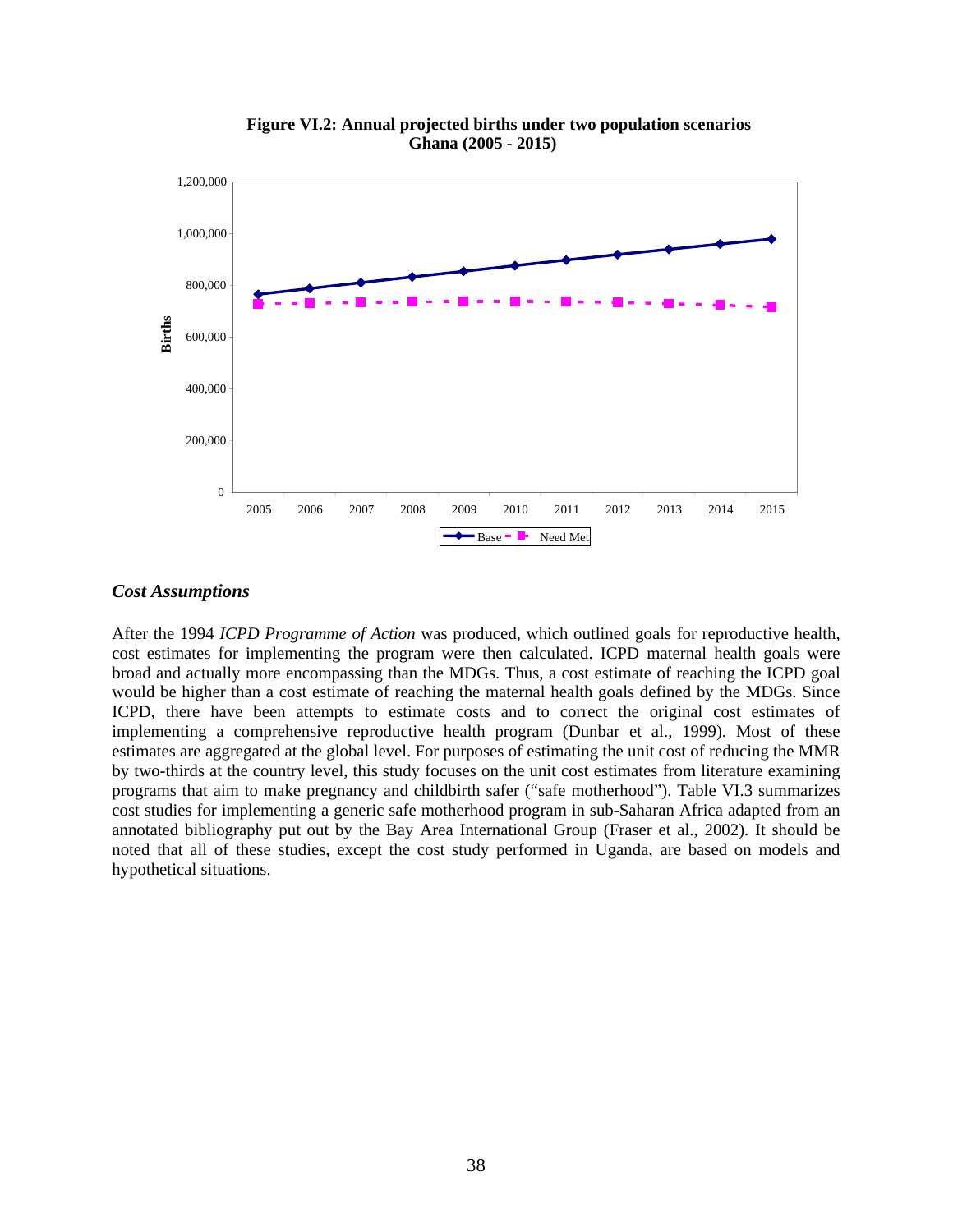| <b>Source</b>                                | <b>Method</b>                                                                                                                                                                                                                                                                                                                                                                                                                                                                         | <b>Costs</b>                                                                                                                                                                                                                                                                                                                                                                                                                          | <b>Included Costs</b><br><b>Missing Costs</b>                                                                                                                                                                                                     | <b>Comments</b>                                                                                                                                                                                                                                                                                                                                           |
|----------------------------------------------|---------------------------------------------------------------------------------------------------------------------------------------------------------------------------------------------------------------------------------------------------------------------------------------------------------------------------------------------------------------------------------------------------------------------------------------------------------------------------------------|---------------------------------------------------------------------------------------------------------------------------------------------------------------------------------------------------------------------------------------------------------------------------------------------------------------------------------------------------------------------------------------------------------------------------------------|---------------------------------------------------------------------------------------------------------------------------------------------------------------------------------------------------------------------------------------------------|-----------------------------------------------------------------------------------------------------------------------------------------------------------------------------------------------------------------------------------------------------------------------------------------------------------------------------------------------------------|
| Tinker and<br>Koblinsky,<br>1993             | • This model illustrates<br>selected economic,<br>health, and<br>demographic<br>characteristics, and<br>related safe<br>motherhood program<br>costs for three settings<br>(low, medium, and<br>high infrastructure).<br>• Program includes: FP;<br>management of<br>abortions,<br>improvements in<br>delivery and<br>community education;<br>prenatal, postnatal, and<br>postpartum care;<br>referral for labor<br>complications; safe<br>birth kits; and iron and<br>folate tablets. | US\$ (1993)<br>Costs vary by maternal<br>deaths averted<br>Cost per birth<br>(marginal)<br>• Setting A $(20%) =$<br>\$27.71<br>• Setting B $(66\%)$ =<br>\$34.31<br>• Setting C $(80\%)$ =<br>\$56.76<br>Cost per birth (average)<br>• Setting A $(20%) =$<br>\$28.24<br>• Setting B $(66\%)$ =<br>\$92.01<br>• Setting C $(80\%)$ =<br>\$280.17                                                                                      | $\sqrt{\frac{1}{1}}$ Staff costs<br>$\sqrt{T}$ Training<br>$\sqrt{\text{Contraceptives}}$<br>$\sqrt{}$ Equipment &<br>supplies<br>$\sqrt{\text{Transportation}}$ ,<br>vehicles &<br>maintenance<br>$\sqrt{\text{Annualized}}$<br>investment costs | $\triangleright$ Marginal and<br>average costs<br>$\triangleright$ Analysis<br>shows that<br>costs vary<br>from one<br>setting to<br>another<br>$\triangleright$ Sub-Saharan<br>Africa best fits<br>Setting A                                                                                                                                             |
| Cowley P.<br>and<br>Bobadilla<br>J.L., 1995. | • This model uses<br>indicators to categorize<br>hypothetical countries<br>into low, middle, and<br>middle II income<br>ranges<br>• Provide social<br>marketing, FP delivery<br>care; management of<br>labor/obstetrics,<br>obstetric<br>complications, and<br>abortion; neonatal<br>care; postnatal care                                                                                                                                                                             | US\$ (1994)<br>Model Population $=$<br>500,000<br>95% coverage (of<br>target population)<br>Cost per birth<br>(average)<br>$\bullet$ Low-income = \$51<br>$\bullet$ Middle-income $=$<br>\$243<br>Low-income country<br>Costs vary by % of<br>facility-based fixed<br>costs:<br>(Health Post, Health<br>Center, Hospital)<br>40%; 30%; 20%: \$51<br>per birth<br>70%; 70%; 70%: \$32<br>per birth<br>10%; 10%; 10%: \$59<br>per birth | $\sqrt{\text{Vaccines}}$ and<br>drugs<br>$\sqrt{$ Equipment<br>$\sqrt{\rm Lab}$ tests<br>$\sqrt{\mathrm{Surgery}}$<br>$\sqrt{\rm Salaries}$<br>$\sqrt{}$ Maintenance of<br>capital                                                                | $\triangleright$ Average costs<br>$\triangleright$ Low-ncome<br>country<br>estimates<br>assume 40% of<br>cases referred.<br>10% from<br><b>Health Post to</b><br>Hospital, 20%<br>from Health<br>Post to Health<br>Center, 10%<br>from Health<br>Center to<br>Hospital.<br>$\triangleright$ Per birth costs<br>increase as<br>referral rates<br>increase. |
| Weisman et<br>al., 1999                      | • A cost study conducted<br>by the WHO in                                                                                                                                                                                                                                                                                                                                                                                                                                             | 1996 Population<br>Igana District: 1.1                                                                                                                                                                                                                                                                                                                                                                                                | $\sqrt{\text{WHO}}$ Mother-<br><b>Baby Package</b>                                                                                                                                                                                                | $\triangleright$ Average and<br>marginal costs                                                                                                                                                                                                                                                                                                            |
|                                              |                                                                                                                                                                                                                                                                                                                                                                                                                                                                                       |                                                                                                                                                                                                                                                                                                                                                                                                                                       |                                                                                                                                                                                                                                                   |                                                                                                                                                                                                                                                                                                                                                           |

# **Table VI.3: Cost studies for safe motherhood**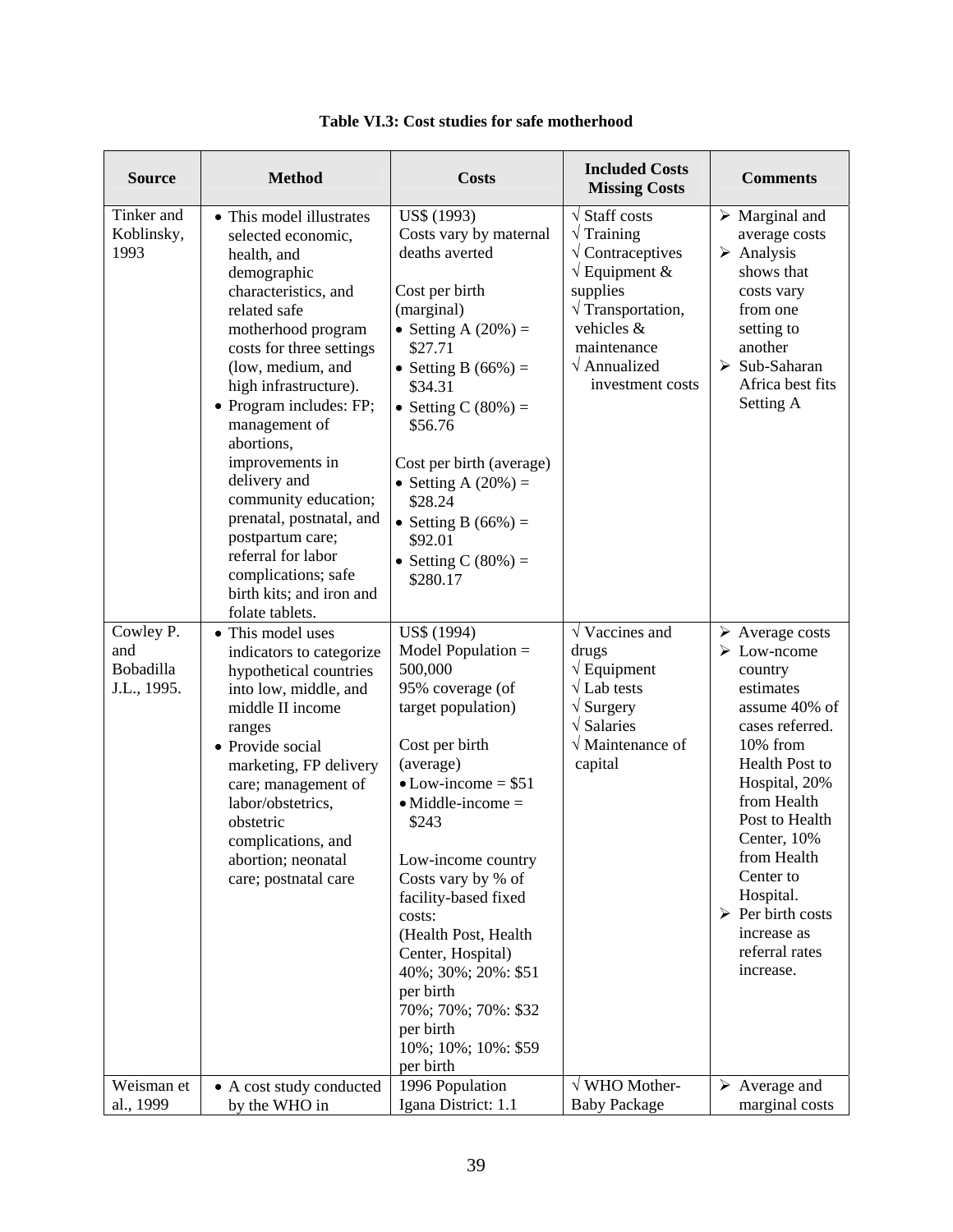| <b>Source</b>                 | <b>Method</b>                                                                                                                                                                                                                                                                                                                                                                                                                                                                                                                         | <b>Costs</b>                                                                                                                                                                                                                                                                                                                                                                                                                                                                                                                                                                                                   | <b>Included Costs</b><br><b>Missing Costs</b>                                                                                                                                                                                                                                                                                                                                                                                                                                                           | <b>Comments</b>                                                                                                                                                                                                                          |
|-------------------------------|---------------------------------------------------------------------------------------------------------------------------------------------------------------------------------------------------------------------------------------------------------------------------------------------------------------------------------------------------------------------------------------------------------------------------------------------------------------------------------------------------------------------------------------|----------------------------------------------------------------------------------------------------------------------------------------------------------------------------------------------------------------------------------------------------------------------------------------------------------------------------------------------------------------------------------------------------------------------------------------------------------------------------------------------------------------------------------------------------------------------------------------------------------------|---------------------------------------------------------------------------------------------------------------------------------------------------------------------------------------------------------------------------------------------------------------------------------------------------------------------------------------------------------------------------------------------------------------------------------------------------------------------------------------------------------|------------------------------------------------------------------------------------------------------------------------------------------------------------------------------------------------------------------------------------------|
|                               | Uganda on the costs of<br>implementing the<br>WHO Mother-Baby<br>Package                                                                                                                                                                                                                                                                                                                                                                                                                                                              | million<br>Per capita costs $=$<br>\$0.90 (marginal)<br>Per capita costs $=$<br>$$1.40$ (average)<br>Cost per birth: \$17.13<br>(marginal)<br>Cost per birth: \$25.70<br>(average)                                                                                                                                                                                                                                                                                                                                                                                                                             |                                                                                                                                                                                                                                                                                                                                                                                                                                                                                                         | $\triangleright$ Excludes<br>capital costs<br>$\triangleright$ Average per<br>capita $costs =$<br>\$1.80,<br>including<br>capital<br>investments                                                                                         |
| Walsh and<br>Measham,<br>1994 | • This cost analysis uses<br>indicators to create<br>models for high and<br>low mortality countries<br>• Only costs for high<br>mortality countries are<br>shown. The first model<br>is based only on<br>implementing a family<br>planning program, with<br>costs varying on<br>contraceptive<br>prevalence. The second<br>model is based on<br>implementing either a<br>program with only<br>family planning,<br>family planning and a<br>limited obstetric<br>program, or family<br>planning and a<br>moderate obstetric<br>program | US\$ (1993)<br>Population $= 1$ million<br><b>High mortality country</b><br>$w/$ FP only<br>Assumes MMR= 1,000<br>Costs vary based on<br><b>CPR</b><br>20%: \$12.14 per birth<br>40%: \$43.88 per birth<br>60%: \$158.55 per birth<br><b>High mortality country</b><br><b>Assumes CPR=20%</b><br>Costs vary by % MMR<br>reduction<br>FP only $(0\%)$ :<br>\$12.14 per birth<br>(average)<br>FP w/limited<br>obstetrics (20%):<br>\$23.80 per birth<br>(average)<br>\$11.66 per birth<br>(marginal)<br>FP w/ moderate<br>obstetrics (40%):<br>\$48.58 per birth<br>(average)<br>\$36.43 per birth<br>(marginal) | $\sqrt{\text{Limited effort}}$ :<br>post-natal care,<br>birth attendants;<br>upgrade of<br>centers and<br>establishment of<br>4 new centers;<br>investment in<br>emergency<br>transport<br>system.<br>$\sqrt{\text{Modern}}$ Moderate effort:<br>community<br>outreach, post-<br>natal care,<br>nutrition and<br>pregnancy, risk<br>screening;<br>increase health<br>posts to<br>1/10,000;<br>increase health<br>centers; train<br>staff; emergency<br>transportation<br>$\sqrt{\text{Postnatal care}}$ | $\triangleright$ Average and<br>marginal costs<br>$\triangleright$ Marginal costs<br>most<br>appropriate if<br>estimating cost<br>of a safe<br>motherhood<br>program,<br>excluding<br>contraceptive<br>costs<br>(assuming<br>CPR of 20%) |

Adapted from: Fraser et al., 2002. Costing Cairo: An annotated bibliography of the cost literature on ICPD Programme of Action components in sub-Saharan Africa, Bay International Group (BIG), University of California, Berkeley, 2002. Adapted to include per birth costs instead of per capita costs.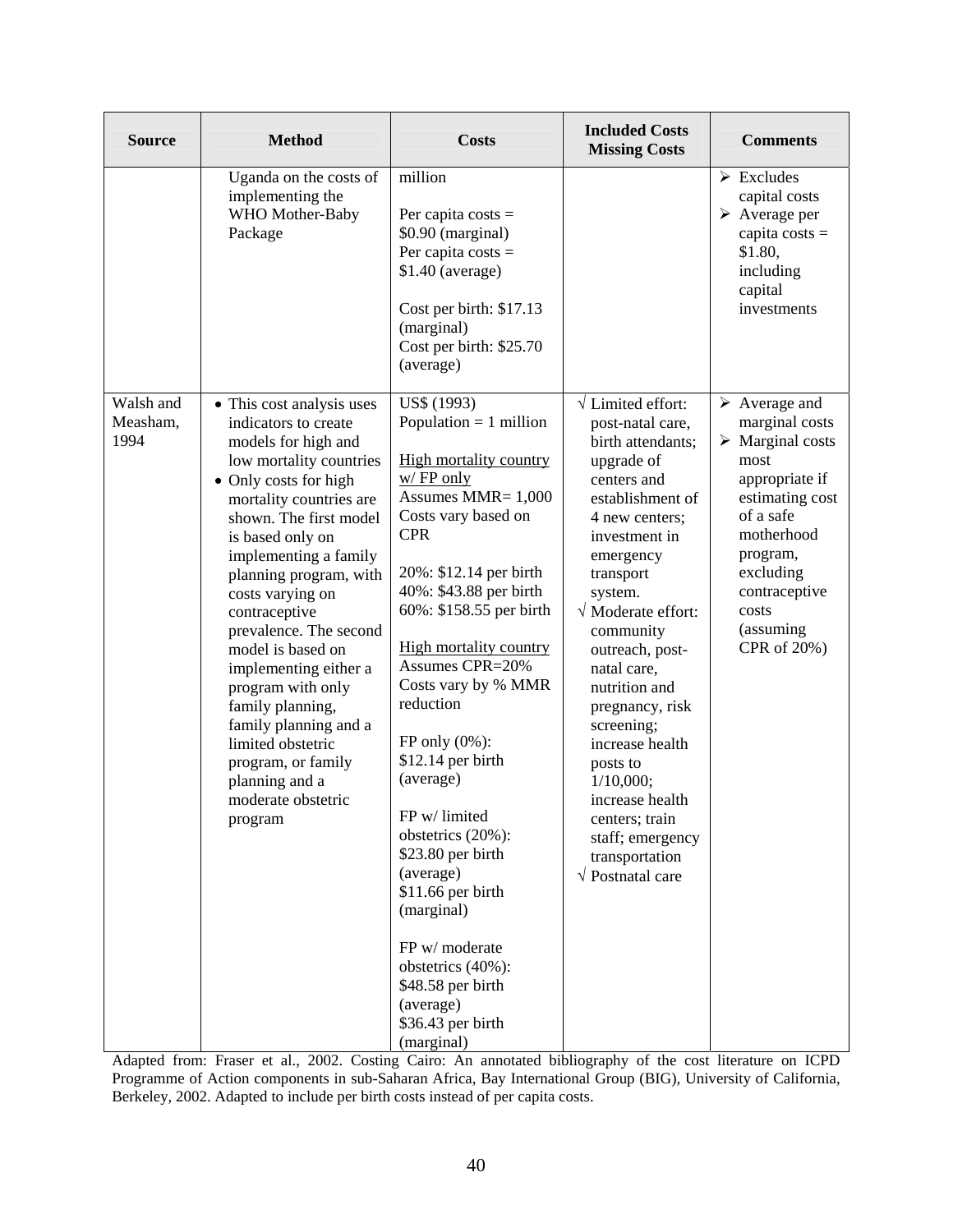This analysis assumed that in order for countries to meet the maternal health MDG and to effectively reduce the maternal mortality ratio, a safe motherhood program would have to be implemented countrywide. To estimate the cost of implementing a safe motherhood program, the cost estimates in the Tinker and Koblinsky report (1992) were used. This report estimated the average per birth as well as the cost of an extra birth (or marginal cost) under three types of settings: low, medium, and high infrastructure. Setting A (low) was considered most appropriate for countries in sub-Saharan Africa because they generally have a low level of infrastructure and high fertility rate. For Setting A, it was estimated that if an additional \$27.70 per birth were invested annually to improve maternity care, 20 percent of maternal deaths could be averted. Estimates for Settings B and C were significantly higher but would result in a higher percentage of deaths averted. This is because for each additional death averted, the marginal cost increases. In resource-poor settings such as sub-Saharan Africa, small, inexpensive improvements can help improve maternal health outcomes.

Because countries will have to avert more than 20 percent of maternal deaths to meet the MMR target, we extrapolated the unit cost estimates for all three levels of maternal deaths averted and estimated a line of best fit. This also allowed for country-specific cost estimates based on a country's MMR in 2000 and on the fertility rate (i.e., births per year). We assumed the y- intercept was zero on the assumption that if a country were not trying to improve maternity care, no additional costs would be incurred. Figure VI.3 shows the line of best fit for these three points.



**Figure VI.3. Line of best fit for maternal health unit cost**

Source: Adapted from Tinker & Koblinsky (1992)

The line of best fit took the form: *Cost per birth = 65.97 \* (% deaths averted) + 0* 

This regression was applied to each country in the analysis to estimate a unit cost. Percent deaths averted was calculated by subtracting the cumulative number of maternal deaths under the Base scenario from the cumulative number of deaths that would have occurred if the MDG were not met and dividing by the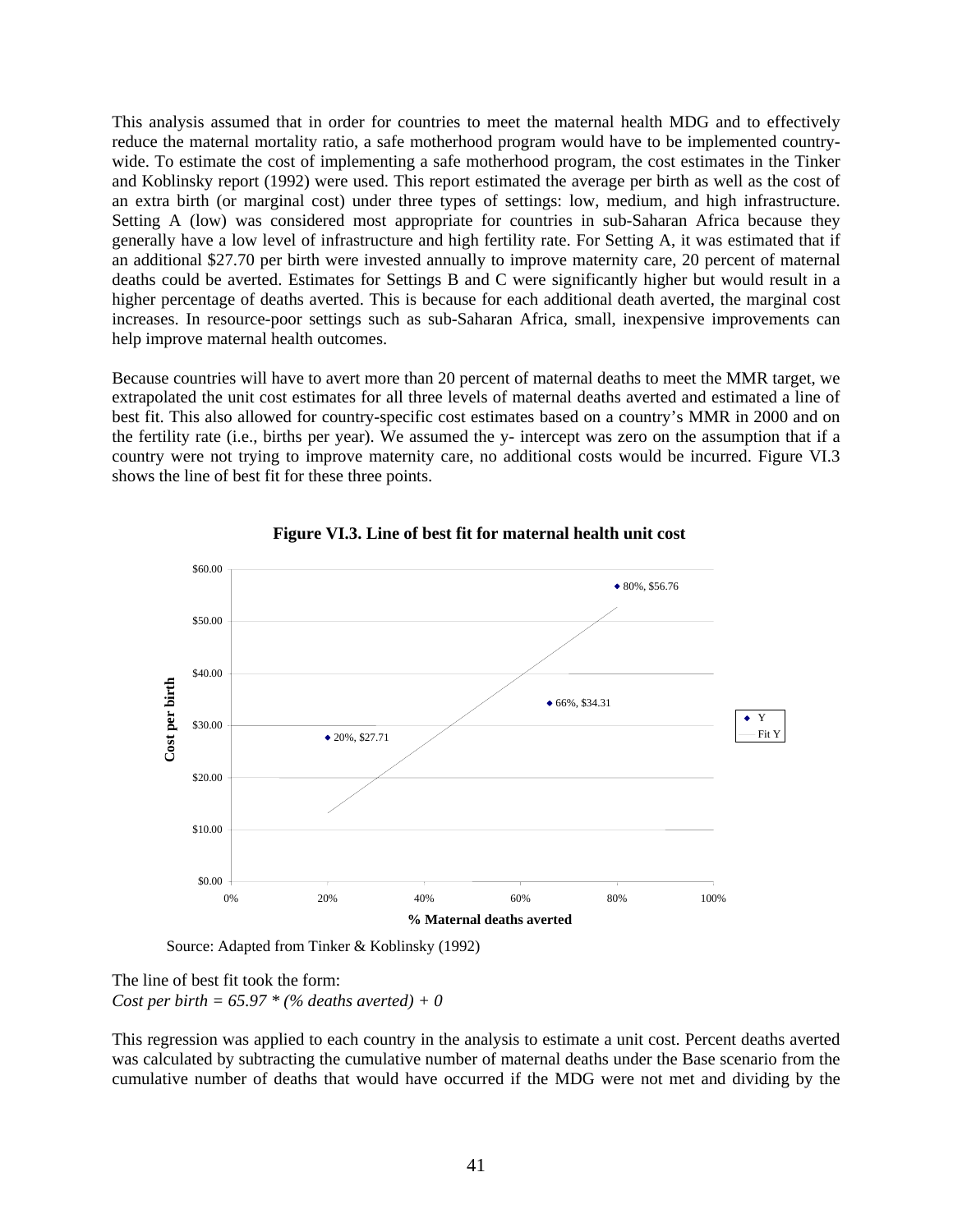latter.<sup>9</sup> The percent of deaths averted was then used in the above equation to estimate the cost per birth for that country. In general, countries with the highest MMR have the highest unit cost because they have the most deaths to avert, but this is not always the case. Table VI.4 shows the unit cost for each country ranges from \$28.15–37.27 per birth.

| Country             | % Maternal Deaths<br>Averted | Cost per Birth* |
|---------------------|------------------------------|-----------------|
| <b>Burkina Faso</b> | 46                           | \$30.32         |
| Cameroon            | 43                           | \$28.15         |
| Chad                | 57                           | \$37.27         |
| Ethiopia            | 51                           | \$33.80         |
| Ghana               | 45                           | \$29.87         |
| Guinea              | 53                           | \$34.93         |
| Kenya               | 45                           | \$29.92         |
| Madagascar          | 46                           | \$30.14         |
| Mali                | 50                           | \$32.95         |
| Niger               | 54                           | \$35.95         |
| Nigeria             | 46                           | \$30.05         |
| Rwanda              | 52                           | \$33.98         |
| Senegal             | 55                           | \$36.50         |
| Tanzania            | 53                           | \$34.89         |
| Uganda              | 52                           | \$34.25         |
| Zambia              | 50                           | \$32.86         |

**Table VI.4: Cost per birth to meet the maternal health MDG** 

\*Cost estimates are based on a linear regression of percent deaths averted and cost per birth.

As indicated in Table VI.3, the annual operating costs from the World Bank report include the cost of contraceptives. Thus, this may be an overestimate of the cost of implementing a safe motherhood program (since it includes the cost of family planning), which we already take account of. However, the unit cost estimates used in this report are slightly lower than those suggested by Walsh and Measham (1994) of \$36.43 per birth, excluding family planning costs, and those found by Cowley and Bobadilla (1995) of \$51 per birth, assuming a low-income country where 40 percent of cases are referred. Although this is a crude estimate of country-wide spending for implementing a safe motherhood initiative, it is a reasonable estimate.

## *Cost Scenarios*

 $\overline{a}$ 

The unit cost (based on the percent of averted maternal deaths the country needs to meet the MDG) was multiplied by the annual number of births under both population scenarios. Table VI.5 shows the cumulative costs of implementing a country-wide safe motherhood program and the cost savings under the Need Met scenario.

<sup>&</sup>lt;sup>9</sup> [Maternal Deaths<sub>(Status quo)</sub> – Maternal Deaths<sub>(Base)</sub> ]/Maternal Deaths<sub>(Status quo)</sub>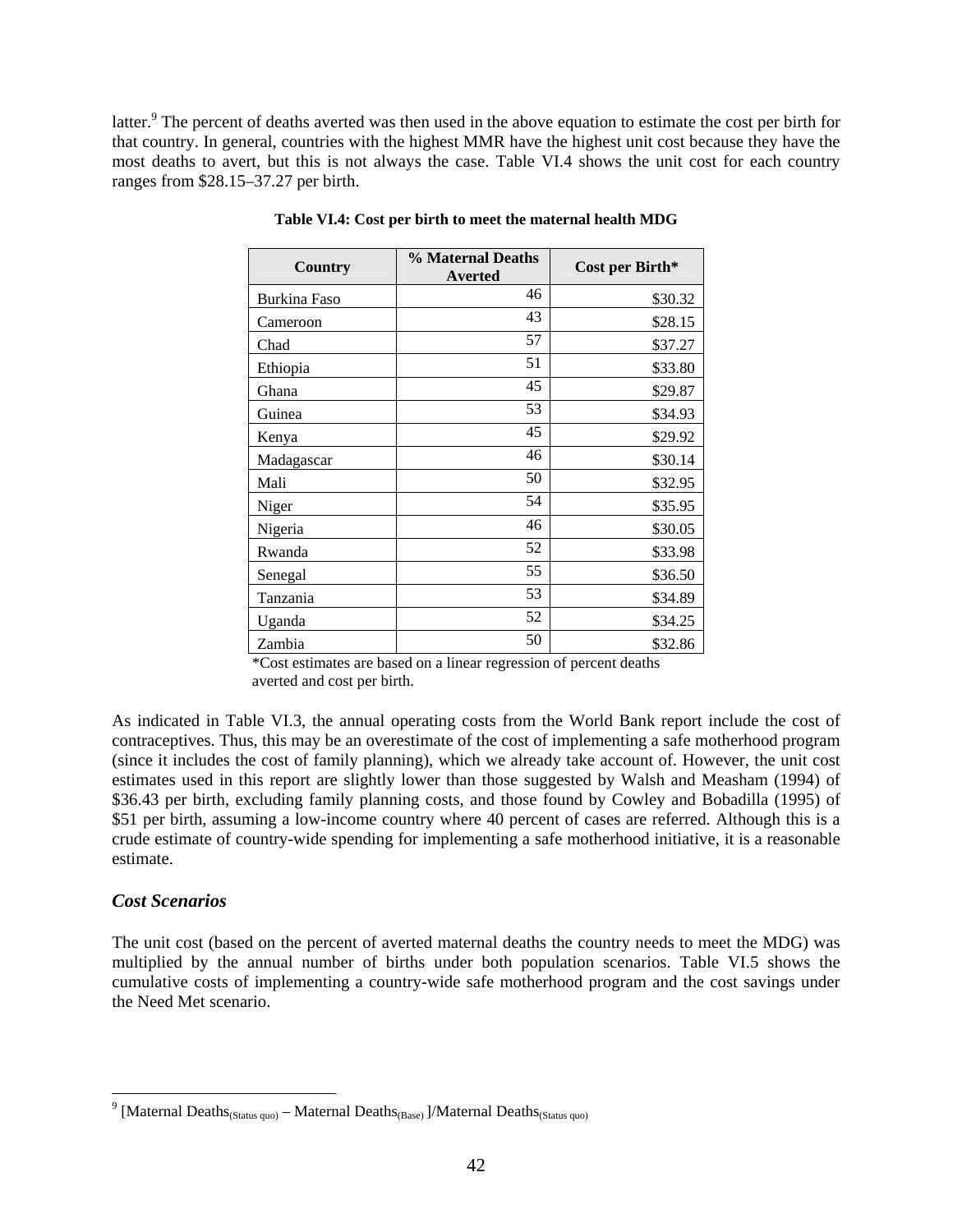| <b>Country</b> | <b>Total cost (Base)</b> | <b>Total Cost</b><br>(Need Met) | <b>Cost Savings</b> |
|----------------|--------------------------|---------------------------------|---------------------|
| Burkina Faso   | \$236.8                  | \$209.6                         | \$27.2              |
| Cameroon       | \$180.5                  | \$167.2                         | \$13.3              |
| Chad           | \$194.8                  | \$186.8                         | \$8.0               |
| Ethiopia       | \$1,194.6                | \$1,089.3                       | \$105.3             |
| Ghana          | \$247.2                  | \$208.2                         | \$39.0              |
| Guinea         | \$155.5                  | \$137.2                         | \$18.3              |
| Kenya          | \$477.0                  | \$402.1                         | \$74.9              |
| Madagascar     | \$245.8                  | \$217.0                         | \$28.8              |
| Mali           | \$254.6                  | \$221.1                         | \$33.5              |
| Niger          | \$313.7                  | \$283.2                         | \$30.5              |
| Nigeria        | \$1,907.6                | \$1,780.6                       | \$127.0             |
| Rwanda         | \$144.2                  | \$134.3                         | \$9.9               |
| Senegal        | \$204.4                  | \$161.5                         | \$42.9              |
| Tanzania       | \$641.2                  | \$556.6                         | \$84.6              |
| Uganda         | \$601.8                  | \$475.4                         | \$126.4             |
| Zambia         | \$207.3                  | \$170.7                         | \$36.7              |

**Table VI.5: Cumulative costs and cost savings for the maternal health MDG, 2005–2015 (US\$ millions)** 

Source: Authors' calculations.

#### *Maternal Deaths Averted*

In addition to the cost savings noted above, many maternal deaths are averted due to implementing stronger FP programs. We estimated the effect of lower fertility on the number of mothers who would have lost their lives due to pregnancy or childbirth complications. While we are not able to link the MMR statistically with fertility as we did for infant and under-five mortality, we can calculate the effect of lower fertility on maternal deaths through its impact on the number of births. Table VI.6 shows the cumulative number of mothers' lives saved as a result of the Need Met scenario.

#### **Table VI.6 Cumulative maternal deaths averted due to the Need Met scenario**

|              | <b>Maternal Deaths Averted (2005–2015)</b> |
|--------------|--------------------------------------------|
| Burkina Faso | 4,962                                      |
| Cameroon     | 1,954                                      |
| Chad         | 1,151                                      |
| Ethiopia     | 12,782                                     |
| Ghana        | 3,962                                      |
| Guinea       | 1,987                                      |
| Kenya        | 14,040                                     |
| Madagascar   | 2,918                                      |
| Mali         | 6,512                                      |
| Niger        | 6,821                                      |
| Nigeria      | 18,849                                     |
| Rwanda       | 2,120                                      |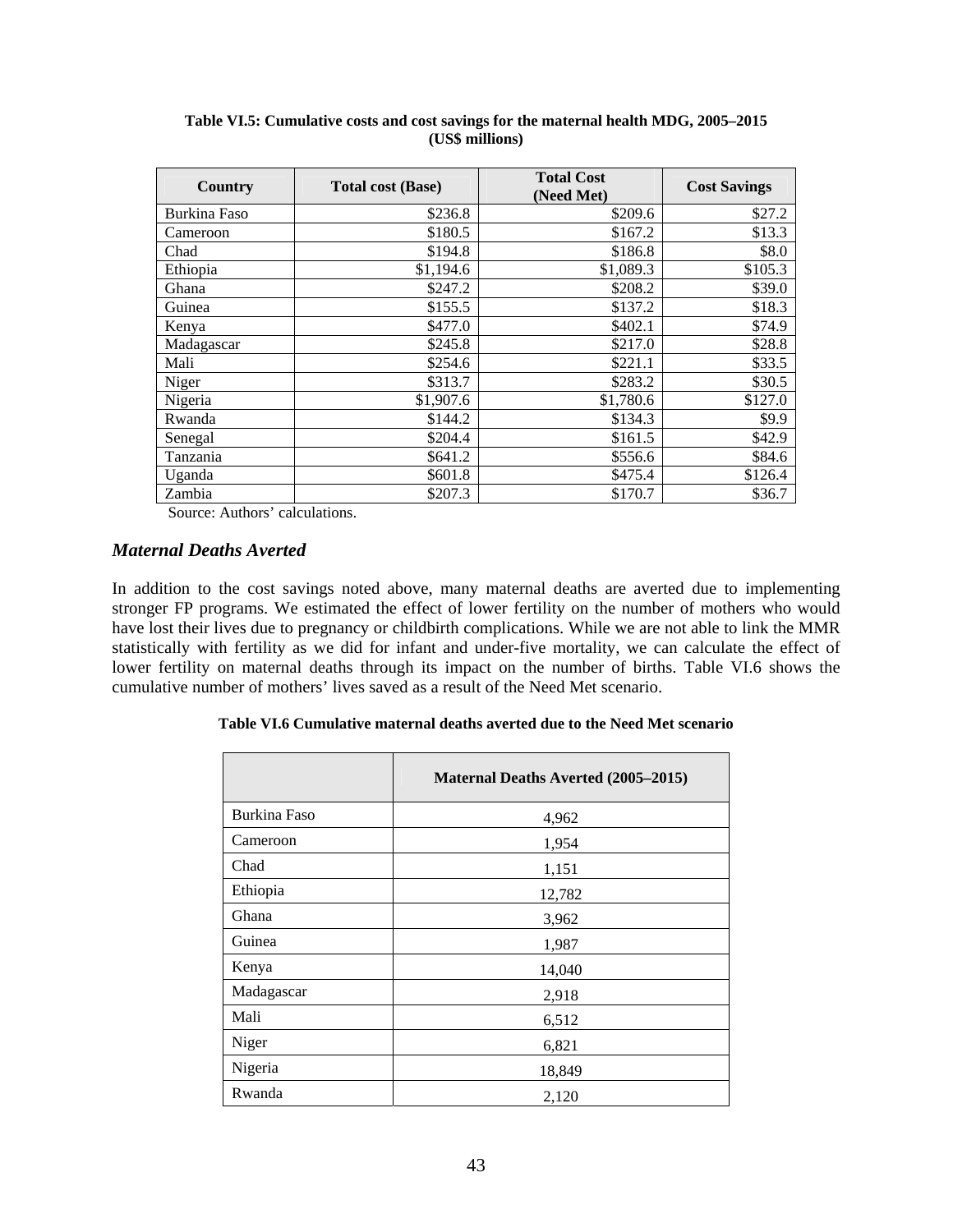| Senegal  | 4.007  |
|----------|--------|
| Tanzania | 18,688 |
| Uganda   | 16,877 |
| Zambia   | 4.474  |

Source: Author's calculations.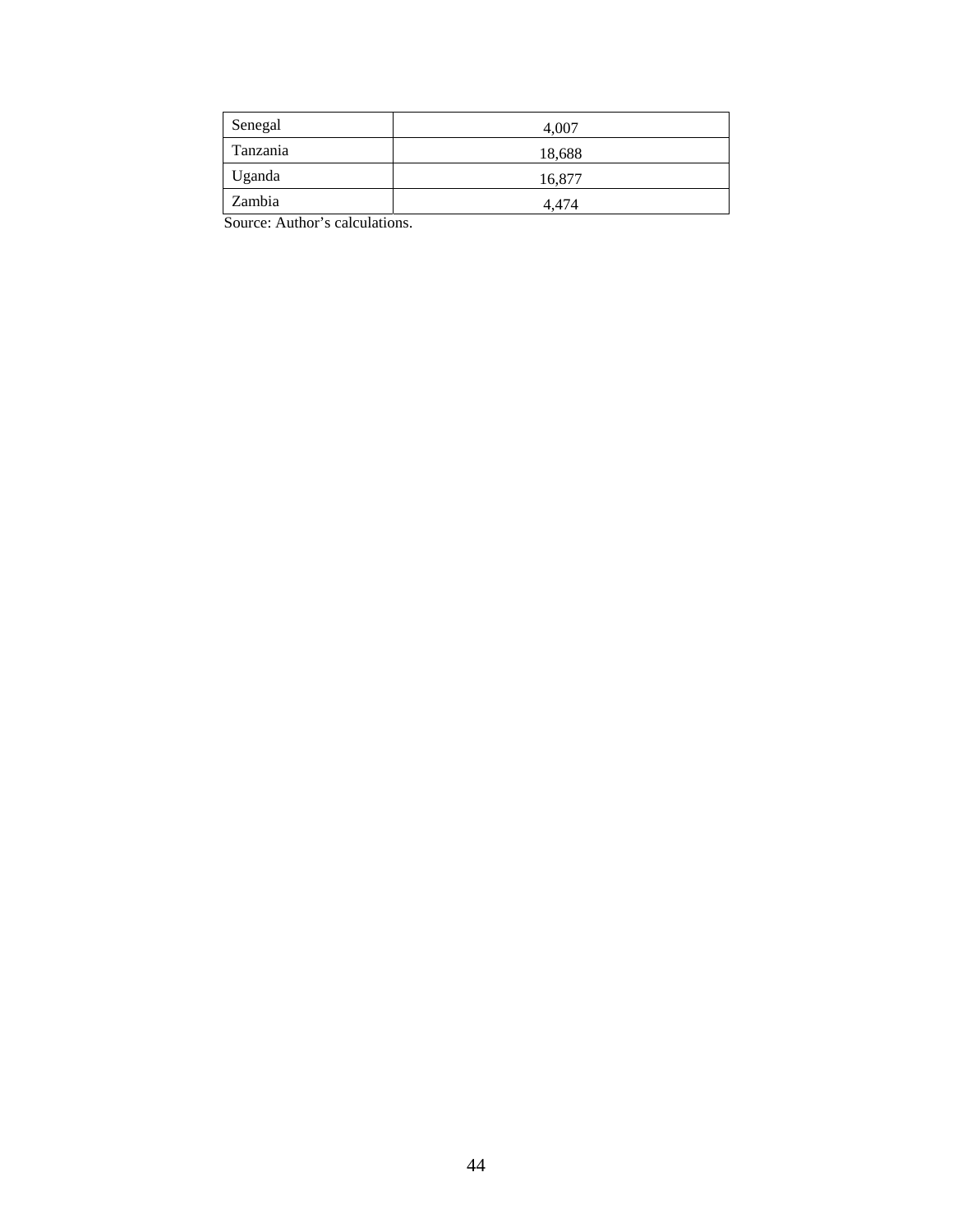# **VII. Combat HIV/AIDS, Malaria, and Other Diseases**

# *Percent of Population Under Age Five Using Insecticide-treated Nets*

The sixth MDG is to combat HIV/AIDS, malaria, and other diseases. There are two targets for this goal and seven indicators to measure progress toward reaching those targets. This analysis will only focus on Target 8 and Indicator 22, the proportion of the population using effective measures to prevent malaria. Specifically, this study looks at the percent of children under age five using insecticide-treated nets.

| Goal 6:   | Combat HIV/AIDS, malaria and other diseases |                                                |
|-----------|---------------------------------------------|------------------------------------------------|
| Target 7: | Have halted by 2015                         | Indicator 18: HIV prevalence among 15 to 24-   |
|           | and begun to reverse                        | year-old pregnant women                        |
|           | the spread of                               | Indicator 19: Contraceptive prevalence rate    |
|           | <b>HIV/AIDS</b>                             | Indicator 20: Number of children orphaned by   |
|           |                                             | <b>HIV/AIDS</b>                                |
|           | Target 8: Have halted by 2015               | Indicator 21: Prevalence and death rates       |
|           | and begun to reverse                        | associated with malaria                        |
|           | the incidence of                            | Indicator 22: Proportion of population using   |
|           | malaria and other                           | effective malaria prevention and               |
|           | major diseases                              | treatment measures                             |
|           |                                             | Indicator 23: Prevalence and death rates       |
|           |                                             | associated with tuberculosis                   |
|           |                                             | Indicator 24: Proportion of tuberculosis cases |
|           |                                             | detected and cured under directly              |
|           |                                             | observed treatment short course                |
|           |                                             |                                                |

There are over 300 million cases of malaria each year*,* resulting in more than 1 million deaths (RBM Infosheet<sup>10</sup>). Africa is home to *Plasmodium falciparum*, the most fatal strand of malaria. Africa bears the burden of approximately 90 percent of all malaria deaths, with most deaths occurring in children under the age of five (RBM Infosheet). The economic costs of malaria are also significant. Countries with high malaria transmission have historically had much lower annual growth than countries without malaria, and malaria has been estimated to cost Africa more than US\$12 billion every year in lost gross domestic product (RBM Infosheet $<sup>11</sup>$ ). Malaria not only results in lost life and lost productivity due to illness, but</sup> also hampers the development of children through absenteeism in school and permanent neurological damage from severe episodes of malaria.

Insecticide-treated bed nets (ITNs) have been found to reduce the incidence of malaria by 50 percent compared with no nets and by 39 percent compared with untreated nets (Lengeler, 2004). A review of randomized control trials in Africa found ITNs can reduce the number of deaths in children under five by one-fifth, saving about five to six lives for every 1,000 children protected with ITNs (Lengeler, 2004). This may even underestimate the efficacy of ITNs because nets treated with insecticide provide both a personal protection from mosquitoes as well as a community effect. This means that ITNs have been found to decrease the incidence of malaria among nonusers by reducing the number of mosquitoes in the

 $\overline{a}$ 

<sup>&</sup>lt;sup>10</sup> http://www.rollbackmalaria.org/cmc\_upload/0/000/015/367/RBMInfosheet\_6.pdf.<br><sup>11</sup> http://www.rollbackmalaria.org/cmc\_upload/0/000/015/363/RBMInfosheet\_10.pdf.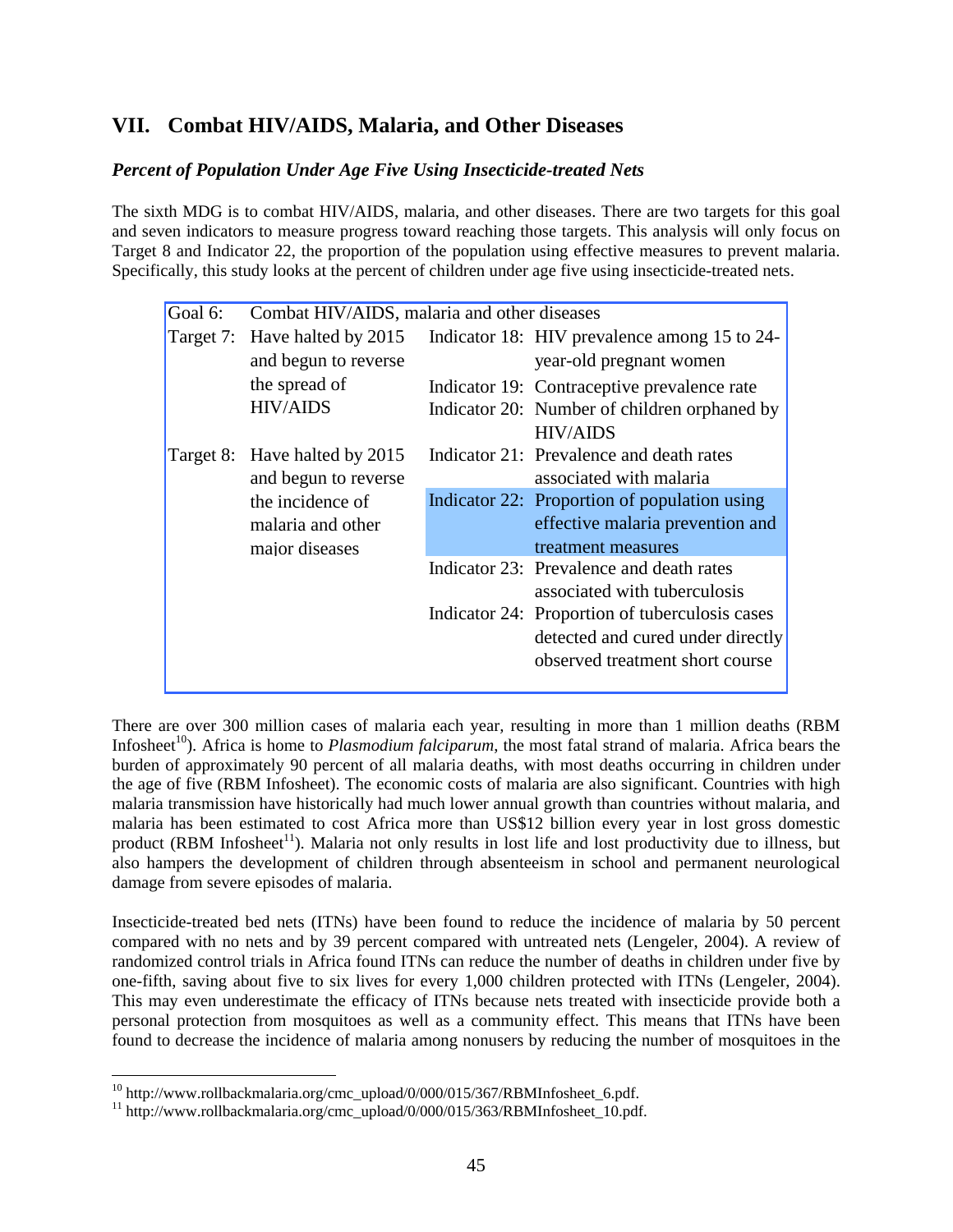area (up to several hundred meters) (RBM, 2003). ITNs are also highly cost-effective. In a low-income country in sub-Saharan Africa, the cost-effectiveness of ITNs for reducing mortality in children under five is US\$19.85 per disability-adjusted-life year (DALY) averted, and US\$4.10 per DALY averted where only insecticide is provided for existing nets (Goodman et al., 1999).

### *Current Status vs. Goal*

The Roll Back Malaria Partnership was formed in 1998 with the express goal of halving malaria mortality by 2010. The African Summit in Abuja, Nigeria, in April 2000, reinforced this goal, with African leaders agreeing to the target of at least 60 percent of children under the age of five and pregnant women having access to affordable insecticide-treated nets by 2010 (RBM, 2000). Although progress has been rapid in the past few years, most African countries are far from reaching this goal. Among the 16 countries in this analysis, coverage rates for ITNs in 2000 were extremely low (see Figure VII.1), requiring countries to increase coverage by as much as 5 or 6 percent per year to meet the target of 60 percent coverage by 2015. Where data were not available, a 0 percent coverage rate was assumed.



**Figure VII.1: Use Rate of ITNs by Children Under 5 (2000)**

## *Demographic Scenarios*

To estimate the number of ITNs needed to achieve the target, assumptions were made regarding a feasible rate of scale up in coverage, the number of children protected by one net, and the average time period an ITN remains effective.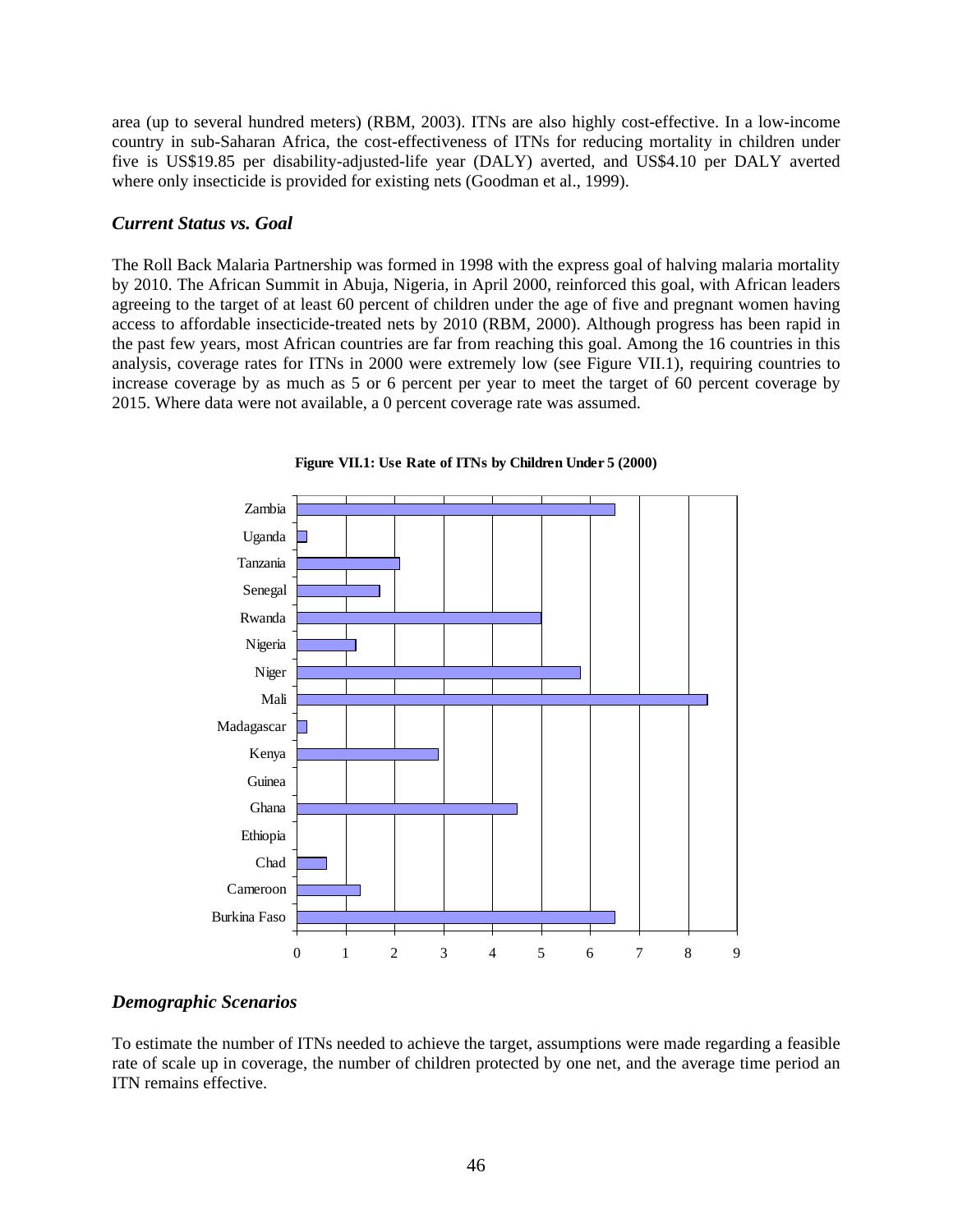First, baseline data for the number of under-five children needing an ITN was calculated using UNSD coverage estimates and SPECTRUM projections for the number of children under the age of five (0–59 months) under both population scenarios. It was assumed that ITN coverage rates increased on a straightline basis from the 2000 level to 60 percent by 2015. Although the model is optimistic in terms of scale up, the rate of increase in ITN coverage is not unprecedented. The Kilombero Insecticide Treated Nets Project (KINET) project<sup>12</sup> in two districts in Tanzania saw ITN coverage of infants increase from less than 10 percent to more than 50 percent three years later (Armstrong-Schellenberg et al., 2001). In Malawi, the percent of children under age five who slept under an ITN the previous night increased from 8–35 percent between 2000 and 2003 (Stevens, 2005). As seen in Table VII.1, our model assumes a lower rate of change is maintained over a longer period of time. Second, it was assumed that one ITN sufficiently covered two children. This is a high estimate. The Millennium Project assumed one net covered 1.67 people in its needs assessment of Ethiopia.<sup>13</sup> Third, instead of estimating the average life of an ITN, unit cost estimates are based on cost-per-treated-net-year, or the annualized cost of delivering a net and retreating it every six months.

|                                           | <b>Tanzania</b><br>(KINET) | <b>Malawi</b> | <b>Our Model</b> |
|-------------------------------------------|----------------------------|---------------|------------------|
| Total percentage point<br>increase        | 40                         | 27            | 60               |
| # of years                                |                            |               |                  |
| Annual percentage point<br><i>ncrease</i> | 13.3                       | 9.0           | 4.0              |

**Table VII.1: Comparison of scale-up of ITN coverage for children under five** 

Based on these assumptions and the demographic projections for the number of children under five years old, the number of ITNs needed was calculated. For example in Ethiopia, meeting FP needs can reduce the number of children needing an ITN in 2015 by 1.5 million in the year 2015 (see Figure VII.2). This is important in reducing the number of ITNs needed to protect children from malaria. The number of ITNs needed to achieve the MDG target in Ethiopia would be much lower if unmet need for family planning were met. For example, under the Base scenario, scale up of ITNs will have to increase to 5.3 million ITNs in 2015 to meet the 60 percent target. Figure VII.2 shows that under the Need Met scenario, the MDG can be achieved with 4.6 million ITNs in 2015. Over the 10-year period, this amounts to 2,833,040 fewer ITNs.

 $\overline{a}$ 

 $12$  KINET was a large-scale social marketing program of insecticide-treated nets for malaria control in two rural districts in Southern Tanzania. It was implemented from July 1996 to June 2000.

<sup>&</sup>lt;sup>13</sup> This model assumed 68 percent of the population was at risk for malaria and 30 percent of those at risk were eligible for an ITN. It then assumed five people per family and three long lasting ITNs per family were required, with replacement every four years.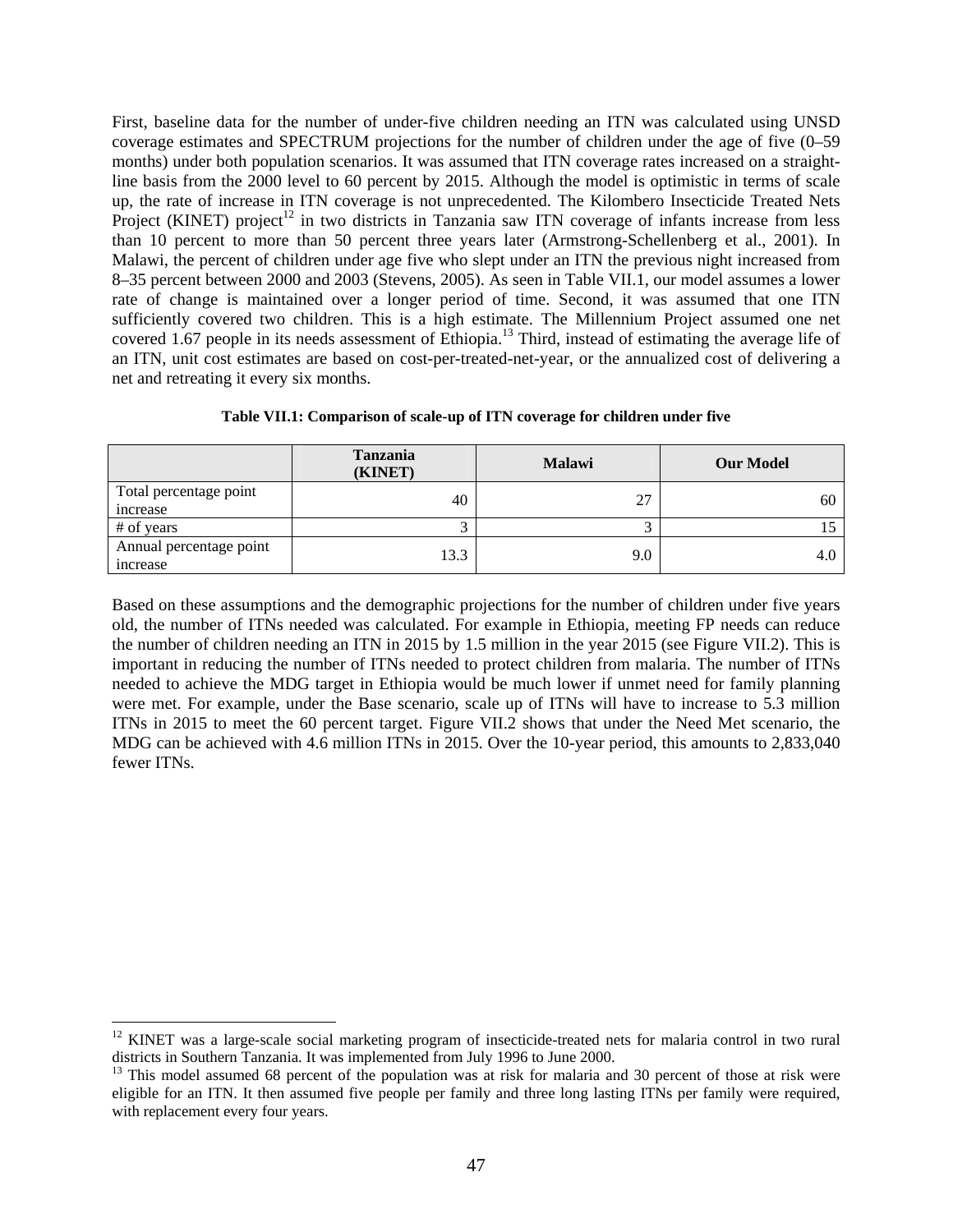

**Figure VII.2: Annual number of ITNs needed to meet the malaria MDG Ethiopia (2005 - 2015)**

## *Cost Assumptions*

We reviewed cost estimates from three large-scale malaria prevention programs using ITNs in sub-Saharan Africa and a prospective cost estimate for Ethiopia released by the Millennium Project. Unit cost estimates varied across studies (see Table VII.2).

| <b>Study</b>                | <b>Type</b>                | <b>Unit Cost</b>                                     |  |
|-----------------------------|----------------------------|------------------------------------------------------|--|
| Tanzania (KINET)            | Retrospective Study        | \$8.30 per ITN                                       |  |
|                             | (three years)              | \$13.38 per treated net year                         |  |
| Malawi                      | <b>Retrospective Study</b> | \$5.04-1.92 per ITN from 1999 to 2003                |  |
| <b>Blantyre Insecticide</b> | (five years)               | Average over five years: \$2.63 per ITN              |  |
| <b>Treated Nets Project</b> |                            |                                                      |  |
|                             |                            | \$7.69–3.44 per treated-net-year (1999–2003)         |  |
|                             |                            | Average over five years: \$4.41 per treated-net-year |  |
| The Gambia                  | Retrospective              | \$3.30 per ITN                                       |  |
| National Impregnated        |                            |                                                      |  |
| <b>Bednet Programme</b>     |                            |                                                      |  |
| Malaria Task Force          | Prospective Model          | \$5 per LLITN                                        |  |
| Report (Ethiopia)           | $(2005 - 2015)$            | \$2 per net (delivery)                               |  |
|                             |                            | \$0.40 per existing net for re-treatment             |  |

|  |  | Table VII.2: Comparison of unit cost estimates for ITNs |  |
|--|--|---------------------------------------------------------|--|
|  |  |                                                         |  |

The Malaria Task Force Report assumed long-lasting, insecticide-treated nets (LLITNs) had to be replaced every four years but did not have to be re-treated for their expected life (United Nations Millennium Project, 2005). Other community trials estimated costs in terms of cost per ITN delivered and cost-per-treated-net-year. Cost per ITN delivered does not include the cost of maintaining old nets. Thus, cost per treated-net-year is a more appropriate estimate of costs because it factors in how long a net is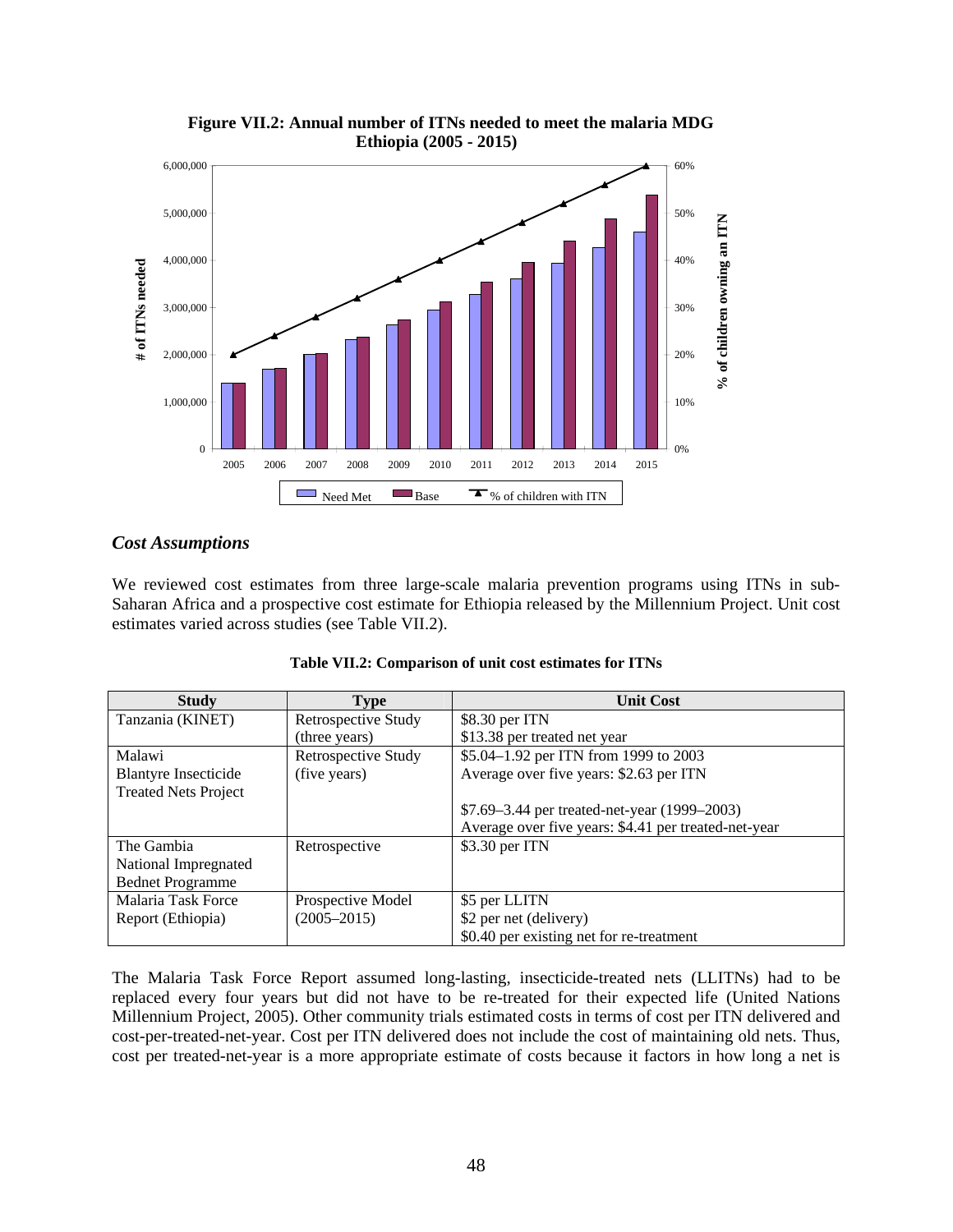effective in protecting against malaria.<sup>14</sup> An average cost of \$4.40 per treated-net-year was used in this analysis to estimate the cost of reaching the target.

### *Cost Scenarios*

 $\overline{a}$ 

The demographic projections were multiplied by the unit cost (\$4.40 per treated-net-year) to estimate the total cost of meeting this MDG, as represented by meeting the Abuja target for ITN use under both population scenarios. For example, the cumulative cost from 2005–2015 for Ethiopia under the Base scenario is \$156 million compared with \$143 million under the Need Met scenario. This is a savings of \$12 million or approximately \$9.9 million, discounted at 3 percent (see Figure VII.3). Table VII.3 summarizes the cumulative costs under both scenarios and the cost savings for all countries. Nigeria has the highest potential cost savings of \$12.7 million.



**Figure VII.3: Cumulative cost savings for the malaria MDG Ethiopia (2005 - 2015)**

<sup>&</sup>lt;sup>14</sup> Both cost estimates in Tanzania and Malawi assumed untreated nets and nets older than six months provided no coverage. Cost per treated-net year was \$6.70 in Tanzania when effectiveness was assumed to be 12 months versus six months.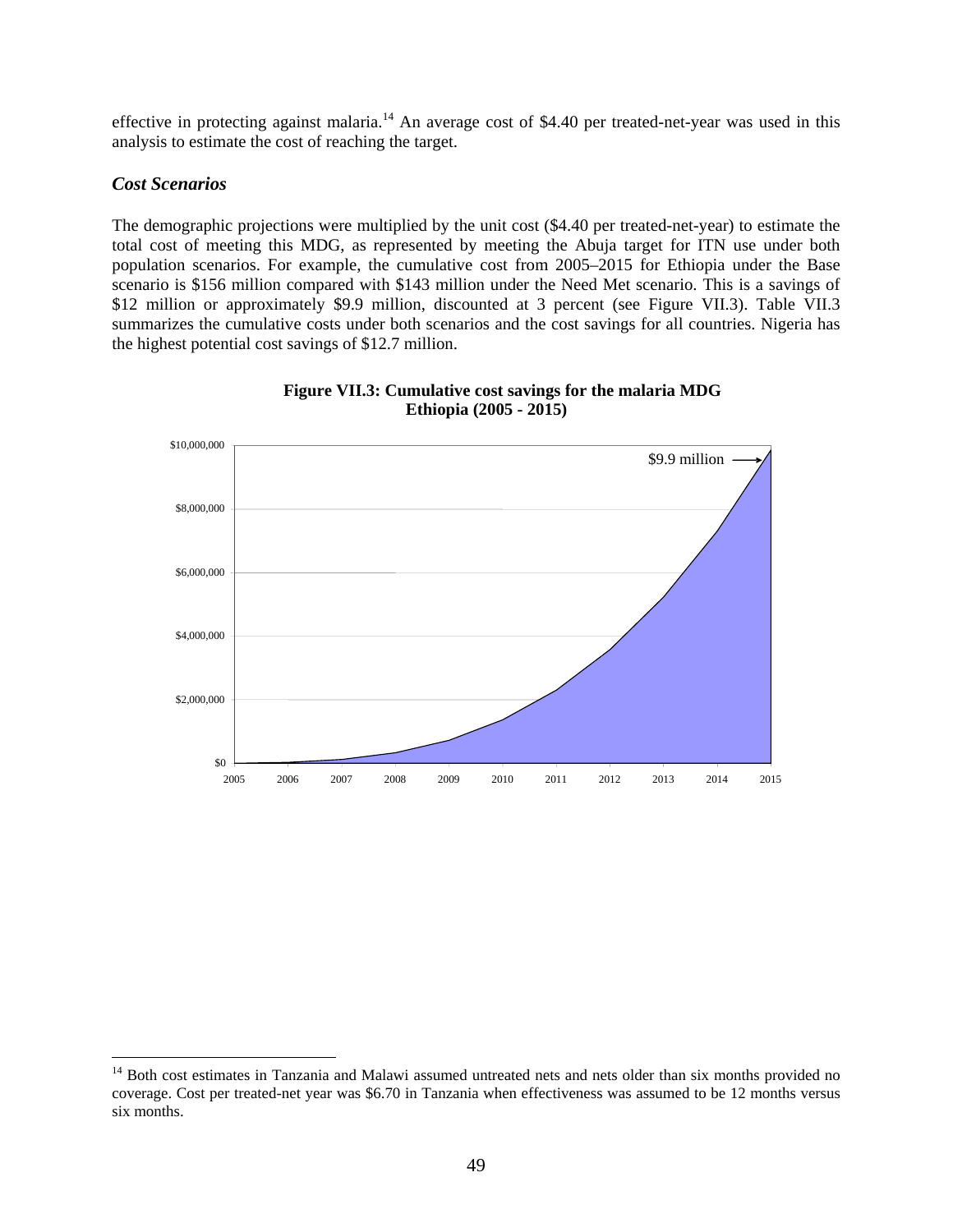#### **Table VII.3: Cumulative costs and cost savings for the malaria prevention MDG, 2005–2015 (US\$ millions)\***

| Country      | <b>Total Cost</b><br>(Base) | <b>Total Cost</b><br>(Need Met) | <b>Cost savings</b> |
|--------------|-----------------------------|---------------------------------|---------------------|
| Burkina Faso | \$27.9                      | \$25.0                          | \$2.9               |
| Cameroon     | \$19.7                      | \$18.3                          | \$1.4               |
| Chad         | \$20.4                      | \$19.6                          | \$0.8               |
| Ethiopia     | \$130.4                     | \$120.6                         | \$9.8               |
| Ghana        | \$29.6                      | \$25.3                          | \$5.3               |
| Guinea       | \$16.5                      | \$14.7                          | \$1.8               |
| Kenya        | \$55.4                      | \$47.3                          | \$10.1              |
| Madagascar   | \$27.1                      | \$24.1                          | \$3.0               |
| Mali         | \$27.3                      | \$24.1                          | \$3.2               |
| Niger        | \$31.7                      | \$28.9                          | \$2.8               |
| Nigeria      | \$208.6                     | \$195.9                         | \$12.7              |
| Rwanda       | \$15.5                      | \$14.5                          | \$1.0               |
| Senegal      | \$22.8                      | \$18.4                          | \$4.4               |
| Tanzania     | \$69.4                      | \$61.1                          | \$8.3               |
| Uganda       | \$65.3\$                    | \$52.8                          | \$12.5              |
| Zambia       | \$23.7                      | \$19.9                          | \$3.8               |

Source: Authors' calculations.

\* All costs discounted at 3 percent.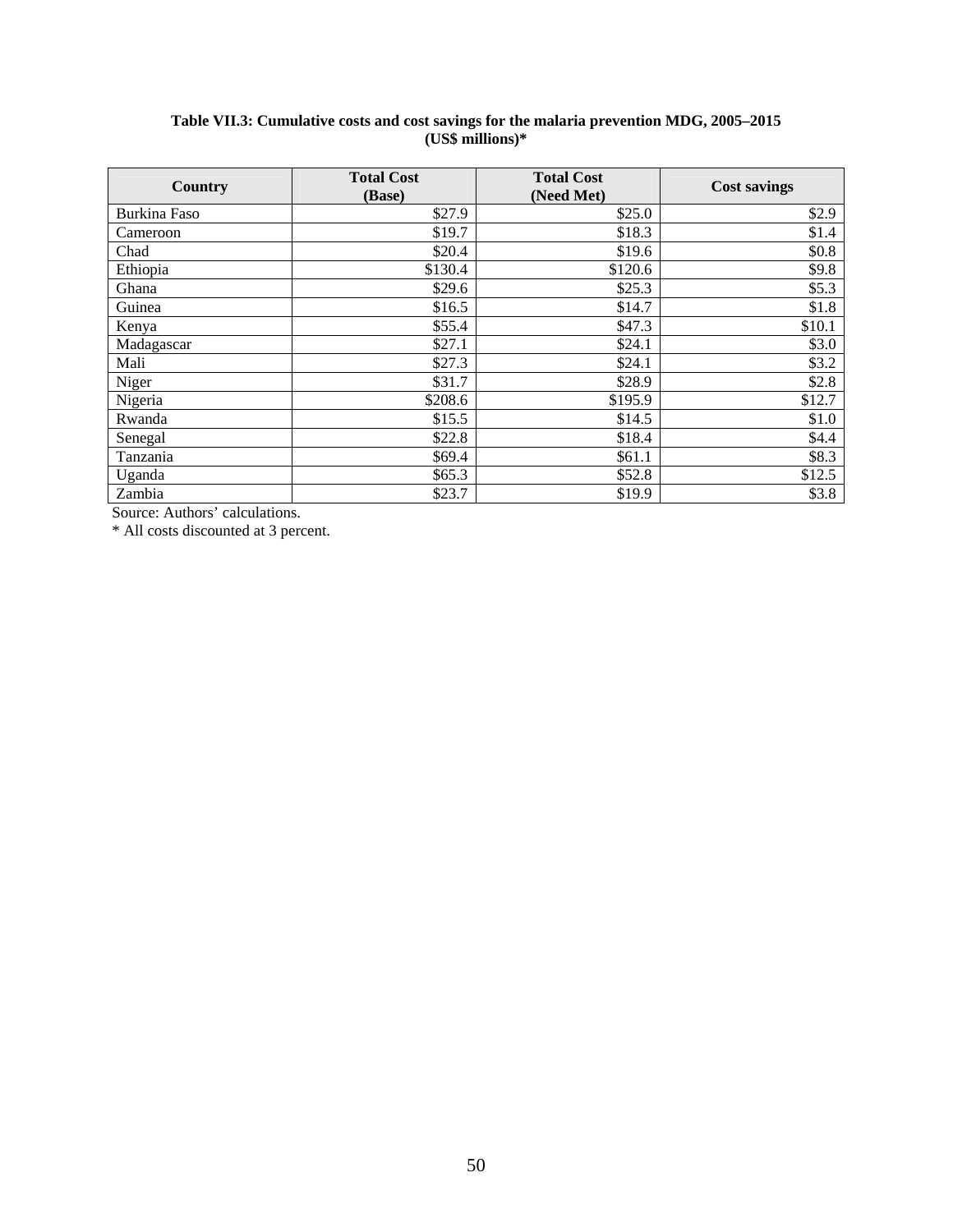# **VIII. Ensure Environmental Sustainability**

# *Proportion of Population with Sustainable Access to an Improved Water Source Proportion of People with Access to Improved Sanitation*

The seventh MDG is to ensure environmental sustainability. There are three targets for this goal and seven indicators to measure progress toward reaching those targets. This analysis will only focus on Target 10 and Indicators 29 and 30, the proportion of the population with sustainable access to an improved water source and improved sanitation. The MDG is to reduce by half the proportion of people without sustainable access to safe drinking water and sanitation.

Approximately 1.1 billion people do not have access to safe and sufficient drinking water (WHO website) and 2.4 billion people, about one-third of the world's population, lack adequate sanitation (WHO, website). Approximately 88 percent of diarrhoeal disease is attributable to unsafe water and inadequate sanitation and hygiene, and nearly 90 percent of the 1.8 million people who die from diarrhoeal disease each year are children (WHO, 2004). In addition, six million people are visually impaired by trachoma, a disease related to lack of face washing (WHO, 2004). Improving access to safe water and better hygiene practices can reduce trachoma morbidity by 27 percent (WHO, 2004). In addition, better management of water resources

| Goal 7:   | Ensure environmental sustainability                                                                             |                                                                                                           |
|-----------|-----------------------------------------------------------------------------------------------------------------|-----------------------------------------------------------------------------------------------------------|
| Target 9: | of sustainable                                                                                                  | Integrate the principles Indicator 25: Proportion of land area<br>covered by forest                       |
|           | development into<br>country policies and<br>programs and reverse<br>the loss of                                 | Indicator 26: Land area protected to<br>maintain biological<br>diversity<br>Indicator 27: GDP per unit of |
|           | environmental<br>resources                                                                                      | energy use<br>Indicator 28: Carbon dioxide<br>emissions per capita                                        |
|           | Target 10: Halve by 2015 the<br>proportion of people<br>without sustainable<br>access to safe drinking<br>water | Indicator 29: Proportion of<br>population with<br>sustainable access to<br>an improved water<br>source    |
|           | Target 11: By 2020 to have<br>achieved a significant<br>improvement in the<br>lives of at least 100             | Indicator 30: Proportion of<br>population with access<br>to an improved<br>sanitation                     |
|           | million slum dwellers                                                                                           | Indicator 31: Proportion of people<br>with access to secure<br>tenure                                     |

reduces transmission of malaria and other vector-borne diseases. Thus, improving water and sanitation is closely linked with other MDG objectives, such as reducing malaria and improving child health.

## *Current Status vs. Goal*

Meeting the water and sanitation MDG is the only goal the world is currently "on-track" to achieve by 2015. However, national-level performance for this MDG varies widely across countries. Similar to the MMR indicator, since the target for this indicator is to reduce the proportion of people without access to water by half, the MDG target is different for each country. Figure VIII.1 shows baseline data for 2002 and the MDG target for each country. Ethiopia has the highest percentage of people without access to an improved water source (78%). This means Ethiopia will have to provide water and sanitation services to an additional 39 percent of the population to meet the MDG. In other words, only 22 percent of the population in 2002 had access to water and sanitation services; to meet the MDG, 61 percent of the population in 2015 will have to have access. This is especially challenging given Ethiopia's population is continuing to grow.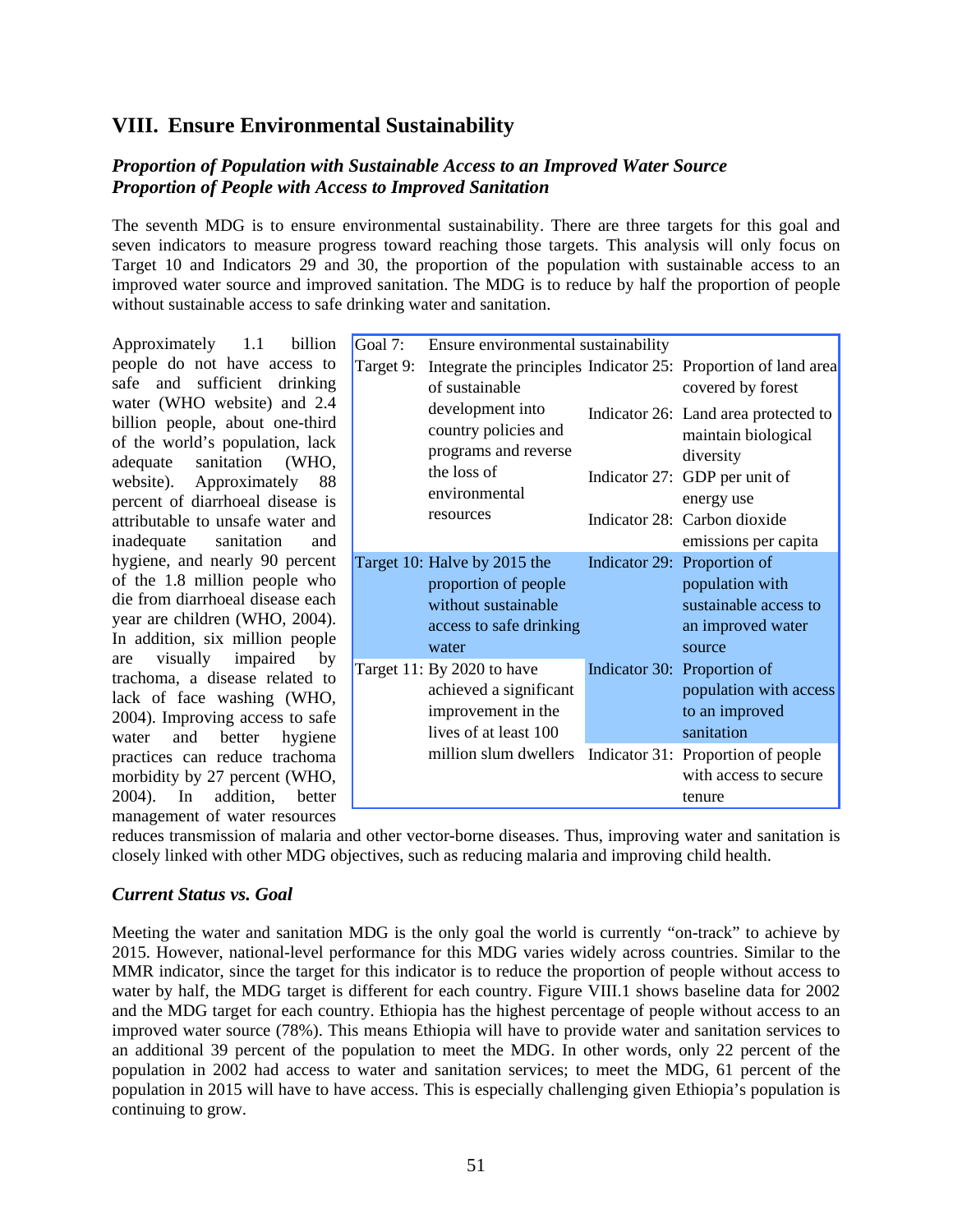

**Figure VIII.1 Current and Target Proportion of People without Access to Safe Water**

#### *Demographic Scenarios*

In general, the percent of people with access to an improved water source is higher than the percent with improved sanitation. We opted to model this MDG based on the percent of people with access to an improved water source because this would be a conservative estimate of costs (and therefore savings). Baseline data on the percent of people with access to an improved water source and improved sanitation are from the UNSD for 2002. It was assumed that progress toward the goal of halving the proportion of people *without* access to improved water was made from the base value in a linear fashion so that half of those currently without access were reached by 2015 (i.e., a straight-line interpolation was used).

The percentage increase each year necessary to reach the goal by 2015 was then multiplied by the estimated total population of the country under both population scenarios to calculate the number of "new" people with safe water and sanitation services. For example, in Ghana, 21 percent of the population lacked safe water and sanitation services in 2000. This means 79 percent of the population or approximately 17 million people had adequate water and sanitation. To meet the MDG, the government will have to provide water and sanitation to an additional 1 percent of the population each year. Under the Base scenario, an additional 648,591 people will need water and sanitation in 2005, and an additional 920,465 people will need services in 2015. Figure VIII.2 shows that the annual number of "new" people needing water and sanitation services to meet the MDG is much lower under the Need Met scenario. Figure VIII.3 shows for Ghana the cumulative number of "new" people" required to have access.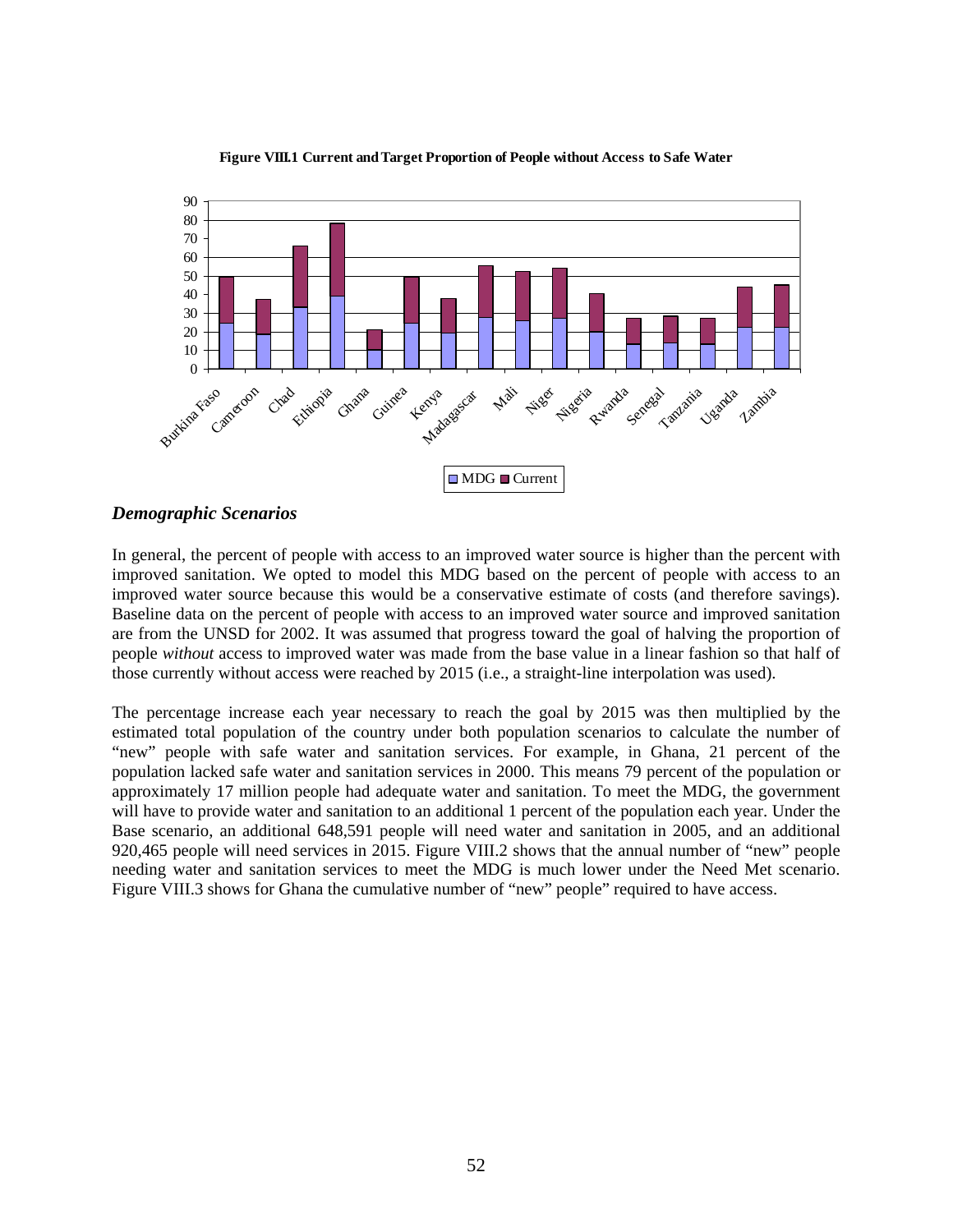

**Figure VIII.2: Annual "new" population with safe water and sanitation Ghana (2005 - 2015)**

**Figure VIII.3: Cumulative "new" population with safe water and sanitation Ghana (2005 - 2015)**



#### *Cost Assumptions*

To estimate unit costs, we examined two reports estimating the cost of reaching the water and sanitation MDG. First, the Water and Sanitation Task Force Report performed a needs assessment of five developing countries for the UN Millennium Project. It provides estimates for investment needs for 2005, 2010, and 2015. Cost estimates include both capital and operating costs disaggregated by urban and rural areas and by water provision, sanitation, and wastewater treatment. This report assumed gradual scalingup of investments, because over time, operating and maintenance costs are generally higher than initial capital costs (WHO, 2004). Table VIII.1 presents the subtotal costs and per capita costs estimated for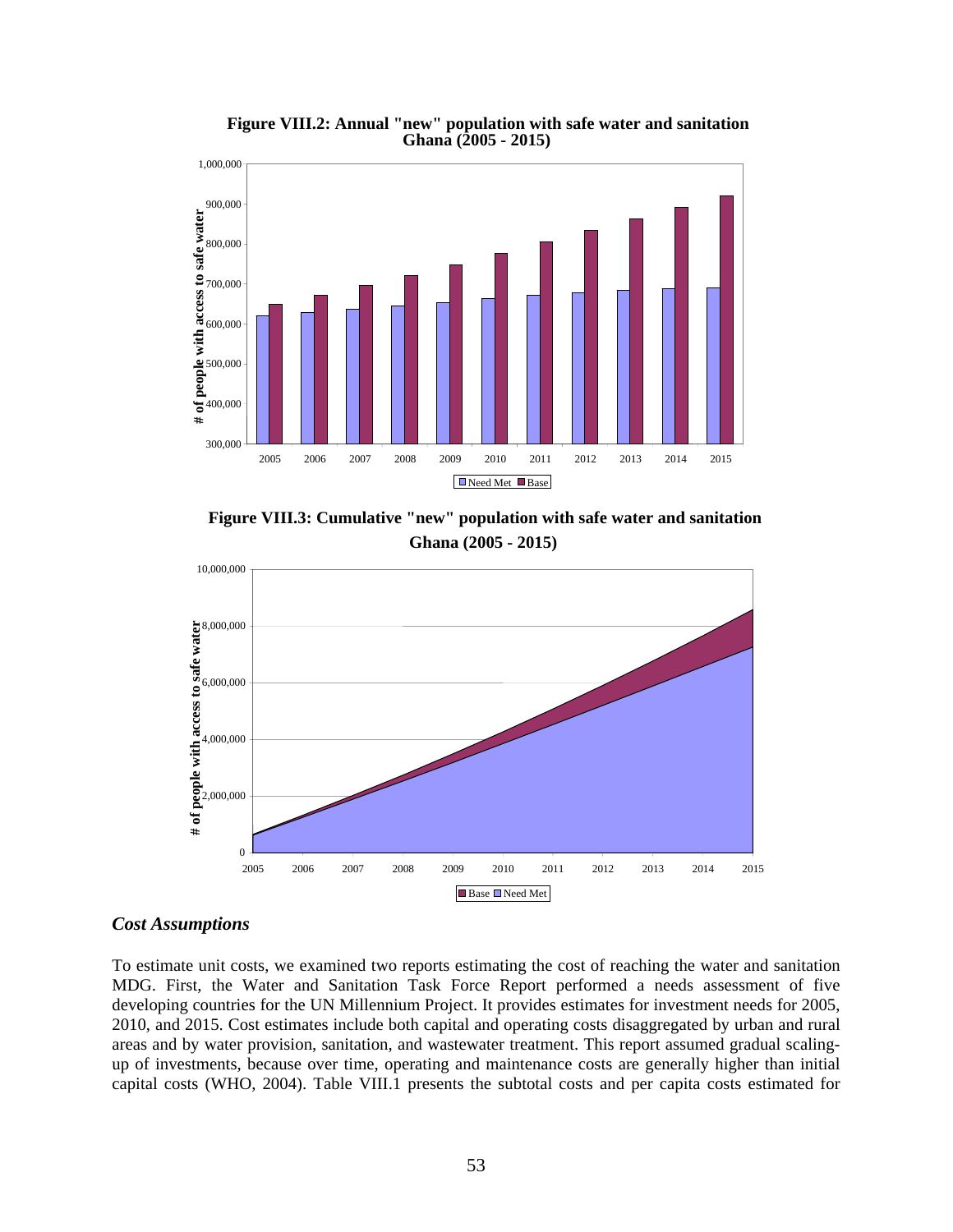Ghana in the Task Force Report. Cost estimates for Ghana increase from \$5.40 per capita in 2005 to \$10.00 per capita in 2015.

| Category                                                    | 2005        | 2010          | 2015        | <b>Total</b><br>2005-2015 | Average<br>2005-2015 |
|-------------------------------------------------------------|-------------|---------------|-------------|---------------------------|----------------------|
| <b>Water Provision</b>                                      |             |               |             |                           |                      |
| <b>Total Cost</b>                                           | 73,845,121  | 98,008,339    | 124,737,719 | 1,091,193,179             | 99,199,380           |
| Per Capita                                                  | 3.4         | 4.1           | 4.7         |                           | 4.1                  |
| Sanitation                                                  |             |               |             |                           |                      |
| <b>Total Cost</b>                                           | 35,865,808  | 54,127,630    | 117,226,554 | 664,146,505               | 60,376,955           |
| Per Capita                                                  | 1.6         | 2.2           | 4.4         |                           | 2.5                  |
| Total (including waste water treatment & hygiene education) |             |               |             |                           |                      |
| <b>Total Cost</b>                                           | 116,910,706 | 166, 335, 759 | 262,804,715 | 1,913,555,617             | 173,959,602          |
| Per Capita                                                  | 5.4         | 6.9           | 10.0        |                           | 7.2                  |

**Table VIII.1: Total cost estimates for meeting Target 10 in Ghana, 2005–2015 (US\$/2003)** 

Second, the Water, Sanitation, and Health Protection of the Human Environment division of the WHO in 2004 conducted an analysis estimating the costs of extending access to water supply and sanitation on a regional basis. Incremental cost estimates to reach new populations included both investment and recurrent costs. Cost estimates were reported as annual costs per person reached (versus per capita) under five different possible interventions for all WHO sub-regions. Intervention 2 is defined as reaching the millennium targets of halving the proportion of people who do not have access to improved water sources *and* improved sanitation facilities by 2015 (Hutton and Haller, 2004). The annual cost per person reached under Intervention 2 for the Africa WHO sub-region AFR-E is \$4.60 (US\$/2000) (Hutton and Haller, 2004, Table 14) and \$4.70 for sub-region AFR-D. Per capita costs for comparison purposes to the Task Force report are estimated at \$2.20 for sub-region AFR-E and \$1.90 for AFR-D. This report, which estimates costs at the regional level versus the country level, provides much lower cost estimates than those provided by the task force for Ghana, Tanzania, and Uganda.

Below is a comparison of the cumulative costs for Ghana using unit cost estimates from both reports (see Table VIII.2). Estimates of annual spending required to meet the MDGs' targets vary substantially. The low-cost estimate of \$4.60 per person reached was used in this report.

|                          | <b>Source</b>        | Ghana                |                                       |                                           |  |
|--------------------------|----------------------|----------------------|---------------------------------------|-------------------------------------------|--|
| <b>Level of Estimate</b> | (methodology)        | <b>Unit Cost</b>     | <b>Annual Cost</b><br>(US\$ millions) | <b>Cumulative Cost</b><br>(US\$ millions) |  |
| Low                      | <b>WHO</b> Report    | \$4.60               | $$5 - 42$                             | \$254                                     |  |
|                          | (per person reached) |                      |                                       |                                           |  |
| Medium                   | <b>WHO</b> Report    | \$2.10               | $$47-61$                              | \$598                                     |  |
|                          | (per capita)         |                      |                                       |                                           |  |
| High                     | Millennium Project   | $$7.20$ <sup>1</sup> | $$116 - 262$                          | \$1,913                                   |  |
|                          | (per capita)         |                      |                                       |                                           |  |

<sup>1</sup> Scaled up from \$5.40 per capita in 2005 to \$10.00 per capita in 2015.

## *Cost Scenarios*

The cumulative "new" population with water and sanitation services each year was multiplied by the unit cost of supplying improved water and sanitation services to estimate the total cost of meeting this MDG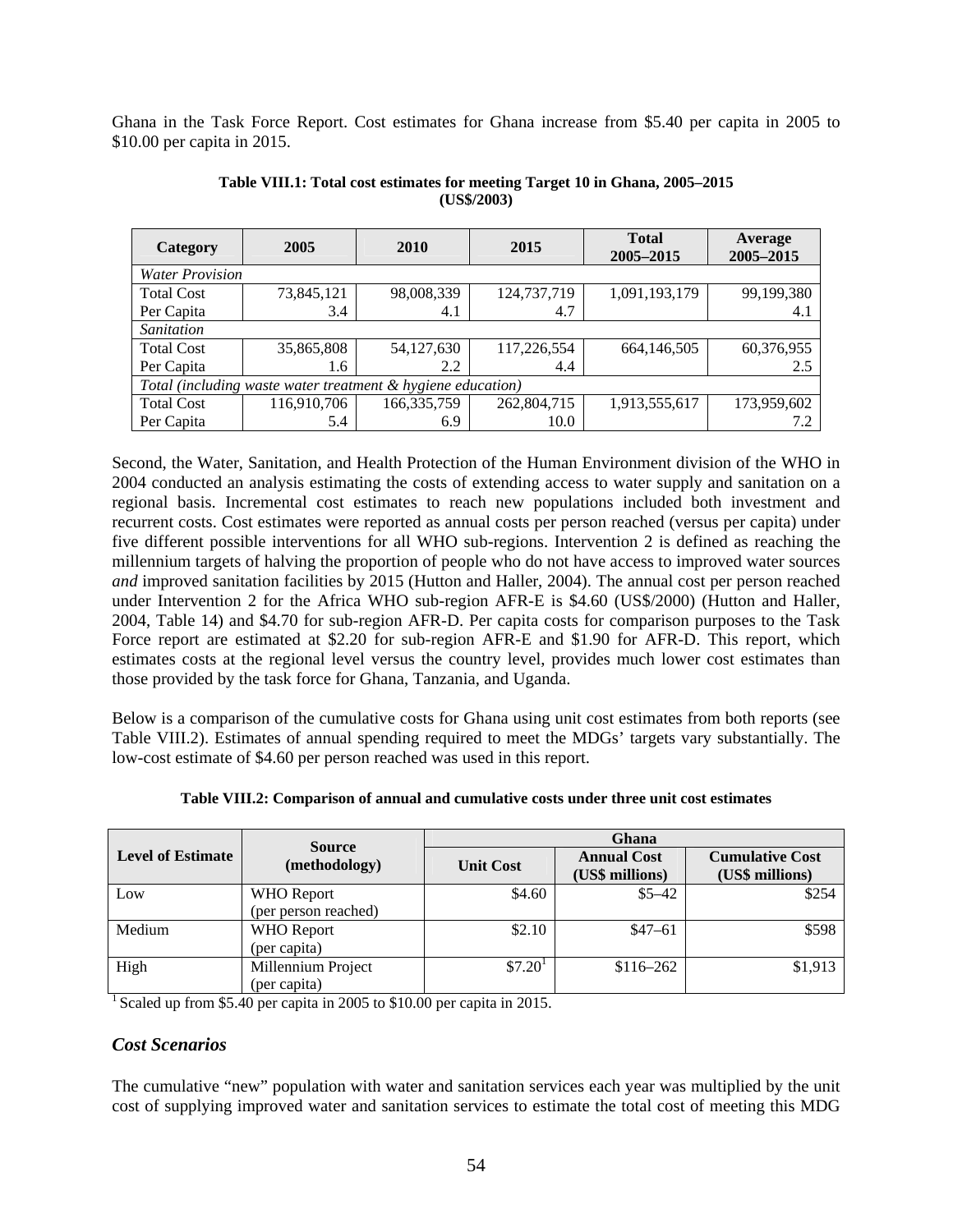under both population scenarios. Costs for meeting the water and sanitation goal will increase steadily each year as more people gain access and need to maintain access. For countries far from reaching the goal, the annual cost will be higher than for countries with more people who currently have access to improved water and sanitation. This goal will also be relatively easier to meet for countries with smaller populations. Table VIII.3 summarizes the cumulative costs of meeting this MDG under both population scenarios for all countries.

| Country      | <b>Total cost</b><br>(Base) | <b>Total cost</b><br>(Need Met) | <b>Cost savings</b> |
|--------------|-----------------------------|---------------------------------|---------------------|
| Burkina Faso | \$199.8                     | \$188.4                         | \$11.4              |
| Cameroon     | \$148.3                     | \$142.3                         | \$6.0               |
| Chad         | \$186.3                     | \$182.9                         | \$3.4               |
| Ethiopia     | \$1,260.5                   | \$1,234.2                       | \$26.3              |
| Ghana        | \$210.3                     | \$188.6                         | \$21.7              |
| Guinea       | \$139.0                     | \$130.5                         | \$8.5               |
| Kenya        | \$429.1                     | \$393.2                         | \$35.9              |
| Madagascar   | \$230.4                     | \$218.9                         | \$11.5              |
| Mali         | \$201.9                     | \$188.7                         | \$13.2              |
| Niger        | \$255.3                     | \$242.8                         | \$12.5              |
| Nigeria      | \$1,493.1                   | \$1,438.4                       | \$54.7              |
| Rwanda       | \$120.8                     | \$115.8                         | \$5.0               |
| Senegal      | \$197.4                     | \$171.4                         | \$26.0              |
| Tanzania     | \$592.2                     | \$545.4                         | \$46.8              |
| Uganda       | \$533.1                     | \$474.3                         | \$58.8              |
| Zambia       | \$185.1                     | \$168.5                         | \$16.6              |

| Table VIII.3: Cumulative costs and cost savings for the water and sanitation MDG, 2005–2015 |
|---------------------------------------------------------------------------------------------|
| $(US\$ millions)*                                                                           |

Source: Authors' calculations.

\* All costs discounted at 3 percent.

The costs under both scenarios are high since the entire population is in need of safe water and sanitation (i.e., not just children, women, etc.). The savings under the Need Met scenario are significant but not as large as in other sectors. This is primarily because the effect of meeting unmet need on the size of a country's total population is minimal within the first 10 years—the timeframe of this analysis. As with all of our cost estimates, long-term savings are even higher if the analysis is done beyond 2015.

However, this is especially true for sectors that have recurrent costs such as water and sanitation services and education. Since these services have to be provided every year and are not just a one-time investment, the potential cost savings of meeting unmet need for family planning is high in the long term.

Figure VIII.4 shows that, in Ghana, cost savings from meeting unmet increases each year as more of the population is being reached. Over the 10-year period, Ghana could save \$21.7 million (see Figure VIII.5).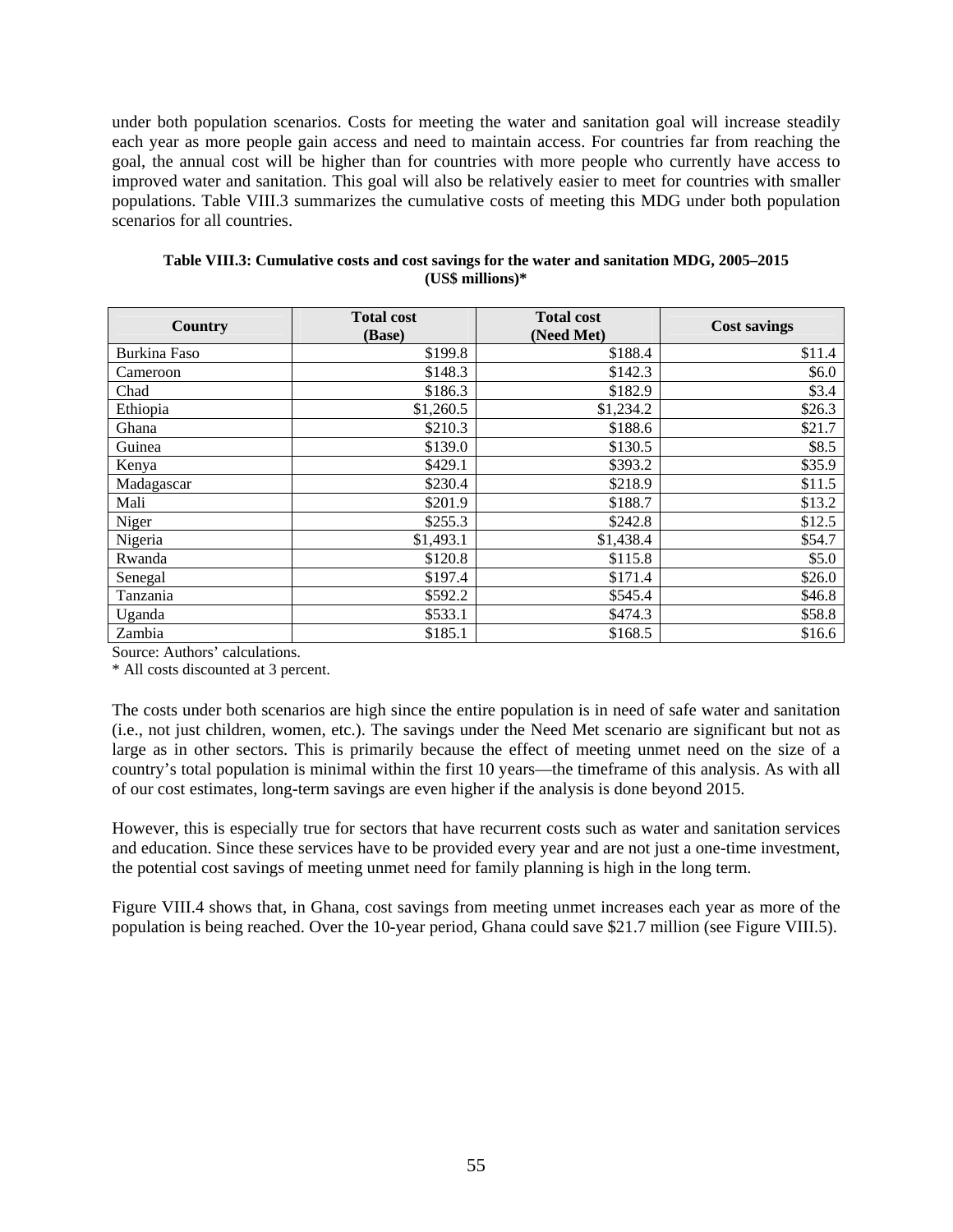

**Figure VIII.4: Annual Savings for meeting the water and sanitation MDG Ghana (2005 - 2015)**

**Ghana (2005 - 2015) Figure VIII.5: Cumulative cost savings for meeting the water and sanitation MDG**

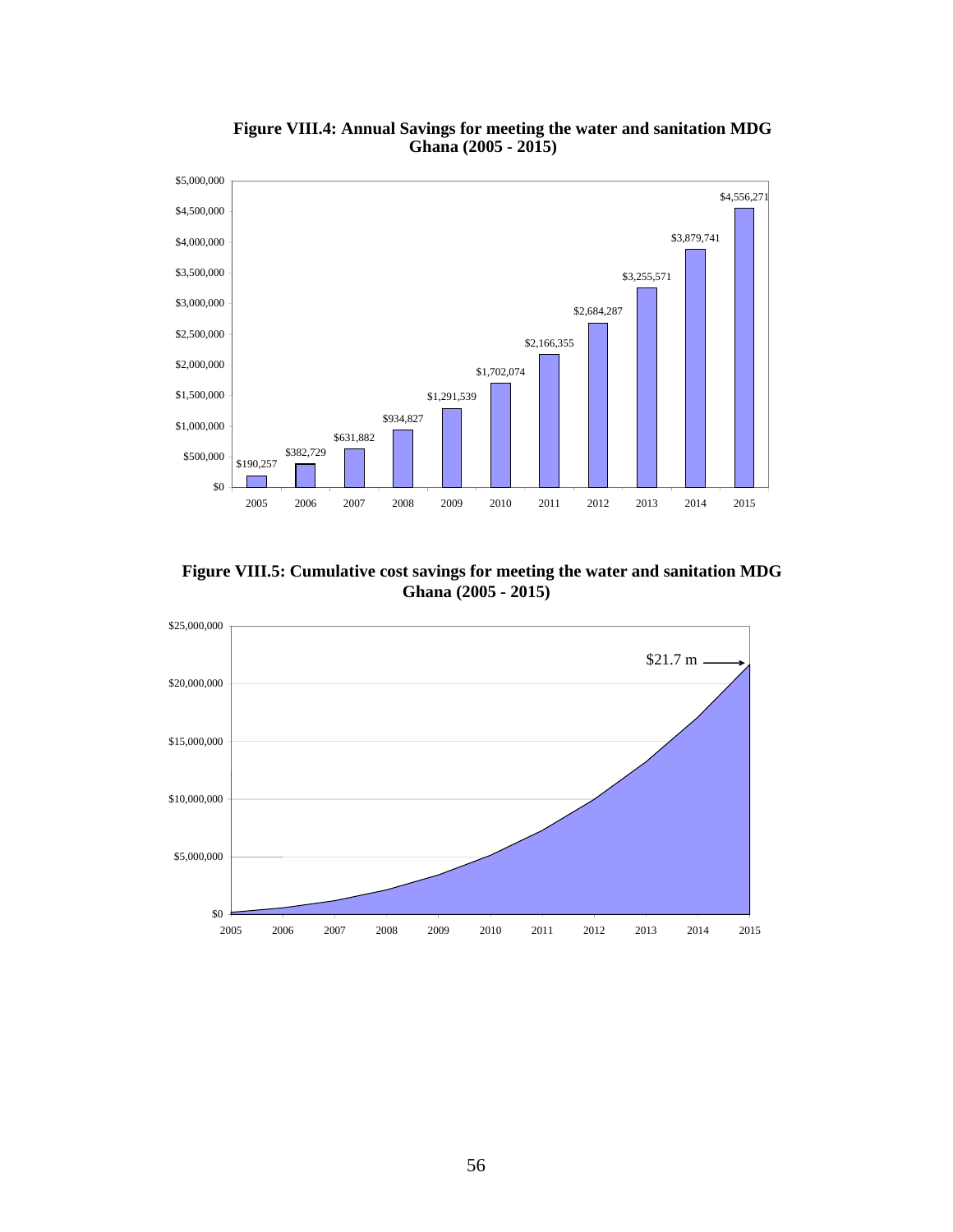# **IX. Benefit-Cost Comparison**

Benefit-cost ratios were calculated by comparing the cost of family planning, discussed in Section II, with the cost savings from each of the five MDG in terms of the selected targets. Although it is assumed that countries will try to meet all the MDGs concurrently, benefit-cost ratios are presented for each MDG indicator in order for countries to assess which sector family planning has the largest affect on. A total benefit-cost ratio of the savings from all five MDG sectors combined relative to the cost of family planning is also presented.

In general, cost savings from meeting FP needs are greatest in the education sector and for improving maternal health (see Table IX.1). Based on each country's current status in each sector, family planning will have a greater effect in different sectors. For example, in Cameroon and Guinea, family planning will generate the most cost savings in the education sector. However, in Ethiopia and Madagascar the greatest cost savings would be realized by safe motherhood initiatives.

| <b>Country</b> | <b>Cost and</b><br><b>B/C Ratio</b> | Family<br>Planning* | <b>Education</b>    | Immunization | <b>Water and</b><br><b>Sanitation</b> | <b>Maternal</b><br>Health | <b>Malaria</b> | <b>Total</b>        |
|----------------|-------------------------------------|---------------------|---------------------|--------------|---------------------------------------|---------------------------|----------------|---------------------|
| <b>Burkina</b> | Cost                                | \$27.5              | \$21.6              | \$17.8       | \$11.4                                | \$27.2                    | \$2.9          | \$80.9              |
| Faso           | $\overline{B/C}$ ratio              |                     | 0.79                | 0.65         | 0.41                                  | 0.99                      | 0.11           | 2.95                |
| Cameroon       | Cost                                | \$14.7              | \$29.6              | \$4.6        | \$6.0                                 | \$13.3                    | \$1.4          | \$54.9              |
|                | $\overline{B}/C$ ratio              |                     | 2.01                | 0.31         | 0.41                                  | 0.90                      | 0.09           | 3.72                |
| Chad           | Cost                                | \$4.7               | \$9.9               | \$2.9        | \$3.4                                 | \$8.1                     | \$0.8\$        | \$25.0              |
|                | B/C ratio                           |                     | 2.10                | 0.61         | 0.71                                  | 1.70                      | 0.16           | 5.29                |
| Ethiopia       | Cost                                | \$102.8             | \$23.1              | \$44.0       | $\overline{$}26.3$                    | \$105.3                   | \$9.9          | $\overline{$}208.5$ |
|                | B/C ratio                           |                     | 0.22                | 0.43         | 0.26                                  | 1.02                      | 0.10           | 2.03                |
| Ghana          | Cost                                | \$54.0              | \$35.9              | \$19.8       | \$21.7                                | \$39.0                    | \$4.3          | \$120.6             |
|                | $\overline{B/C}$ ratio              |                     | 0.66                | 0.37         | 0.40                                  | 0.72                      | 0.08           | 2.23                |
| Guinea         | Cost                                | \$20.8              | \$44.3              | \$7.1        | \$8.6                                 | \$18.3                    | \$1.8          | \$80.0              |
|                | B/C ratio                           |                     | 2.13                | 0.34         | 0.41                                  | 0.88                      | 0.09           | 3.85                |
| Kenya          | Cost                                | \$71.4              | $\overline{$}114.7$ | \$37.1       | \$35.9                                | \$74.9                    | \$8.0          | \$270.6             |
|                | B/C ratio                           |                     | 1.61                | 0.52         | 0.50                                  | 1.05                      | 0.11           | 3.79                |
| Madagascar     | Cost                                | \$25.5              | \$20.1              | \$13.2       | \$11.5                                | \$28.8                    | \$3.0          | \$76.4              |
|                | $\overline{B}/C$ ratio              |                     | 0.79                | 0.52         | 0.45                                  | 1.13                      | 0.12           | 3.00                |
| Mali           | Cost                                | \$35.8              | \$37.9              | \$18.5       | \$13.2                                | \$33.5                    | \$3.2          | \$106.4             |
|                | B/C ratio                           |                     | 1.06                | 0.52         | 0.37                                  | 0.94                      | 0.09           | 2.97                |
| Niger          | Cost                                | \$28.6              | \$35.6              | \$10.5       | \$12.5                                | \$30.6                    | \$2.8          | \$91.9              |
|                | B/C ratio                           |                     | 1.25                | 0.37         | 0.44                                  | 1.07                      | 0.10           | 3.22                |
| Nigeria        | Cost                                | \$139.5             | \$140.1             | \$52.1       | \$54.7                                | \$127.0                   | \$12.7         | \$386.6             |
|                | B/C ratio                           |                     | 1.00                | 0.37         | 0.39                                  | 0.91                      | 0.09           | 2.77                |
| Rwanda         | Cost                                | \$6.1               | \$8.3               | \$4.1        | \$5.0                                 | \$9.8                     | \$1.0          | \$28.2              |
|                | $\overline{B}/C$ ratio              |                     | 1.36                | 0.66         | 0.81                                  | 1.60                      | 0.10.160       | 4.59                |
| Senegal        | Cost                                | \$42.7              | \$180.7             | \$11.7       | \$26.0                                | \$42.8                    | \$4.4          | \$265.6             |
|                | B/C ratio                           |                     | 4.23                | 0.27         | 0.61                                  | 1.00                      | 0.10           | 6.22                |
| Tanzania       | Cost                                | \$71.6              | \$116.5             | \$35.1       | \$46.8                                | \$84.6                    | \$8.3          | \$291.3             |
|                | $\overline{B/C}$ ratio              |                     | 1.63                | 0.49         | 0.65                                  | 1.18                      | 0.12           | 4.07                |
| Uganda         | Cost                                | \$97.4              | \$157.8             | \$52.4       | \$58.8                                | \$126.4                   | \$12.5         | \$407.9             |
|                | B/C ratio                           |                     | 1.62                | 0.54         | 0.60                                  | 1.30                      | 0.13           | 4.19                |
| Zambia         | Cost                                | \$27.2              | \$37.5              | \$16.8       | \$16.6                                | \$36.7                    | \$3.8          | \$111.3             |
|                | $\overline{B/C}$ ratio              |                     | 1.38                | 0.62         | 0.61                                  | 1.35                      | 0.14           | 4.09                |

#### **Table IX.1: Cost of family planning, cost savings for achieving the MDGs' targets**, **and benefit-cost ratios by MDG sector**

\*FP costs based on the regional average of \$11.2 per CYP for comparison purposes. FP costs per FP user available by country.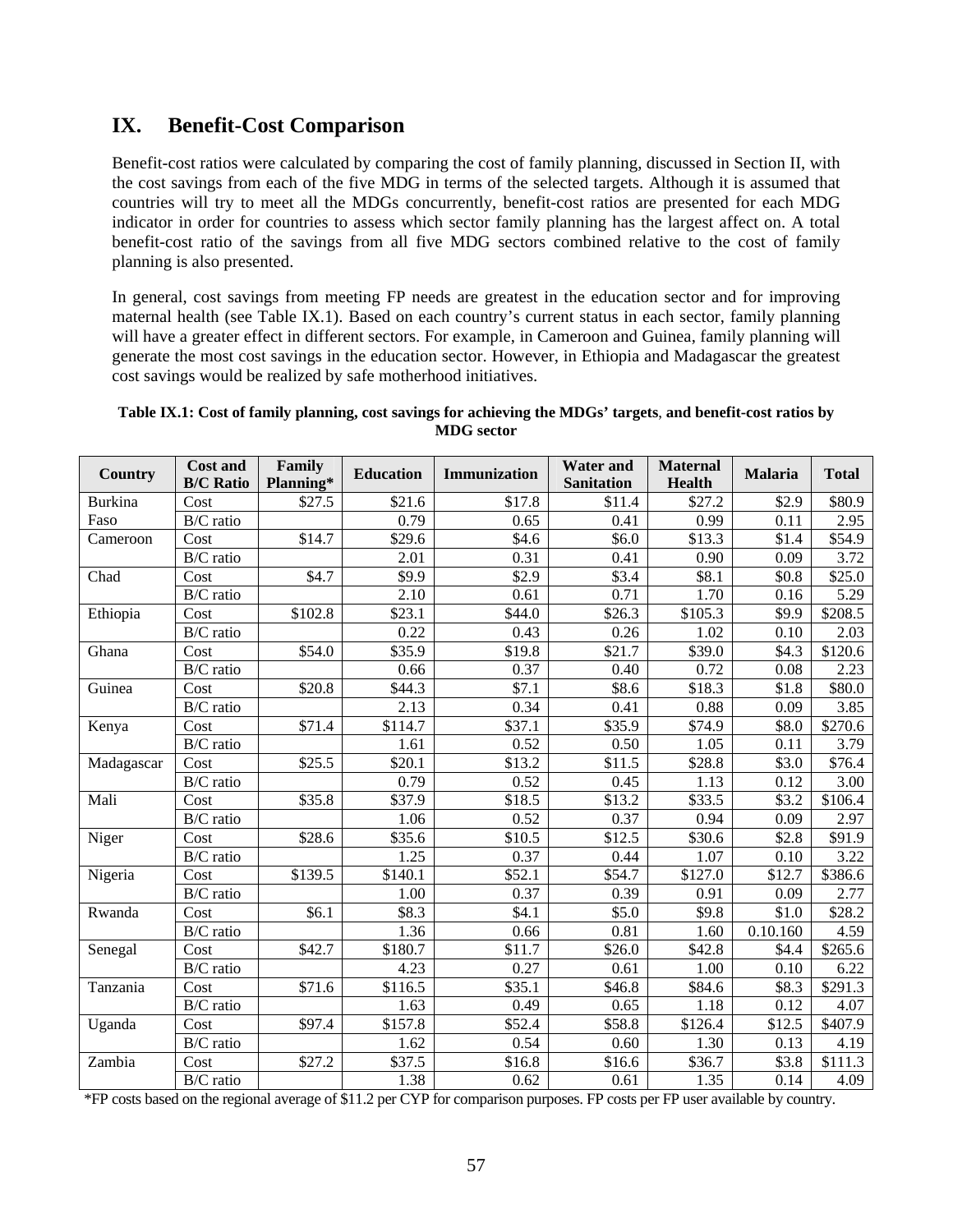Table IX.2 shows the total benefit-cost ratio for each country and its rank relative to the other countries in the analysis. Senegal has the highest benefit-cost ratio with increased family planning resulting in MDG cost savings of more than six times the cost of family planning.

| <b>Country</b>      | <b>B/C Ratio</b> | <b>Rank</b>    |
|---------------------|------------------|----------------|
| <b>Burkina Faso</b> | 2.95             | 13             |
| Cameroon            | 3.72             | 9              |
| Chad                | 5.29             | $\overline{2}$ |
| Ethiopia            | 2.03             | 16             |
| Ghana               | 2.23             | 15             |
| Guinea              | 3.85             | 7              |
| Kenya               | 3.79             | 8              |
| Madagascar          | 3.00             | 11             |
| Mali                | 2.97             | 12             |
| Niger               | 3.22             | 10             |
| Nigeria             | 2.77             | 14             |
| Rwanda              | 4.59             | 3              |
| Senegal             | 6.22             | 1              |
| Tanzania            | 4.07             | 6              |
| Uganda              | 4.19             | 4              |
| Zambia              | 4.09             | 5              |

**Table IX.2: Comparison of benefit-cost ratios by country** 

\*FP costs based on regional average of \$11.20 per CYP for comparison purposes. Costs per FP user available by country.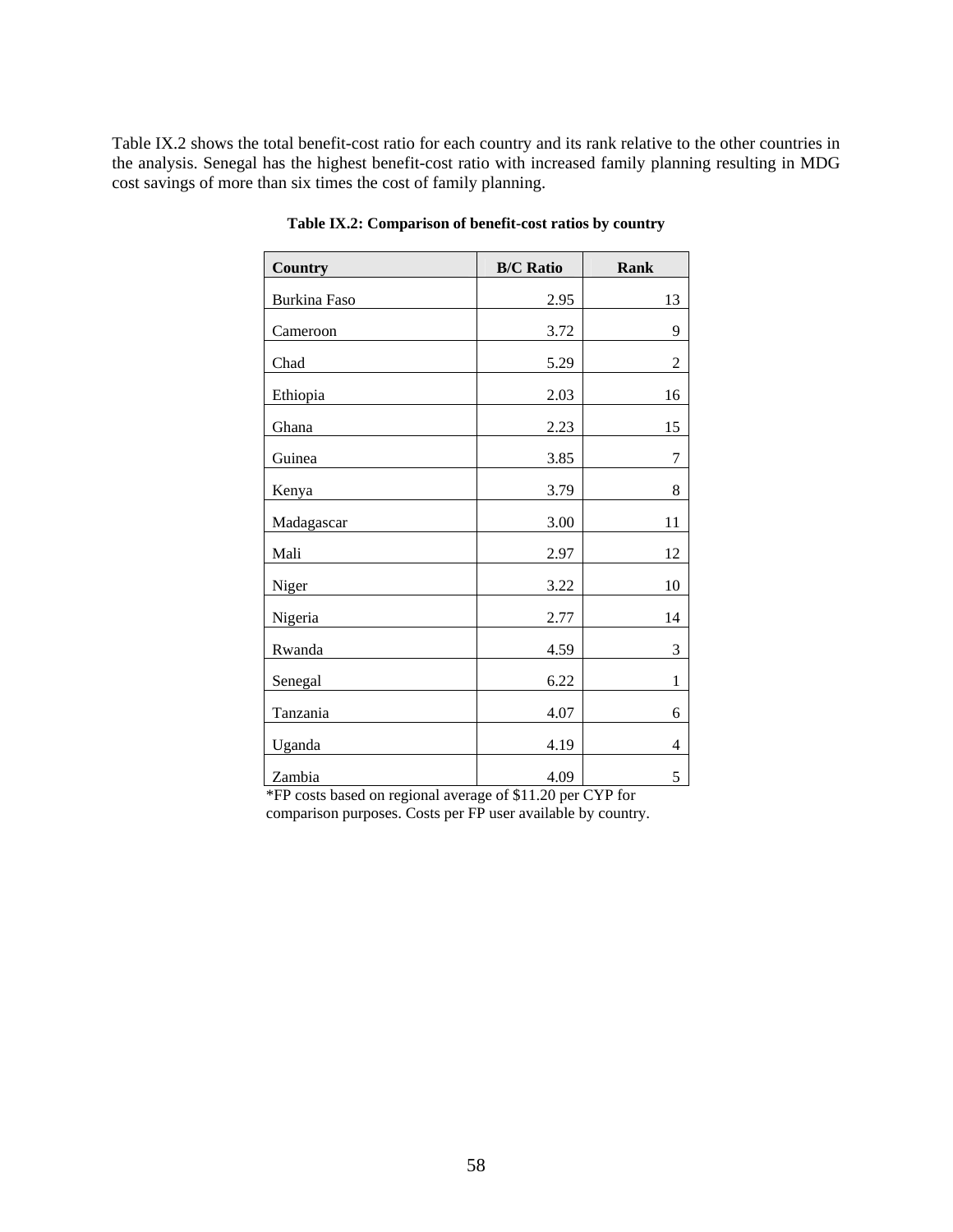# **X. Conclusion**

We have seen that meeting the MDGs will be a challenge for the 16 sub-Saharan countries studied in this report. Many of the countries are a long way from meeting the target levels of the indicators and the cost of meeting these development goals is high, as documented in the above sections.

An additional challenge to meeting the MDGs is that the size of the target populations will continue to grow, leading to a spiraling in the costs of meeting the MDGs. Due to past high levels of fertility, the countries studied have a demographic momentum that implies a continued increase in the number of women entering reproductive age and consequently increases in births. This is likely to continue if the current low levels of contraceptive use continue. However, as discussed, there is an opportunity to increase contraceptive use because of a high latent demand for family planning as measured by unmet need for family planning. If this unmet need were to be met, fertility would be reduced and with it population growth. This, in turn, would reduce the costs of meeting the MDGs.

We prepared projections based on two FP scenarios for each of the 16 sub-Saharan African countries in the study and for five selected MDGs. These were used to prepare benefit-cost calculations. Based on these calculations we can conclude that increased investments in FP programs will lead to significant savings in terms of the costs of meeting the MDGs that we examined. These cost savings ranged from a little more than \$2 in Ethiopia for every extra dollar spent on family planning to more than \$6 in Senegal.

Significant health benefits for children and mothers can also result from increased FP use. The number of maternal deaths that could be averted during childbirth due to reductions in the number of pregnancies and induced abortions would be significant. Furthermore, there would be reductions in the number of infant and child deaths due to fewer high-risk births. Hence, in addition to cost savings for meeting the MDGs, meeting the unmet need for family planning also helps to achieve the anticipated health benefits of the MDGs.

Although increasing FP use is not an MDG, clearly, it can play a valuable complementary role and could help countries move closer to achieving their MDGs by freeing up resources to meet these goals. Efforts made by countries to improve FP use will therefore assist with other strategies underway to meet the MDGs. FP investments can create cost savings in meeting MDG sector targets, thereby freeing up funds for meeting those or other MDGs; additionally, FP investments contribute directly to health-related MDGs by savings lives of children and mothers.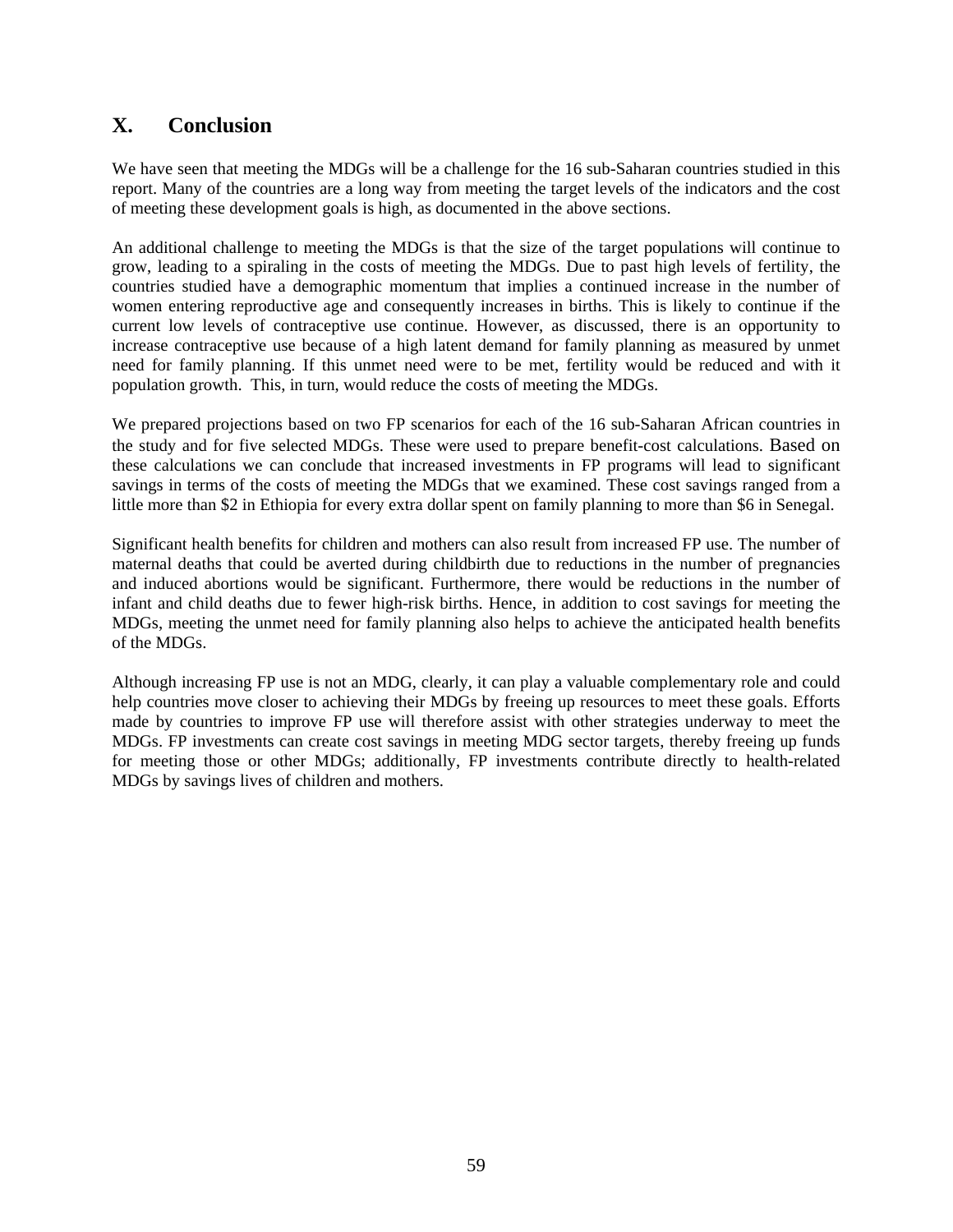# **Appendix 1. Baseline Data for MDG Indicators, 2000**

| Country             | <b>Net</b><br><b>Enrollment</b><br>Rate | <b>Measles</b><br><b>Immunization</b><br>(% of children<br>immunized at<br>age 1) | <b>Maternal</b><br><b>Mortality</b><br>Rate<br>(per<br>100,000 live<br>births) | $%$ of<br>Population<br><b>Without</b><br>access to<br>Water* | <b>Infant</b><br><b>Mortality</b><br>Rate<br>$#$ of infant<br>deaths under<br>age 1 per<br>1,000 live<br>births) | Under-5<br><b>Mortality</b><br>Rate<br>(# of child<br>deaths per<br>1,000 live<br>births) | <b>Insecticide-</b><br><b>Treated</b><br>Nets**<br>(% of children<br>under age 5<br>using an ITN) |
|---------------------|-----------------------------------------|-----------------------------------------------------------------------------------|--------------------------------------------------------------------------------|---------------------------------------------------------------|------------------------------------------------------------------------------------------------------------------|-------------------------------------------------------------------------------------------|---------------------------------------------------------------------------------------------------|
| <b>Burkina Faso</b> | 35                                      | 59                                                                                | 1000                                                                           | 49                                                            | 107                                                                                                              | 207                                                                                       | 6.5                                                                                               |
| Cameroon            | 73.6                                    | 49                                                                                | 730                                                                            | 37                                                            | 95                                                                                                               | 166                                                                                       | 1.3                                                                                               |
| Chad                | 58.3                                    | 42                                                                                | 1100                                                                           | 66                                                            | 117                                                                                                              | 200                                                                                       | 0.6                                                                                               |
| Ethiopia            | 43.9                                    | 52                                                                                | 850                                                                            | 78                                                            | 116                                                                                                              | 176                                                                                       | $\boldsymbol{0}$                                                                                  |
| Ghana               | 57.1                                    | 84                                                                                | 540                                                                            | 21                                                            | 62                                                                                                               | 100                                                                                       | 4.5                                                                                               |
| Guinea              | 47                                      | 52                                                                                | 740                                                                            | 49                                                            | 112                                                                                                              | 175                                                                                       | $\boldsymbol{0}$                                                                                  |
| Kenya               | 68.2                                    | 75                                                                                | 1000                                                                           | 38                                                            | 77                                                                                                               | 120                                                                                       | 2.9                                                                                               |
| Madagascar          | 67.7                                    | 55                                                                                | 550                                                                            | 55                                                            | 84                                                                                                               | 137                                                                                       | $0.2\,$                                                                                           |
| Mali                | 44                                      | 49                                                                                | 1200                                                                           | 52                                                            | 124                                                                                                              | 224                                                                                       | 8.4                                                                                               |
| Niger               | 30.7                                    | 34                                                                                | 1600                                                                           | 54                                                            | 159                                                                                                              | 270                                                                                       | 5.8                                                                                               |
| Nigeria             | 67                                      | 35                                                                                | 800                                                                            | 40                                                            | 102                                                                                                              | 205                                                                                       | 1.2                                                                                               |
| Rwanda              | 84                                      | 74                                                                                | 1400                                                                           | 27                                                            | 118                                                                                                              | 203                                                                                       | 5                                                                                                 |
| Senegal             | 62.5                                    | 48                                                                                | 690                                                                            | 28                                                            | 80                                                                                                               | 139                                                                                       | 1.7                                                                                               |
| Tanzania            | 49.8                                    | 78                                                                                | 1500                                                                           | 27                                                            | 104                                                                                                              | 165                                                                                       | 2.1                                                                                               |
| Uganda              | $52.7***$                               | 61                                                                                | 880                                                                            | 44                                                            | 85                                                                                                               | 145                                                                                       | $0.2\,$                                                                                           |
| Zambia              | 66.1                                    | 85                                                                                | 750                                                                            | 45                                                            | 102                                                                                                              | 182                                                                                       | 6.5                                                                                               |

Source: UNSD database.

\* Water and sanitation data for 2002.

\*\* Year varies, most recent data used unless 2000 available.

\*\*\* 1990 estimate.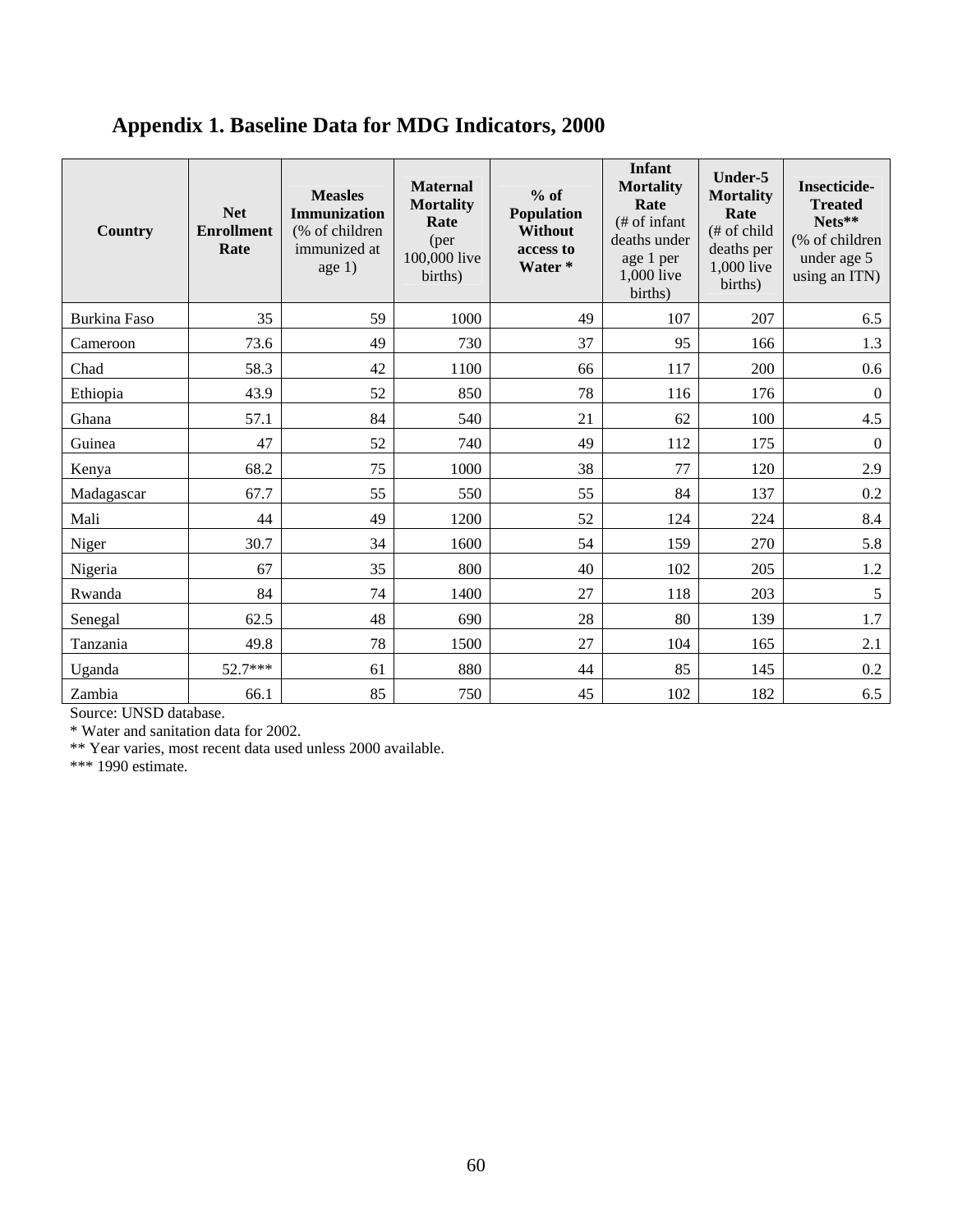# **Appendix 2. Education Unit Cost Data, 2001–2015**

| Country                                                                | <b>Base</b><br>Year | 2001             | 2005             | 2010             | 2015            | Cumulative/<br>Average |
|------------------------------------------------------------------------|---------------------|------------------|------------------|------------------|-----------------|------------------------|
|                                                                        |                     |                  |                  |                  |                 |                        |
| <b>Burkina Faso</b><br>Cost per Student (Recurrent Only)               | 1998<br>\$45.4      |                  |                  |                  |                 |                        |
| # pupils in public primary education                                   |                     | 966,686          | 1,449,109        | 2,160,307        | 2,695,049       |                        |
| Recurrent Spending (2001-2015)                                         |                     |                  |                  |                  |                 |                        |
| (millions)                                                             |                     | \$39.8           | \$56.0           | \$86.1           | \$123.1         | \$1,138.1              |
| Capital Spending (2001-2015)                                           |                     |                  |                  |                  |                 |                        |
| (millions)                                                             |                     | \$23.4           | \$23.4           | \$23.4           | \$10.2          | \$338.0                |
| Total Spending (2001–2015) (millions)                                  |                     | \$63.2           | \$79.4           | \$109.5          | \$133.3         | \$1,476.1              |
| Recurrent cost per student                                             |                     | \$41.1           | \$38.6           | \$39.9           | \$45.7          | \$40.6                 |
| Capital cost per student<br>Total cost per student                     |                     | \$24.2<br>\$65.3 | \$16.2<br>\$54.8 | \$10.8<br>\$50.7 | \$3.8<br>\$49.5 | \$13.7<br>\$54.3       |
|                                                                        |                     |                  |                  |                  |                 |                        |
| <b>Cameroon</b>                                                        | 1999                |                  |                  |                  |                 |                        |
| Cost per Student (Recurrent Only)                                      | \$49.1              |                  |                  |                  |                 |                        |
| # pupils in public primary education<br>Recurrent Spending (2001-2015) |                     | 1,818,735        | 2,221,036        | 2,796,471        | 3,363,276       |                        |
| (millions)                                                             |                     | \$83.5           | \$126.7          | \$211.8          | \$369.9         | \$2,887.2              |
| Capital Spending (2001-2015)<br>(millions)                             |                     | \$28.0           | \$28.0           | \$28.0           | \$8.0           | \$400.3                |
| Total Spending (2001–2015) (millions)                                  |                     | \$111.6          | \$154.7          | \$239.8          | \$377.8         | \$3,287.6              |
| Recurrent cost per student                                             |                     | \$45.9           | \$57.0           | \$75.7           | \$110.0         | \$71.4                 |
| Capital cost per student                                               |                     | \$15.4           | \$12.6           | \$10.0           | \$2.4           | \$10.9                 |
| Total cost per student                                                 |                     | \$61.3           | \$69.7           | \$85.7           | \$112.3         | \$82.3                 |
|                                                                        |                     |                  |                  |                  |                 |                        |
| Chad                                                                   | 2000                |                  |                  |                  |                 |                        |
| Cost per Student (Recurrent Only)                                      | \$18.5              |                  |                  |                  |                 |                        |
| # pupils in public primary education<br>Recurrent Spending (2001-2015) |                     | 863,945          | 1,189,112        | 1,688,434        | 2,222,467       |                        |
| (millions)                                                             |                     | \$13.9           | \$21.4           | \$36.5           | \$65.6          | \$498.4                |
| Capital Spending (2001-2015)                                           |                     |                  |                  |                  |                 |                        |
| (millions)                                                             |                     | \$19.3           | \$19.3           | \$19.3           | \$6.3           | \$276.6                |
| Total Spending (2001–2015) (millions)                                  |                     | \$33.3           | \$40.7           | \$55.8           | \$71.9          | \$775.0                |
| Recurrent cost per student                                             |                     | \$16.1           | \$18.0           | \$21.6           | \$29.5          | \$21.0                 |
| Capital cost per student<br>Total cost per student                     |                     | \$22.4<br>\$38.5 | \$16.2<br>\$34.2 | \$11.4<br>\$33.1 | \$2.8           | \$13.6<br>\$34.6       |
|                                                                        |                     |                  |                  |                  | \$32.4          |                        |
| <b>Ethiopia</b>                                                        | 1999                |                  |                  |                  |                 |                        |
| Cost per Student (Recurrent Only)                                      | \$13.3              |                  |                  |                  |                 |                        |
| # pupils in public primary education                                   |                     | 6,531,142        | 8,673,516        | 11,740,242       | 14,541,320      |                        |
| Recurrent Spending (2001–2015)                                         |                     |                  |                  |                  |                 |                        |
| (millions)                                                             |                     | \$88.5           | \$130.7          | \$219.6          | \$363.7         | \$2,939.5              |
| Capital Spending (2001-2015)                                           |                     |                  |                  |                  |                 |                        |
| (millions)                                                             |                     | \$124.8          | \$124.8          | \$124.8          | \$49.0          | \$1,796.2              |
| Total Spending (2001–2015) (millions)                                  |                     | \$213.3          | \$255.5          | \$344.4          | \$412.7         | \$4,735.7              |
| Recurrent cost per student                                             |                     | \$13.6           | \$15.1           | \$18.7           | \$25.0          | \$17.9                 |
| Capital cost per student                                               |                     | \$19.1           | \$14.4           | \$10.6           | \$3.4           | \$12.3                 |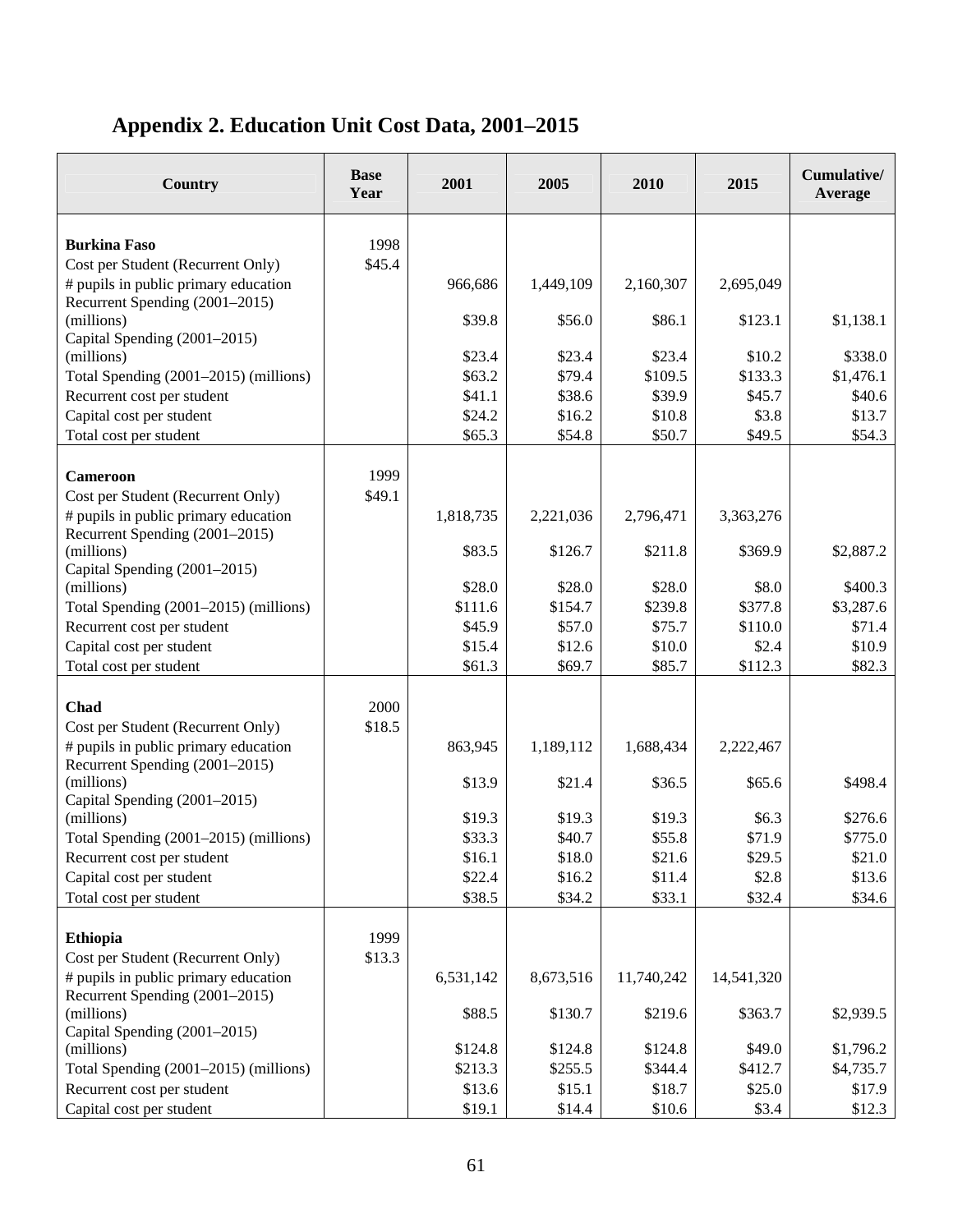| Total cost per student                     |        | \$32.7    | \$29.5    | \$29.3    | \$28.4    | \$30.2    |
|--------------------------------------------|--------|-----------|-----------|-----------|-----------|-----------|
|                                            |        |           |           |           |           |           |
| Ghana                                      | 1999   |           |           |           |           |           |
| Cost per Student (Recurrent Only)          | \$25.5 |           |           |           |           |           |
| # pupils in public primary education       |        | 2,259,865 | 2,565,653 | 2,976,762 | 3,316,089 |           |
| Recurrent Spending (2001-2015)             |        |           |           |           |           |           |
| (millions)                                 |        | \$62.2    | \$83.5    | \$119.2   | \$163.0   | \$1,604.5 |
| Capital Spending (2001-2015)<br>(millions) |        | \$13.8    | \$13.8    | \$13.8    | \$7.5     | \$201.0   |
| Total Spending (2001–2015) (millions)      |        | \$76.0    | \$97.3    | \$133.0   | \$170.5   | \$1,805.4 |
| Recurrent cost per student                 |        | \$27.5    | \$32.5    | \$40.0    | \$49.2    | \$37.4    |
| Capital cost per student                   |        | \$6.1     | \$5.4     | \$4.6     | \$2.3     | \$4.9     |
| Total cost per student                     |        | \$33.6    | \$37.9    | \$44.7    | \$51.4    | \$42.3    |
|                                            |        |           |           |           |           |           |
| Guinea                                     | 2000   |           |           |           |           |           |
| Cost per Student (Recurrent Only)          | \$35.4 |           |           |           |           |           |
| # pupils in public primary education       |        | 722,643   | 972,763   | 1,316,368 | 1,568,544 |           |
| Recurrent Spending (2001-2015)             |        |           |           |           |           |           |
| (millions)                                 |        | \$35.0    | \$53.9    | \$86.5    | \$130.4   | \$1,140.6 |
| Capital Spending (2001-2015)               |        |           |           |           |           |           |
| (millions)                                 |        | \$12.1    | \$12.1    | \$12.1    | \$2.1     | \$171.3   |
| Total Spending (2001-2015) (millions)      |        | \$47.1    | \$66.0    | \$98.6    | \$132.4   | \$1,311.9 |
| Recurrent cost per student                 |        | \$48.5    | \$55.4    | \$65.7    | \$83.1    | \$63.0    |
| Capital cost per student                   |        | \$16.7    | \$12.4    | \$9.2     | \$1.3     | \$10.6    |
| Total cost per student                     |        | \$65.2    | \$67.8    | \$74.9    | \$84.4    | \$73.6    |
|                                            |        |           |           |           |           |           |
| Kenya                                      | 1999   |           |           |           |           |           |
| Cost per Student (Recurrent Only)          | \$58.1 |           |           |           |           |           |
| # pupils in public primary education       |        | 4,900,689 | 5,339,342 | 5,903,562 | 6,424,283 |           |
| Recurrent Spending (2001-2015)             |        |           |           |           |           |           |
| (millions)                                 |        | \$302.2   | \$366.8   | \$462.0   | \$579.3   | \$6,435.8 |
| Capital Spending (2001-2015)<br>(millions) |        | \$0.0     | \$0.0     | \$0.0     | \$0.1     | \$0.1     |
| Total Spending (2001–2015) (millions)      |        | \$302.2   | \$366.8   | \$462.0   | \$579.4   | \$6,435.9 |
| Recurrent cost per student                 |        | \$61.7    | \$68.7    | \$78.3    | \$90.2    | \$74.9    |
| Capital cost per student                   |        | \$0.0     | \$0.0     | \$0.0     | \$0.0     | \$0.0     |
| Total cost per student                     |        | \$61.7    | \$68.7    | \$78.3    | \$90.2    | \$74.9    |
|                                            |        |           |           |           |           |           |
| Madagascar                                 | 1998   |           |           |           |           |           |
| Cost per Student (Recurrent Only)          | \$22.3 |           |           |           |           |           |
| # pupils in public primary education       |        | 1,617,692 | 1,927,989 | 2,414,953 | 2,945,190 |           |
| Recurrent Spending (2001–2015)             |        |           |           |           |           |           |
| (millions)                                 |        | \$40.8    | \$53.4    | \$75.7    | \$114.6   | \$1,053.3 |
| Capital Spending (2001-2015)               |        |           |           |           |           |           |
| (millions)                                 |        | \$20.9    | \$20.9    | \$20.9    | \$7.8     | \$301.0   |
| Total Spending (2001-2015) (millions)      |        | \$61.7    | \$74.3    | \$96.7    | \$122.4   | \$1,354.3 |
| Recurrent cost per student                 |        | \$25.2    | \$27.7    | \$31.4    | \$38.9    | \$30.7    |
| Capital cost per student                   |        | \$12.9    | \$10.9    | \$8.7     | \$2.6     | \$9.4     |
| Total cost per student                     |        | \$38.2    | \$38.6    | \$40.0    | \$41.5    | \$40.1    |
|                                            |        |           |           |           |           |           |
| Mali                                       | 1998   |           |           |           |           |           |
| Cost per Student (Recurrent Only)          | \$30.0 |           |           |           |           |           |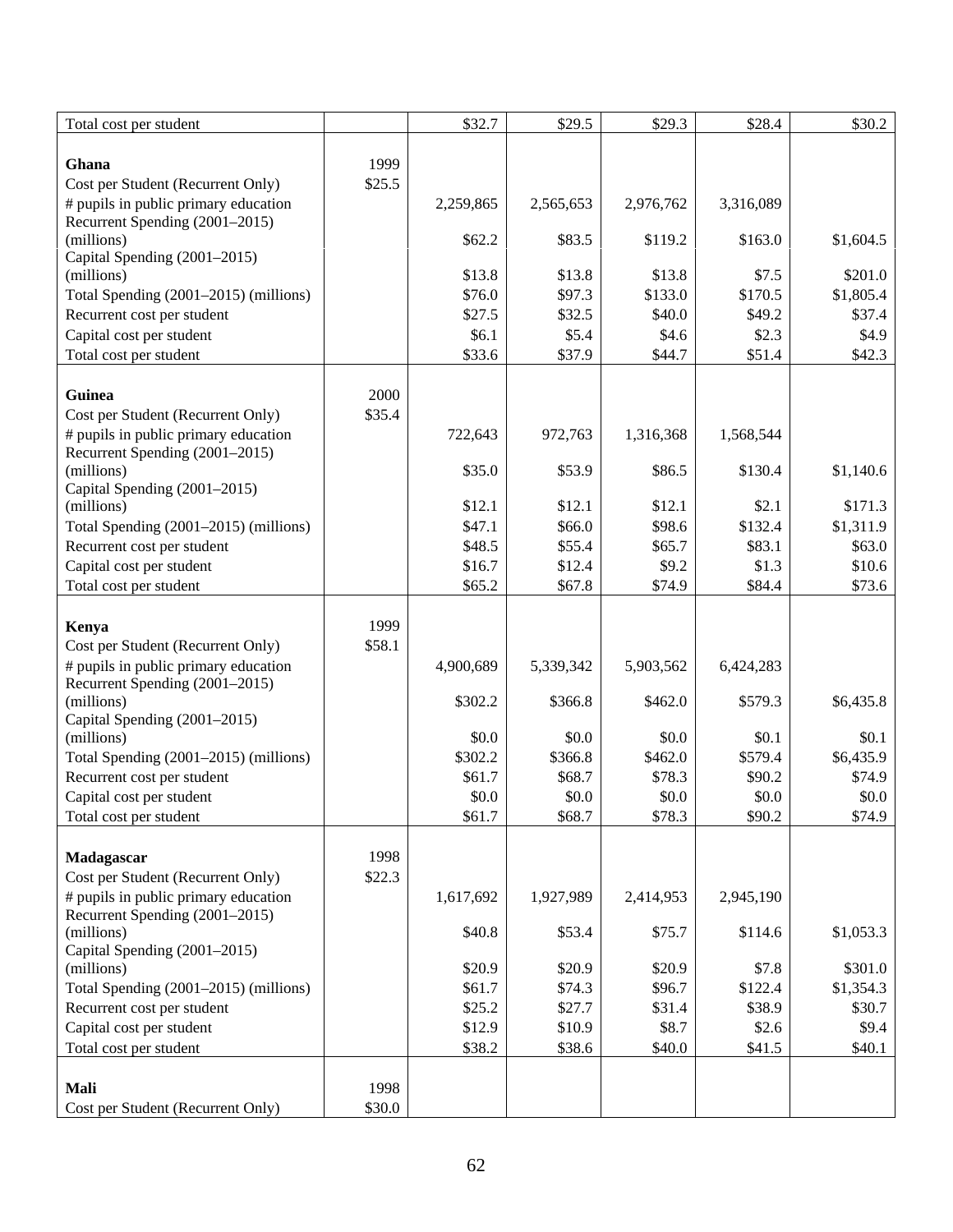| # pupils in public primary education                                   |        | 948,908          | 1,372,640        | 2,022,846         | 2,612,126         |                     |
|------------------------------------------------------------------------|--------|------------------|------------------|-------------------|-------------------|---------------------|
| Recurrent Spending (2001–2015)<br>(millions)                           |        | \$27.5           | \$43.0           | \$76.5            | \$130.7           | \$1,014.3           |
| Capital Spending (2001-2015)                                           |        |                  |                  |                   |                   |                     |
| (millions)                                                             |        | \$28.5           | \$28.5           | \$28.5            | \$11.1            | \$409.8             |
| Total Spending (2001-2015) (millions)                                  |        | \$56.0           | \$71.5           | \$105.0           | \$141.9           | \$1,424.2           |
| Recurrent cost per student                                             |        | \$29.0           | \$31.4           | \$37.8            | \$50.0            | \$36.6              |
| Capital cost per student                                               |        | \$30.0           | \$20.7           | \$14.1            | \$4.3             | \$17.4              |
| Total cost per student                                                 |        | \$59.0           | \$52.1           | \$51.9            | \$54.3            | \$54.0              |
| <b>Niger</b>                                                           | 1998   |                  |                  |                   |                   |                     |
| Cost per Student (Recurrent Only)                                      | \$60.4 |                  |                  |                   |                   |                     |
| # pupils in public primary education                                   |        | 868,716          | 1,455,800        | 2,396,711         | 3,191,055         |                     |
| Recurrent Spending (2001–2015)                                         |        |                  |                  |                   |                   |                     |
| (millions)                                                             |        | \$39.0           | \$54.8           | \$82.5            | \$110.2           | \$1,078.0           |
| Capital Spending (2001-2015)                                           |        |                  |                  |                   |                   |                     |
| (millions)                                                             |        | \$26.9           | \$26.9           | \$26.9            | \$16.5            | \$392.6             |
| Total Spending (2001–2015) (millions)<br>Recurrent cost per student    |        | \$65.9<br>\$44.9 | \$81.7<br>\$37.6 | \$109.3<br>\$34.4 | \$126.7<br>\$34.5 | \$1,470.6<br>\$36.9 |
| Capital cost per student                                               |        | \$30.9           | \$18.5           | \$11.2            | \$5.2             | \$15.5              |
| Total cost per student                                                 |        | \$75.9           | \$56.1           | \$45.6            | \$39.7            | \$52.4              |
|                                                                        |        |                  |                  |                   |                   |                     |
| <b>Nigeria</b>                                                         | 2000   |                  |                  |                   |                   |                     |
| Cost per Student (Recurrent Only)                                      | \$44.8 |                  |                  |                   |                   |                     |
| # pupils in public primary education                                   |        | 17,417,153       | 20,414,021       | 24,762,082        | 29,582,042        |                     |
| Recurrent Spending (2001-2015)                                         |        |                  |                  |                   |                   |                     |
| (millions)<br>Capital Spending (2001-2015)                             |        | \$809.9          | \$1,068.1        | \$1,506.0         | \$2,099.5         | \$20,502.4          |
| (millions)                                                             |        | \$122.1          | \$122.1          | \$122.1           | \$66.4            | \$1,775.2           |
| Total Spending (2001–2015) (millions)                                  |        | \$931.9          | \$1,190.1        | \$1,628.0         | \$2,165.9         | \$22,277.6          |
| Recurrent cost per student                                             |        | \$46.5           | \$52.3           | \$60.8            | \$71.0            | \$57.8              |
| Capital cost per student                                               |        | \$7.0            | \$6.0            | \$4.9             | \$2.2             | \$5.3\$             |
| Total cost per student                                                 |        | \$53.5           | \$58.3           | \$65.7            | \$73.2            | \$63.1              |
|                                                                        |        |                  |                  |                   |                   |                     |
| Rwanda                                                                 | 2000   |                  |                  |                   |                   |                     |
| Cost per Student (Recurrent Only)                                      | \$19.1 |                  |                  |                   |                   |                     |
| # pupils in public primary education<br>Recurrent Spending (2001–2015) |        | 1,340,828        | 1,551,699        | 2,067,086         | 2,671,868         |                     |
| (millions)                                                             |        | \$27.1           | \$35.2           | \$54.2            | \$90.3            | \$756.3             |
| Capital Spending (2001–2015)                                           |        |                  |                  |                   |                   |                     |
| (millions)                                                             |        | \$11.1           | \$11.1           | \$11.1            | \$2.9             | \$157.7             |
| Total Spending (2001–2015) (millions)                                  |        | \$38.1           | \$46.3           | \$65.3            | \$93.2            | \$914.0             |
| Recurrent cost per student                                             |        | \$20.2           | \$22.7           | \$26.2            | \$33.8            | \$25.7              |
| Capital cost per student                                               |        | \$8.2            | \$7.1            | \$5.3\$           | \$1.1             | \$5.9               |
| Total cost per student                                                 |        | \$28.4           | \$29.8           | \$31.6            | \$34.9            | \$31.6              |
| <b>Senegal</b>                                                         | 2000   |                  |                  |                   |                   |                     |
| Cost per Student (Recurrent Only)                                      | \$65.3 |                  |                  |                   |                   |                     |
| # pupils in public primary education                                   |        | 1,025,739        | 1,341,326        | 1,803,576         | 2,224,283         |                     |
| Recurrent Spending (2001–2015)                                         |        |                  |                  |                   |                   |                     |
| (millions)                                                             |        | \$61.8           | \$87.9           | \$137.0           | \$206.4           | \$1,830.4           |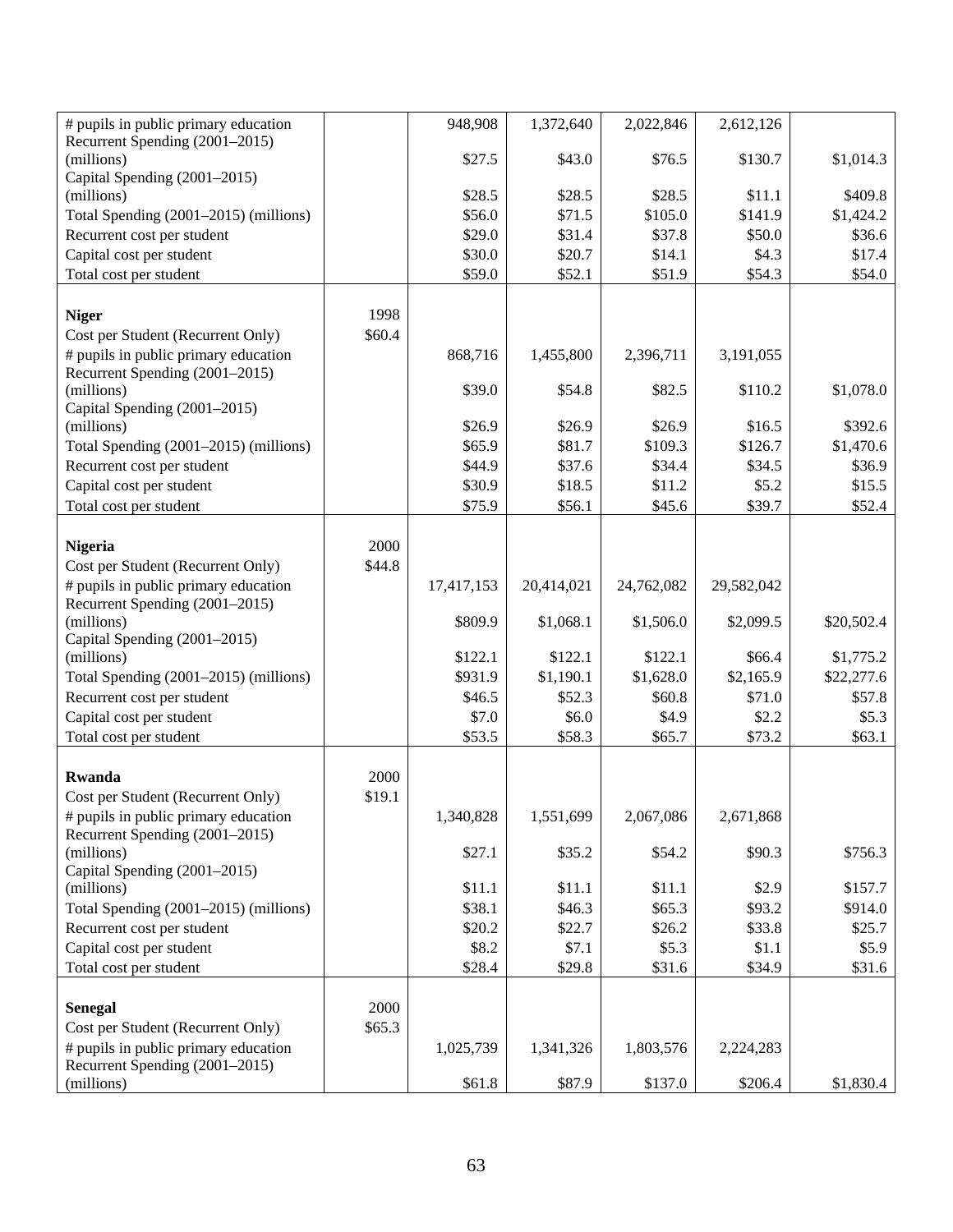| Capital Spending (2001-2015)                                           |        |           |           |           |           |           |
|------------------------------------------------------------------------|--------|-----------|-----------|-----------|-----------|-----------|
| (millions)                                                             |        | \$18.8    | \$18.8    | \$18.8    | \$5.0     | \$267.9   |
| Total Spending (2001–2015) (millions)                                  |        | \$80.6    | \$106.7   | \$155.8   | \$211.5   | \$2,098.3 |
| Recurrent cost per student                                             |        | \$60.2    | \$65.5    | \$76.0    | \$92.8    | \$73.3    |
| Capital cost per student                                               |        | \$18.3    | \$14.0    | \$10.4    | \$2.3     | \$11.9    |
| Total cost per student                                                 |        | \$78.5    | \$79.5    | \$86.4    | \$95.1    | \$85.2    |
|                                                                        |        |           |           |           |           |           |
| <b>Tanzania</b>                                                        | 1999   |           |           |           |           |           |
| Cost per Student (Recurrent Only)                                      | \$24.0 |           |           |           |           |           |
| # pupils in public primary education<br>Recurrent Spending (2001–2015) |        | 4,468,625 | 5,237,692 | 6,301,522 | 7,210,478 |           |
| (millions)                                                             |        | \$117.5   | \$163.7   | \$242.6   | \$338.8   | \$3,233.6 |
| Capital Spending (2001–2015)                                           |        |           |           |           |           |           |
| (millions)                                                             |        | \$27.5    | \$27.5    | \$27.5    | \$12.6    | \$397.7   |
| Total Spending (2001-2015) (millions)                                  |        | \$145.0   | \$191.2   | \$270.1   | \$351.3   | \$3,631.3 |
| Recurrent cost per student                                             |        | \$26.3    | \$31.3    | \$38.5    | \$47.0    | \$35.9    |
| Capital cost per student                                               |        | \$6.2\$   | \$5.3     | \$4.4     | \$1.7     | \$4.7     |
| Total cost per student                                                 |        | \$32.5    | \$36.5    | \$42.9    | \$48.7    | \$40.6    |
|                                                                        |        |           |           |           |           |           |
| <b>Uganda</b>                                                          | 2000   |           |           |           |           |           |
| Cost per Student (Recurrent Only)                                      | \$27.5 |           |           |           |           |           |
| # pupils in public primary education<br>Recurrent Spending (2001–2015) |        | 3,971,324 | 4,338,404 | 4,839,331 | 5,438,942 |           |
| (millions)                                                             |        | \$135.9   | \$165.2   | \$210.2   | \$269.0   | \$2,929.8 |
| Capital Spending (2001–2015)                                           |        |           |           |           |           |           |
| (millions)                                                             |        | \$14.0    | \$14.0    | \$14.0    | \$15.8    | \$211.7   |
| Total Spending (2001-2015) (millions)                                  |        | \$149.9   | \$179.2   | \$224.2   | \$284.8   | \$3,141.5 |
| Recurrent cost per student                                             |        | \$34.2    | \$38.1    | \$43.4    | \$49.5    | \$41.5    |
| Capital cost per student                                               |        | \$3.5     | \$3.2     | \$2.9     | \$2.9     | \$3.1     |
| Total cost per student                                                 |        | \$37.7    | \$41.3    | \$46.3    | \$52.4    | \$44.5    |
|                                                                        |        |           |           |           |           |           |
| Zambia                                                                 | 1998   |           |           |           |           |           |
| Cost per Student (Recurrent Only)                                      | \$13.8 |           |           |           |           |           |
| # pupils in public primary education                                   |        | 1,507,409 | 1,668,640 | 1,885,121 | 2,068,989 |           |
| Recurrent Spending (2001-2015)                                         |        |           |           |           |           |           |
| (millions)                                                             |        | \$31.9    | \$43.7    | \$64.3    | \$92.1    | \$865.8   |
| Capital Spending (2001-2015)                                           |        |           |           |           |           |           |
| (millions)                                                             |        | \$8.7     | \$8.7     | \$8.7     | \$2.4     | \$124.3   |
| Total Spending (2001-2015) (millions)                                  |        | \$40.6    | \$52.4    | \$73.0    | \$94.4    | \$990.1   |
| Recurrent cost per student                                             |        | \$21.2    | \$26.2    | \$34.1    | \$44.5    | \$31.5    |
| Capital cost per student                                               |        | \$5.8     | \$5.2     | \$4.6     | \$1.1     | \$4.7     |
| Total cost per student                                                 |        | \$26.9    | \$31.4    | \$38.7    | \$45.6    | \$36.2    |

Source: Data and Education for All Financing Simulation Models, World Bank EdStats website,

http://devdata.worldbank.org/edstats/em3.asp.

For education service delivery only. The World Bank models also provide AIDS-related costs but these are not included.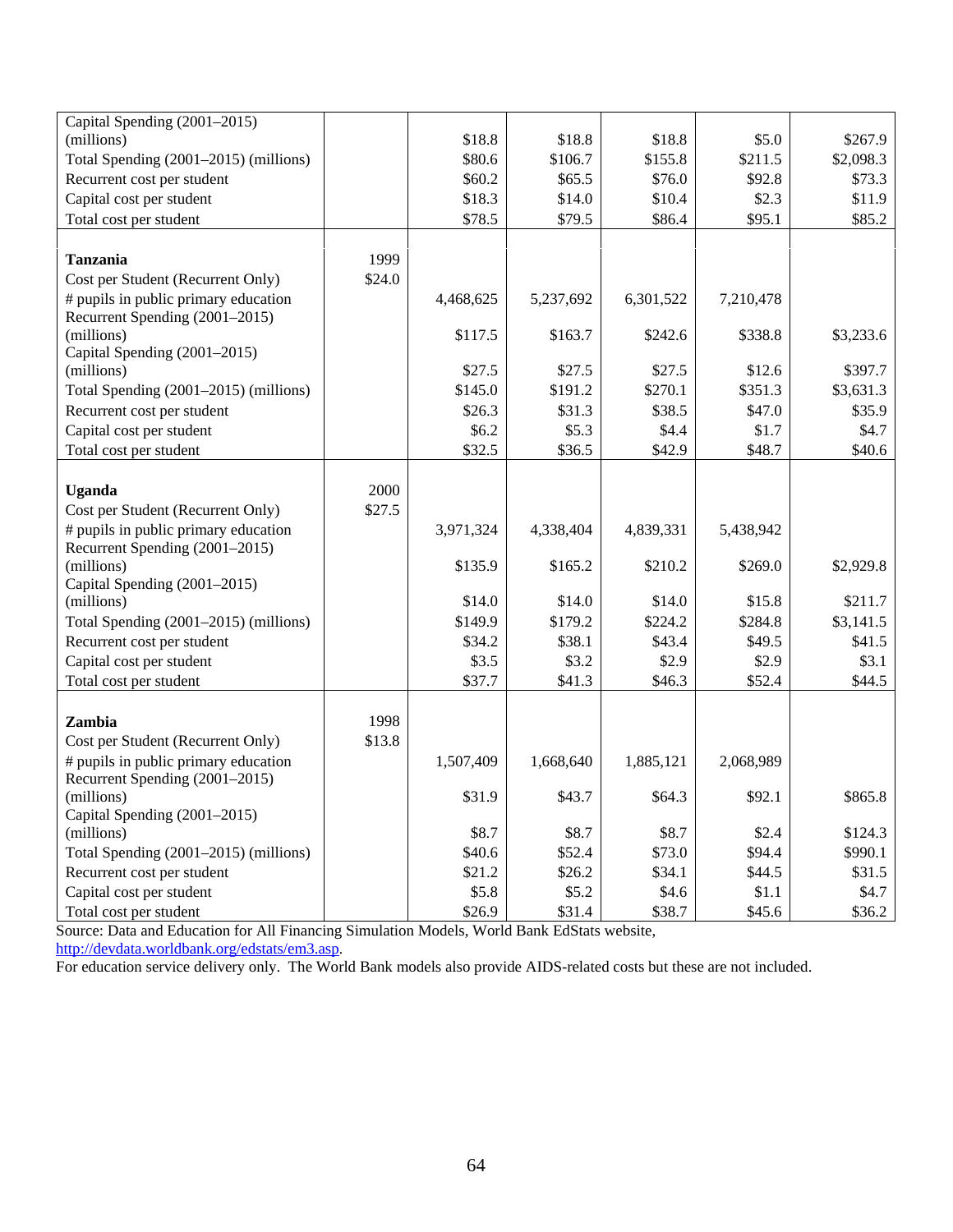|              | <b>Family Planning Costs</b><br>(US\$ millions)* | <b>Family Planning Costs</b><br>(US\$ millions)** |
|--------------|--------------------------------------------------|---------------------------------------------------|
| Burkina Faso | \$27.5                                           | \$87.5                                            |
| Cameroon     | \$14.7                                           | \$28.2                                            |
| Chad         | \$4.7                                            | \$6.2                                             |
| Ethiopia     | \$102.8                                          | \$130.6                                           |
| Ghana        | \$54.0                                           | \$123.6                                           |
| Guinea       | \$20.8                                           | \$109.5                                           |
| Kenya        | \$71.4                                           | \$107.9                                           |
| Madagascar   | \$25.5                                           | \$24.4                                            |
| Mali         | \$35.8                                           | \$267.2                                           |
| Niger        | \$28.6                                           | \$248.8                                           |
| Nigeria      | \$139.5                                          | \$250.4                                           |
| Rwanda       | \$6.1                                            | \$46.2                                            |
| Senegal      | \$42.7                                           | \$255.5                                           |
| Tanzania     | \$71.6                                           | \$138.4                                           |
| Uganda       | \$97.4                                           | \$383.7                                           |
| Zambia       | \$27.2                                           | \$36.3                                            |

# **Appendix 3. Cumulative Cost Estimates for Family Planning, Two Methods**

\* Based on cost per CYP of \$11.20.

\*\*Based on cost per FP user, see Table II.8.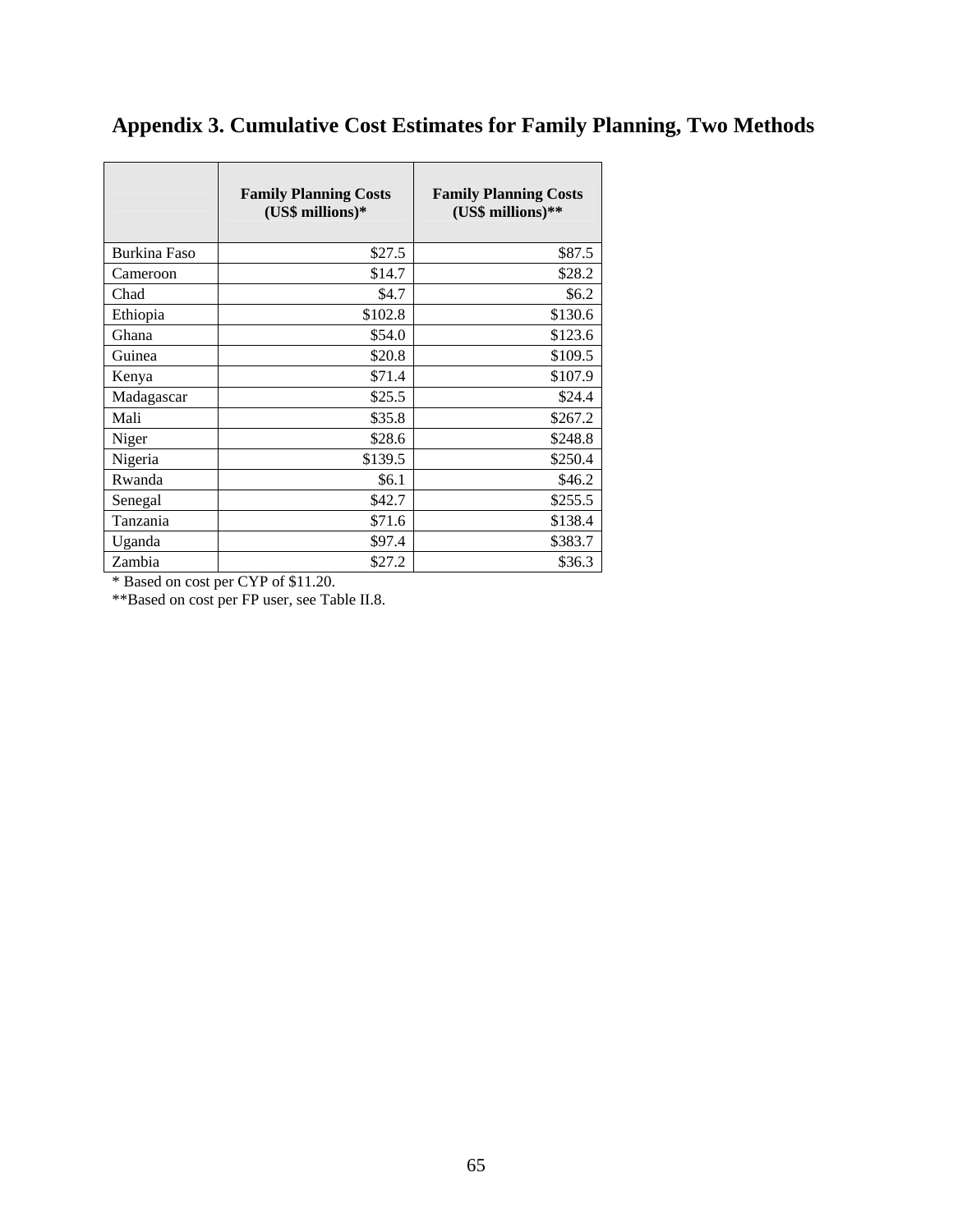## **References**

Armstrong-Schellenberg, J.R., S. Abdulla, R. Nathan, O. Mukasa, T.J. Marchant, N. Kikumbih, A.K. Mushi, H. Mponda, H. Minja, H. Mshinda, M. Tanner, and C. Lengeler. 2001. "Effect of a Large Scale Social Marketing of Insecticide-treated Nets on Child Survival in Rural Tanzania." *Lancet* 357: 1241– 1247.

Barberis, M. and P.D.Harvey. 1997. "Costs of Family Planning Programmes in Fourteen Developing Countries by Method of Service Delivery." *Journal of Biosocial Science* 29(2): 219–33.

Bruns, B., A. Mingat, and R. Rakotomalala. 2003. Achieving Universal Primary Education by 2015: A Chance for Every Child. Washington, DC: World Bank.

Conly, S., N. Chaya, and K. Helsing. 1995. Family Planning Expenditures in 79 countries: A Current Assessment. Washington, DC: Population Action International.

Cowley, P. and J. Bobadilla. 1995. Estimating the Costs of the Mother-Baby Package of Health Interventions. Washington, DC: World Bank, Population, Health and Nutrition Department.

Cross, H., K. Hardee, and J. Ross. 2002. "Completing the Demographic Transition in Developing Countries." *Policy Occasional Paper* 8. Washington, DC: Futures Group/POLICY Project.

Delamonica, E., S. Mehrotra, and J. Vandemoortele. 2004. "Education for All: How Much Will it Cost?" *Development and Change*. Published on behalf of the Institute of Social Studies, The Hague.

DeRoeck, D. and A. Levin. 1998. Review of Financing of Immunization Programs in Developing and Transitional Countries. Partnerships for Health Reform (PHR).

Devarajan, S., M. Miller, and E. Swanson. 2002. Goals for Development: History, Prospects, and Costs. Washington, DC: World Bank.

Diakite, Daouda and A.M. Guitteye. 1998. Mali Immunization Costing Study. ARIVA. Available at www.ariva.bf (in French).

Dunbar, M., R. Green, G. Brinkley, and J. Walsh. 1999. Implementing Cairo: the Need for a Comprehensive Costing of Resource Requirements. Berkeley, CA: Bay Area International Group (BIG), University of California, Berkeley.

Fraser, A., R. Green, and M. Dunbar. 2002. Costing Cairo: an Annotated Bibliography of the Cost Literature on ICPD Programme of Action Components in sub-Saharan Africa. Berkeley, CA: Bay Area International Group (BIG), University of California, Berkeley.

Global Alliance for Vaccines and Immunizations (GAVI). Financing Task Force. Immunization Financing Database. Accessible at www.vaccinealliance.org/financing/identify\_background.html.

Goodman, C., P. Coleman, and A. Mills. 1999. "Cost-effectiveness of Malaria Control in sub-Saharan Africa." *Lancet* 354(9184): 1123–1124.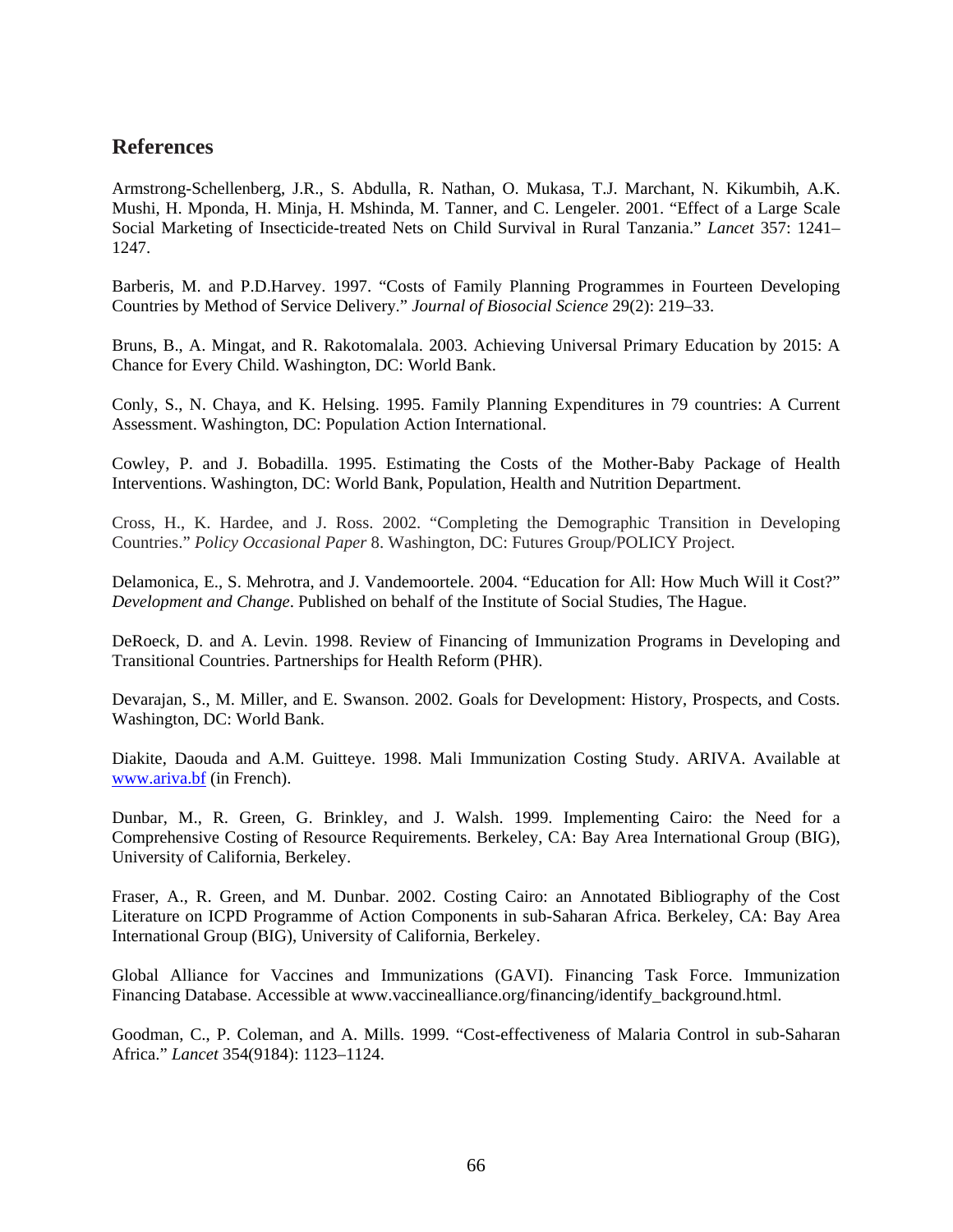Henshaw, S., S. Singh, and T. Haas. 1999. "The Incidence of Abortion Worldwide." *International Family Planning Perspectives*, 25(Supplement): S30-S38.

Henshaw, S., S. Singh, B. Oye-Adeniran, and I. Adewole. 1998. "The Incidence of Induced Abortion in Nigeria." *International Family Planning Perspectives* 24(4): 156–164.

Hutton, G. and L. Haller. 2004. Evaluation of the Costs and Benefits of Water and Sanitation Improvements at the Global Level. Geneva, Switzerland: World Health Organization (WHO)/Water, Sanitation and Health.

Jolly, Richard. 2003. Global Goals—the UN experience. Background Paper for the Human Development Report 2003. United Nations Development Program, Human Development Report Office.

Kaddar, M., A. Levin, L. Dougherty, and D. Maceira. 2000. Costs and Financing of Immunization Programs: Findings of Four Case Studies. Special Initiative Report 26. Bethesda, MD: Partners for Health Reform*plus* Project, Abt Associates.

Khalegian, Peyvand. 2001. Immunization Financing and Sustainability: A Review of the Literature. Special Initiative Report 40. Bethesda, MD: Partnerships for Health Reform Project, Abt Associates.

Khan, M., S. Khan, D. Walker, J. Fox-Rushby, F. Cutts, and S.M. Akramuzzaman. 2004. "Cost of Delivering Child Immunization Services in Urban Bangladesh: A Study Based on Facility-level Surveys." *Journal of Health, Population, and Nutrition* 22(4): 404–412.

Lengeler, C. 2004. "Insecticide-treated Bed Nets and Curtains for Preventing Malaria." *The Cochrane Database of Systematic Reviews* Issue 2. Online: John Wiley & Sons, Ltd.

Levin, A., S. England, J. Jorissen, B. Garshong, and J. Teprey. 2001. Case Study on the Costs and Financing of Immunization Services in Ghana. Bethesda, MD: Partners for HealthReform*plus,* Abt Associates.

Lydon, Patrick. 2000. Costing of Measles Campaigns Africa Region: The Tanzania Measles Campaign, September 23–24, 2000. Geneva, Switzerland: WHO, Vaccines and Biologicals.

Lydon, Patrick. Financial Sustainability Plans: Preliminary Findings from the First Countries. Geneva, Switzerland WHO, Vaccines and Biologicals. May 15, 2003.

Mehrotra, S. and J. Vandemoortele. 1997. "Cost and Financing of Primary Education: Options for Reform in sub-Saharan Africa." *UNICEF Staff Working Papers* EVL-97-006. New York, NY: United Nations Children's Fund (UNICEF).

Pegurri, E., J. Fox-Rushby, and W. Damian. 2005. The Effects and Costs of Expanding the Coverage Immunization Services in Developing Countries: A Systematic Review of the Literature.

Roll Back Malaria Partnership (RBM). 2000. The Abuja Declaration and the Plan of Action. Geneva, Switzerland: WHO.

Roll Back Malaria Partnership (RBM). 2003. The Africa Malaria Report. Insecticide-Treated Nets, Section 2. http://www.rbm.who.int/amd2003/amr2003/amr\_toc.htm.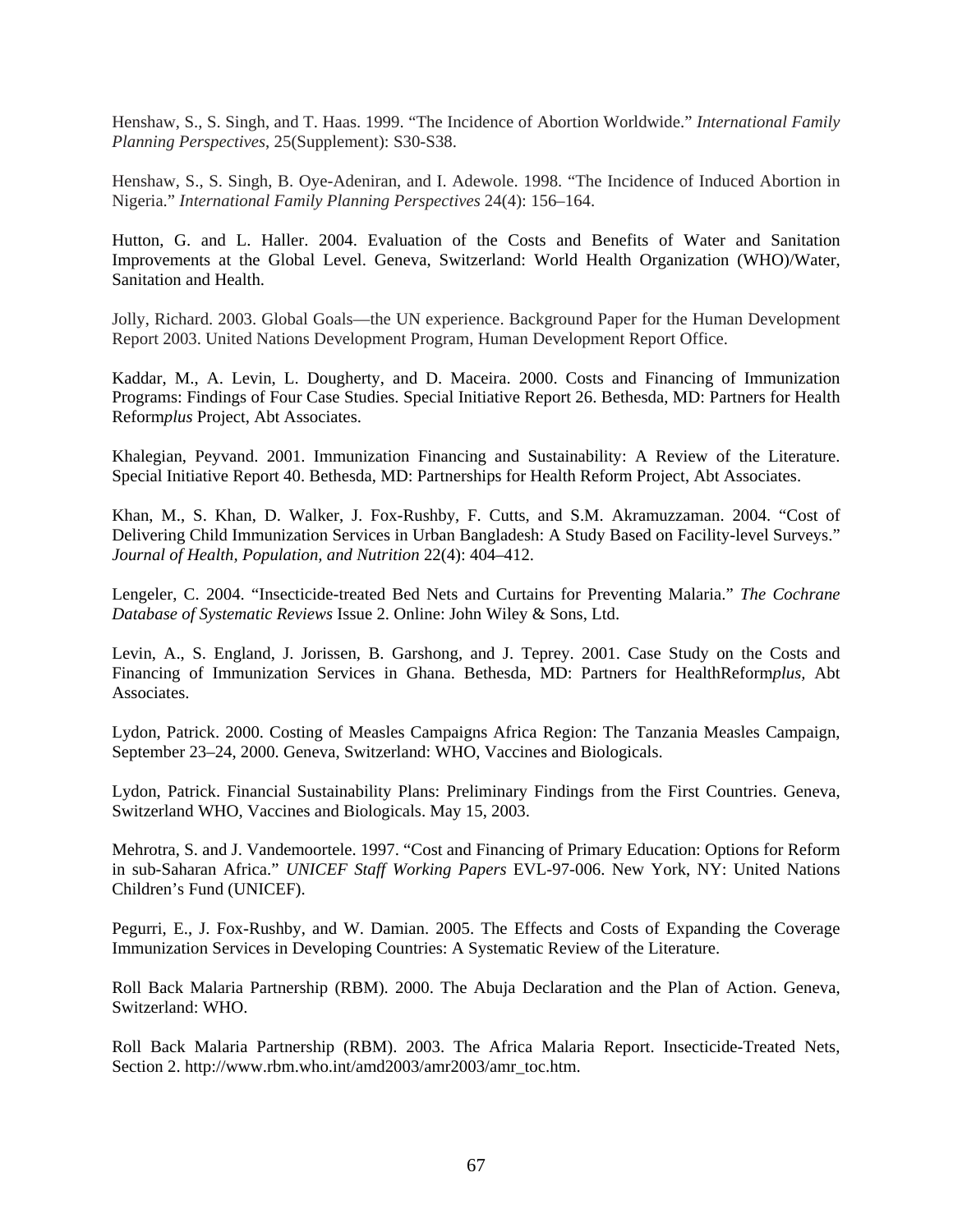Roll Back Malaria Partnership. No date. Malaria in Africa Infosheet. http://www.rbm.who.int/cmc\_upload/0/000/015/370/RBMInfosheet\_3.htm.

Romaric, S. and T. Abdoulaye. 1998. Burkina Faso Immunization Costing Study. ARIVA. Available at www.ariva.bf (in French).

Sinding, S., J. Ross, and A. Rosenfield. 1994. "Seeking Common Ground: Unmet Need and Demographic Goals." *International Family Planning Perspectives* 20(1): 23–27.

Souleymane, S. 1998. Senegal Immunization Costing Study. ARIVA. Available at www.ariva.bf (in French).

Stevens, W., V. Wiseman, J. Ortiz, and D. Chavasse. 2005. "The Costs and Effects of a Nationwide Insecticide-treated Net Programme: the Case of Malawi." *Malaria Journal* 4(22): 1475–2875.

Tinker, A. and M. Koblinsky. 1993. "Making Motherhood Safe." *World Bank Discussion Paper* 202. Washington, DC: World Bank.

United Nations Educational, Scientific and Cultural Organization (UNESCO). 2003. Education for All (EFA) Global Monitoring Report 2003/2004.

UNESCO. Education for All Global Monitoring Report 2005. Education for All: the Quality Imperative. Statistical Annex, Table 14. www.efareport.unesco.org.

United Nations. 2000. United Nations Millennium Declaration. Resolution adopted by the General Assembly,  $55<sup>th</sup>$  Session. New York, NY: United Nations.

United Nations Development Program (UNDP). 2003. Human Development Report: Millennium Development Goals: a Compact Among Nations to End Human Poverty. New York, NY: Oxford University Press.

United Nations Millennium Project. 2005.*Coming to Grips with Malaria in the New Millennium*. Task Force on HIV/AIDS, Malaria, TB, and Access to Essential Medicines, Working Group on Malaria. Washington, DC and London, England: Earthscan.

United Nations Statistics Division (UNSD). Millennium Indicators Database. http://unstats.un.org/unsd/mi/mi\_goals.asp

United Nations Children's Fund (UNICEF). 2005. Immunization Summary 2005: a Statistical Reference. 2005.

Vandemoortele, J. 2002. Are the MDGs feasible? New York, NY: United Nations Development Program, Bureau for Development Policy.

Walsh, J.A., A.R. Measham, C.N. Feifer, and P.J. Gertler. 1994. "The Impact of Maternal Health Improvements on Perinatal Survival: Cost-effective Alternatives." *The International Journal of Health Planning and Management* 9(2): 131-49.

Waters, H., L. Dougherty, S.P. Tegang, N. Tran, C.S. Wiysonge, K. Long, N.D. Wolfe, and D.S. Burke. 2004. "Coverage and Cost of Childhood Immunizations in Cameroon." *Bulletin of the World Health Organization* 82(9): 668–75.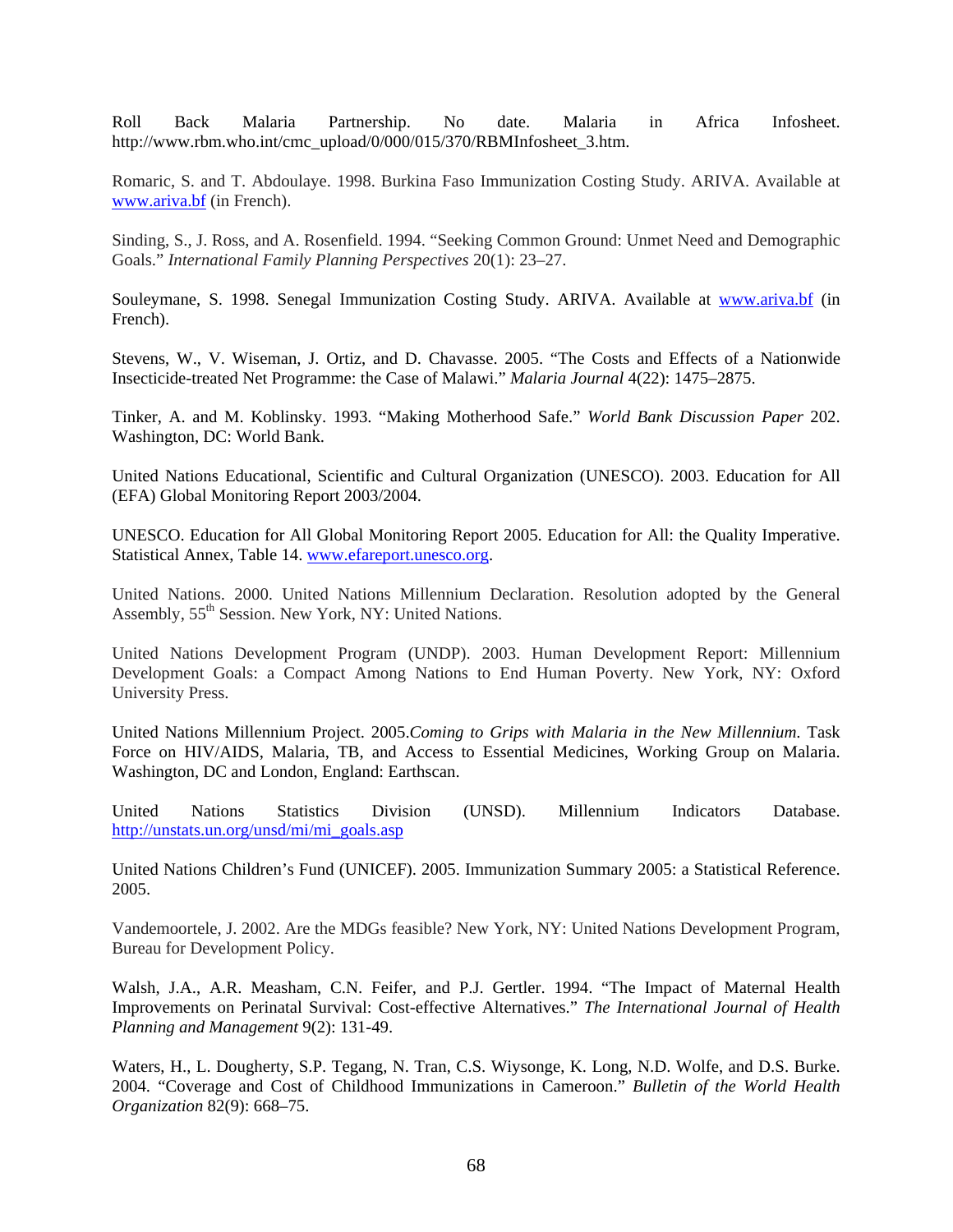World Health Organization (WHO) website. No date. WHO and The Millennium development Goals. http://www.who.int/mdg/en/ Accessed February 28, 2006.

WHO. 2005. Measles Fact Sheet Number 286. http://www.who.int/mediacentre/factsheets/fs286/en/print.html.

WHO. 2002. Core Information for the Development of Immunization Policy, 2002 Update. Geneva, Switzerland: WHO, Vaccines and Biological.

WHO. 2004. Water, Sanitation, and Hygiene Links to Health. Facts and Figures Updated, November 2004. http://www.who.int/water\_sanitation\_health/publications/facts2004/en/print.html.

## *Additional Resources*

Aikins, M.K., J. Fox-Rushby, U. D'Alessandro, P. Langerock, K. Cham, L. New, S. Bennett, B. Greenwood, and A. Mills. 1998. "The Gambian National Impregnated Bednet Programme: costs, consequences and net cost-effectiveness." *Social Science and Medicine* 46(2): 181–191.

Alyward, B., K. Hennessey, N. Zagaria, J. Olive, and S. Cochi. 2000. "When is a Disease Eradicable? 100 Years of Lessons Learned." *American Journal of Public Health*, (90)10: 1515–1520.

Alyward, B., A. Acharya, S. England, M. Agocs, and J. Linkins. 2003. "Global Health Goals: Lessons from the Worldwide Effort to Eradicate Poliomyelitis." *Lancet* 362(9387): 909–914.

Crossette, Barbara. 2004. Reproductive Health and the Millennium Development Goals: The Missing Link. Population Program of the William and Flora Hewett Foundation.

DeJong, Jocelyn. 2000. "The Role and Limitations of the Cairo International Conference on Population and Development." *Social Science & Medicine* 51(6): 941–953.

Fakuda-Parr, Sakiko. 2004. Millennium Development Goals: Why They Matter. Global Governance.

Hanson, K., N. Kikumbih, J. Shellenberg, H. Mponda, R. Nathan, S. Lake, A. Mills, M. Tanner, and C. Lengeler. 2003. "Cost-effectiveness of Social Marketing of Insecticide-treated Nets for Malaria Control in the United Republic of Tanzania. *Bulletin of the World Health Organization* 81(4): 269–276.

Hardee, K., K. Agarwal, N. Luke, E. Wilson, M. Pendzich, M. Farrell, and H. Cross. 1999. "Reproductive Health Policies and Programs in Eight Countries: Progress Since Cairo." *International Family Planning Perspectives* 25(Supplement): S2–S9.

Kaul, Inge and Michael Faust. 2001. "Global Public Goods and Health: Taking the Agenda Forward." *Bulletin of the World Health Organization* 79(9): 869–874.

Lenton, R., A. Wright, and K. Lewis. 2005. Health, Dignity, and Development: What Will it Take? New York, NY: UN Millennium Project, Task Force on Water and Sanitation.

Levine, R. and What Works Working Group. 2004. Millions Saved: Proven successes in Global Health. Washington, DC: Center for Global Development.